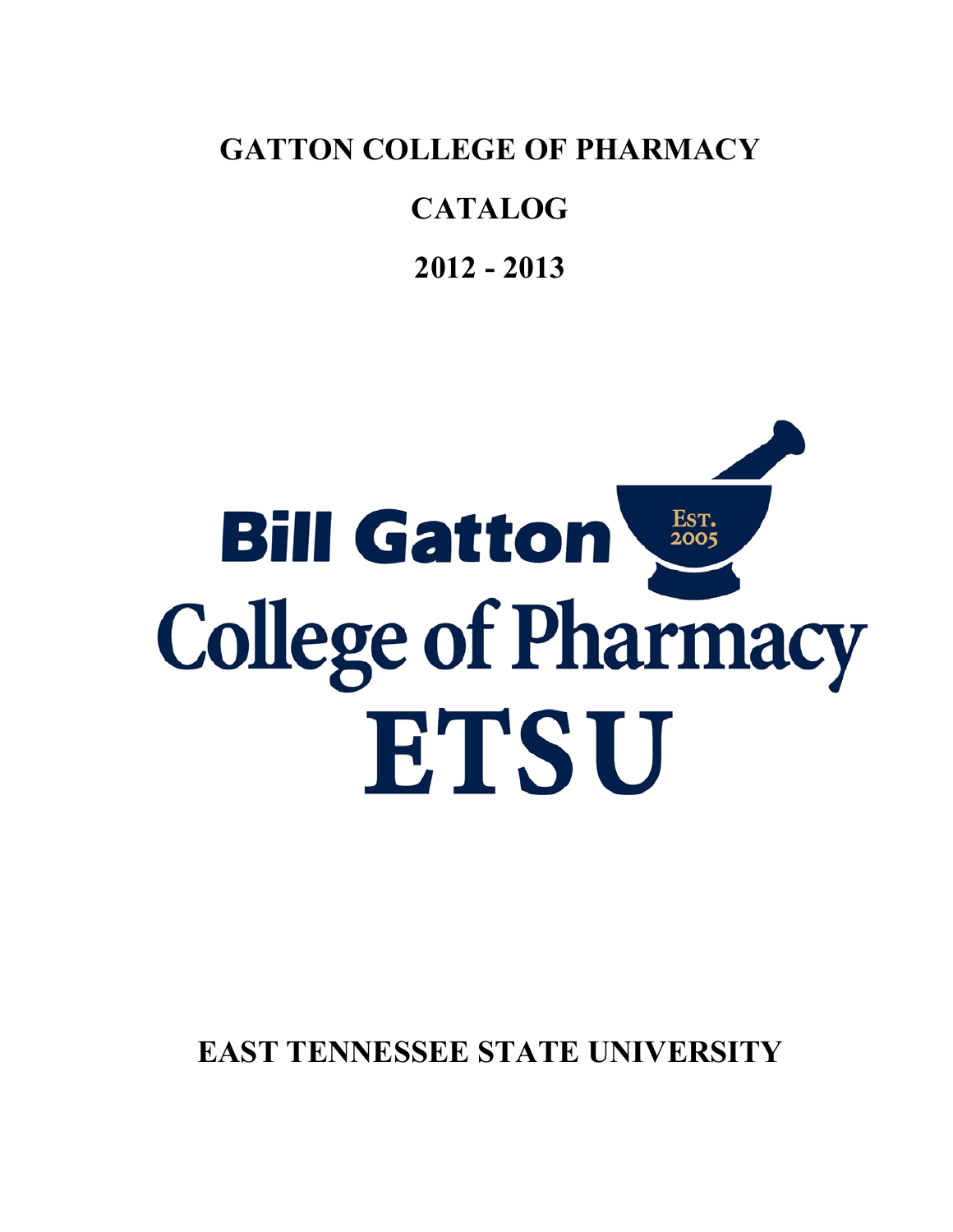# **TABLE OF CONTENTS**

| Family Educational Rights and Privacy Act<br>6            |  |
|-----------------------------------------------------------|--|
| Directory Information<br>7                                |  |
| <b>Student Photos</b><br>7                                |  |
| <b>Campus Security Report</b><br>7                        |  |
| <b>Falsification of Credentials</b><br>8                  |  |
| 8<br>Student Conduct, Rights and Responsibilities         |  |
| 8<br>Student's Bill of Rights                             |  |
|                                                           |  |
| Accreditation<br>11                                       |  |
| Memberships<br>11                                         |  |
| <b>ETSU Vision Statement</b><br>11                        |  |
| <b>ETSU Mission Statement</b><br>11                       |  |
| <b>ETSU Values</b><br>12                                  |  |
|                                                           |  |
| History<br>13                                             |  |
| Accreditation<br>14                                       |  |
| Membership<br>14                                          |  |
| Diversity<br>14                                           |  |
| Vision<br>14                                              |  |
| Mission<br>14                                             |  |
| Values<br>14                                              |  |
| 15<br>Guiding Principles and Goals to Achieve the Mission |  |
|                                                           |  |
| Degree Offered and Requirements<br>17                     |  |
| <b>Student Learning Outcome Expectations</b><br>18        |  |
| Curriculum Outline<br>19                                  |  |
| <b>Elective Courses</b><br>21                             |  |
| 22<br>Pharmacy Practice Experience                        |  |
| 23                                                        |  |
| Pre-Pharmacy Studies<br>23                                |  |
| Early Decision Program<br>23                              |  |
| <b>Admission Requirements</b><br>24                       |  |
| How to Apply<br>26                                        |  |
| Selection Criteria<br>26                                  |  |
| Reconsideration of Admissions Committee Decision<br>27    |  |
| 27<br><b>Admission Technical Standards</b>                |  |
| <b>Class Reserved Deposit</b><br>28                       |  |
| <b>Deferred Matriculation</b><br>28                       |  |
| <b>Transfer Applicants</b><br>28                          |  |
| Requirements for Entering Students<br>29                  |  |
| <b>Insurance Requirements</b><br>31                       |  |
| <b>Computer Requirements</b><br>32                        |  |
| 32<br>Course Registration                                 |  |
| 33                                                        |  |
| Cost of Attendance<br>33                                  |  |
| Financial Aid<br>33                                       |  |
| <b>Satisfactory Academic Progress</b><br>34               |  |
| Grants, Scholarships and Awards<br>35                     |  |
| <b>Veterans Education Benefits</b><br>35                  |  |
| <b>Tuition and Payment</b><br>35                          |  |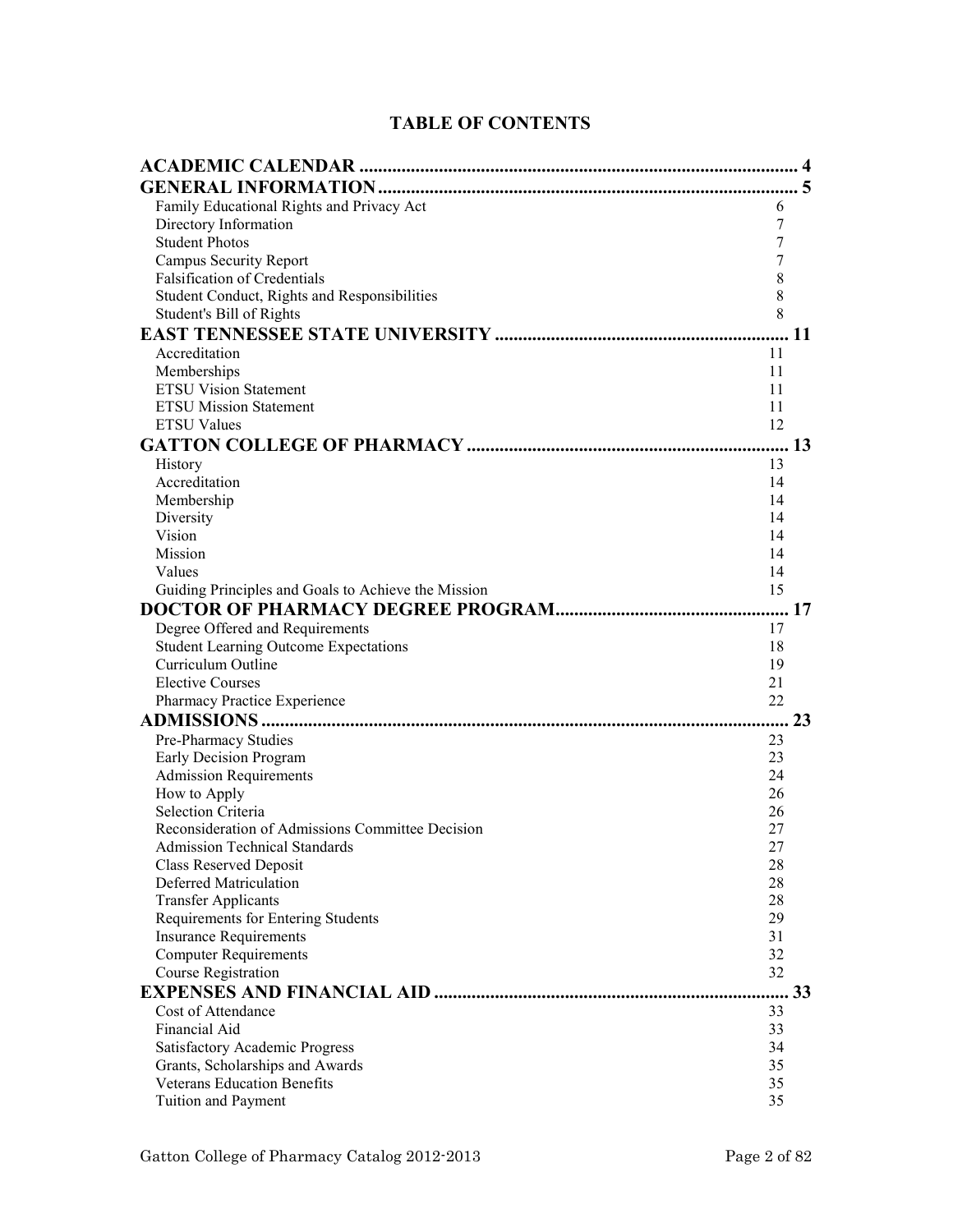| <b>Tuition Refund Policy</b>                                       | 36       |    |
|--------------------------------------------------------------------|----------|----|
|                                                                    |          | 38 |
| Office of Academic Affairs                                         | 38       |    |
| Academic Performance                                               | 38       |    |
| <b>Grading System</b>                                              | 38       |    |
| <b>Grade Appeal Process</b>                                        | 39       |    |
| <b>Grade Reports</b>                                               | 39       |    |
| Academic Honors                                                    | 39       |    |
| Academic Progression Committee                                     | 40       |    |
| Course Credit and Student Compensation Policy                      | 40       |    |
| <b>Required Trainings</b>                                          | 40       |    |
|                                                                    |          |    |
| Office of Student Affairs                                          | 42       |    |
| <b>Faculty Advisors</b>                                            | 42       |    |
| Tutors                                                             | 42       |    |
| Library Resources                                                  | 42       |    |
| ID Card and College of Pharmacy Name Badge                         | 43       |    |
| Student Engagement and Leadership                                  | 44       |    |
| Alumni Association                                                 | 44       |    |
| <b>Athletic Events</b>                                             | 45       |    |
| Banking                                                            | 45       |    |
| <b>Bookstore</b>                                                   | 45       |    |
| Buctainment                                                        | 45       |    |
| Campus Recreation                                                  | 45       |    |
| Center for Community Engagement, Learning and Leadership           | 46       |    |
| Counseling Center                                                  | 46       |    |
| <b>Computing Resources</b>                                         | 46       |    |
| Computer Resources Codes of Ethics                                 | 47       |    |
| Computer Network and Internet Access Privileges & Responsibilities | 47       |    |
| <b>Disability Services</b>                                         | 50       |    |
| Early Childhood Learning and Development                           | 51       |    |
| Housing and Residence Life                                         | 51       |    |
| International Programs and Services                                | 52<br>52 |    |
| <b>Public Safety</b><br><b>Student Government Association</b>      | 52       |    |
| <b>Student Health Services</b>                                     | 52       |    |
| University Center, D.P. Culp                                       | 53       |    |
|                                                                    | 54       |    |
|                                                                    |          |    |
| Pharmaceutical Sciences <b>Exercísies</b>                          | 54       |    |
| <b>Pharmacy Practice</b>                                           | 56       |    |
| Professional Experience Courses<br><b>Didactic Electives</b>       | 61<br>71 |    |
|                                                                    |          |    |
|                                                                    |          | 77 |
| Tennessee Board of Regents                                         | 77       |    |
| <b>ETSU</b> Administration                                         | 78       |    |
| College of Pharmacy Administration                                 | 78       |    |
|                                                                    |          | 79 |
| Department of Pharmacy Practice                                    | 79       |    |
| Department of Pharmaceutical Sciences                              | 80       |    |
| <b>Faculty Affiliates</b>                                          | 81       |    |
| <b>Adjunct Faculty</b>                                             | 82       |    |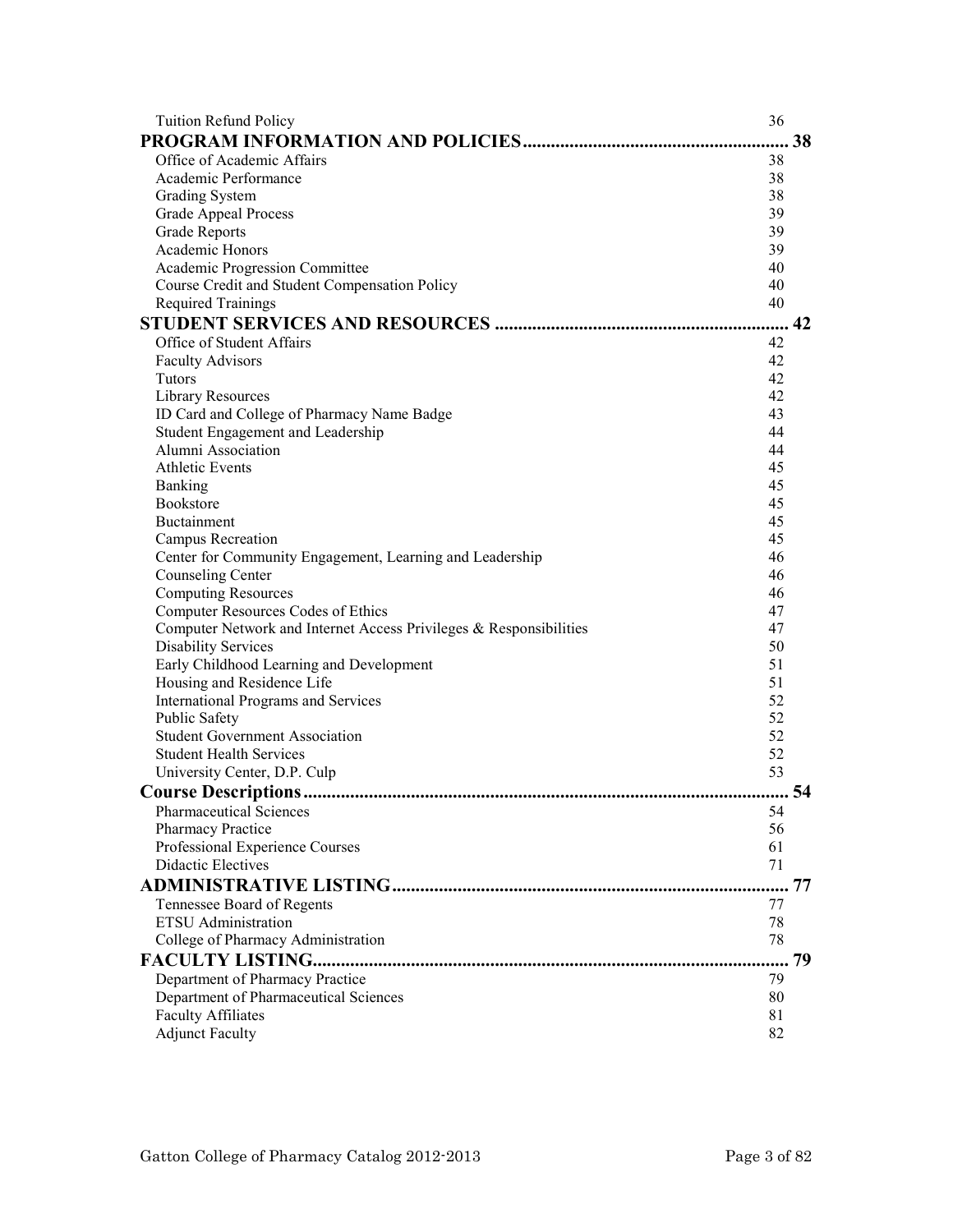# **ACADEMIC CALENDAR Fall 2013 through Spring 2013**

*(Subject to Change)* 

# <span id="page-3-0"></span>**P1, P2 and P3 Classes**

| <b>Fall 2013</b>                         |                           |
|------------------------------------------|---------------------------|
| Orientation – Class of $2015$            | August 6 - 10, 2012       |
| White Coat Ceremony – Class of $2015$    | August 10, 2012           |
| Classes begin                            | August 13, 2012           |
| Labor Day Holiday                        | September 3, 2012         |
| Career Fair                              | October $8 - 9$ , 2013    |
| <b>Fall Break</b>                        | October 15 - 16, 2012     |
| Thanksgiving Holiday                     | November $22 - 23$ , 2012 |
| Last day of classes                      | November 29, 2012         |
| Reading Day (alternate final exam dates) | November 30, 2012         |
| Final Exams                              | December 3 - 7, 2012      |

# **Spring 2013**

| Classes begin                                   | January 7, 2013        |
|-------------------------------------------------|------------------------|
| Martin Luther King Day Holiday                  | January 21, 2013       |
| <b>Spring Break</b>                             | March 11-15, 2013      |
| Remote Area Medical - Tentative (No P3 classes) | April $12 - 14$ , 2013 |
| Last day of classes                             | May 1, 2013            |
| Reading Days (alternate final exam dates)       | May $2 - 3$ , 2013     |
| Final exams                                     | May $6 - 10$ , 2013    |
|                                                 |                        |

# **Summer 2013 (P2 Class Only) - May 13 to August 16, 2013**

| $IPPE-P2 - Community$ (two consecutive weeks)     | To be scheduled |
|---------------------------------------------------|-----------------|
| $IPPE-P2$ – Institutional (two consecutive weeks) | To be scheduled |

# **P4 Class**

# **Advanced Pharmacy Practice Experience Schedule**

| <b>Session One</b>              | June 1 - 29, 2012        |
|---------------------------------|--------------------------|
|                                 |                          |
| <b>Session Two</b>              | July 2 - 31, 2012        |
| <b>Session Three</b>            | August $1 - 31$ , 2012   |
| <b>Session Four</b>             | September 3 - 28, 2012   |
| <b>Session Five</b>             | October $1 - 31$ , 2012  |
| Session Six                     | November $1 - 30$ , 2013 |
| <b>Session Seven</b>            | January $2 - 31$ , 2013  |
| <b>Session Eight</b>            | February $1 - 28$ , 2013 |
| <b>Session Nine</b>             | March $1 - 29$ , 2013    |
| <b>Session Ten</b>              | April $1 - 30$ , 2013    |
| <b>Hooding and Commencement</b> | May 10, 2013             |
|                                 |                          |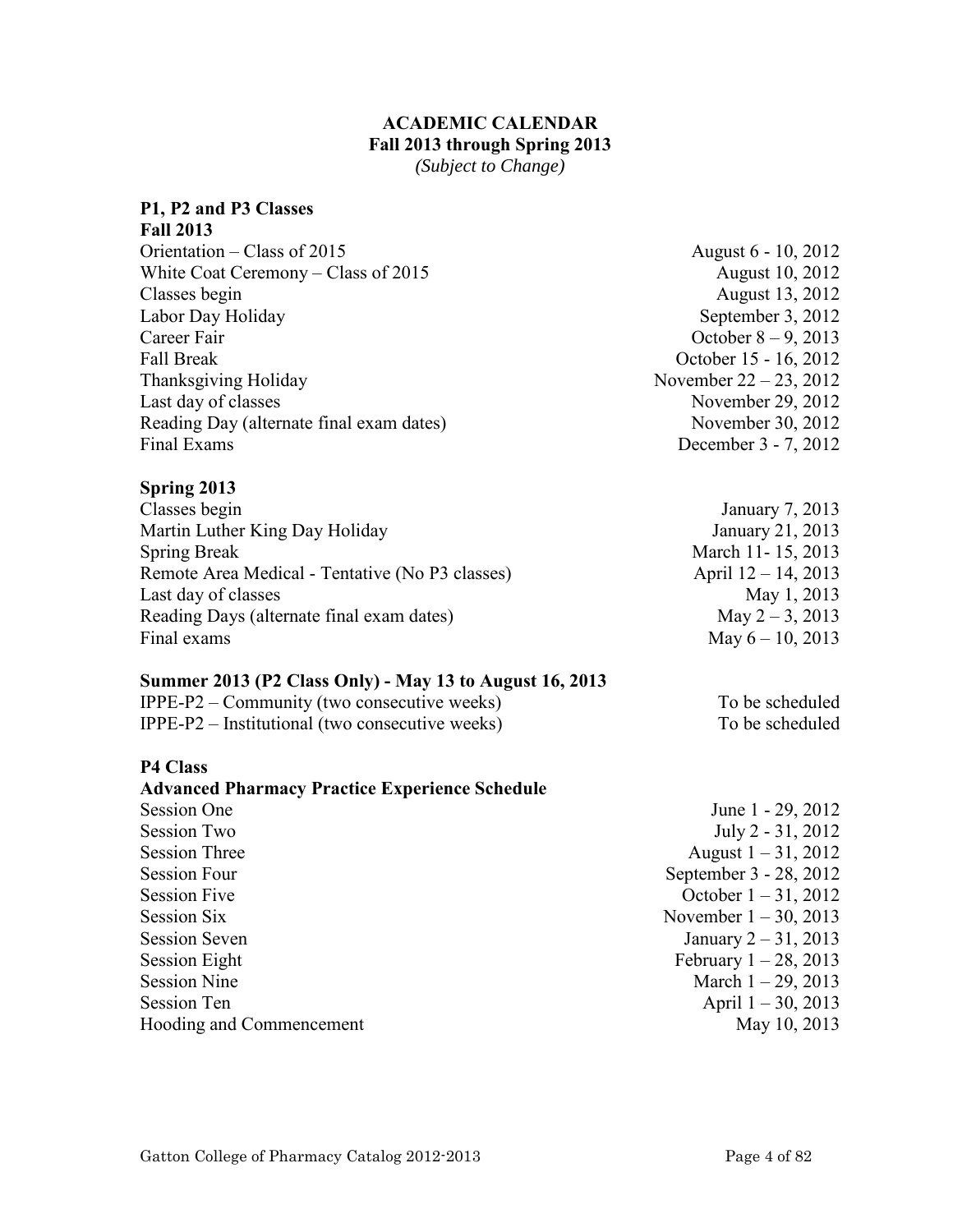# **GENERAL INFORMATION**

<span id="page-4-0"></span>East Tennessee State University is a Tennessee Board of Regents institution. The Tennessee Board of Regents is the nation's sixth largest higher education system, governing 45 postsecondary educational institutions. The TBR system includes six universities, 13 two-year colleges, and 26 technology centers. Public higher education in Tennessee is coordinated by the Tennessee Higher Education Commission and consists of two systems – the University of Tennessee campuses, governed by the University Of Tennessee Board Of Trustees, and the state universities, community colleges, and technology centers governed by the Tennessee Board of Regents. The General Assembly created the Commission in 1967 to achieve coordination and unity among the programs of Tennessee's public post-secondary institutions and to serve as a primary source of information concerning higher education in Tennessee.

Degree requirements for the programs of study initiated under provisions of this bulletin shall remain in effect for six years. Students not completing requirements within the six-year period are subject to dismissal. The time limitation may be extended for interruption by military service where enrollment is resumed immediately upon release from service.

The course offerings and requirements of ETSU are continually under examination and revision. This bulletin presents the offerings and requirements in effect at the time of publication, but is no guarantee that they will not be changed or revoked. However, adequate and reasonable notice will be given to students affected by any changes. This bulletin is not intended to state contractual terms and does not constitute a contract between the student and ETSU.

East Tennessee State University reserves the right to make changes as required in course offerings, curricula, academic policies, and other rules and regulations affecting students to be effective whenever determined by the institution. These changes will govern current and formerly enrolled students. Enrollment of all students is subject to these conditions.

East Tennessee State University complies fully with the Family Educational Rights and Privacy Act of 1974, as amended. East Tennessee State University is fully in accord with the belief that educational and employment opportunities should be available to all eligible persons without regard to age, gender, color, race, religion, national origin, disability, veteran status, or sexual orientation.

East Tennessee State University provides the opportunity for students to increase their knowledge by offering programs of instruction in the various disciplines and programs through faculty who, in the opinion of ETSU, are qualified for teaching at the college level. The acquisition and retention of knowledge by any student are, however, contingent upon the student's desire and ability to learn while applying appropriate study techniques to any course or program. Thus, ETSU must necessarily limit representation of student preparedness in any field of study to that competency demonstrated at that specific point in time at which appropriate academic measurements were taken to certify course or program completion.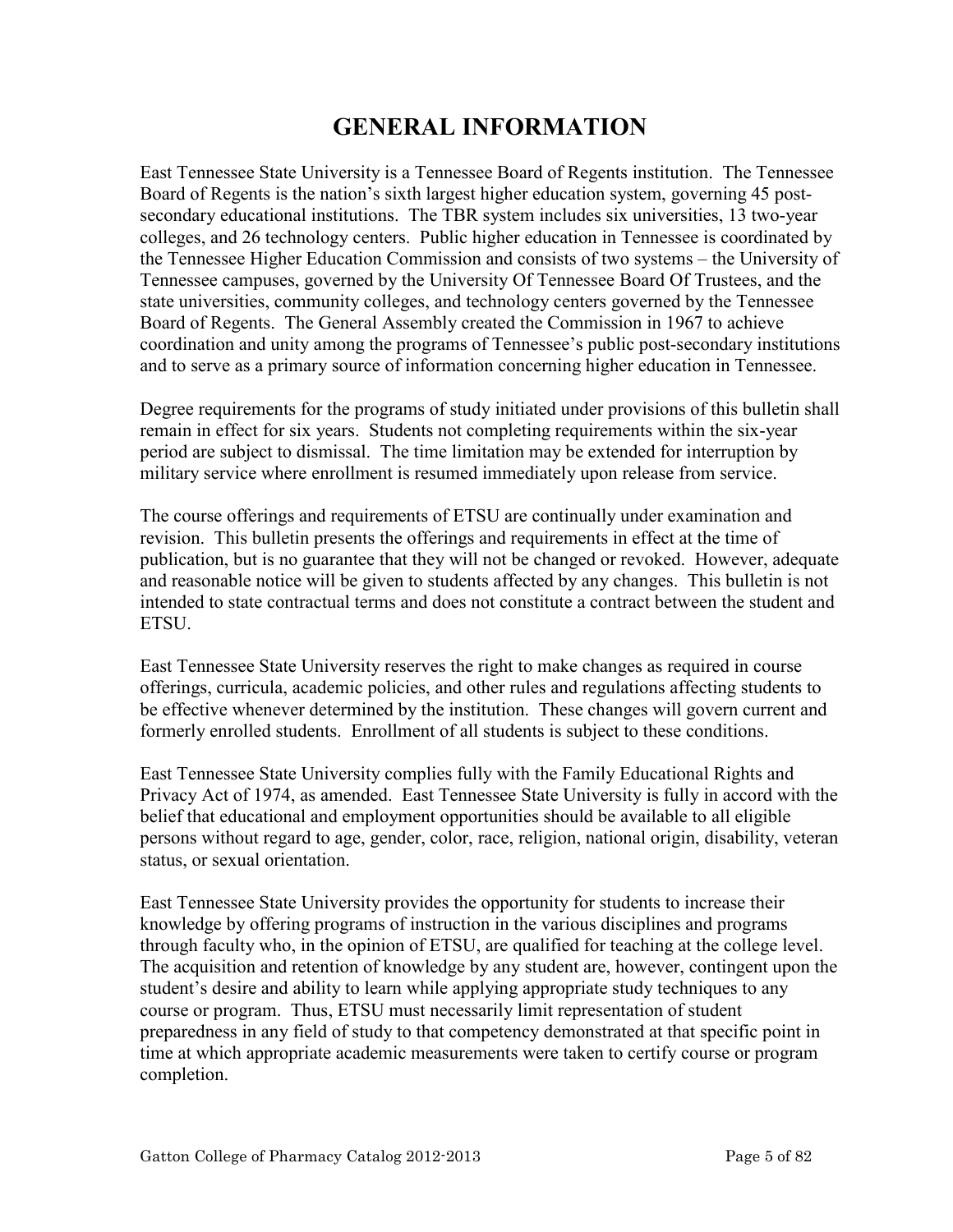# <span id="page-5-0"></span>**Family Educational Rights and Privacy Act**

The Family Educational Rights and Privacy Act (FERPA) affords students certain rights with respect to their education records. They are:

# *The right to inspect and review the student's education records within 45 days of the day the university receives a request for access.*

Students should submit to the registrar, dean, head of the academic department, or other appropriate official, written requests that identify the record(s) they wish to inspect. The university official will make arrangements for access and notify the student of the time and place where the records may be inspected. If the university official to whom the request was submitted does not maintain the records, that official shall advise the student of the correct official to whom the request should be addressed.

# *The right to request the amendment of the student's education records that the student believes are inaccurate or misleading.*

Students may ask the university to amend a record that they believe is inaccurate or misleading. They should write the university official responsible for the record, clearly identify the part of the record they want changed, and specify why it is inaccurate or misleading.

If the university decides not to amend the record as requested by the student, the university will notify the student of the decision and advise the student of his or her right to a hearing regarding the request for amendment. Additional information regarding the hearing procedures will be provided to the student when notified of the right to a hearing.

# *The right to consent to disclosures of personally identifiable information contained in the student's education records, except to the extent that FERPA authorizes disclosure without consent.*

One exception, which permits disclosure without consent, is disclosure to school officials with legitimate educational interests. A school official is a person employed by the university in an administrative, supervisory, academic, research, or support staff position (including law enforcement unit personnel and health staff); a person or company with whom the university has contracted (such as an attorney, auditor, or collection agent); or a student serving on an official committee, such as a disciplinary or grievance committee, or assisting another school official in performing his or her task. A school official has a legitimate educational interest if the official needs to review an education record in order to fulfill his or her professional responsibility.

Upon request, the university discloses education records without consent to officials of another school in which a student seeks or intends to enroll.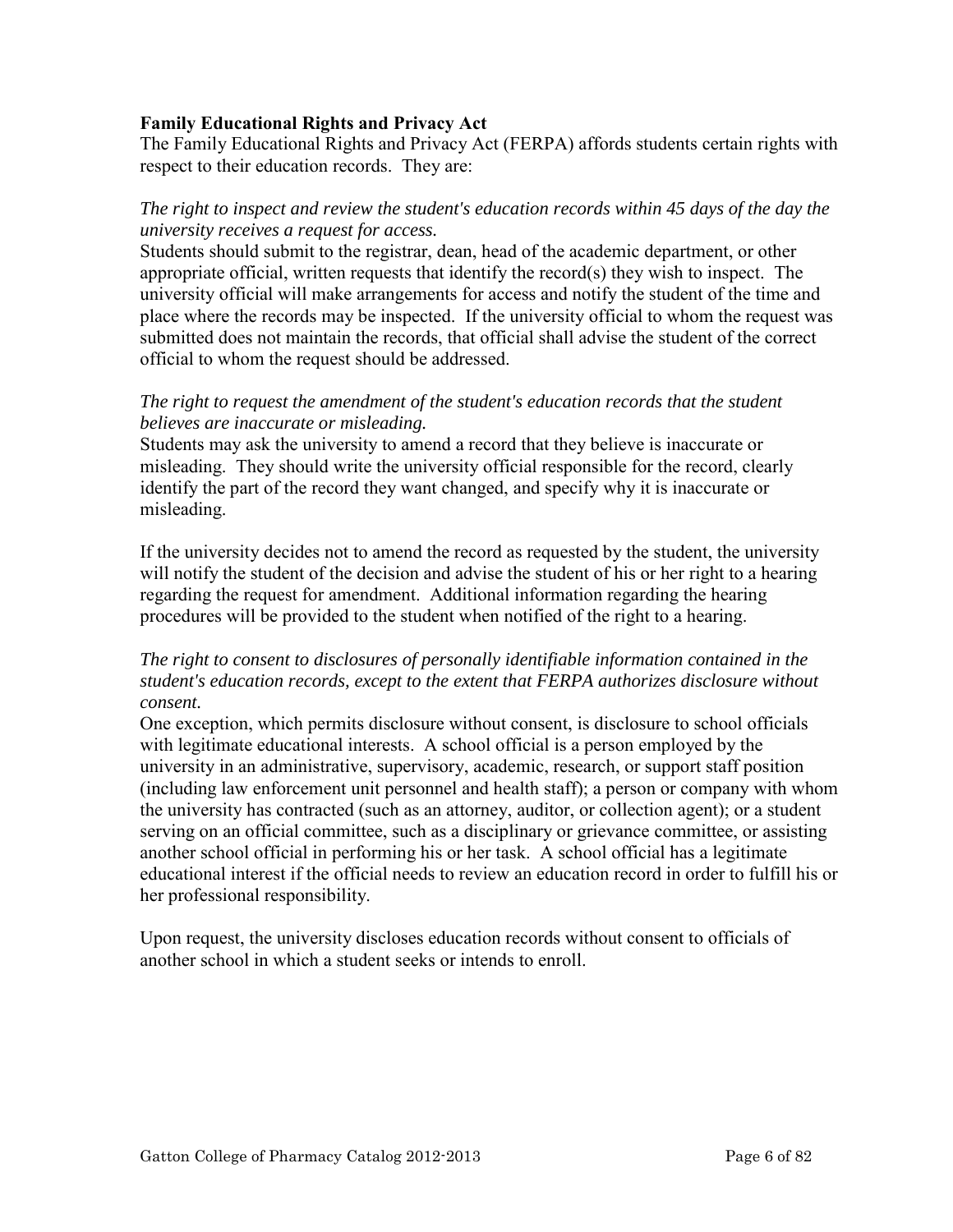<span id="page-6-0"></span>*4. The right to file a complaint with the U.S. Department of Education concerning alleged failures by East Tennessee State University to comply with the requirements of FERPA.* 

The name and address of the office that administers FERPA is:

Family Policy Compliance Office U.S. Department of Education 400 Maryland Avenue, SW Washington, DC 20202-4605

# **Directory Information**

East Tennessee State University contracts the publication of a directory, which shows student names, addresses (e-mail, mailing, and campus box), major, and phone number. In addition, ETSU may release other directory information. Other directory information is defined as: enrollment status, dates of attendance, classification, previous institution(s) attended, awards, honors, photographs, degrees conferred (including dates), hometown and residency placement information, and sports participation information.

If students prefer not to have these items released, they must submit a written request to prevent disclosure of this data. A non-disclosure form is provided during orientation and is available through the College of Pharmacy Office of Student Affairs. The form must be submitted prior to the start of classes for the term in which the student desires the restriction to go into effect. A form submitted the last term of enrollment will remain in effect until the student re-enrolls.

# **Student Photos (Permission for Photos of Students)**

The College and University provides information to various organizations about pharmacy students' accomplishments and activities during their enrollment and at the time of graduation, which may include the provision of photographs and other visual images of students. As a regular practice, photographs of students, faculty, staff, and visitors to campus are used in publications produced by the College and University for recruitment and general information. Any student who does not wish to appear in any photos used for these purposes must notify the College of Pharmacy Office of Student Affairs prior to the start of classes for the term in which the student desires the restriction to go into effect. Please note that the restriction does not apply to the use of photographs taken of general scenes, events, or classes in session where groups of students may appear.

# **Campus Security Report**

East Tennessee State University makes available to prospective students and employees the ETSU Security Information Report. This annual report includes campus crime statistics for the three most recent calendar years and various campus policies concerning law enforcement, the reporting of criminal activity, and crime prevention programs. The ETSU Security Information Report is available upon request from East Tennessee State University, Department of Public Safety, Box 70646, Johnson City, TN 37614-1702. The report can be accessed on the Internet at: [http://www.etsu.edu/dps/security\\_report.asp.](http://www.etsu.edu/dps/security_report.asp)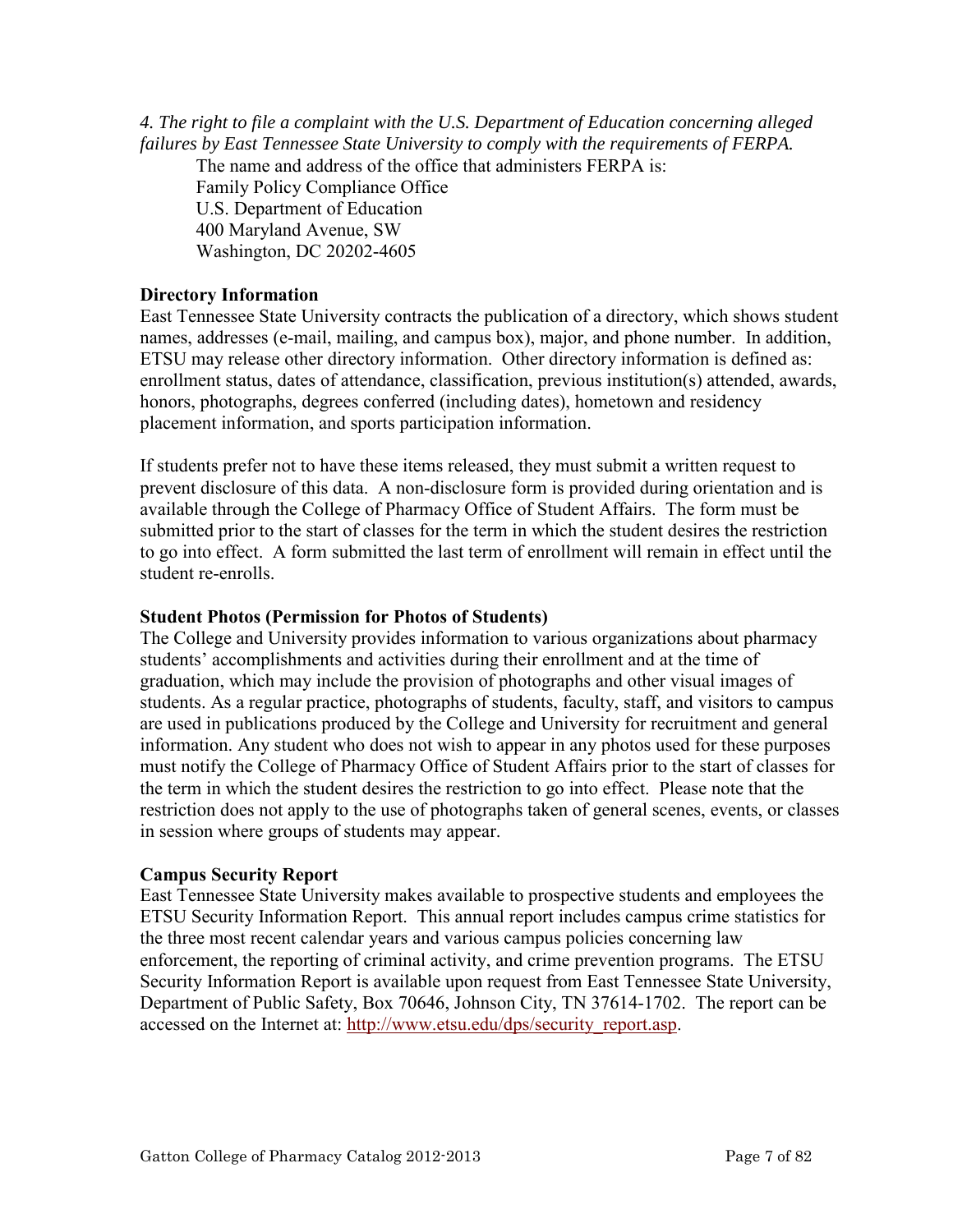# <span id="page-7-0"></span>**Falsification of Credentials**

According to T.C.A. Sec. 49-7-133, it is a Class A misdemeanor to misrepresent academic credentials. A person commits the offense of misrepresentation of academic credentials who, knowing that the statement is false and with the intent to secure employment at or admission to an institution of higher education in Tennessee, represents, orally or in writing that such person:

- (1) Has successfully completed the required coursework for and has been awarded one (1) or more degrees or diplomas from an accredited institution of higher education;
- (2) Has successfully completed the required coursework for and has been awarded one (1) or more degrees for diplomas from a particular institution of higher education; or
- (3) Has successfully completed the required coursework for and has been awarded one (1) or more degrees or diplomas in a particular field or specialty from an accredited institution of higher education.

Eligibility for admission shall be determined without regard to age, sex, color, race, religion, national origin, disability, or sexual orientation.

# **Student Conduct, Rights, and Responsibilities**

University students are citizens of the state, local, and national governments and of the academic community, and are, therefore, expected to conduct themselves as law-abiding members of each community at all times. Admission to an institution of higher education carries with it special privileges and imposes special responsibilities apart from those rights and duties enjoyed by non-students. In recognition of the special relationship that exists between the institution and the academic community which it seeks to serve, the Tennessee Board of Regents has authorized the president of the university to take such action as may be necessary to maintain campus conditions and preserve the integrity of the institution and its educational environment.

Pursuant to this authorization, the Tennessee Board of Regents has developed regulations that are intended to govern student conduct on the campus. In addition, students are subject to all national, state, and local laws and ordinances. If a student's violation of such laws or ordinances also adversely affects the institution's pursuit of its educational objectives, the institution may enforce its own regulations regardless of any proceedings instituted by other authorities. Conversely, violation of any section of the Tennessee Board of Regents regulations or university rules may subject a student to disciplinary measures by the institution whether or not such conduct is simultaneously in violation of state, local, or national laws.

A complete statement on institutional student disciplinary rules and procedures can be found in the university student handbook that is published annually and distributed to students as part of the campus telephone directory.

# **Students' Bill of Rights**

Students, along with faculty, staff, and administrators, are all members of the East Tennessee State University community. Inherent with such membership is the responsibility to conduct oneself reasonably to maintain a civil community that respects the rights of all individuals.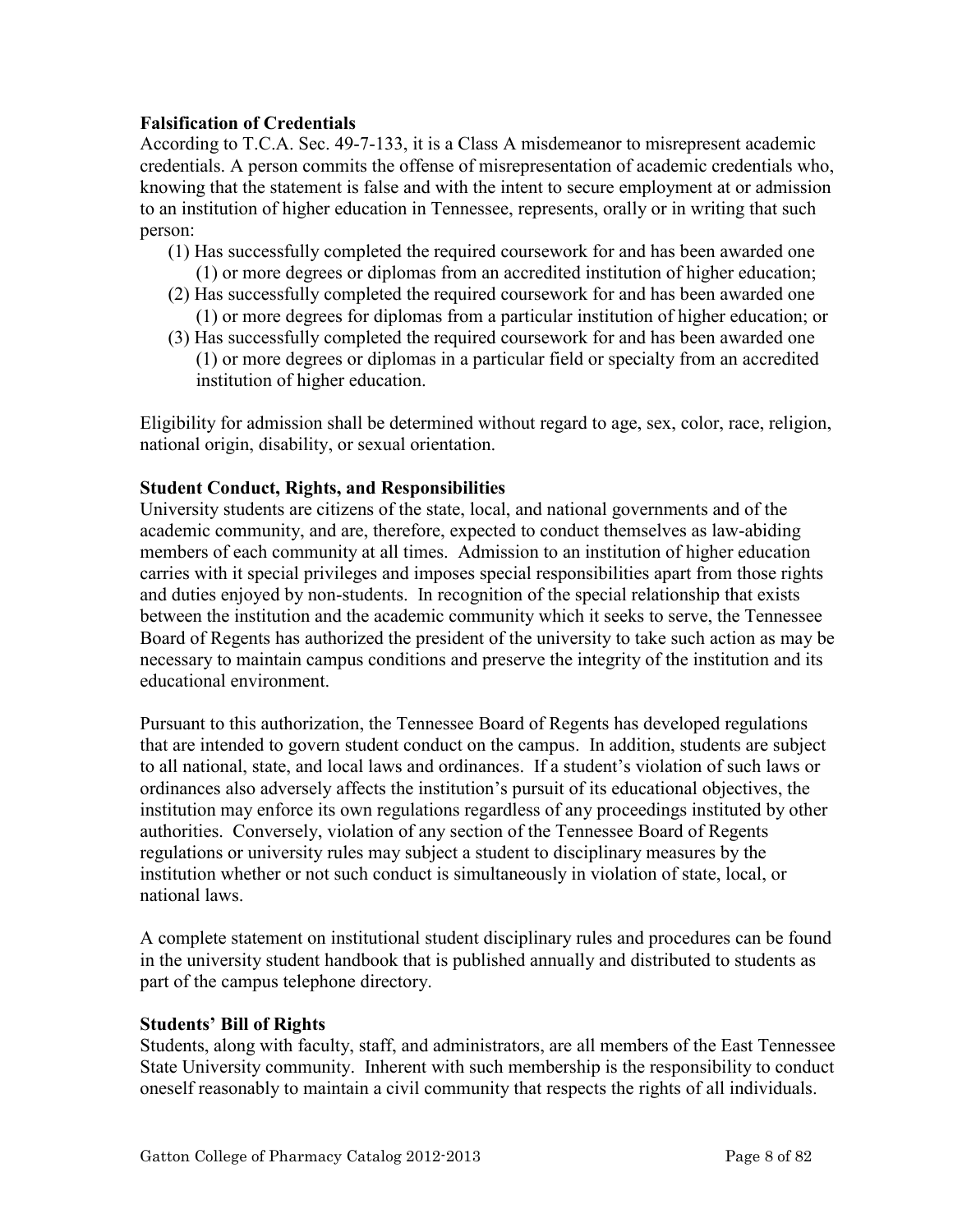The student has certain rights guaranteed by the Federal and State Constitutions or statutorily created legislation including:

- Freedom of inquiry, freedom of speech, and freedom of expression that is respectful or sensitive to the rights of individuals.
- The right to peaceably assemble, in accordance with federal, state, local, and ETSU regulations.
- Religious freedom and a clear division of church and state.
- Freedom from unreasonable search and/or seizure of person, or personal property.
- Freedom from discrimination or harassment on the basis of gender, age, race, color, religion, national origin, or other protected status.
- The right to privacy, including the maintenance of confidential records in accordance with provisions of the Family Educational Rights and Privacy Act of 1974 and 1975, qualified by the Tennessee Open Records Law.
- The right to due process.

The Tennessee Board of Regents grants additional rights including:

- The right to due process in disciplinary procedures of the university, including written notification of charges, an explanation of procedures, and a hearing before an appropriate administrator or committee.
- The right to expeditious review of disciplinary sanctions upon appeal.
- The right to participate in the decision-making process of the university through the Student Government Association, other student governance organizations, and membership on university standing and advisory committees.
- The right to affiliate with officially registered student organizations if the membership requirements of those organizations have been met, and the right to seek to establish, through official procedures, additional student organizations of one's choosing.

East Tennessee State University acknowledges that students have a legitimate expectation that:

- Classes meet as scheduled, and begin and adjourn on time.
- Course requirements are clearly specified.
- The instructor is prepared for class and possesses both oral and written communications skills.
- Paper project grades and test results are received in a timely manner.
- Information about progress in coursework is provided.
- The instructor is qualified to teach the subject matter.

Additionally, students have the right to expect:

- Accurate information concerning institutional services, regulations, policies, and procedures, in published form.
- Representation in the university governance system.
- Sound and accurate academic advice, information regarding courses required for graduation, and their schedule sequence.
- Reasonable notice of any changes in academic requirements or programs and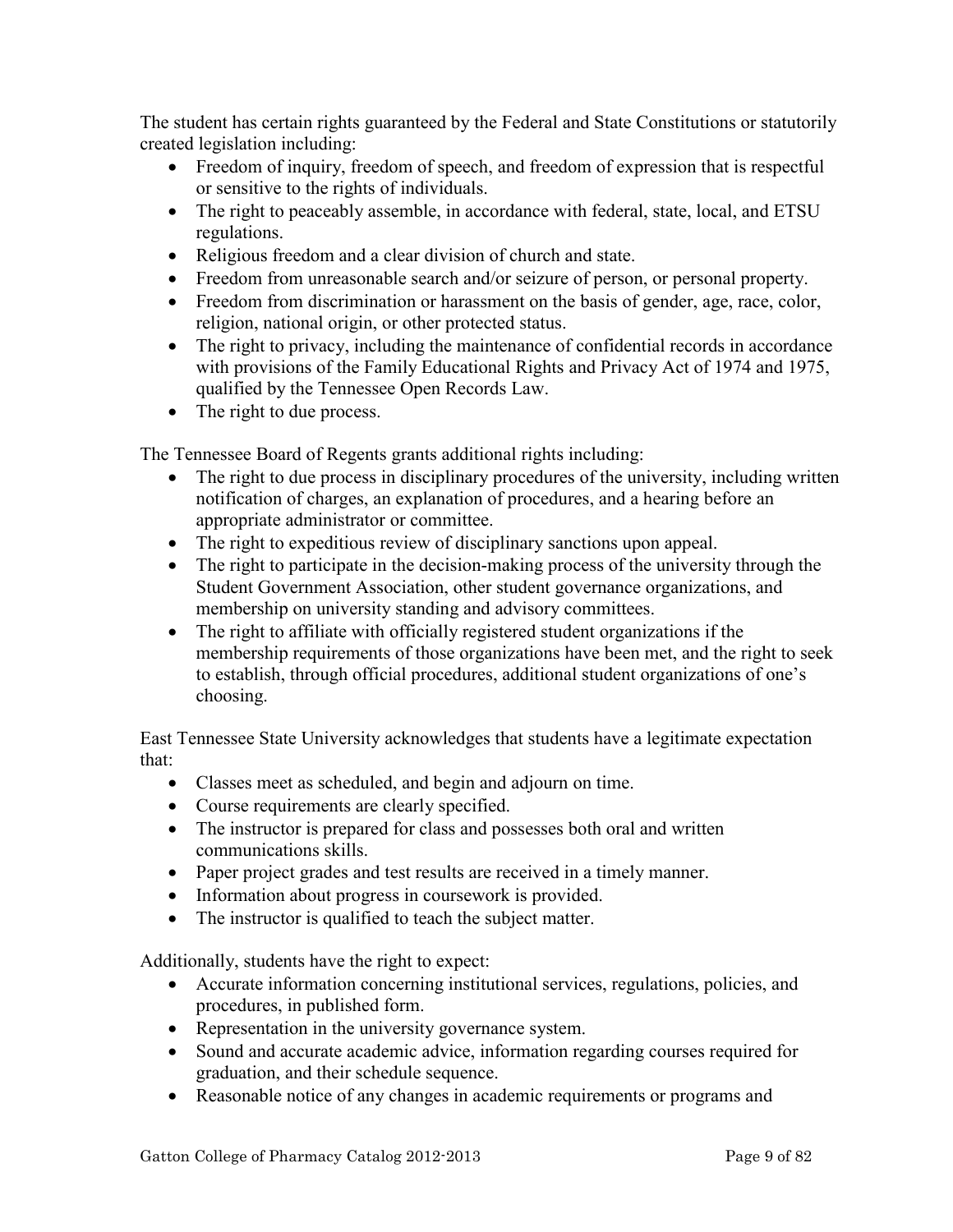assurance that such changes will not be made in a way that unduly impedes the academic progress of the student already enrolled.

- Flexibility in course scheduling (by dropping and adding) or withdrawing within university guidelines.
- Information about the various types of financial assistance available.
- Freedom to evaluate courses, programs and services, and provide input to appropriate segments of the campus administration.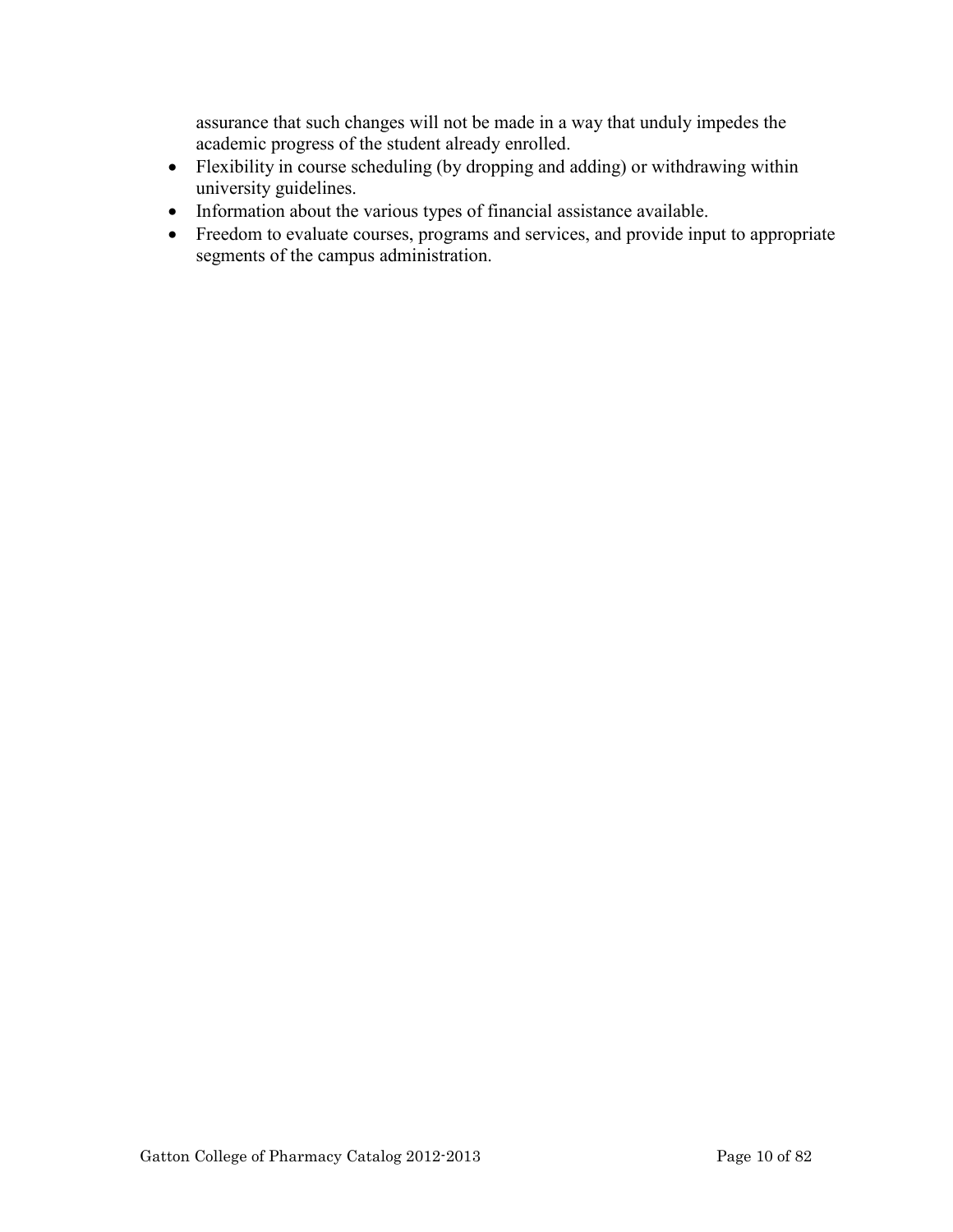# **EAST TENNESSEE STATE UNIVERSITY**

# <span id="page-10-0"></span>**Accreditation**

East Tennessee State University is accredited by the Commission on Colleges, Southern Association of Colleges and Schools to award baccalaureate, masters, specialist, and doctoral degrees. Contact the Commission on Colleges at 1866 Southern Lane, Decatur, Georgia 30033-4097, telephone 404-679-4500, or Website: [www.sacscoc.org](http://www.sacscoc.org/) with any question regarding the accreditation of East Tennessee State University.

# **Memberships**

- The American Council on Education
- The American Association of State Colleges and Universities
- The Tennessee College Association
- The Council for Advancement and Support of Education
- The Council of Graduate Schools in the United States
- The Council of Southern Graduate Schools
- The Council on Undergraduate Research
- The Tennessee Conference of Graduate Schools
- Association of Academic Health Centers
- Oak Ridge Associated Universities
- Institute of International Education
- National Collegiate Athletic Association
- Atlantic Sun Conference

# **ETSU Vision Statement**

To become the best regional university in the country

# **ETSU Mission and Purpose Statement**

East Tennessee State University prepares students to become productive, enlightened citizens who actively serve their communities and our world. Education is the university's foremost goal. ETSU provides outstanding programs of study, enhanced access to education, and distinctive educational and research opportunities to attract students from around the region and the world. ETSU affirms that a diverse population is necessary for the intellectual, social, economic, and professional development of our campus and regional communities. Innovation and integration of educational programs, opportunities and scholarly activities enable ETSU to enrich the cultural and intellectual environment, advance economic development, and increase the level of educational attainment of our community and region. Innovation is advanced through entrepreneurial initiatives, interdisciplinary collaboration, and community and international partnerships. The research mission of ETSU advances scholarly and creative activity that enhances the teaching and learning environment and benefits the regional, national, and global communities we serve.

ETSU awards degrees in over one hundred baccalaureate, masters and doctoral programs, including distinctive interdisciplinary programs. The university provides strong, comprehensive educational, research, and service programs in the health sciences that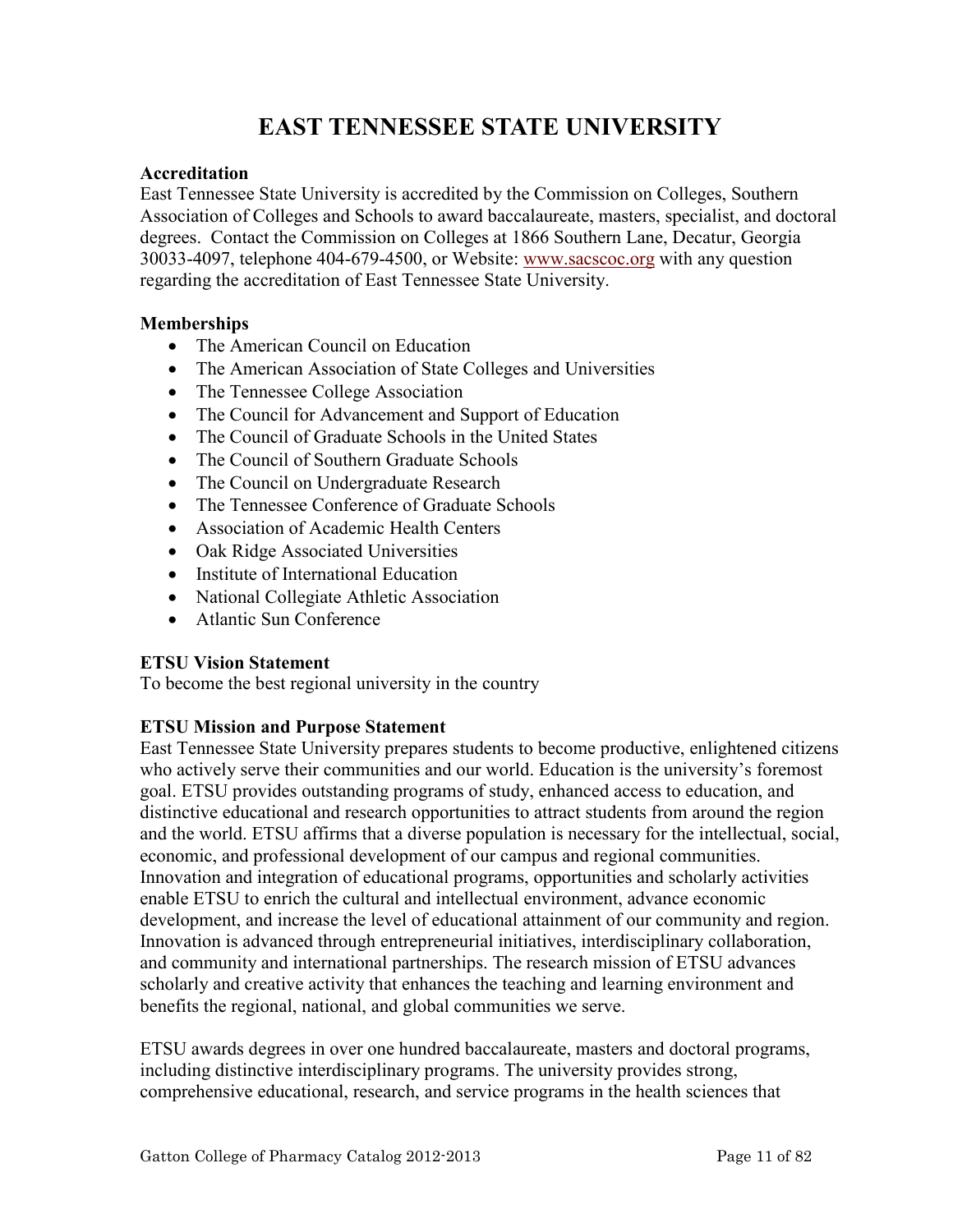<span id="page-11-0"></span>advance the health and wellness of people throughout Tennessee and Southern Appalachia and of rural populations around the world. ETSU affirms the value of a liberal education and life-long learning by providing broadly enriching experiences through opportunities such as honors education, student research and creative activities, international study, community service, internships, and professional development. ETSU also affirms the importance of a total college experience by offering a rich campus life of cultural and artistic programs, diverse student activities, a variety of residential opportunities, and outstanding recreational and intercollegiate athletic programs. (TBR Approved January 8, 2012).

# **ETSU Values**

East Tennessee State University pursues its mission through a student-centered community of learning reflecting high standards and promoting a balance of liberal arts and professional preparation, continuous improvement, and based on core values where:

- PEOPLE come first, are treated with dignity and respect, and are encouraged to achieve their potential;
- RELATIONSHIPS are built on honesty, integrity, and trust;
- DIVERSITY of people and thought is respected;
- EXCELLENCE is achieved through teamwork, leadership, creativity, and a strong work ethic;
- EFFICIENCY is achieved through wise use of human and financial resources; and
- COMMITMENT to intellectual achievement is embraced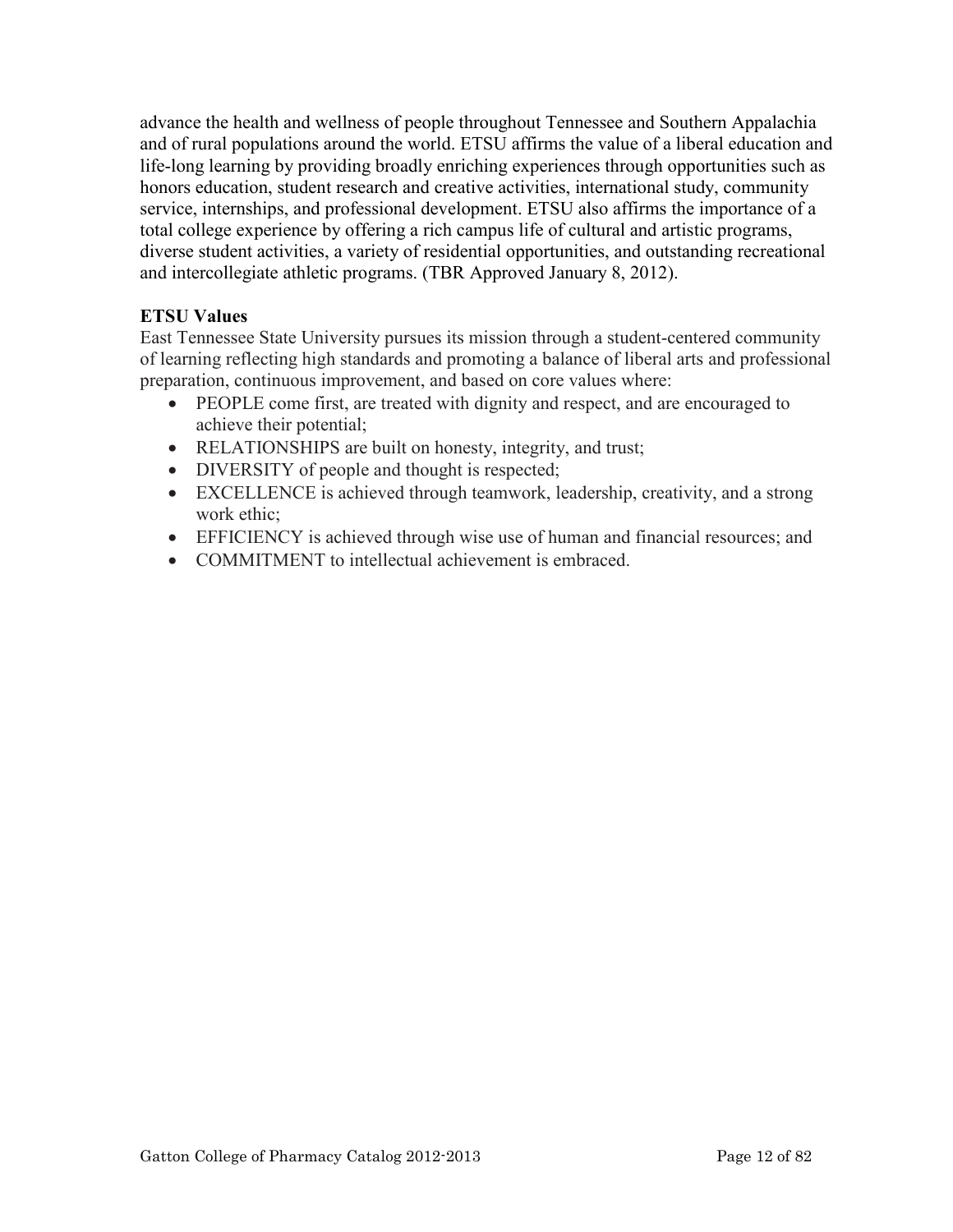# **GATTON COLLEGE OF PHARMACY**

<span id="page-12-0"></span>The Gatton College of Pharmacy is an integral component of the Academic Health Sciences Center at ETSU which also includes J.H. Quillen College of Medicine, the College of Public Health, the College of Clinical and Rehabilitative Health Sciences and the College of Nursing. The College of Pharmacy is physically located on the grounds of the J.H. Quillen Veterans Affairs Medical Center (Mountain Home) in Johnson City. The College of Pharmacy's professional program, leading to a Doctor of Pharmacy Degree (PharmD), is designed to prepare pharmacists to work in rural community and institutional based practices.

# **History**

The university along with community leaders had been investigating the feasibility of initiating a college of pharmacy for over a decade. Given the state's only college of pharmacy was almost 500 miles away, most students from this region chose to attend out-ofstate public and private institutions for their pharmacy education. As a result, few returned to this area to practice. That fact, plus the lack of state funds for a second state-funded college of pharmacy, fueled the demand for pharmacists in this Southern Appalachian region.

In January 2004, a tuition-funded, rural-focused model was developed as a possible solution to this dilemma. Realizing that considerable private support would be necessary for the model to work, a steering committee led by the Vice President for Health Affairs and comprised of ETSU faculty and staff, pharmacy community leaders, and community leaders at-large began to develop and implement such a plan.

After extensive effort, approval was obtained from the Tennessee Board of Regents and the Tennessee Higher Education Commission in the summer of 2005. Governor Phil Bredesen lent his support to this effort with the challenge to raise \$5 million in 90 days and an additional \$2.5 million before the first class of students entered the program. The \$5 million was raised in 58 days, and the College of Pharmacy passed the \$7.5 million mark on April 3, 2006, with Governor Bredesen personally making the announcement at ETSU. Recognizing the value of a College of Pharmacy at ETSU, over 900 individuals and organizations contributed financially to this effort. With the support and energy from the people of this region, the College of Pharmacy became a reality as the inaugural class of students began studies January 2007.

On May 22 2008, the College of Pharmacy was named the Bill Gatton College of Pharmacy at East Tennessee State University in honor of Bill Gatton, a local philanthropist, whose generosity made the establishment of the ETSU pharmacy school possible.

May 8, 2012 marked the achievement of a major milestone for the College as the first graduates (66 students) were hooded and received their diplomas. Full accreditation was received June 2012.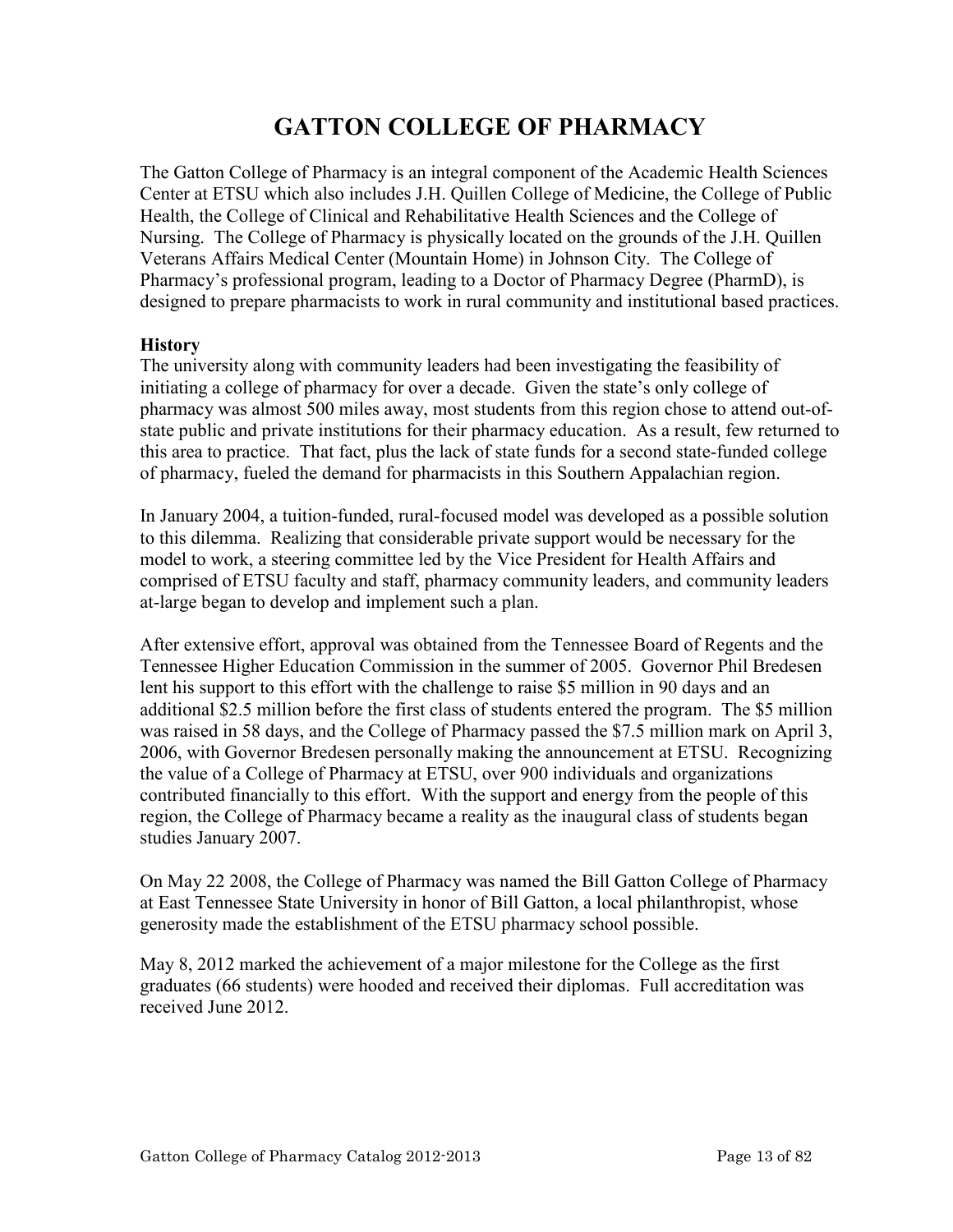# <span id="page-13-0"></span>**Accreditation**

East Tennessee State University Bill Gatton College of Pharmacy's Doctor of Pharmacy program is fully accredited by the Accreditation Council for Pharmacy Education (ACPE), 135 LaSalle Street, Suite 4100, Chicago, IL 60603, 312/664-3575, fax 312/664-4652, website [www.acpe-accredit.org.](http://www.acpe-accredit.org/) The ACPE accredits Doctor of Pharmacy programs offered by Colleges and Schools of Pharmacy in the United States and selected non-US sites.

# **Membership**

American Association of Colleges of Pharmacy

# **Diversity**

The Gatton College of Pharmacy and East Tennessee State University strive to develop an environment where the value of diversity among students, faculty and staff is accepted, encouraged and embraced. Diversity encompasses differences in race, creed, color, sex, religion, age, national origin, disabilities, veteran status or sexual orientation. The individual characteristics, talents and contributions of all people are valued and recognized for the unique contribution they make to the college.

# **Vision**

The vision of the Gatton College of Pharmacy is to become a recognized leader of pharmacy education in the southeast.

### **Mission**

The mission of Gatton College of Pharmacy is to develop progressive pharmacists that improve healthcare, focusing on rural and underserved communities. The College accomplishes this mission by:

- **Providing outstanding education with emphasis on interprofessional education**
- Developing and delivering exceptional direct patient care
- Conducting innovative research and scholarship
- Engaging and serving the university, community and profession

# **Values**

The Gatton College of Pharmacy embraces the educational philosophy and values of East Tennessee State University and is committed to the following core values:

Academic Excellence

We strive to achieve excellence in teaching, scholarship, and service to the university, local, and professional communities.

# Professionalism, Integrity, and Character

We aim to create an environment that instills professionalism, integrity, empathy, a high standard of ethical behavior, and the highest professional commitment to the patient, the community, and the employer.

# A Caring Community

We endeavor to create a caring community characterized by mutual respect, patience,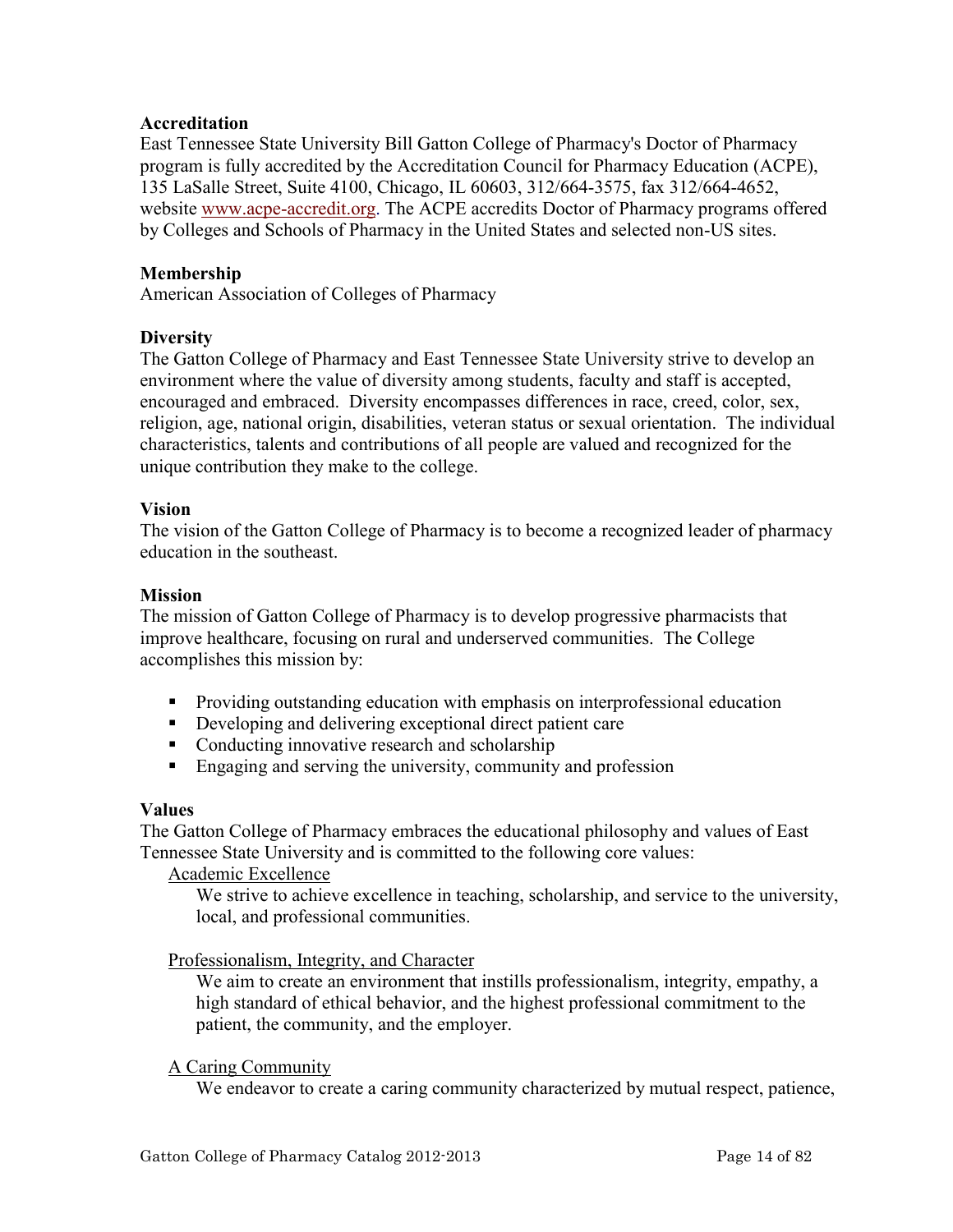<span id="page-14-0"></span>kindness, and generosity; and one that respects, values, and promotes the dignity and diversity of faculty and students.

# A Culture of Service

We strive to create a culture that values and promotes service to our patients, school, community, and profession.

# Life-long Learning

We pursue a passion for life-long learning and a commitment to personal and professional growth as we serve our patients, community, and profession.

# **Guiding Principles and Goals to Achieve the Mission**

Improving Care Through Excellence in Scholarship

- Provide students with the knowledge, skills, judgment, professional attitudes, and values to deliver contemporary patient care in a changing healthcare environment;
- Promote the development of teaching excellence, innovation, continuous quality improvement, and creativity in the context of interdisciplinary patient-centered care;
- Develop and enhance students' skills in problem solving, critical thinking, and individual and group communication;
- Facilitate and encourage the development of mature, independent, and life-long learners in a diverse student body with different learning styles.

# Improving Care Through Excellence in Scholarship

- Recognize, value, and promote scholarly inquiry and outcomes assessment, clear reasoning, and the application of evidence-based practices as a means of improving the health outcomes of patients, especially the care of a rural underserved population;
- Contribute to the advancement of the clinical and basic medical and pharmaceutical sciences through independent and collaborative research, presentation and publication;
- Embrace the scholarship of teaching to optimize educational effectiveness.

Improving Care Through Excellence in Clinical and Professional Service

- Provide and teach pharmacist-delivered patient care, including medication therapy management services, to further advance an evolving profession that benefits society today and in the future;
- Foster a culture of service to the community and profession;
- Advance healthier lifestyles through health promotion, preventive healthcare, and education of the public;
- Promote active student involvement in the profession, community service projects, and volunteer activities;
- Collaborate with the professional community to serve as an agent of positive change, advancing the level of pharmaceutical care practiced within the community, thereby improving healthcare and enriching the lives of patients in the region.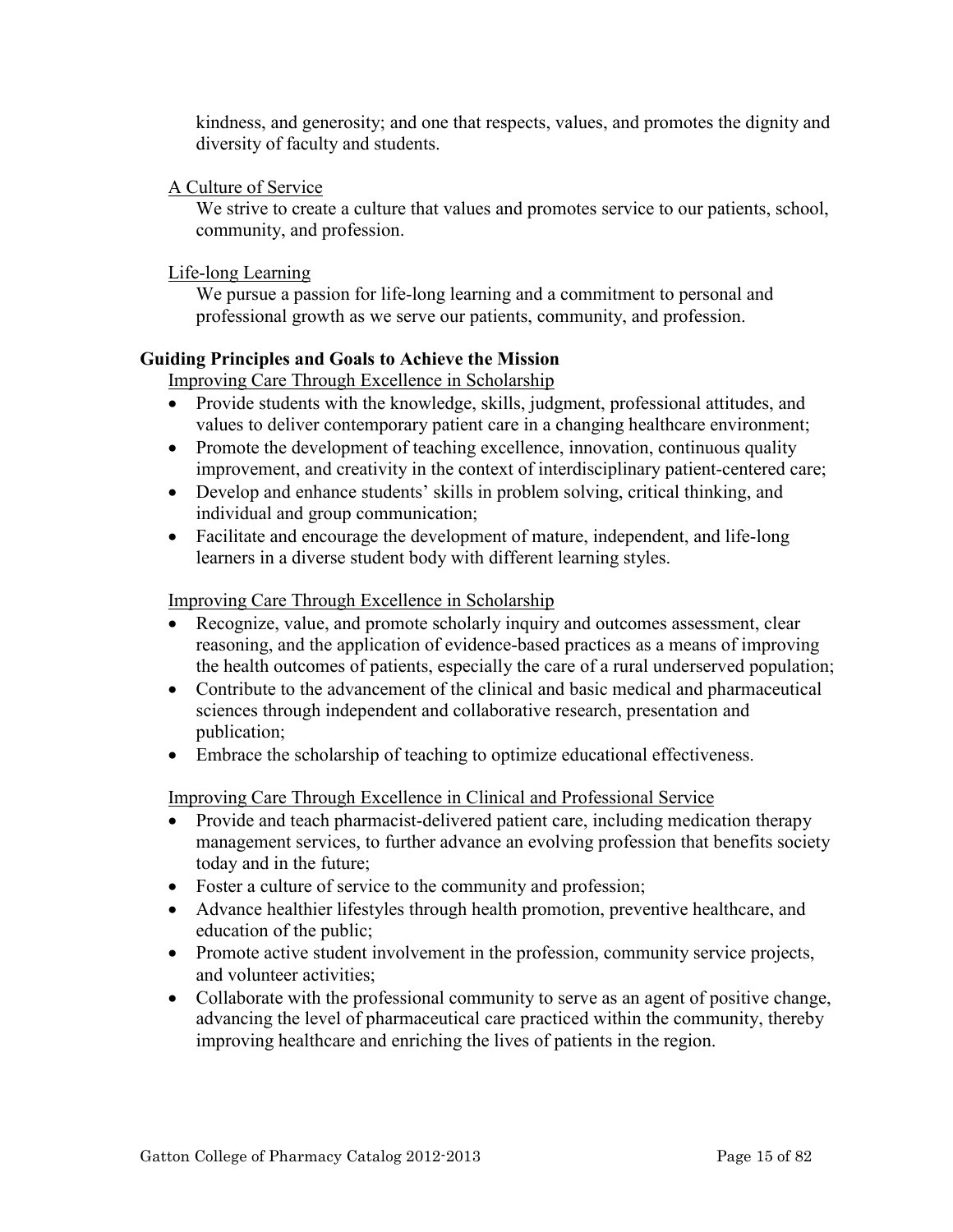Improving Care Through Professional Development

- Support and mentor faculty in their pursuit of scholarly activity and service recognizing that these activities are essential for continued professional growth;
- Encourage a commitment to and passion for lifelong learning and develop and equip students for postgraduate training;
- Encourage students, faculty, and preceptors to grow as professionals and to optimize their skills and capabilities in providing excellent patient-centered care;
- Support continuing professional development of alumni thereby fostering a positive and continuing relationship with graduates.

Improving Care Through Interdisciplinary Collaboration

- Cultivate an educational environment of inter-professional teamwork and collaboration among students, faculty, staff and administration within the Division of Health Sciences;
- Partner with local practitioners, health-care facilities, organizations, and patients to maximize the professional and educational experiences of our students;
- Create an interdisciplinary and collaborative learning experience as a fundamental model that prepares students for collaborative practice and shared responsibility.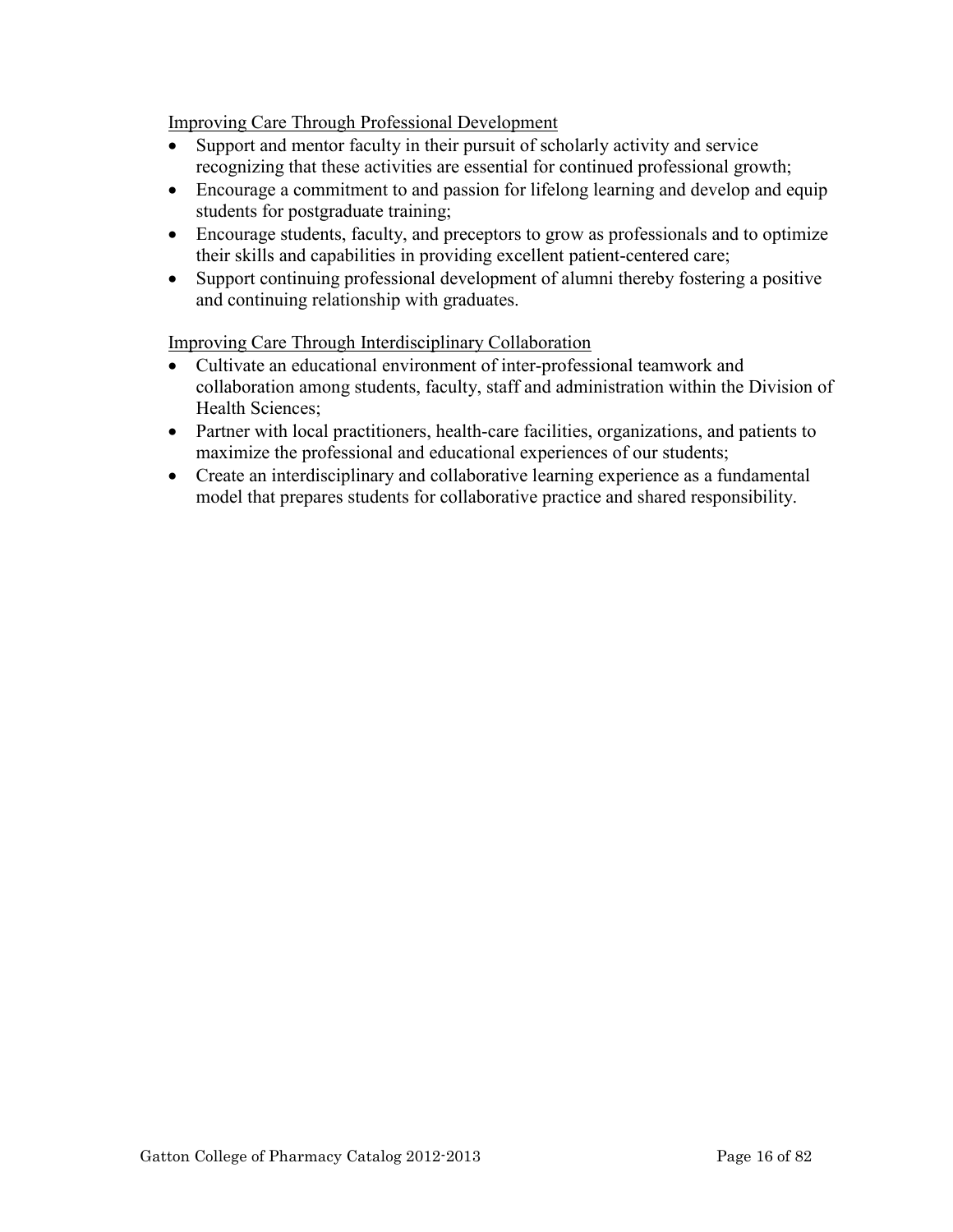# **DOCTOR OF PHARMACY DEGREE PROGRAM**

# <span id="page-16-0"></span>**Degree Offered and Requirements**

The Gatton College of Pharmacy offers the Doctor of Pharmacy degree (PharmD). The degree is conferred by East Tennessee State University upon certification by the faculty that the student has successfully completed all requirements. All courses and practice experiences of the approved curriculum, required and elective, must be completed with a minimum passing grade of C. The student must complete the didactic portion of the curriculum (first three years) within five years of initial enrollment, unless the time has been extended for military service.

In addition to completing the prescribed curriculum and meeting the scholarship requirements of the program, students must have satisfied all financial obligations to the College or University in order to qualify for graduation and receipt of the degree.

# **Doctor of Pharmacy**

The PharmD curriculum<sup>[1](#page-16-1)</sup> is intended to prepare pharmacists who will be able to:

- *provide patient-centered care*, through the ability to:
	- design, implement, monitor, evaluate, and adjust pharmacy care plans that are patient-specific; address health literacy, cultural diversity, and behavioral psychosocial issues; and are evidence-based
	- manage a successful patient-centered practice (including establishing, marketing, and being compensated for medication therapy management and patient care services rendered)
- *provide population-based care,* through the ability to develop and implement population-specific, evidence-based disease management programs and protocols based upon analysis of epidemiologic and pharmacoeconomic data, medicationuse criteria, medication use review, and risk-reduction strategies
- *manage human, physical, medical, informational, and technological resources,*  through the ability to ensure efficient, cost-effective use of these resources in the provision of patient care
- *manage medication use systems*, through the ability to apply patient- and population-specific data, quality improvement strategies, medication safety and error reduction programs, and research processes to minimize drug misadventures and optimize patient outcomes; to participate in the development of drug use and health policy; and to help design pharmacy benefits
- *promote the availability of effective health and disease prevention services and health* policy through the ability to apply population-specific data, quality improvement strategies, informatics, and research processes to identify and solve public health problems and to help develop health policy

l

<span id="page-16-1"></span> $<sup>1</sup>$  As defined by the Accreditation Standards and Guidelines for the Professional Program in Pharmacy Leading</sup> to the Doctor of Pharmacy Degree. Adopted January 15, 2006. Accreditation Council for Pharmacy Education.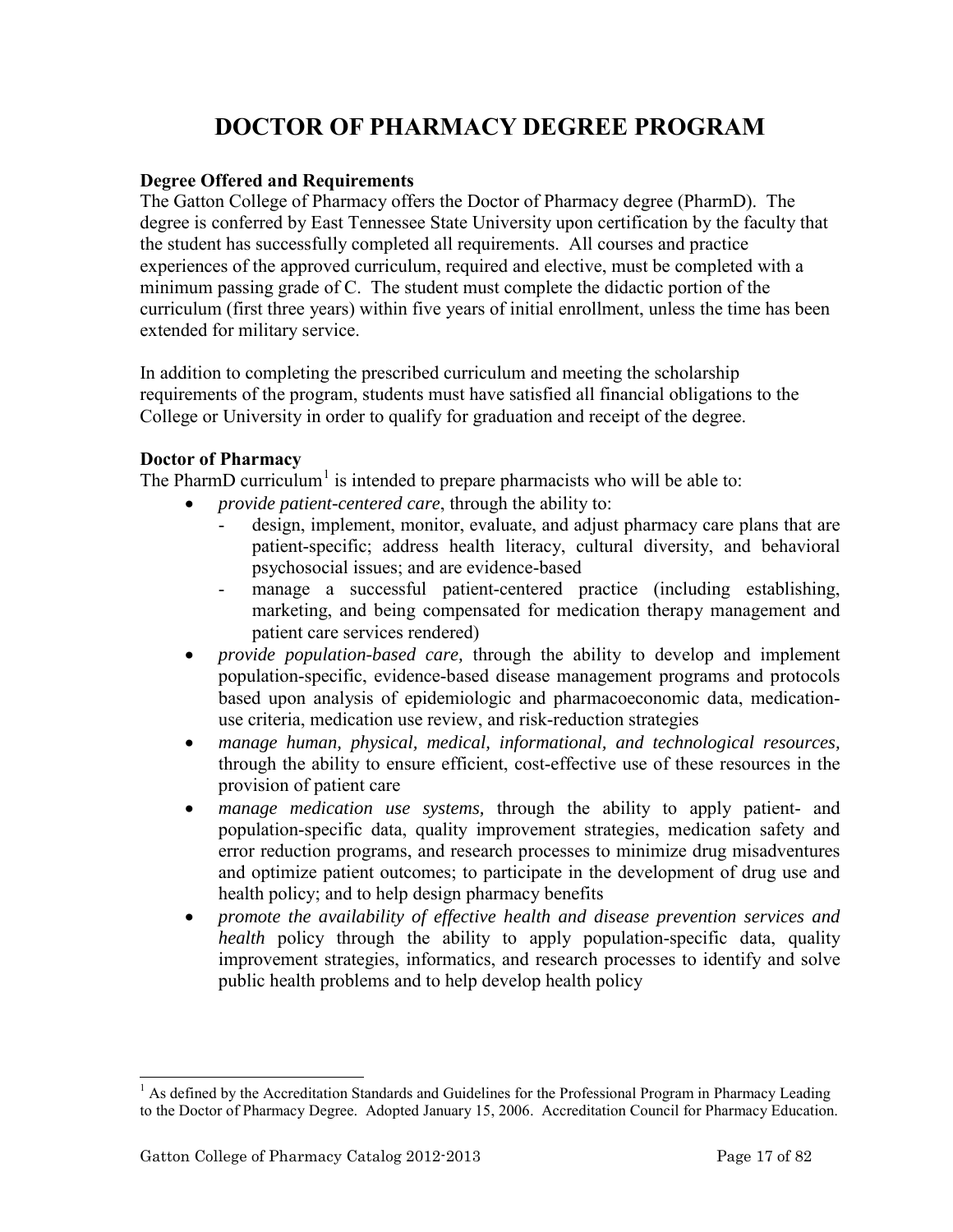<span id="page-17-0"></span>To be capable of the above, pharmacy graduates also must be able to:

- communicate and collaborate with patients, care givers, physicians, nurses, other healthcare providers, policy makers, members of the community, and administrative and support personnel to engender a team approach to patient care
- retrieve, analyze, and interpret the professional, lay, and scientific literature to provide drug information and counseling to patients, their families or care givers, and other involved healthcare providers
- demonstrate expertise in informatics
- carry out duties in accordance with legal, ethical, social, economic, and professional guidelines
- maintain professional competence by identifying and analyzing emerging issues, products, and services

**Student Learning Outcome Expectations** (approved by the Faculty Council on January 22, 2008) Upon graduating from the Doctor of Pharmacy program students will competently be able to:

Patient-centered care

- 1. Identify and assess the medical problems of patients.
- 2. Design a plan to address each of the medical problems of patients.
- 3. Work with healthcare providers and patients to implement a plan to address the medical problems of patients.
- 4. Monitor and evaluate patients and their medical problems and, when necessary, adjust the plan to address each problem.
- 5. Consider patients' health literacy, cultural diversity, economics, healthcare access and behavioral psychosocial issues when communicating with patients or when designing, evaluating or modifying therapeutic plans.
- 6. Counsel and provide information to patients, their caregivers and other healthcare providers on medications and other medical issues.
- 7. Document patient care activities.
- 8. Compound drugs in appropriate dosage forms.
- 9. Coordinate the accurate, safe and efficient distribution and dispensing of medications.
- 10. Administer vaccines and/or other medications to patients as appropriate.

# Population-based care

- 11. Participate in the development of medication policies, health policies and pharmacy benefit programs.
- 12. Promote effective health and disease prevention services.
- 13. Identify and contribute to the interdisciplinary resolution of public health problems.
- 14. Develop, conduct and analyze medication use reviews.
- 15. Interpret epidemiologic, pharmacoeconomic and medication use reviews data.
- 16. Develop and implement population-specific disease management programs and protocols.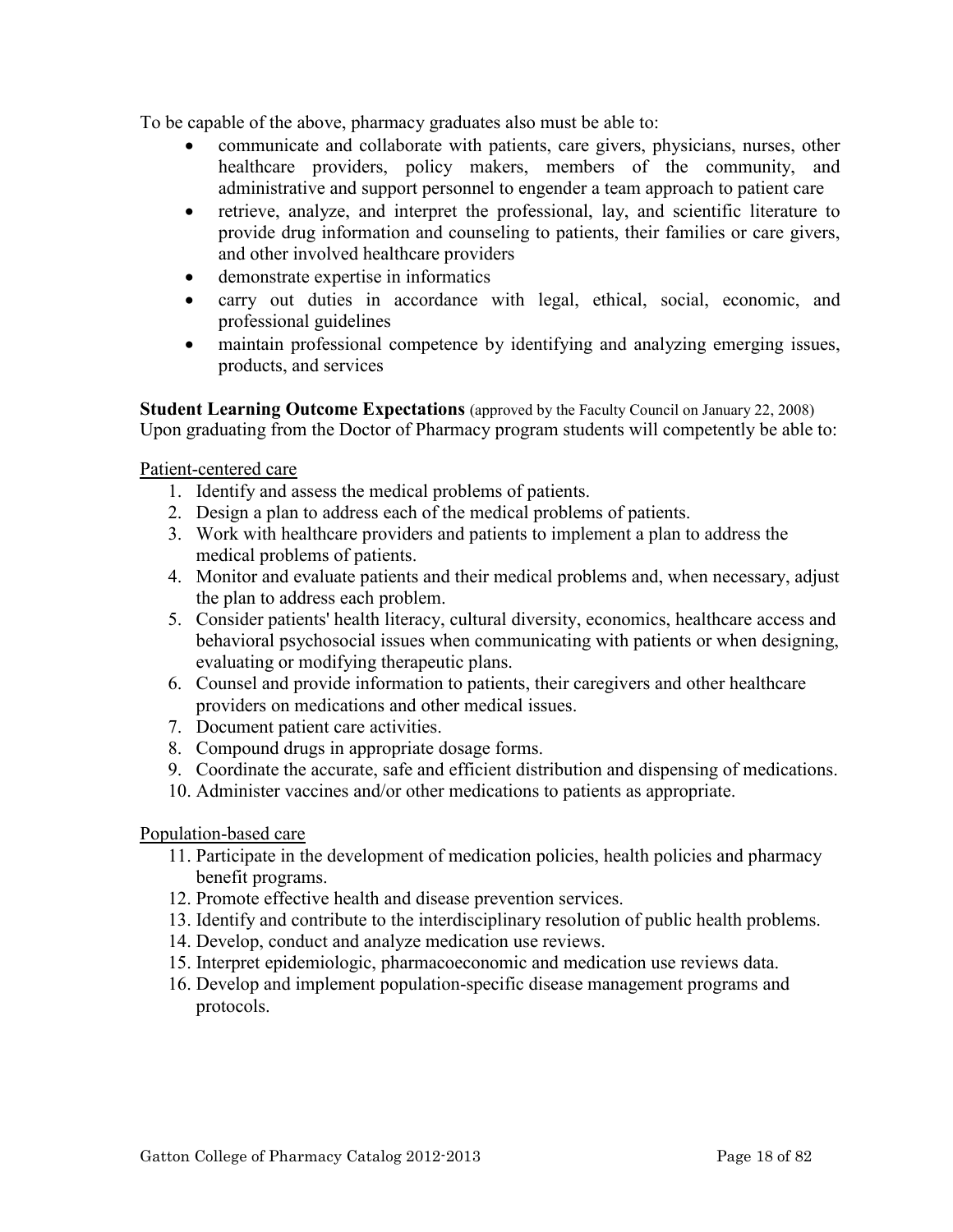# <span id="page-18-0"></span>Resource Management

- 17. Develop, market and manage a patient-centered pharmacy practice.
- 18. Seek compensation for medication therapy management and patient care services rendered.
- 19. Manage human, physical, medical, financial, informational and technological resources to provide patient care.
- 20. Use quality improvement strategies, medication safety programs and research processes to minimize drug misadventures and optimize patient outcomes.

# Professional Behavior and Essential Skills

- 21. Apply basic knowledge and principles of pharmaceutical sciences, clinical sciences and socio-behavioral sciences to engage in critical thinking and solve problems.
- 22. Use technology to enhance the practice of pharmacy.
- 23. Identify, retrieve, analyze and interpret the professional and scientific literature.
- 24. Make healthcare decisions that are based on the evidence in the professional and scientific literature.
- 25. Communicate and collaborate with patients, caregivers, healthcare providers and members of the community to improve healthcare.
- 26. Understand the needs of the Appalachian patient and the unique challenges of rural healthcare.
- 27. Carry out duties in accordance with legal, ethical, social, economic, and professional guidelines.
- 28. Maintain professional competence through lifelong learning and by identifying and analyzing emerging issues, products, and services.

Voar 1 - Fall Semester

29. Be a lifelong educator of patients, students, colleagues and other healthcare professionals.

# **Curriculum Outline[2](#page-18-1)**

|           |                | TVAL I - I AII DUIIUSIUI                             |                             |
|-----------|----------------|------------------------------------------------------|-----------------------------|
| PMSC 3102 |                | Immunology                                           | $\mathcal{D}_{\mathcal{L}}$ |
| PMSC 3111 |                | <b>Medical Terminology</b>                           |                             |
| PMSC 3114 |                | Biochemistry, Molecular Biology and Genetics         | $\overline{4}$              |
|           | PMSC 3116/3110 | Anatomy and Physiology and Lab                       | 6                           |
| PMSC 3122 |                | <b>Pharmacy Calculations</b>                         | $\mathcal{D}_{\mathcal{L}}$ |
| PMPR 3142 |                | Pharmacy Practice I - Introduction to Patient Care I | $\mathcal{L}$               |
| PMPR 3141 |                | IPPE-P1 - Community or Institutional Practice        |                             |
|           |                | <b>Semester Total Hours</b>                          | 18                          |
|           |                |                                                      |                             |

<span id="page-18-1"></span>l  $2^{2}$  Prospective applicants are encouraged to view the current curriculum on the internet at [www.etsupharmacy.com](http://www.etsu.edu/pharmacy) as changes may have occurred.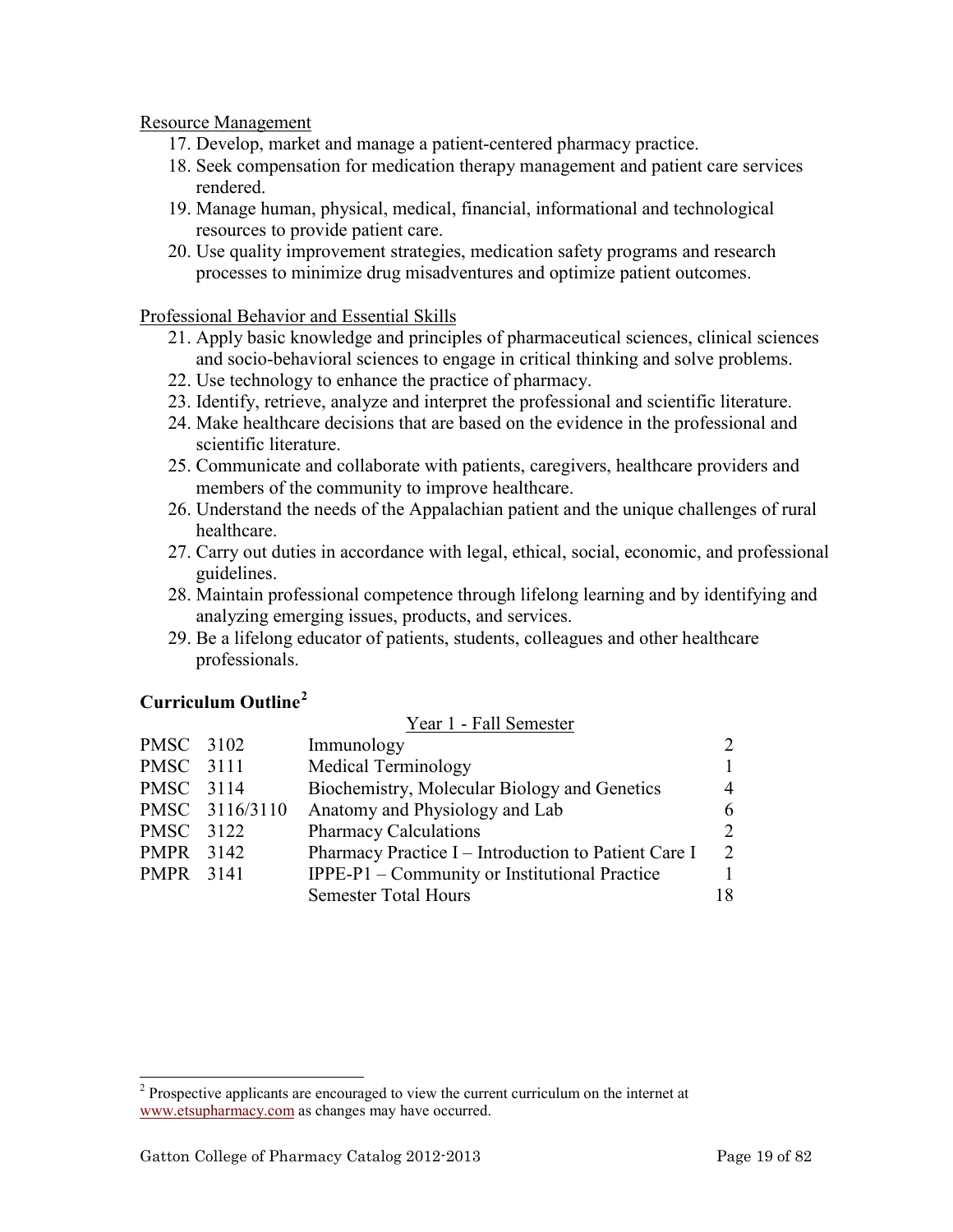|             |            | <u>Year 1 – Spring Semester</u>                                       |                                            |
|-------------|------------|-----------------------------------------------------------------------|--------------------------------------------|
| <b>PMSC</b> | 3204       | Pathophysiology                                                       | 4                                          |
| <b>PMSC</b> | 3223       | Pharmacology I                                                        | $\mathfrak{Z}$                             |
| <b>PMSC</b> | 3231       | Compounding and Dispensing Lab                                        | $rac{2}{5}$                                |
| <b>PMSC</b> | 3235       | Pharmaceutics and Biopharmaceutics                                    |                                            |
| PMPR        | 3243       | Non-Prescription Pharmacotherapy and Self-Care                        | $\overline{3}$                             |
| PMPR        | 3242       | Pharmacy Practice II - Introduction to Patient Care II                | $\overline{2}$                             |
| <b>PMPR</b> | 3241       | IPPE-P1 – Community or Institutional Practice                         | $\mathbf{1}$                               |
|             |            | <b>Semester Total Hours</b>                                           | 20                                         |
|             |            | Year 2 – Fall Semester                                                |                                            |
| <b>PMSC</b> | 4123       | Pharmacology II                                                       | 3                                          |
| <b>PMSC</b> | 4124       | Principles of Medicinal Chemistry                                     | $\overline{4}$                             |
| <b>PMSC</b> | 4134       | Pharmacokinetics and Pharmacogenomics                                 | $\overline{4}$                             |
| PMPR        | 4143       | Pharmacy Practice III - Evidence-Based Practice I                     | $\overline{\mathbf{3}}$                    |
| PMPR        | 4163       | Principles of Pharmacotherapy                                         | $\mathbf{1}$                               |
| PMPR        | 4164       | Principles of Pharmacotherapy Lab                                     | $\mathbf{1}$                               |
| <b>PMPR</b> | 4182       | <b>Communication Skills for Health Professionals</b>                  | $\overline{2}$                             |
|             |            | <b>Semester Total Hours</b>                                           | 18                                         |
|             |            | <u>Year 2 – Spring Semester</u>                                       |                                            |
| <b>PMPR</b> | 4200       | Pharmacotherapy I                                                     | 5                                          |
| PMPR        | 4201       | Pharmacotherapy I Lab                                                 | $\,1\,$                                    |
| <b>PMSC</b> | 4223       | Pharmacology III                                                      |                                            |
| <b>PMPR</b> | 4243       | Pharmacy Practice IV - Evidence-Based Practice II                     | $\begin{array}{c} 3 \\ 3 \\ 3 \end{array}$ |
| <b>PMPR</b> | 4283       | Pharmacy Law and Ethics                                               |                                            |
|             |            | Elective course                                                       | $1 - 4$                                    |
|             |            | Semester Total Hours <sup>a</sup>                                     | $16 - 19$                                  |
|             |            | <b>Summer Between Second and Third Year</b>                           |                                            |
| <b>PMPR</b> | 4322       | IPPE-P2 – Community Practice (80 hrs - 2 weeks)                       | $\overline{2}$                             |
| <b>PMPR</b> | 4332       | IPPE-P2 – Institutional Practice $(80 \text{ hrs} - 2 \text{ weeks})$ | $\overline{2}$                             |
|             |            |                                                                       |                                            |
|             |            | Year 3 – Fall Semester                                                |                                            |
| <b>PMPR</b> | 5100       | Pharmacotherapy II                                                    | 5                                          |
| PMPR        | 5101       | Pharmacotherapy II Lab                                                | $\mathbf 1$                                |
| <b>PMPR</b> | 5142       | <b>Natural Medicines</b>                                              |                                            |
| <b>PMPR</b> | 5143       | Pharmacy Practice V - Institutional                                   |                                            |
| <b>PMPR</b> | 5152       | <b>Patient Assessment</b>                                             | $\begin{array}{c} 2 \\ 3 \\ 2 \end{array}$ |
| <b>PMPR</b> | 5182       | Social and Behavioral Aspects of Pharmacy                             |                                            |
| <b>PMPR</b> | $5361^{b}$ | Clinical Seminar I                                                    | $\boldsymbol{0}$                           |
| <b>PMPR</b> | $4341^{b}$ | $IPPE-P3 - Clinical$                                                  | $\boldsymbol{0}$                           |
|             |            | Elective course                                                       | $1 - 4$                                    |
|             |            | Semester Total Hours <sup>a</sup>                                     | $16 - 19$                                  |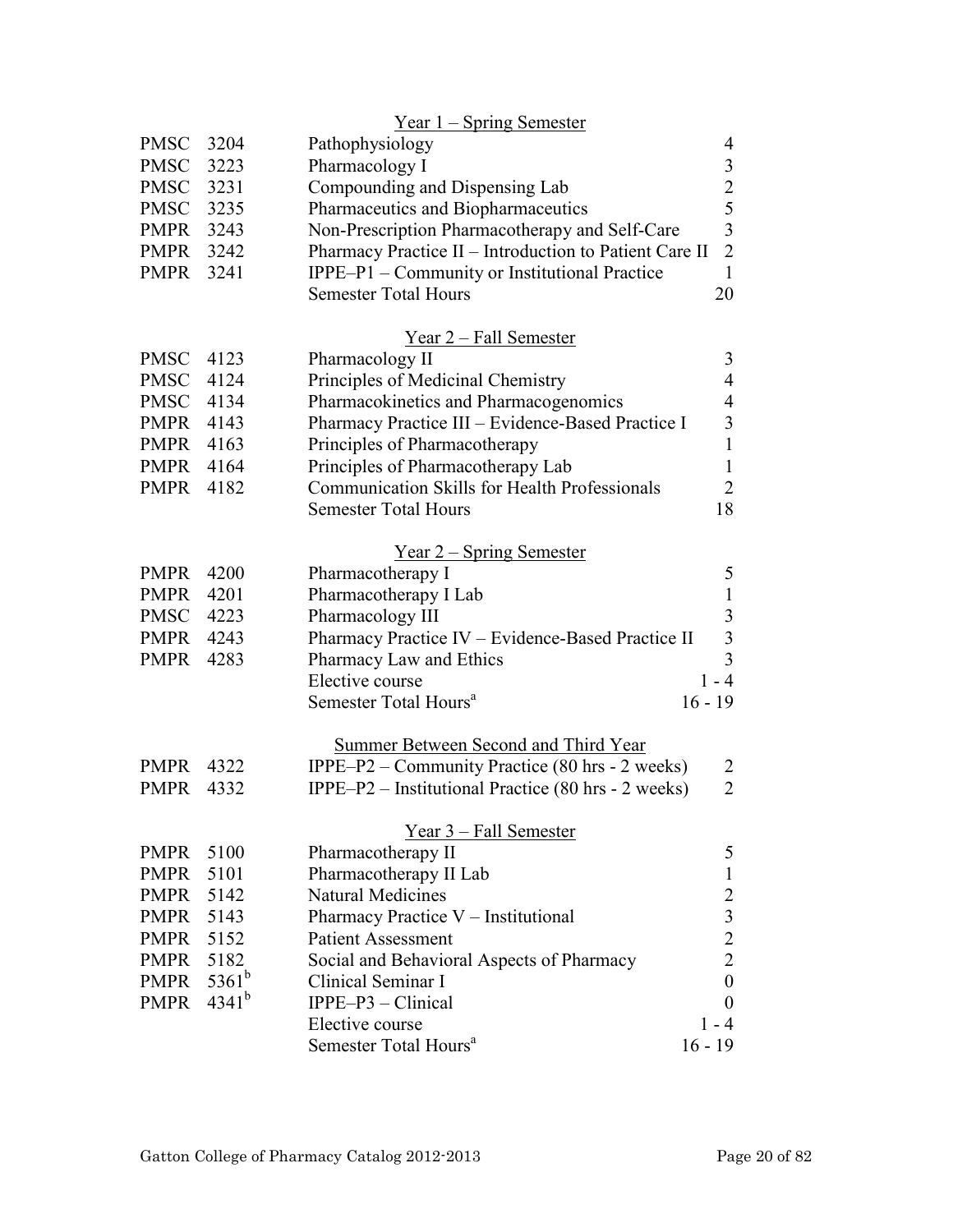<span id="page-20-0"></span>

|             |      | <u>Year 3 – Spring Semester</u>                    |                |
|-------------|------|----------------------------------------------------|----------------|
| <b>PMPR</b> | 5200 | Pharmacotherapy III                                | 5              |
| PMPR        | 5201 | Pharmacotherapy III Lab                            | $\mathbf{1}$   |
| PMPR        | 5233 | <b>Clinical Pharmacokinetics</b>                   | $\mathfrak{Z}$ |
| PMPR        | 5243 | Pharmacy Practice VI – Community                   | $\overline{3}$ |
| PMPR        | 5253 | <b>Advanced Clinical Practice Skills</b>           | $\overline{3}$ |
| PMPR        | 5361 | Clinical Seminar I                                 | 1              |
| PMPR        | 4341 | IPPE-P3 - Clinical                                 | 1              |
|             |      | Elective course                                    | $1 - 4$        |
|             |      | Semester Total Hours <sup>a</sup>                  | $18 - 21$      |
|             |      | <u>Year 4 – Clinical Calendar Year<sup>c</sup></u> |                |
| <b>APPE</b> | 6001 | <b>Institutional Practice</b>                      | $\overline{4}$ |
| <b>APPE</b> | 6002 | <b>Community Practice</b>                          | $\overline{4}$ |
| <b>APPE</b> | 6003 | Acute Care Practice I                              | $\overline{4}$ |
| <b>APPE</b> | 6004 | Ambulatory Care/Primary Care Practice I            | $\overline{4}$ |
| <b>PMPR</b> | 5461 | Clinical Seminar II                                | $\mathbf{1}$   |
|             |      | Selective (choose one of the following)            |                |
| <b>APPE</b> | 6503 | Acute Care Practice II or                          | $\overline{4}$ |
| <b>APPE</b> | 6504 | Ambulatory Care/Primary Care Practice II           | $\overline{4}$ |
|             |      | Electives (total of four)                          |                |
| APPE        | 7xxx | <b>Elective APPE</b>                               | $\overline{4}$ |
| <b>APPE</b> | 7xxx | <b>Elective APPE</b>                               | $\overline{4}$ |
| <b>APPE</b> | 7xxx | <b>Elective APPE</b>                               | $\overline{4}$ |
| <b>APPE</b> | 7xx  | <b>Elective APPE</b>                               | $\overline{4}$ |
|             |      | Year 4 Total Hours                                 | 37             |

<sup>a</sup>Total semester hours vary depending on credits of elective chosen

<sup>b</sup>Course continues into the next semester; 1 hr credit is awarded following the spring semester <sup>c</sup>Students are required to complete nine 4-week advanced pharmacy practice experiences during the 12-month period beginning June and ending April of the following year.

# **Elective Courses**

Students are required to complete three elective courses (totaling at least six credit hours) with the minimum passing grade prior to the start of Year 4. Only courses that appear on the Approved Electives list may be used to fulfill this requirement. Research or internship experiences may be utilized to meet requirements if approved by the Curriculum Committee. Students should refer to the Gatton College of Pharmacy Student Handbook for complete information about scheduling electives.

Students are expected to enroll in electives as sequenced in the curriculum outline; however, requests for enrolling in electives out of sequence may be made. Such requests require approval by the Associate Dean for Academic Affairs (ADAA) and are considered on a caseby-case basis. Students can enroll in only one elective in any one term unless granted permission, in writing, by the ADAA or designee. Students may complete additional electives in excess of the requirements with written permission of the ADAA or designee;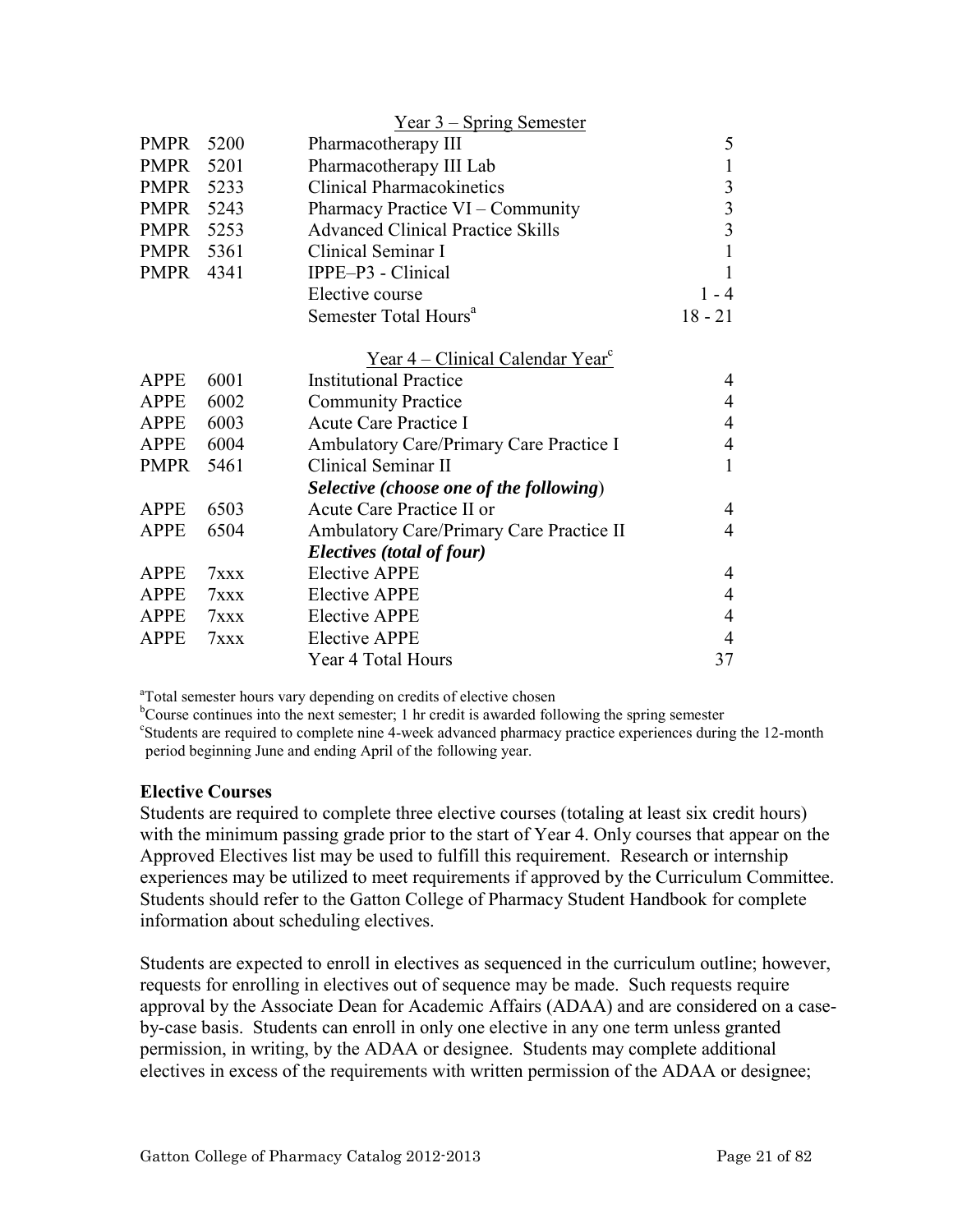<span id="page-21-0"></span>however, these courses become part of the student's academic record and the grade assigned will be calculated in the student's GPA.

# **Pharmacy Practice Experience**

Students are required to participate in the Professional Experience Program (PEP) during all four years of the curriculum. Many of these experiences are offered in practice sites away from Johnson City. The student should be prepared to incur additional expenses while on PPEs. Assignments will normally be made as early as possible, giving the student time to secure housing and make plans for off-campus experiences. In addition, enrollment in experiential education courses requires appropriate immunization status and verification of such status.

Professional practice experiences are developed by the responsible faculty member and are approved by the College's Curriculum Committee. Students may recommend clinical sites for experiential rotations but cannot make arrangements with individual practitioners or agencies. All clinical experiences must be undertaken at sites with formal contracts between the affiliate and the College of Pharmacy, and with preceptors who hold formal appointments in the College or have some formal relationship with the College. Contracts or appointments, and preceptors and sites, need to be consistent with the philosophy and objectives of the educational program. This involves an assessment of the affiliate and/or potential faculty member to ensure a quality learning experience for the student.

Given that the necessary contracts and appointments are legal documents, they often require several months to finalize before a student may be assigned to a site. If a student wishes to recommend a particular clinical site or practitioner for a rotation, please contact the Director of Experiential Education. Please remember there are site and practitioner requirements that limit where and when students may be assigned, and not all sites may qualify. Students cannot be placed at an experiential site until all paperwork is completed and formal approval is given by the Director of Experiential Education.

Students will not be placed in sites where there is a conflict of interest in evaluating student performance. Such conflicts include, but are not limited to, assignment to a relative or close family friend, assignment to a site where the student has previously or is currently employed, and assignment to a preceptor who has a business or financial relationship with the student or a family member of the student.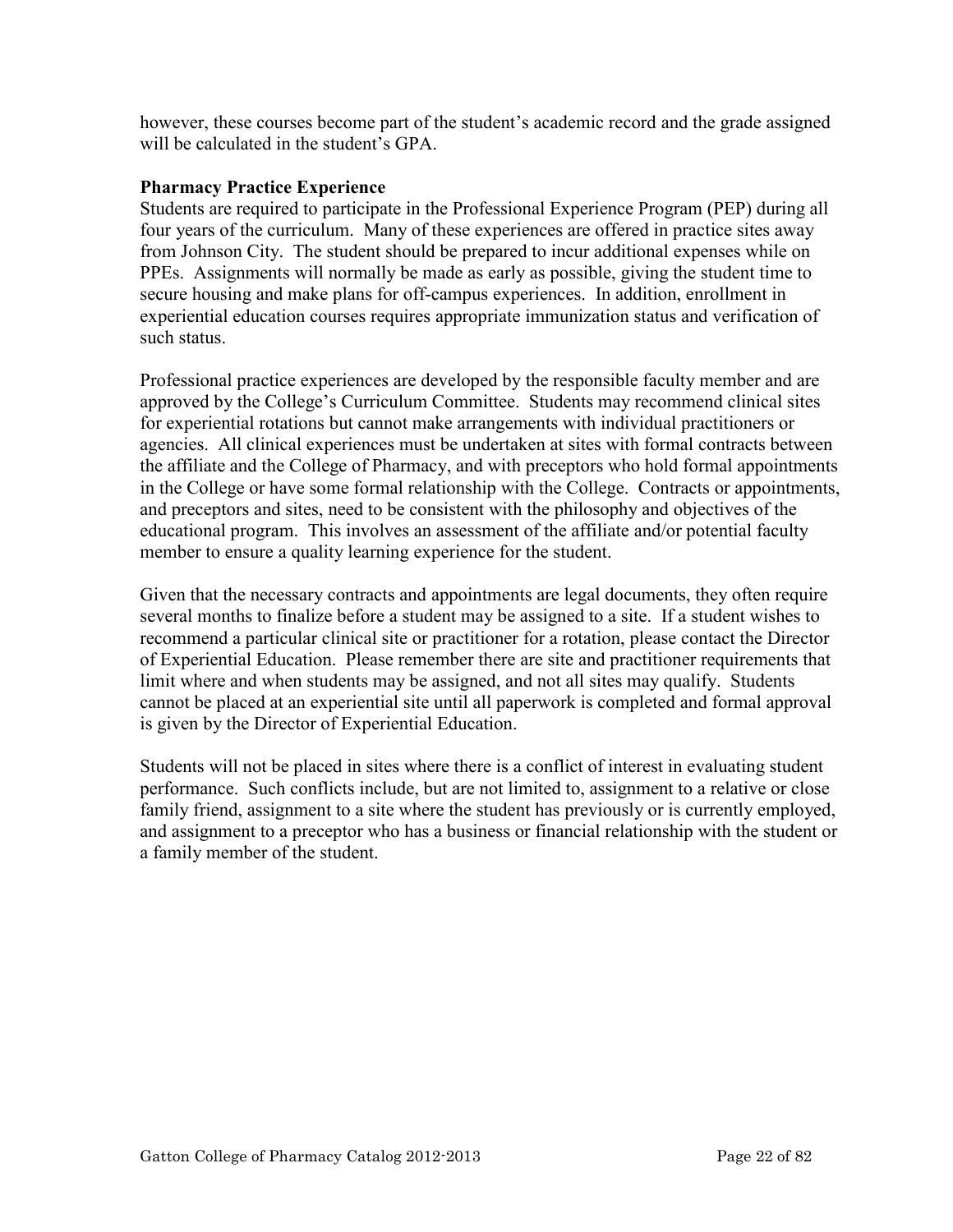# **ADMISSIONS**

<span id="page-22-0"></span>Admission to the Bill Gatton College of Pharmacy at East Tennessee State University is based on a competitive selection process involving applicants who meet the minimum requirements for admission. The Admissions Committee endeavors to select for admission those applicants who are the best qualified, with an emphasis on those who demonstrate a desire and propensity for rural pharmacy practice and an interest in rural health. The Gatton College of Pharmacy uses a rolling admission process which allows for interviews and final action on applications throughout the admission cycle. The College is committed to increasing the number of qualified pharmacists from currently underrepresented minority groups and from disadvantaged backgrounds. The school actively promotes and encourages applicants from these groups.

# **Pre-Pharmacy Studies**

Pre-professional preparation should be in an area chosen strictly according to the interest of the individual student. A specific major or minor course of undergraduate study for entering students is not advocated. A well-rounded undergraduate education is highly desirable, and students are encouraged to pursue the undergraduate program of their choosing. In addition to acquiring specific knowledge, the pre-pharmacy student should acquire certain basic skills and aptitudes such as the ability to read with speed, comprehension, and retention; the ability to understand concepts and draw logical conclusions; the ability to adapt quickly to new and different circumstances; and the ability to communicate effectively in all circumstances. Evidence of these abilities is sought throughout the admission process. These skills and abilities are essential in becoming a practicing pharmacist and a self-directed, lifelong learner.

# **Early Decision Program**

The College participates in the early decision admission program through the Pharmacy College Application Service (PharmCAS). This program allows applicants who are committed to attending the Gatton College of Pharmacy the opportunity to secure an admissions acceptance early during the admissions cycle. Applicants choosing this program should be aware that they cannot apply to any other pharmacy school prior to the receiving a decision and agree to attend the Gatton College of Pharmacy, if accepted.

The deadline to apply as an Early Decision applicant is set annually by PharmCAS but is typically the first Monday in September. Early Decision applicants are assured of receiving an admission decision no later than the end of October. Please note that early decision applicants are not given preference over regular decision applicants by the Admissions Committee.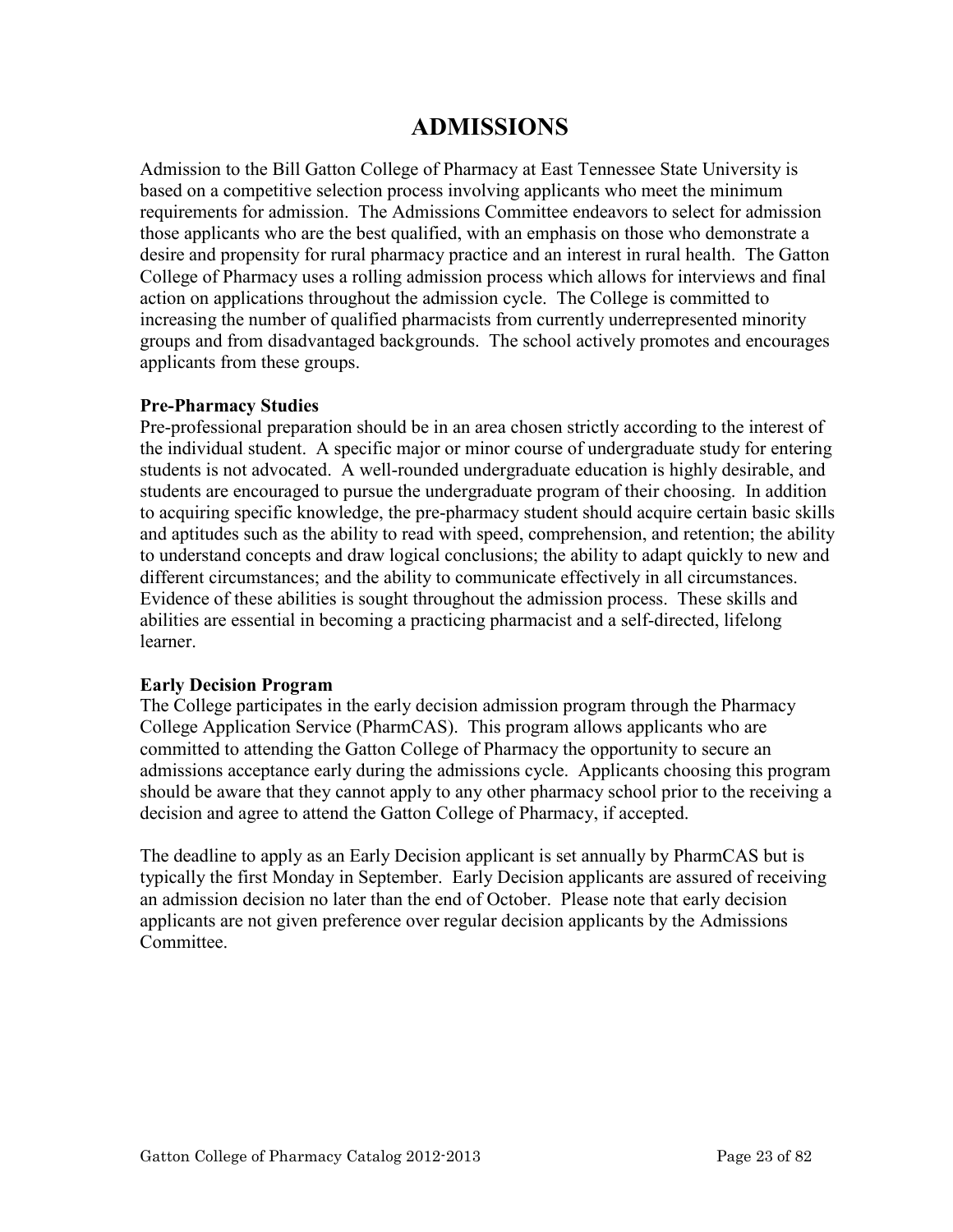# <span id="page-23-0"></span>**Admission Requirements**

The minimum admission requirements set forth the criteria that must be met before the applicant can be considered for admission.

### Citizenship

In order to be admitted, an applicant must be a U.S. citizen, possess a U.S. Permanent Resident Visa, or have been granted asylum status. Proof of eligibility is required for non-U.S. citizens.

### *Pre-Pharmacy Course Prerequisites*

Admission to the Doctor of Pharmacy degree program requires that applicants complete at least 61semester hours of specified undergraduate courses at a college or university that is accredited by an accrediting agency recognized by the United States Department of Education. The prerequisites provide the minimum academic background essential to pharmacy education. Applicants who exceed the minimum stated requirements are more competitive.

| <b>Courses</b>                                               | <b>Semester</b><br><b>Hours</b> |
|--------------------------------------------------------------|---------------------------------|
| General Biology and Lab (applicable toward a science degree) | 4                               |
| Microbiology (must include an accompanying lab)              | 4                               |
| Biology Elective (applicable towards a science degree)       | 3                               |
| General Chemistry and Lab (applicable toward science degree) | 8                               |
| Organic Chemistry and Lab (applicable toward science degree) | 8                               |
| General Physics and Lab (applicable toward science degree)   | 4                               |
| Calculus                                                     | 3                               |
| <b>Statistics</b>                                            | 3                               |
| Economics                                                    | 3                               |
| Composition                                                  | 3                               |
| Oral Communication                                           | 3                               |
| <b>Additional Writing or Oral Communication</b>              | 3                               |
| Social Science, Behavioral Science, or Humanities Electives  | 9                               |
| General Elective (science course recommended)                | 3                               |

Applicants who are in the process of completing the required courses at the time of application should note these on their PharmCAS application as current courses. Courses for which the applicant earned a grade less than C- will NOT be utilized to satisfy prerequisites. All prerequisite coursework must be completed prior to enrollment.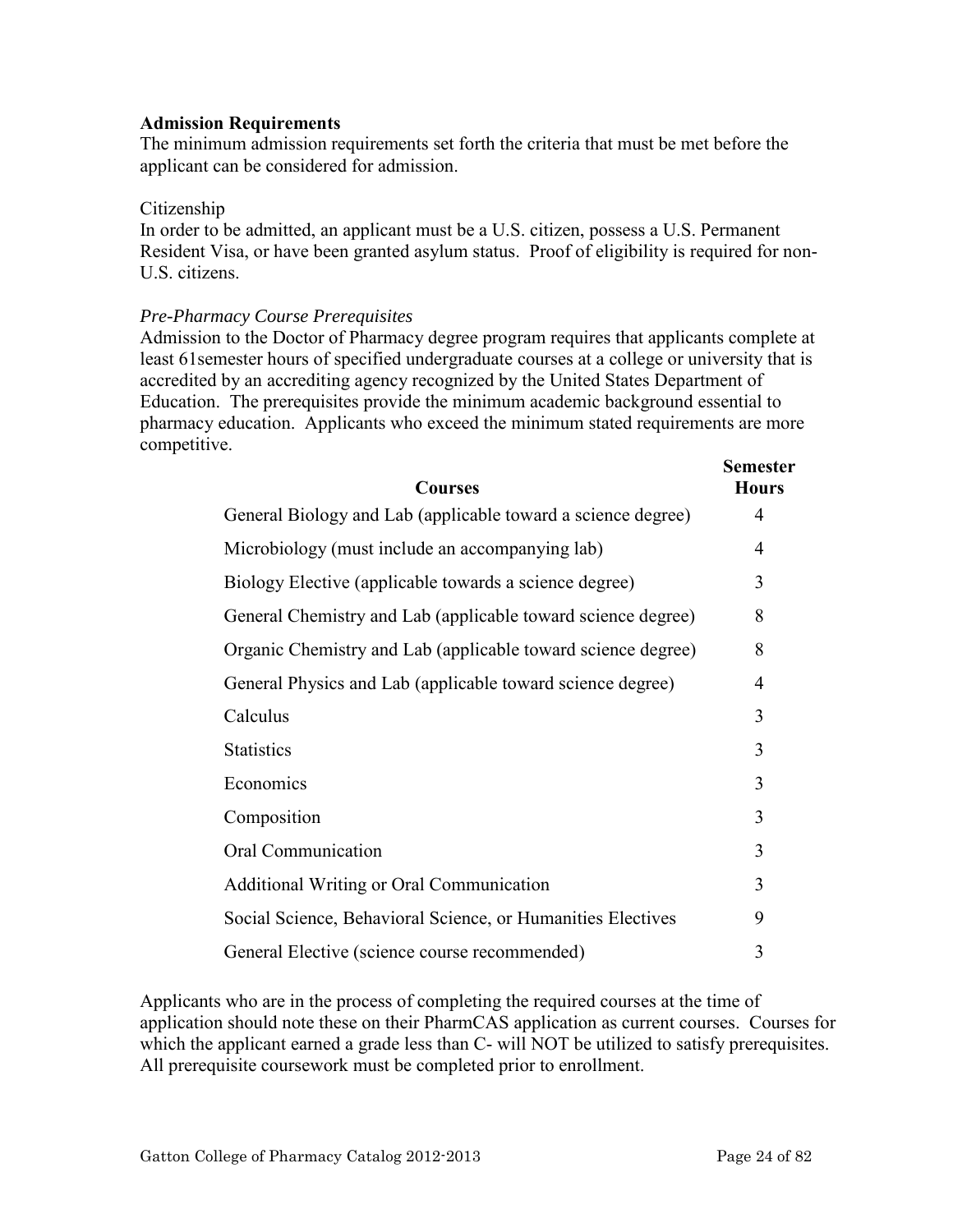# *Use of Advanced Placement or CLEP Credit*

Advanced placement, CLEP, or other nontraditional credit in required non-science courses awarded by an accredited college or university may be utilized to satisfy academic prerequisites. Such credit may also be utilized to satisfy prerequisite science courses provided that applicants have taken additional course work in the same discipline. Prospective students should be aware that portions of the professional curriculum require solid skills in algebra and introductory integral calculus, and those skills, if not used, quickly diminish. As such, we strongly recommend that incoming students take appropriate steps to insure a high level of mathematical aptitude.

# *Pharmacy College Admission Test (PCAT)*

All applicants are required to report scores from the Pharmacy College Admission Test (PCAT) by the close of the current application period. Applicants must officially report scores via PharmCAS (code 104). The PCAT must be taken within 3 years of the application deadline.

Applicants are advised to prepare adequately and thoroughly for this examination and to structure a curriculum that adequately prepares them prior to this important examination. Information regarding the Pharmacy College Admission Test may be obtained from the applicant's pre-professional advisor or at www.PCATweb.info.

# *Letters of Reference*

Two letters of reference are required and must be submitted through PharmCAS (refer to PharmCAS for instructions). One letter must be from a science faculty member (natural sciences) who has taught the applicant or from the pre-health advising office at the applicant's academic institution. The letter should address the applicant's academic performance and academic potential as a future student pharmacist. The second letter may be from a source of the applicant's choosing; however, a letter from a pharmacist or other source who can attest to the applicant's potential as a future health care professional is highly recommended.

Letters from the following evaluators will not be counted toward the two letters of reference: friend, co-worker, teaching assistant, clergy, and politician. Under no circumstances will letters from family members be accepted.

### *Interview*

An in-person interview with members of the Admissions Committee is required. Only selected applicants will be invited to interview. An invitation to interview does not guarantee admission or imply any specific action on the part of the Admissions Committee.

Interview dates are scheduled directly with the applicant by the Admissions Office. When the interview date is confirmed, information will be sent to the applicant regarding local overnight housing options. All travel and accommodation arrangements are the responsibility of the applicant.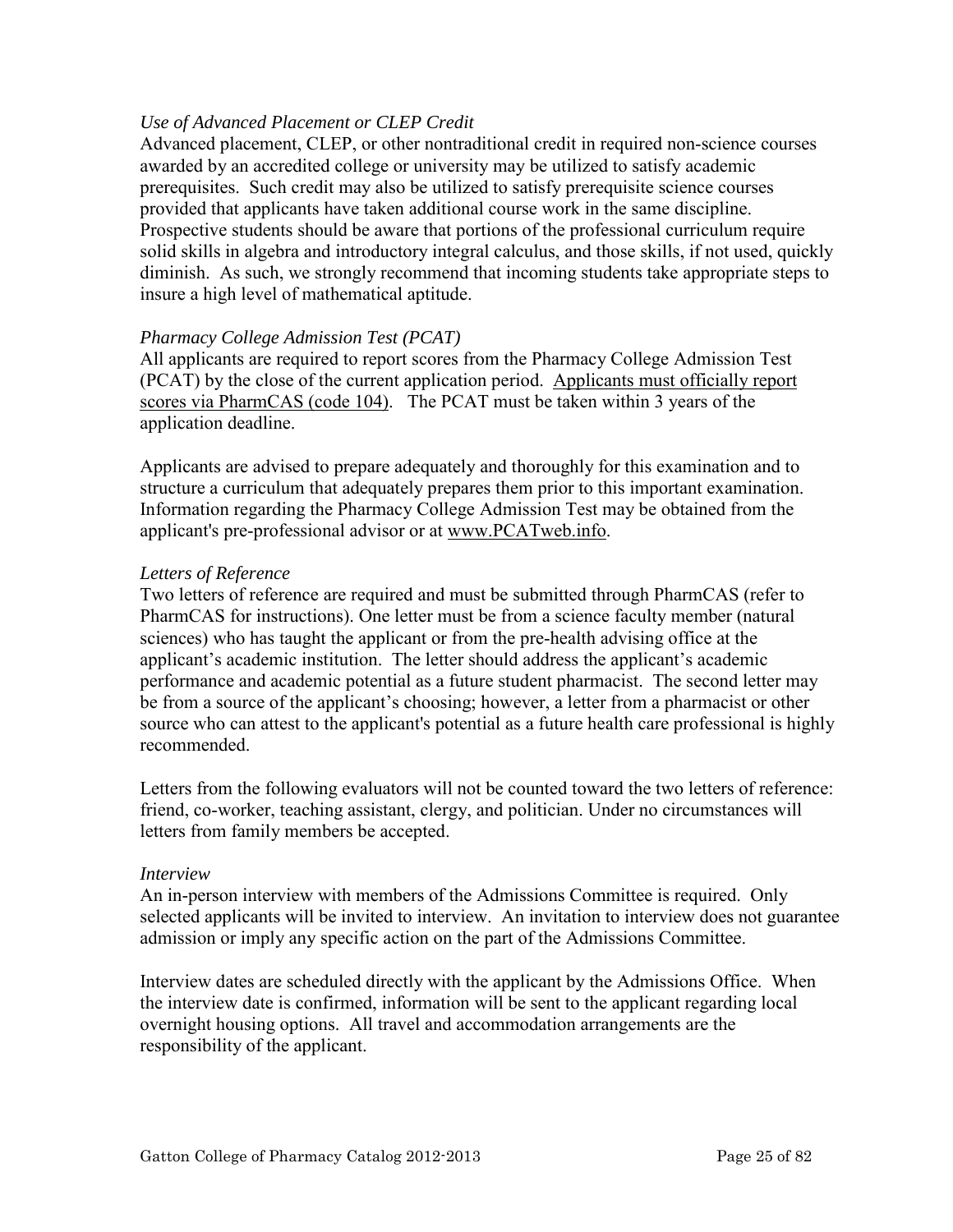# <span id="page-25-0"></span>**Application Process**

# *PharmCAS Application*

Application is made using the Pharmacy College Application Service (PharmCAS) via their website, www.PharmCAS.org. Repeat applicants are required to resend all test scores, letters of reference, and official transcripts to PharmCAS.

# *Application Deadlines*

|                                                                    | Regular<br><b>Applicants</b> | <b>Early Decision</b><br><b>Applicants</b> |
|--------------------------------------------------------------------|------------------------------|--------------------------------------------|
| Submission of PharmCAS Application                                 | March 1, 2013                | September 3, 2012                          |
| <b>Supporting Application Transcripts</b><br>(Receipt by PharmCAS) | March 22, 2013               | September 21, 2012                         |
| Submission of Supplemental Application<br>(Receipt by GCOP)        | March 22, 2013               | September 21, 2012                         |
| PCAT (Receipt by PharmCAS)                                         | March 22, 2013               | September 21, 2012                         |
| Letters of Reference (Receipt by<br>PharmCAS)                      | March 22, 2013               | September 21, 2012                         |

**Important:** Applications are not considered by the Admissions Committee until all application materials have been received (i.e., PharmCAS application, PCAT scores, and required letters of reference).

# *Supplemental Application*

All applicants are required to complete a supplemental application. Information on accessing the application will be provided by the Admissions Office following receipt of an applicant's application from PharmCAS. A non-refundable fee \$50 is associated with the Supplemental Application.

# **Selection Criteria**

The Admissions Committee evaluates applicants on the basis of demonstrated academic achievement PCAT scores, letters of reference, pertinent extracurricular activities, evidence of non-scholastic accomplishments, evidence of strong knowledge and understanding of the profession, and demonstrated motivation for the study and practice of pharmacy consistent with the mission of the Gatton College of Pharmacy. Criteria for admission are integrity, willingness and ability to assume responsibility, high scholastic achievement, maturity, intellectual curiosity, and sound motivation.

### *Academic Considerations*

In evaluating the applicant's coursework, the Admissions Committee will examine the time frame and difficulty of the pre-pharmacy course schedule, the correlation of the academic record with the PCAT scores, and extracurricular activities (particularly activities such as concurrent employment, collegiate athletics, and philanthropic/service activities) as an indication of the potential to succeed in the academically rigorous pharmacy curriculum.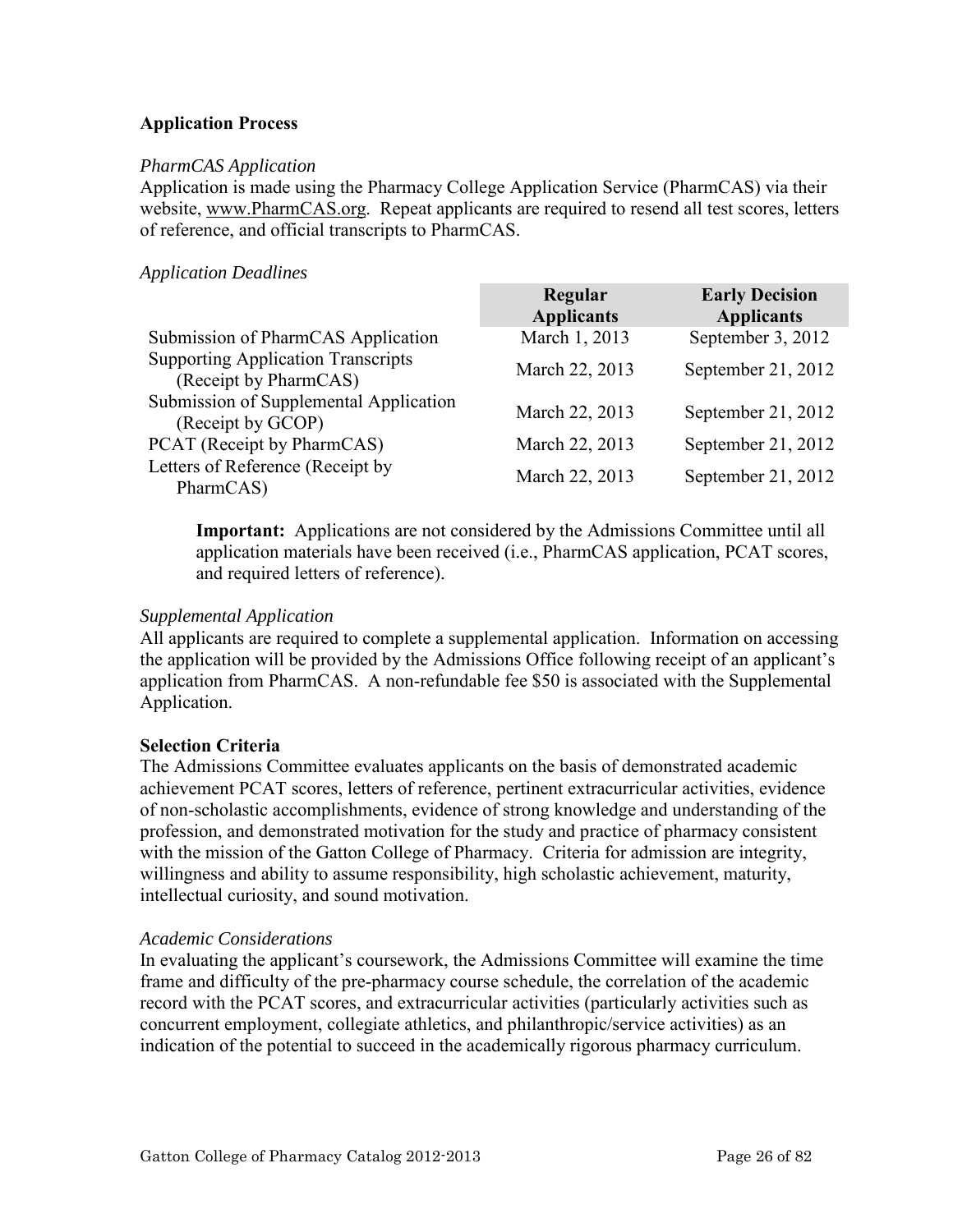<span id="page-26-0"></span>Applicants are expected to possess a solid academic foundation, particularly in the sciences and mathematics. Applicants who have taken prerequisite coursework more than 10 years prior to the application deadline should demonstrate contemporary content knowledge. This can be accomplished by acceptable performance on the PCAT and/or work experience. Such applicants are encouraged to address this issue in the PharmCAS personal statement or the College's supplemental application.

All prerequisite coursework must be completed prior to enrollment; however, students who will have completed the prerequisites by the end of the spring semester prior to desired enrollment will be more competitive for admission. Similarly, applicants completing the typically more demanding science courses such as Organic I, Physics I, or Microbiology by the end of the fall semester are more competitive. Applicants are strongly encouraged from leaving a significant number of prerequisites for completion during the summer preceding anticipated enrollment in pharmacy school.

# *Experience*

Each application is examined for evidence of an applicant's firsthand exposure to health care as an indication of the applicant's motivation and that the applicant is familiar with the realities of pharmacy as a career. It is expected that applicants have a clear understanding of the pharmacy profession. Applicants without pharmacy work experience should consider volunteering, shadowing a pharmacist, or extensively researching the profession prior to applying for admission. The Admissions Committee seeks evidence that the applicant has made a serious and reasoned commitment to understand the profession of pharmacy.

# *Residency*

The Gatton College of Pharmacy gives preference to applicants who are residents of Tennessee and residents of our contiguous Appalachian service area who are interested in our emphasis on the practice of rural institutional or community pharmacy. Because the Gatton College of Pharmacy is a tuition-funded program, tuition is the same for all students regardless of residency.

# **Reconsideration of Admissions Committee Decision**

Admission decisions, once made, shall not be reviewed or reconsidered unless significant new information which was not available at the time of the original decision is discovered. The College reserves the sole right to determine the significance of any new information presented. Requests for reconsideration are rarely granted.

# **Technical Standards for Admission**

Pharmacy education requires that the accumulation of scientific knowledge be accompanied by the simultaneous acquisition of skills and professional attitudes and behavior. PharmD graduates must have the knowledge and skills to function in a broad variety of clinical situations and to render a wide spectrum of patient care. While acknowledging Section 504 of the 1973 Vocational Rehabilitation Act and the Americans with Disabilities Act of 1990, the Admissions Committee asserts the following minimum technical standards must be present in prospective candidates.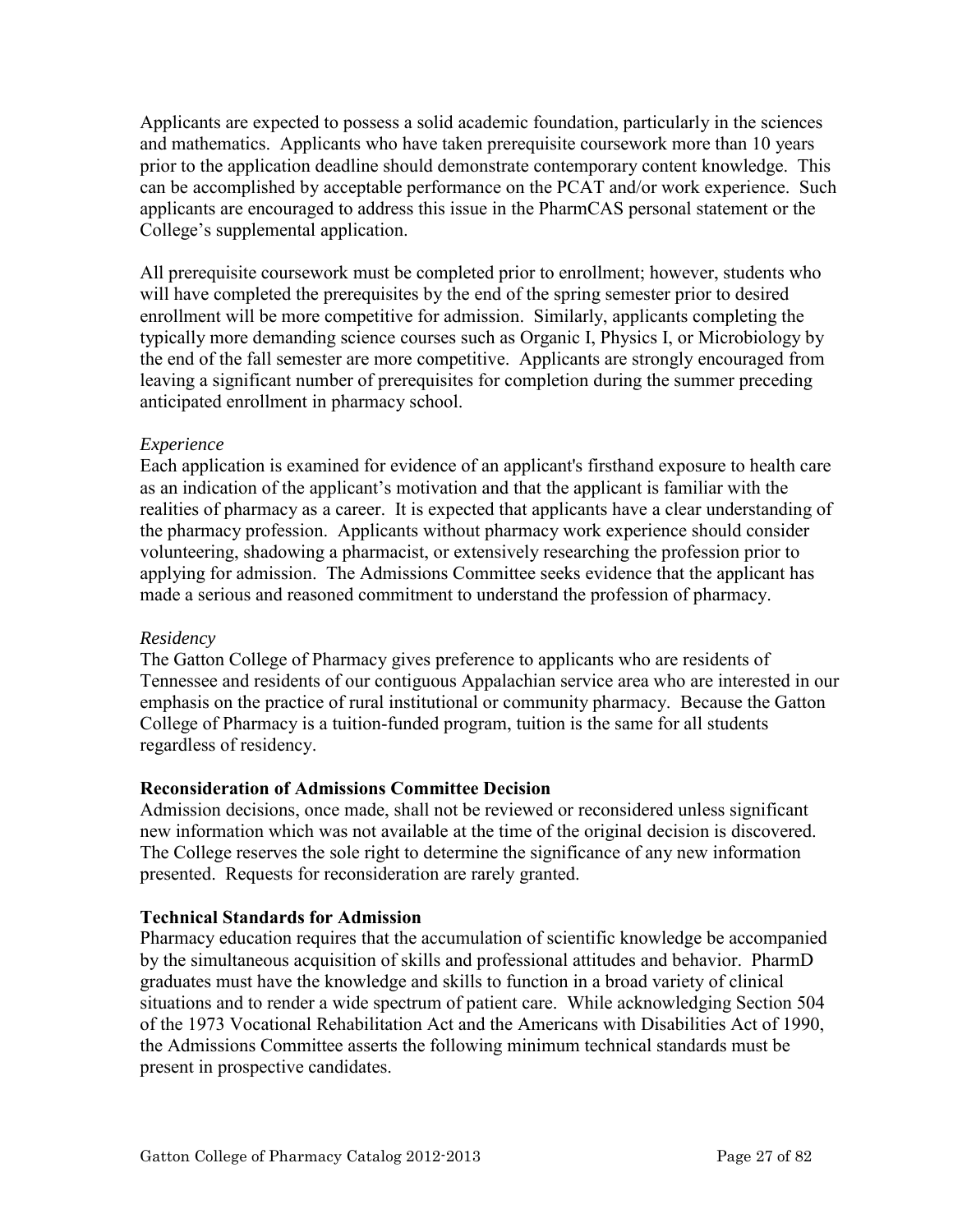<span id="page-27-0"></span>A candidate for the PharmD degree must have aptitude, abilities, and skills in five areas:

- Observation
- Communication
- Motor
- Conceptual, integrative and quantitative
- Behavioral and social

Technological compensation can be made for some disabilities in certain areas but a candidate should be able to perform in an independent manner.

Candidates for the PharmD degree must have somatic sensation and the functional use of the senses of vision and hearing. Candidates' diagnostic skills will also be lessened without the functional use of the senses of equilibrium, smell, and taste. Additionally, they must have sufficient exteroceptive sense (touch, pain, and temperature), sufficient proprioceptive sense (position, pressure, movement, stereognosis, vibratory), and sufficient motor function to permit them to carry out the activities described in the section above. They must be able to consistently, quickly, and accurately integrate all information received by whatever senses employed, and they must have the intellectual ability to learn, integrate, analyze, and synthesize data. The Admissions Committee considers any applicant demonstrating the ability to perform or learn to perform the skills listed. These skills and abilities are assessed during the interview and throughout the PharmD program. Students are judged not only on their scholastic accomplishments, but also on their physical and emotional capacities to meet the full requirements of the school's curriculum, and graduate as skilled and effective pharmacy practitioners.

# **Class Reservation Deposit**

Upon notification of acceptance to the Gatton College of Pharmacy, the applicant will be required to pay a non-refundable class reservation deposit of \$500 in order to secure a position in the class. The offer of acceptance will be rescinded should an applicant fail to pay the deposit as requested.

# **Deferred Matriculation**

Accepted applicants who have paid the class deposit may request deferred entrance into the Gatton College of Pharmacy until the following for previously unforeseen circumstances. In order to request deferred matriculation, the applicant must submit a written request explaining why a later matriculation is desired. The applicant, if approved for deferment, will be required to sign a contract agreeing to comply with specific conditions.

# **Transfer Applicants**

Students desiring to transfer into the professional program from another ACPE accredited college of pharmacy will be evaluated on an individual basis; however, transfer admission is contingent upon space availability. Transfer applicants must meet the same citizenship and academic requirements as individuals applying for initial admission into the professional program. Additionally, transfer applicants must be in good standing with (i.e., eligible to return to the pharmacy school previously attended) and should have a competitive grade point average.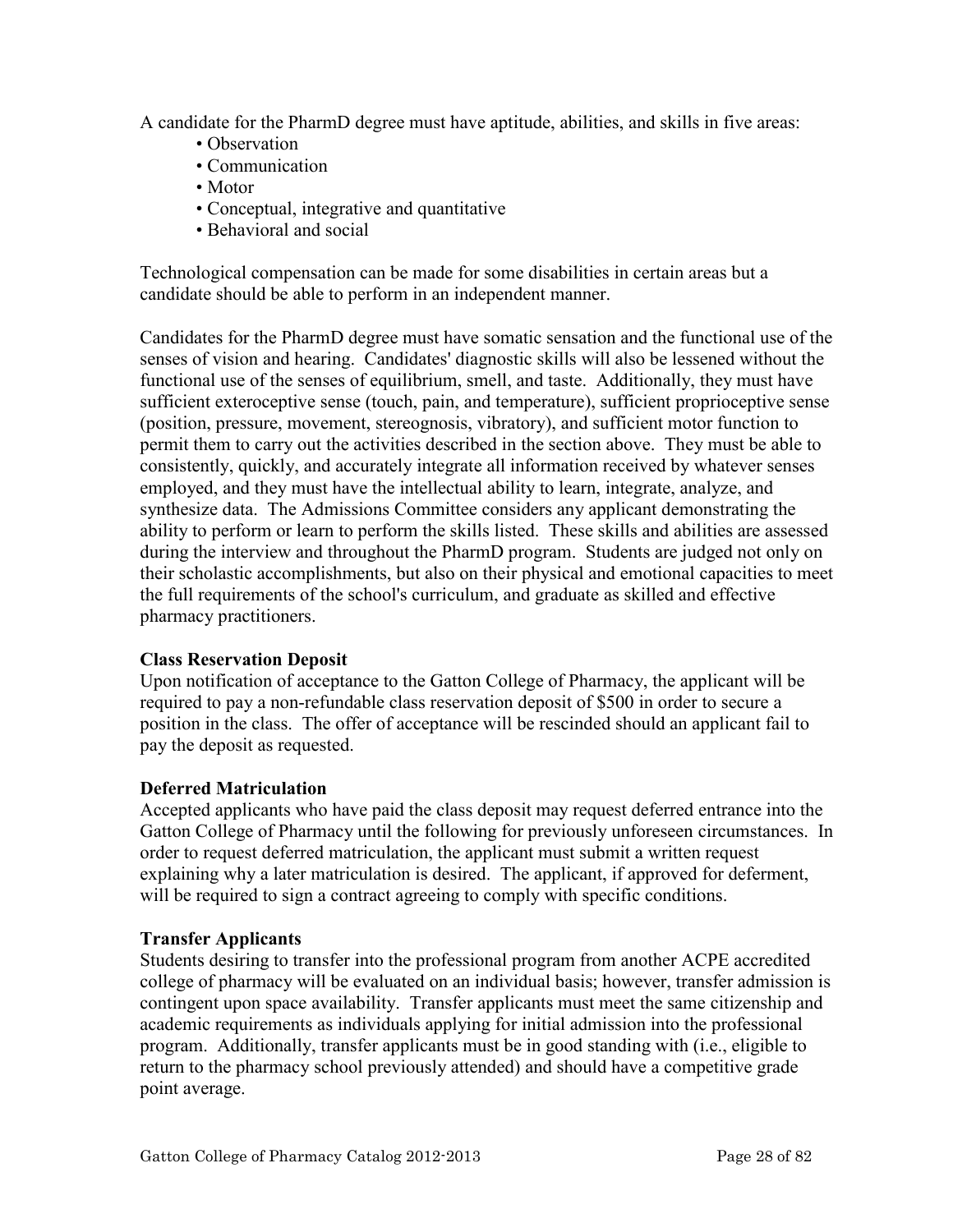<span id="page-28-0"></span>Transfer applicants apply directly to the Gatton College of Pharmacy by completing the transfer application (found on the web at [www.etsupharmacy.com\)](http://www.etsu.edu/pharmacy). Transfer applicants are required to submit a transcript from at all post-secondary institutions attended, PCAT scores and letters of reference as specified on the application. If the transfer applicant is determined to be qualified for admission, a personal interview will be arranged. Applicants are also required to submit the course syllabus from all pharmacy school courses completed.

Transfer credit and academic classification shall be determined based upon review of the transcripts and syllabi. Transfer students are required to complete at a minimum the last two years of the curriculum in order to receive the PharmD degree from the Gatton College of Pharmacy.

Interested applicants are encouraged to contact the Office of Student Affairs prior to applying.

# **Matriculation Requirements for Entering Students**

# *Criminal Background Checks*

The Gatton College of Pharmacy is committed to providing the public with well-trained pharmacists who possess the traits of high moral character and standards. Within Tennessee and nationally, due to state legislative and accreditation requirements, many healthcare entities require all people working in their settings to submit to a Background Check (BC). These institutions may require individuals training to become healthcare practitioners to undergo a BC before participating in any educational/patient care activities at their sites. Additionally, many states require a BC for all individuals seeking a license to practice healthcare within the state.

In light of the foregoing, the College has concluded that it is in the best interest of the College, our partner institutions, patients, and students for the College to determine at the outset if students seeking to complete the PharmD pose a potential risk, and whether such students meet eligibility requirements to participate in patient care activities at affiliated health care institutions by requiring all accepted applicants to undergo a BC as a condition of initial enrollment. This check shall be completed in a usual manner utilizing the services of recognized background screening company selected by the College. Enrollment is contingent upon satisfactory evaluation of the results of the BC. Results of the BC may also be released to affiliated institutions that require this information for student participation in patient care activities.

A letter from the College indicating a conditional acceptance will include notice of the BC requirement. Conditionally accepted applicants are required to cooperate completely with the College, or other authorized/approved investigative agency in granting permission/ authorization for the BC to be completed in a timely manner. All costs associated with the BC are the responsibility of the student and shall be paid directly to the vendor.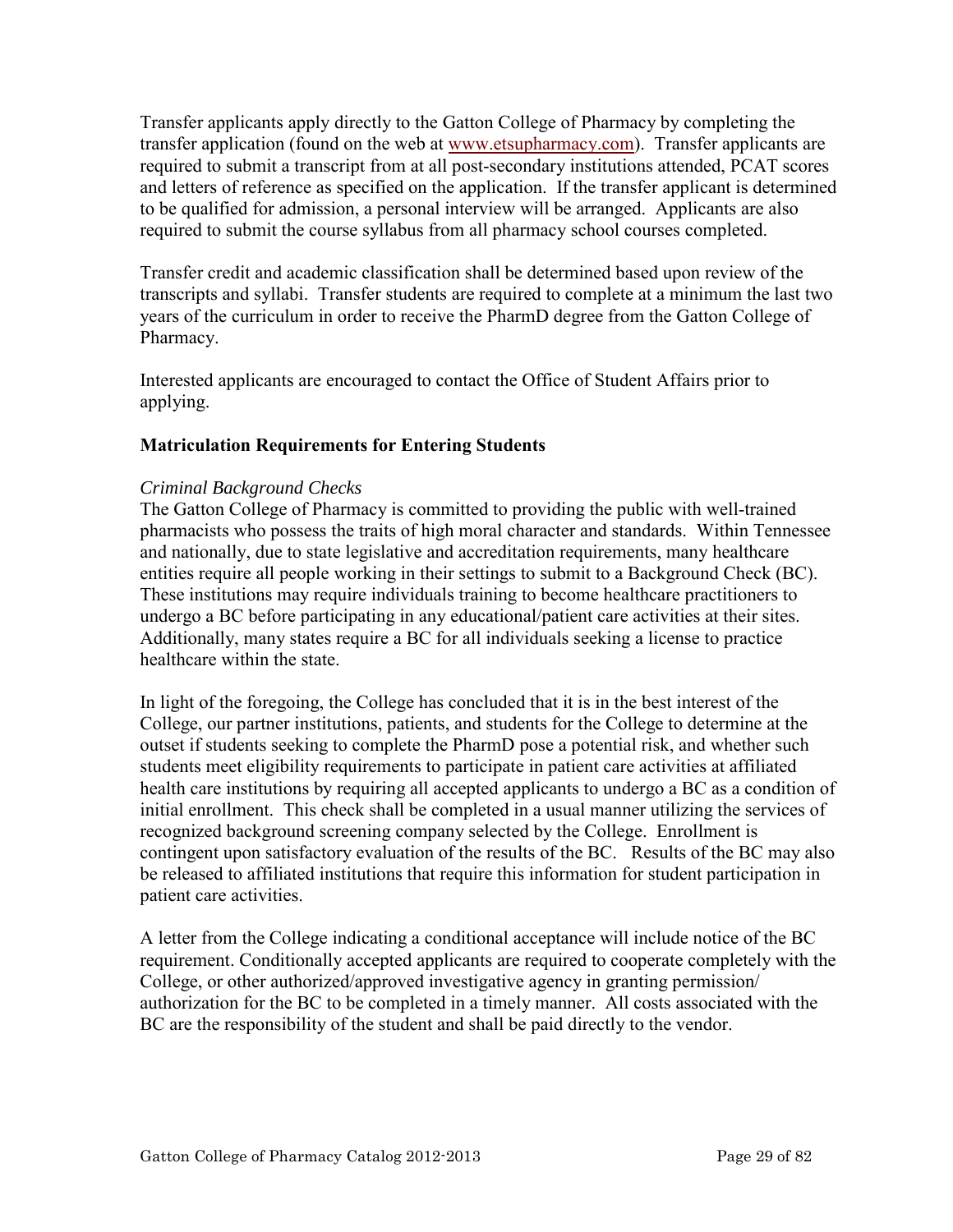If an issue that may preclude a student's enrollment or participation in academic activities is identified, the case will be considered by an administrative subcommittee of the College, which shall evaluate the information relative to the finding and make a recommendation regarding the individual's suitability for enrollment. The recommendation will be forwarded to the Dean of the College of Pharmacy for a final decision.

# *Health and Immunization*

As a prerequisite for enrollment, Gatton College of Pharmacy students are required to demonstrate receipt of appropriate immunizations and/or testing for protection against exposure to certain infectious diseases as detailed below. Acceptable documentation must be submitted to the Office of Student Affairs by the specified deadline prior to initial matriculation. Failure to comply may result in the student not being allowed to enroll or permitted to participate in practice experiences.

Measles, Mumps, Rubella (MMR): Proof of immunity to measles (rubeola), mumps and rubella is required of all students through the documentation of receipt of two MMR vaccines. The first dose must have been given on or after the first birthday. MMR vaccinations must be given at least 30 days apart. Alternately, the student may prove immunity through documentation of blood serum titer indicating immunity.

Hepatitis B: Proof of immunity against hepatitis B is required of all students. Students are required to complete the vaccination series which consists of three injections given at recommended intervals. Additionally, students are required to obtain a blood serum titer test that demonstrates the student has developed an adequate level of antibody protection to indicate immunity. The titer should be received 1-2 months after completing the series of three injections.

If the hepatitis B titer is negative following completion of the initial series of three injections, the student will be required to repeat the series and have a repeat titer drawn. If the titer remains negative, the student will be required to receive appropriate clinical consultation.

Tetanus-Diphtheria: A current tetanus-diphtheria booster is required for all students. Students must provide documentation of receipt of a booster vaccine within 10 years of their expected graduation date. Effective October 2005, the CDC recommends administration of the TDAP in place of Td to promote protection against pertussis.

Varicella (chickenpox): Consistent with state law, students must demonstrate immunity to varicella through documentation of receipt of the varicella vaccination series or documentation of a blood serum titer indicating immunity.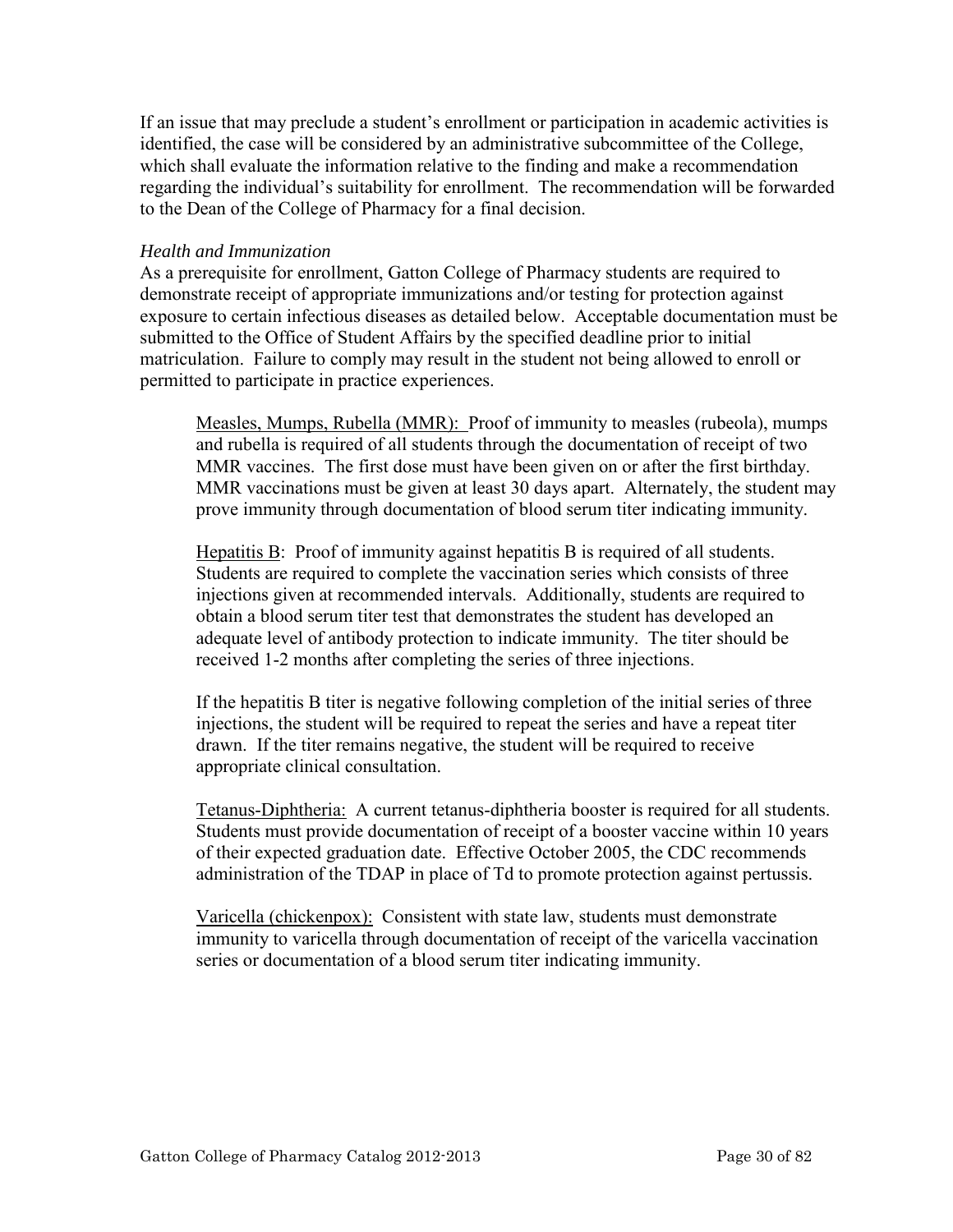<span id="page-30-0"></span>Tuberculin (TB) Screening: Annual TB screenings are required while the student remains enrolled. The first screening should occur no earlier than June 1 of the year prior to initial enrollment in the College. If a student receives a positive test or has a history of testing positive, he or she will be required to provide documentation of a chest x-ray and the results thereof, including the recommendation and outcome regarding any therapy.

Acceptable Documentation: All documentation submitted in response to the above requirements must include the date of each immunization and/or titer as well as the results of the titer. Acceptable documentation may include a statement or progress notes from a healthcare provider; copy of immunization record; or copy of laboratory reports, as appropriate.

Acknowledgment of Information about Infectious Diseases: In accordance with legislation of the General Assembly, all students, upon initial enrollment in a postsecondary education institution, shall be informed of the risk factors and dangers of certain infectious diseases. Students are required to complete and sign a form that includes detailed information about hepatitis B (HBV) and meningococcal meningitis.

# *Transcripts*

Entering students are required to submit an official transcript from ALL colleges or universities attended to the Admissions and Records Office directly from the institution. Transcripts marked issued to student will not be accepted without expressly given permission. Transcripts for courses in which the student is enrolled during the summer prior to matriculation should be sent after the summer grade and/or degree is posted.

# *Basic Life Support Certification*

The Gatton College of Pharmacy requires that all student pharmacists be certified has having completed an approved basic life support (BLS) training program. Students are required to maintain certification throughout their entire pharmacy education program. All trainings are at the expense of the individual student. Documentation must be submitted to the Office of Student Affairs by the specified deadline prior to initial matriculation.

# **Insurance Requirements**

# *Professional Liability Insurance*

All PharmD students are required to carry professional liability insurance. Low cost coverage specifically designed for pharmacy students is available through Pharmacists Mutual Insurance Company. The premium is charged to the student's account upon registration.

# *Medical Insurance*

Medical insurance is required of all PharmD students. Students will automatically be enrolled in the Tennessee Board of Regents student insurance program unless proof of medical insurance is provided by the student to the Office of Student Affairs. The cost of this insurance will appear on the student's fee bill for the semester.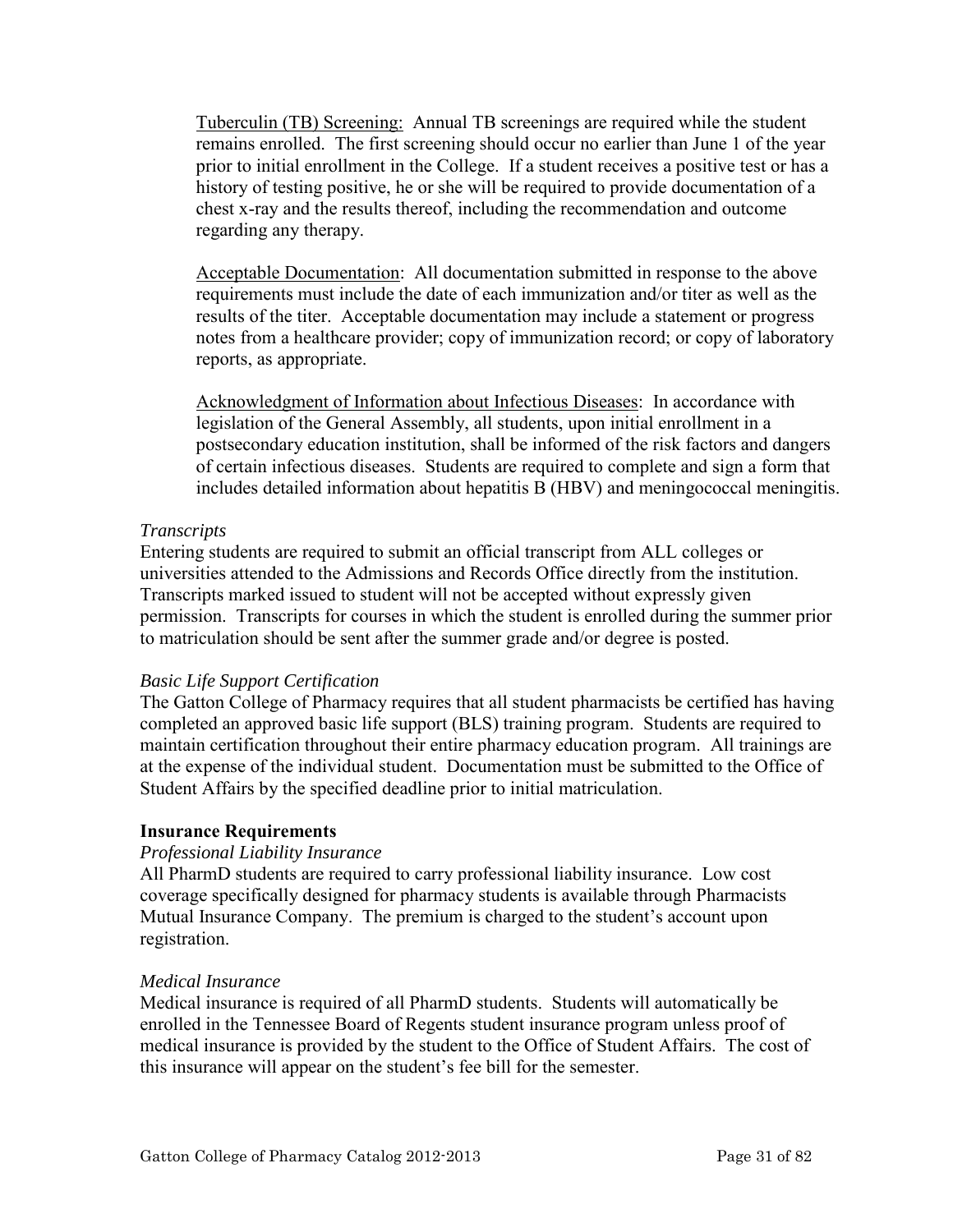# <span id="page-31-0"></span>**Computer Requirements**

All students are required to have a personal laptop computer appropriately configured to be compatible with university and college physical facilities, and Desire2Learn (D2L) on the web. D2L is a web-based teaching and learning tool utilized by the faculty for course delivery. Laptop computers are necessary for: retrieving course materials, including syllabi and handouts; retrieving primary literature and conducting internet searches; taking notes in class, if permitted by the instructor; taking in-class exams and quizzes as required; and other projects and writing assignments. The large classrooms have wired internet access; other areas in the College of Pharmacy have wireless access to the ETSU network.

Students are expected to provide their own printing hardware and supplies. Other devices may suffice for many tasks, but the student is responsible for having functional and personal equipment for any in class quiz, exam, or exercise. Recommended minimum computer specifications can be found on the web at www.etsupharmacy.com.

# **Registration for Classes**

Students enrolled in the Gatton College of Pharmacy are registered for a pre-determined set of courses each semester during the didactic years (P1-P3) of the curriculum by the Admissions and Records Office. Elective options exist within the P2 and P3 year. Courses during the didactic portion of the curriculum are offered once a year, and latitude within the curriculum is not allowable (i.e., reduced class schedule, or withdrawing from a semester) except in cases of extenuating circumstances (poor academic performance is not considered an extenuating circumstance). Students have the opportunity to request specific practice experiences during the Advanced Pharmacy Practice Experience year (P4) according to location and scheduling preferences.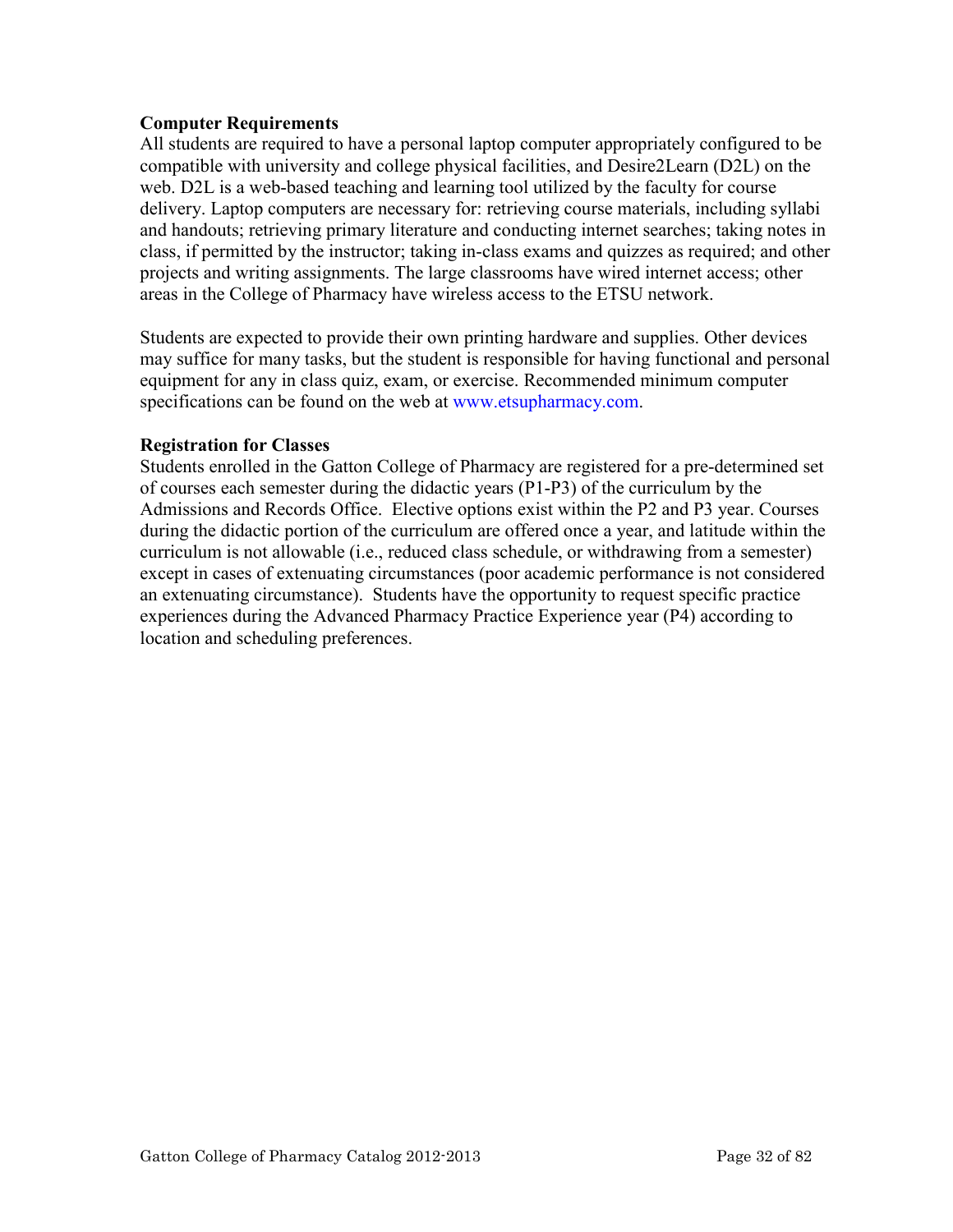# **EXPENSES AND FINANCIAL AID**

# <span id="page-32-0"></span>**Annual Cost of Attendance**

(First-year based on 9 months; budgets for all years can be found on the web at [http://www.etsupharmacy.com\)](http://www.etsupharmacy.com/)

| Tuition and Fees <sup>1</sup>                                            | \$33,105     |
|--------------------------------------------------------------------------|--------------|
| Tuition <sup>2</sup>                                                     | 30,534       |
| <b>Student Fees</b>                                                      | 1,005        |
| Liability Insurance                                                      | 16           |
| Health Insurance*                                                        | 1,550        |
| (*premium for students 40 and over is \$1378;                            |              |
| premium can be waived with proof of medical insurance)                   |              |
| <b>Indirect Costs</b>                                                    | \$8,635      |
| Books and Supplies (P1 year; subsequent years less) 2,050                |              |
| Transportation                                                           | 4,025        |
| Miscellaneous                                                            | 2,560        |
| <b>Room and Board</b>                                                    | \$9,778      |
| Housing                                                                  | 5,576        |
| Living Expenses                                                          | 4,202        |
| <b>Estimated Federal Loan Fees</b>                                       | <b>\$600</b> |
| <b>Total Base Budget (P1 year)</b>                                       | \$52,118     |
| ${}^{1}$ Tuition and fees are set annually by Tennessee Board of Regents |              |
| <sup>2</sup> Tuition is the same regardless of residency                 |              |

# <span id="page-32-1"></span>**Financial Aid**

Pharmacy students are served by the College's Financial Aid Office. The office makes every effort to assist pharmacy students in securing the financial resources to attend the College. Financial aid is awarded on the basis of demonstrated need, which is the annual cost of attendance less the expected family contribution as calculated by the federal government from information provided on the Free Application for Federal Student Aid (FAFSA).

Financial aid available to student pharmacists consists of federally sponsored programs and limited scholarships. Students may only borrow up to the cost of attendance (tuition, fees, living expenses, transportation, and personal and miscellaneous expenses). Student budgets are based on the expected educational expenses of the student; as such, it is increased only under extenuating circumstances.

In order to apply for any of the federal aid programs, a student must submit a FAFSA and indicate the Gatton College of Pharmacy as the college he or she plans to attend (Federal School Code E01254). Students eligible for the Tennessee Educational Lottery Scholarships should submit the FAFSA no later than April 1 of each year in order to ensure consideration for receipt of the lottery scholarship. The FAFSA may be completed online at [http://www.fafsa.ed.gov/.](http://www.fafsa.ed.gov/)

When completing the FAFSA, first-year student pharmacists will answer questions about their student status differently depending upon how many semester credit hours they will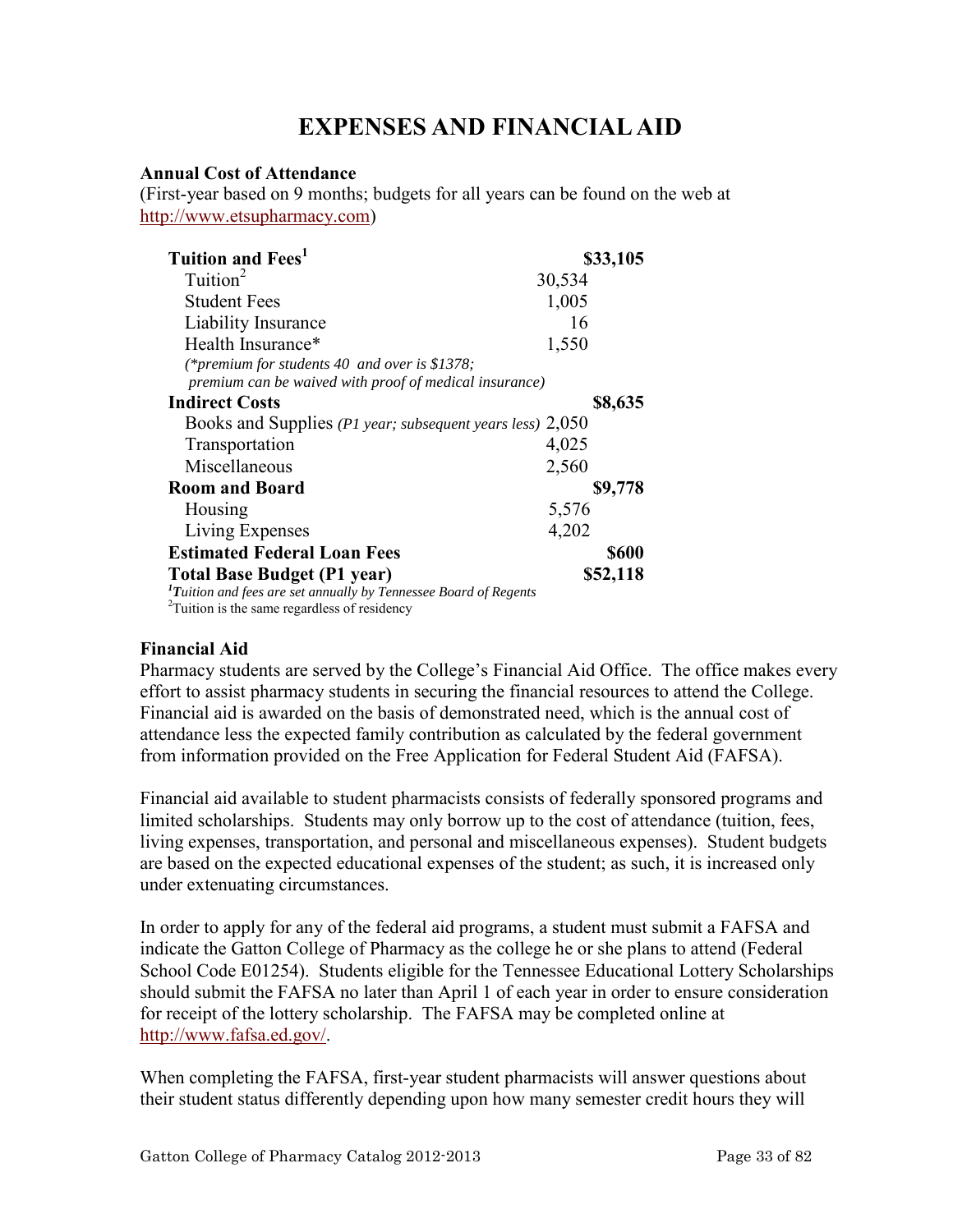<span id="page-33-0"></span>have earned prior to beginning the PharmD program (see table below). Student pharmacists who have earned less than 72 undergraduate semester credit hours will be considered undergraduates for the entire academic year for financial aid purposes. All other students will be considered professional students. Students who are considered professional students are no longer eligible for federal and state grants (e.g., Pell grant); however, students categorized as such are eligible for higher annual and aggregate loan amounts under the federal student loan program. Additionally, the professional classification allows students to be considered "independent" from their parents for most federal aid programs thus eliminating the requirement to report parental income on the FAFSA.

|                                                                                  | <b>Less than 72 hours</b><br>completed | 72 hours or more<br>completed    |
|----------------------------------------------------------------------------------|----------------------------------------|----------------------------------|
| What degree or certificate will you be<br>working on during the 2013 -2014 year? | 1 <sup>st</sup> Bachelor's degree      | Graduate or professional degree  |
| What will be your grade level when you<br>begin the $2013 - 2014$ year?          | $3rd$ year/Junior                      | $1st$ year graduate/professional |
| Will you have your first bachelor's<br>degree before July 1, 2013?               | N <sub>0</sub>                         | Answer accordingly               |

The federal government has the authority of selecting students for verification of information on the FAFSA. If selected, a student must submit a signed copy of the base year income tax form, W-2 form and the verification worksheet to the Office of Financial Aid.

Questions regarding financial aid for student pharmacists should be directed to College of Pharmacy Office of Financial Aid which may be reached by email (copfa@etsu.edu), phone (423-439-6238) or in person (VA Building 7, Room 214).

# **Satisfactory Academic Progress for Financial Aid**

Students are required to maintain satisfactory progress toward their degree in order to be eligible for federal financial aid programs. The Gatton College of Pharmacy's Policy of Satisfactory Academic Progress requires students to meet both a qualitative and a quantitative standard. All students must complete the curriculum of each year and receive a grade of "C" or better in all required courses before advancing to the next professional year of study or graduating. Students must complete all didactic requirements within five academic years. This time limit may be extended for interruption by military service where enrollment is resumed immediately upon release from service.

The Academic Progression Committee (APC) makes the determination for Satisfactory Academic Progress. The committee is responsible for reviewing the progress of students at the end of each semester. Continued enrollment, remedial work and/or repeat of one or more courses, must be approved by the APC; which approval implies the student is making satisfactory academic progress. Therefore, the continued enrollment as a student serves as indication the student is maintaining satisfactory academic progress. Financial Aid is notified of significant actions of the APC for monitoring purposes to ensure compliance with Title IV regulations.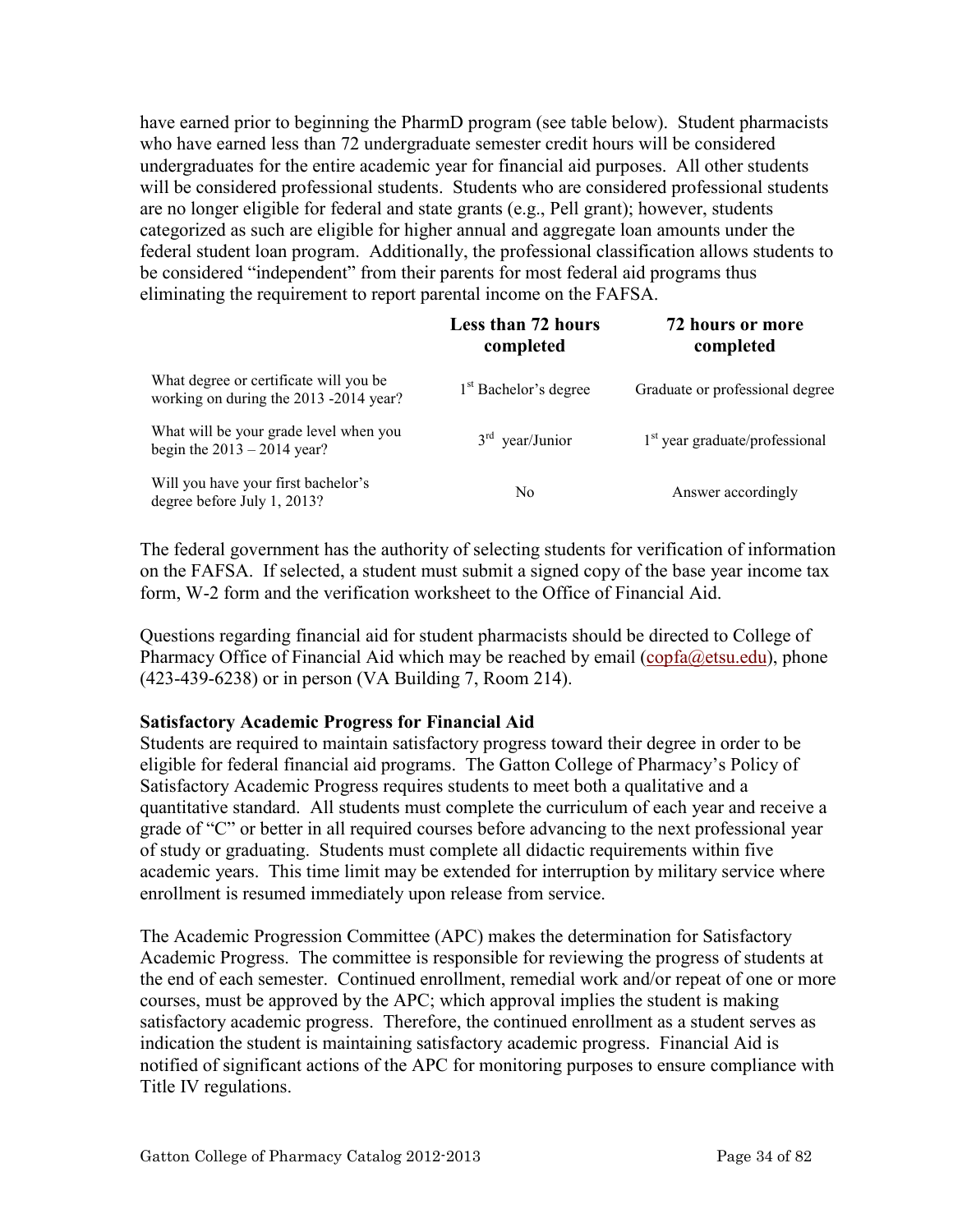# <span id="page-34-0"></span>**Grants, Scholarships, and Awards**

The Gatton College of Pharmacy continues to explore the creation of grants, scholarships and awards. The most current information is maintained by the Office of Financial Aid and is available on the web at [www.etsupharmacy.com.](http://www.etsupharmacy.com/)

# **Veterans Education Benefits**

The College of Pharmacy is approved for the training of veterans and other eligible persons under education benefit programs of the U.S. Department of Veterans Affairs (USDVA). The University Veterans' Affairs Office, which coordinates the delivery of military-related educational benefits of the USDVA to eligible service members, veterans, and certain disabled veterans dependents, can provide information and application assistance to student pharmacists who might be eligible for receipt of such assistance. Veterans Affairs is located in 101A Burgin E. Dossett Hall (administration building) on the main campus and can be contacted at 423.439.6819 or va@etsu.edu.

Primary entitlement programs administered by the Veterans Affairs office are:

- Montgomery GI Bill Active Duty (MGIB-AD) Educational Assistance Program [Authority: Chapter 30, Title 38 *United States Code (USC)*];
- Vocational Rehabilitation & Employment (VR&E) Program [Authority: Chapter 31, Title 38 *USC*];
- Reserve Educational Assistance Program (REAP) [Authority: Chapter 1607, Title 10 *USC*];
- Montgomery GI Bill Selected Reserve (MGIB-SR) Educational Assistance Program [Authority: Chapter 1606, Title 10 *USC*];
- Survivors' & Dependents' Educational Assistance (DEA) Program [Authority: Chapter 35, Title 38 *USC*];
- Veterans' Work-Study Allowance Program [Authority: Chapters 30, 31, 35 of Title 38 & Chapters 1606 & 1607 of Title 10 *USC*];
- Veterans' Tuition & Fee Deferment Program [Authority: § 49-7-104] *Tennessee Code Annotated (TCA)*]

Information on the above federal programs, except VR&E and state programs, may be found at www.gibill.va.gov. VR&E information can be found at [www.vba.va.gov/bln/vre/.](http://www.vba.va.gov/bln/vre/)

# **Tuition and Payment**

Students are required to make arrangements for payment of all university fees by the start of classes each semester. A student's registration is not completed until the university receives payment for the current amount due the university. Students who have loans, grants, scholarships, state or federal vocational rehabilitation, or any other type of financial aid covering all fees will have these funds applied to their student fees; all others should make payment through the Bursar's Office by cash, check or credit card. If payment is made with a check that is not honored (acknowledged bank errors withstanding), a late fee will be charged when the student redeems the unpaid check. If the unpaid check is not redeemed within 10 days of return, the student may be unenrolled.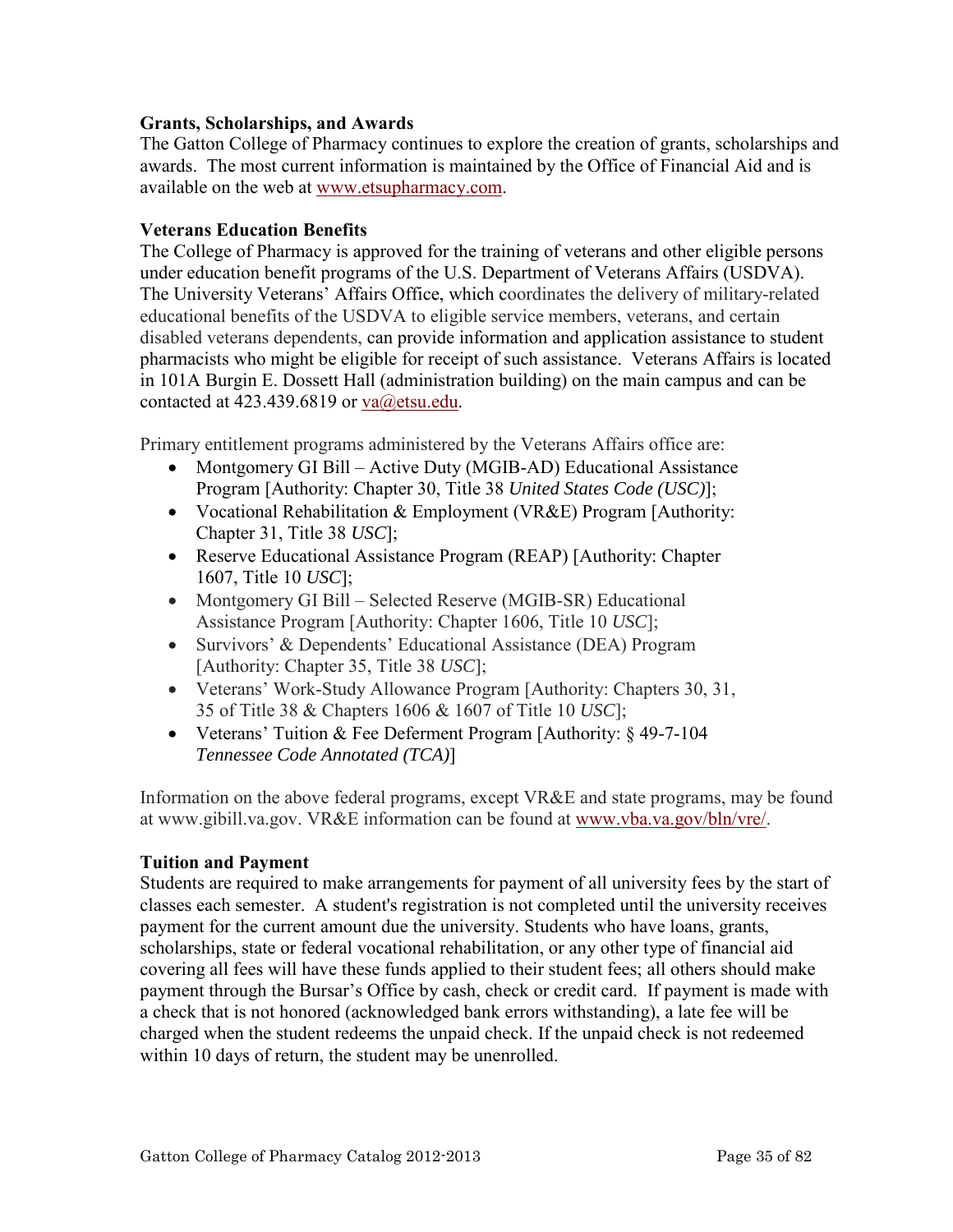<span id="page-35-0"></span>Students in the Doctor of Pharmacy program at the Gatton College of Pharmacy attend on a full-time degree-seeking status and as such pay the prevailing tuition and fees as established by the College for the current academic year. In rare situations in which a student may be enrolled as a part-time student (less than 12 credit hours) due to failure to meet normal academic progression standards or some unforeseen circumstance, tuition will be charged at pro-rated amount.

The Bursar's Office does not send bills to students for their [tuition and fees.](http://www.etsu.edu/comptrol/bursar_tuition_and_fees.htm) The university has taken this step in order to increase operating efficiencies by making full use of available technology. The best way for students to know their current financial obligation for the term is by viewing their account through [GoldLink.](https://goldlink.etsu.edu/ahomepg.htm) Students who need a printed copy of their account statement may print a statement from [GoldLink.](https://goldlink.etsu.edu/ahomepg.htm)

Students may not re-enroll, graduate, or receive a transcript of their records until all indebtedness to the university is settled.

# **Tuition Refund Policy**

Refunds for maintenance fees, tuition, and debt service fees are determined as follows.

*Change of a student's status which may permit a refund* 

- Change in schedule which results in reclassification from full-time to part-time status;
- Change in a part-time student's schedule which results in a class load of fewer hours.

*Situations which may permit a refund* 

- Dropping a course or courses;
- Withdrawing from the institution;
- Cancellation of a class by the institution;
- Death of the student.

# *Refund Procedures*

The refund amount for students not receiving Title IV aid and for those students who are not first-time students receiving Title IV aid is based upon the stated policy listed below.

- Refunds are defined as the portion of maintenance and/or tuition and university housing charges due as a rebate when a student withdraws or is expelled from the university. The amount of the refund is determined according to the schedule below.
- For first-, second-, and third-year students, 75 percent of maintenance and other required fees will be refunded for drops or withdrawals within 14 calendar days beginning with and including the first official day of classes or within a proportioned period for short-term courses. Twenty-five percent of maintenance and other required fees will be refunded following the 14th calendar day through the expiration of one-fourth of the time covered by the term. No refund will be made thereafter. These refund procedures are also applicable to dormitory rent. For fourth-year students, refunds will be based on the portion of pharmacy practice experiences completed during each semester.
- One hundred percent of fees will be refunded for classes canceled by the institution and for drops or withdrawals prior to the first day of classes for the regular academic terms. One hundred percent of fees will be refunded in case of student's death.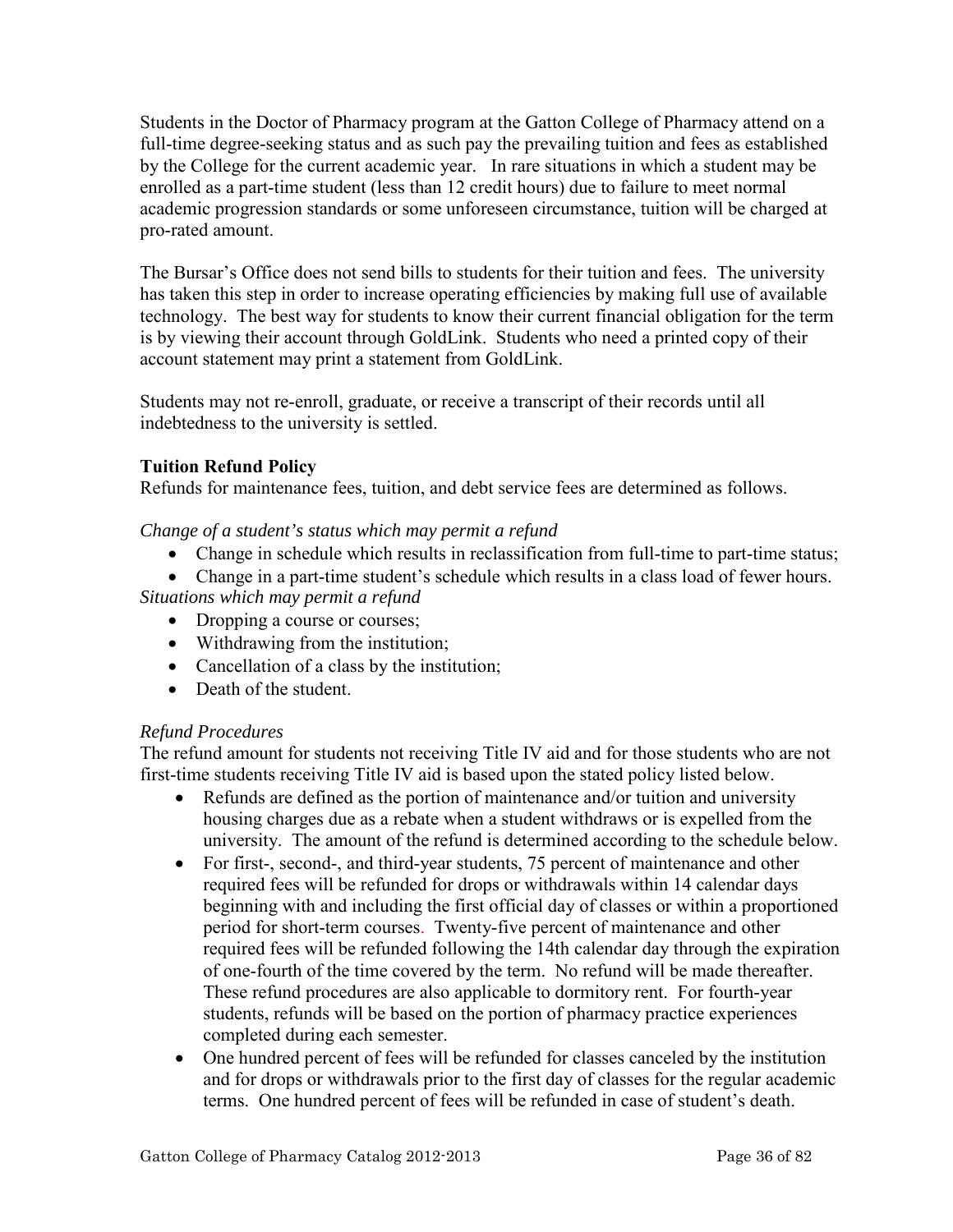## *Return of Title IV Federal Student Aid*

This requirement applies to the student ONLY if the student receives federal student aid, AND the student withdraws prior to completing 60 percent of the period for which the aid was provided.

- The federal law requires federal aid recipients to "earn" the aid they receive by staying enrolled in college. Students who withdraw prior to completing 60 percent of the semester for which they received federal student aid may be required to return some or all of the aid they were awarded.
- The law assumes that the student used the Title IV student aid to pay his/her institutional charges–tuition, fees, dorm room, and board; thus, if the student withdraws prior to completing 60 percent of the semester for which aid was awarded, a pro-rata amount of that aid must be returned to the federal government.
- The university will restore to the appropriate federal fund source a proportional share of the institutional charges that the student paid. In general, the effect of the "return of Title IV aid" by the institution will be to reduce the student's outstanding loan balance. If the amount returned by the university is not enough to repay the entire "unearned" amount of student aid according to the length of enrollment, the student will be required to return portions of the federal student aid received to pay noninstitutional charges.
- Amounts that must be returned to federal aid sources (whether by the university or by the student) will first be applied to federal loans. With respect to any amount the student owes after the university has returned its share, the student will be permitted to repay loans based on the original terms of the loan agreement. In the case of "unearned" portions of federal grants or scholarships, the student will be expected to pay 50 percent of the "unearned" portion immediately.
- Any refund due to the student from the University for payment to cover institutional charges will first be applied to obligations to return "unearned" aid. Thus, portions of institutional refunds may be applied on the student's behalf to outstanding Stafford or Perkins loans or to the federal portions of grants or scholarships and not actually refunded to the student. (This policy is based on 34 CFR, Section 668.22 of Title IV of the Higher Education Act of 1965, as amended.)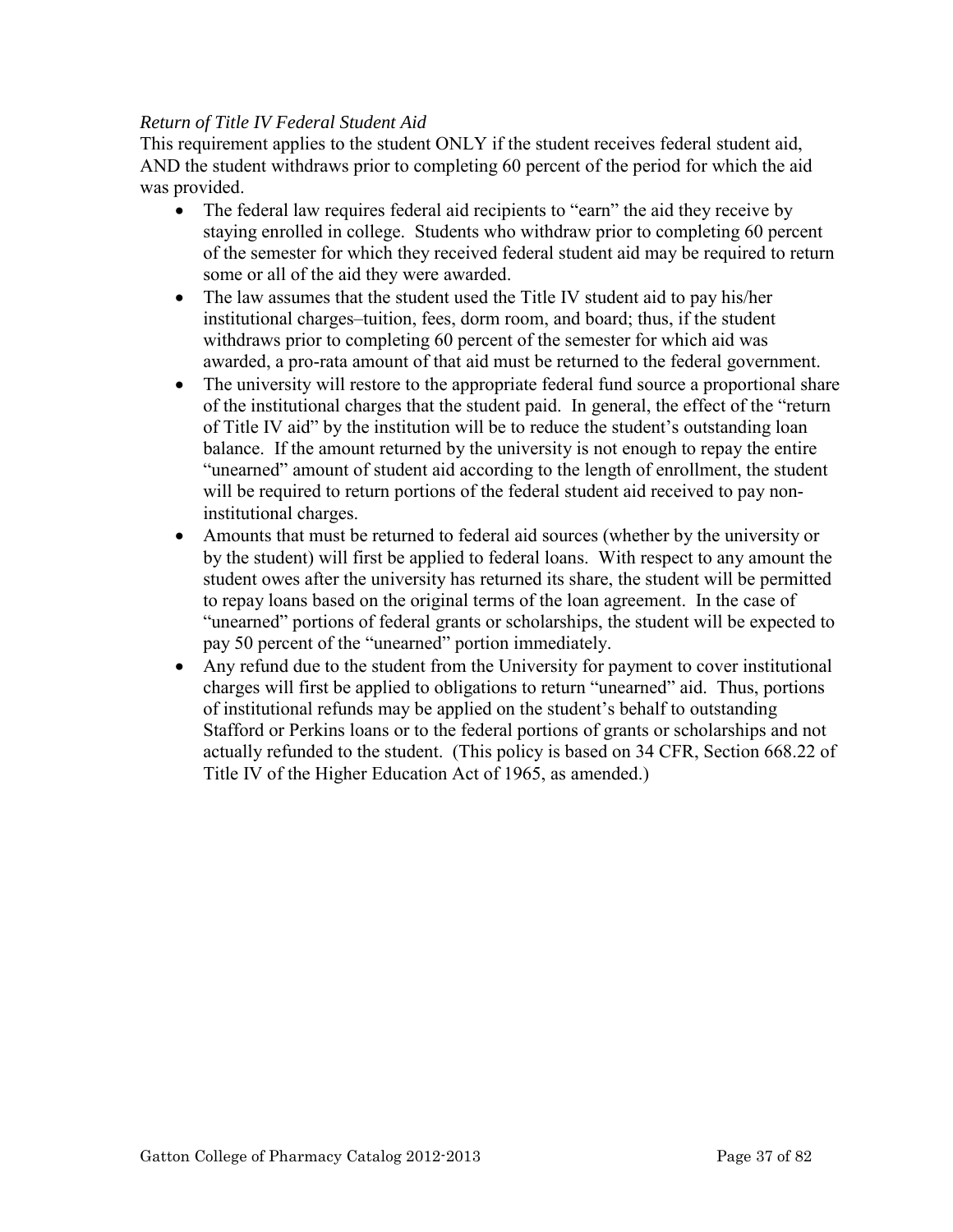# **PROGRAM INFORMATION AND POLICIES**

## **Office of Academic Affairs**

The Office of Academic Affairs is responsible for all academic aspects of the PharmD program. This includes curriculum issues, notification of students achieving Dean's List, compilation, distribution and oversight of the class and examination schedule, and implementation of recommendations from the Academic Progression Committee. The office is located in Room 204 of Building 7 on the J.H. Quillen Veterans Affairs Medical Center campus (VA). Students can also reach the office by calling 423-439-6334.

## **Academic Performance**

Students are required to pass all courses applicable towards the PharmD degree with a minimum grade of "C" during each semester of enrollment. Students failing to meet this standard shall be subject to the action of the Academic Progression Committee (APC).

## **Grading System**

The College of Pharmacy utilizes a standard letter grading system of A, B, C, D and F. Faculty for an individual course may elect to augment the grading system through use of the plus/minus system; however, the grades of C-, D+, and D- are not used. Grades of D and F are not considered passing grades and require that a student receiving such grades remediate the course (see Academic Progression policy for definition of remediation).

Other grades utilized by the College of Pharmacy are P (pass), I (incomplete) and W (withdraw). A grade of P is assigned to students successfully completing a course graded on a Pass-Fail basis. A grade of I is a temporary grade that may be assigned in cases in which a student, for acceptable reasons, is unable to complete all the requirements of a course. A student must make arrangements to complete the course within twelve months or the grade of I automatically becomes an F. A grade of W is assigned in cases in which a student has been granted permission by the Office of Academic Affairs to withdraw from a course according to the following. A student approved to withdraw from a course up to one-quarter of the course's duration will receive no penalty (i.e., no record of enrollment). Approved withdrawals occurring after one-quarter and up to three-quarters of the course's duration will result in a grade of W. Grades of P, I, and W carry no quality points and have no bearing on the GPA.

Grading symbols of  $+$  and  $*$  are also utilized. A " $+$ " symbol indicates that a course continued beyond the current semester. An "\*" symbol indicates that additional work was required by a student to obtain the specified course grade.

Grading policies also apply to elective courses taken outside of the College of Pharmacy.

The method by which letter grades are assigned is determined by the course coordinator for each course and is included in the course syllabus. Once the method for assigning letter grades is in place for a course during a given semester, it cannot be made more stringent; however, the grading scale can be altered provided the scale is not made more difficult.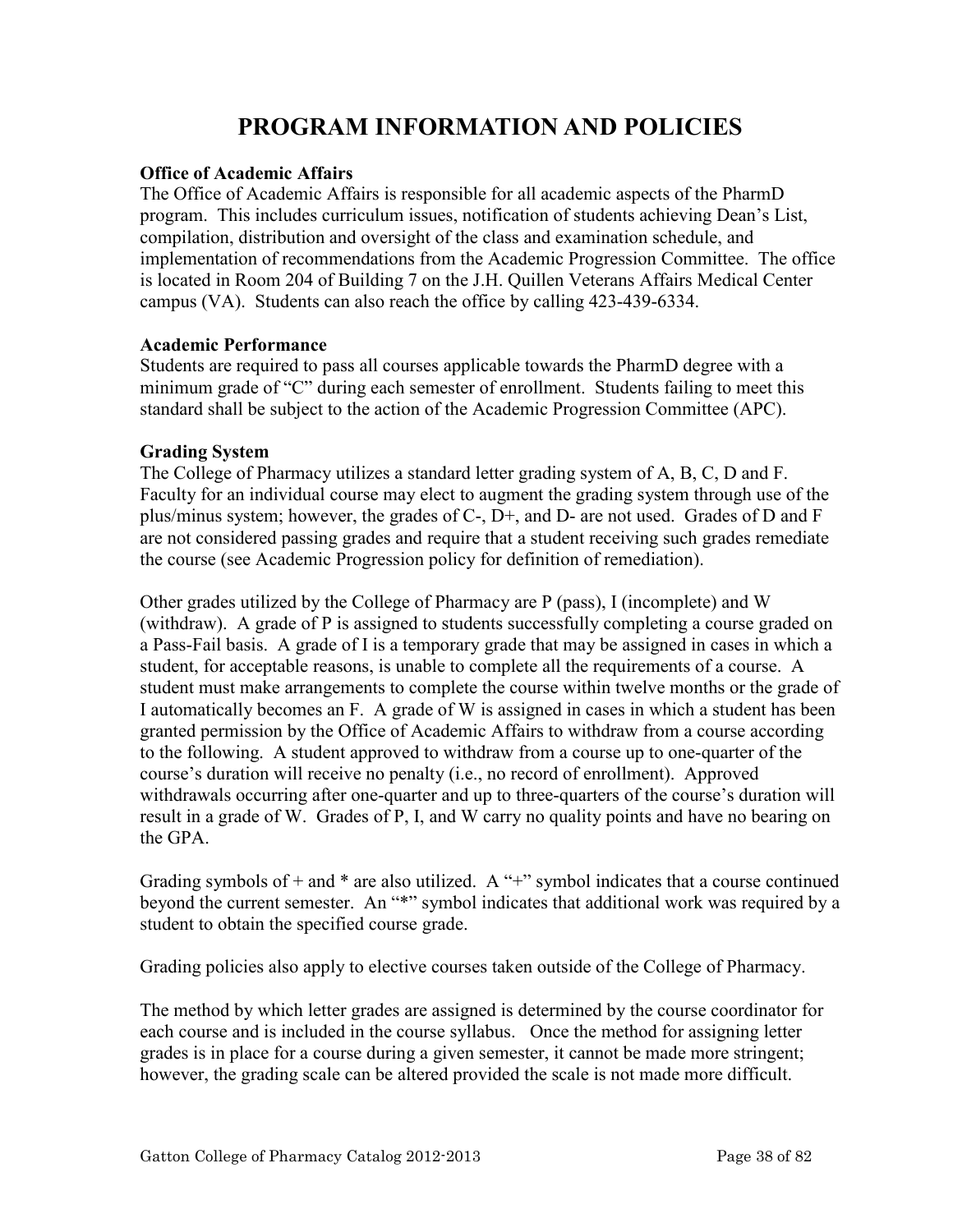The GPA is the weighted average of quality points earned relative to the number of credit hours attempted on a 4.000 scale. To calculate a GPA, the point value of the grade received in a course (see below) is multiplied by the number of credit hours the course is worth to determine the quality points for a course. The sum of quality points earned is then divided by the sum of credit hours attempted.

Letter grade point-values are as follows.

| $A = 4.000$ |    | $B+ 3.300$ | $($ +          | 2.300 |
|-------------|----|------------|----------------|-------|
| $A - 3.700$ | R. | 3.000      | $\mathbf{C}$   | 2 000 |
| $B+ 3.300$  |    | $B - 2700$ | $\blacksquare$ | 1.000 |
|             |    |            | F.             | 0.000 |

The GPA is calculated utilizing grades received in all courses attempted. Class rank based upon GPA is determined at the end of each semester, and is used for internal purposes as necessary.

# **Grade Appeal Process**

The grade appeal process affords students the opportunity to pursue a formal course of action to dispute a final course grade. This process does not apply to erroneous grades that result from mistakes in transcription, data entry, simple calculations or other unintentional causes. Changes of erroneous grades are handled quickly and informally, without the need for a grade appeal.

A student may appeal a final course grade if the student has evidence that the grade was assigned in a malicious, capricious, or arbitrary manner. The following steps provide a guideline for the appeals process. All persons concerned with this process should adhere to the time schedule outlined herein. Note that the timeframe may be adjusted due to extenuating circumstances, such as university closings or holidays, at the discretion of College of Pharmacy administration.

The grade appeal process is outlined in Gatton College of Pharmacy Student Handbook, available online at [www.etsupharmacy.com.](http://www.etsu.edu/pharmacy) Students wishing to appeal a grade must begin the process within 21 days of when the final course grade is reported to the registrar.

# **Grade Reports**

Grades are available to students online via *[GoldLink,](http://goldlink.etsu.edu/)* the University's student information system. Academic departments retain grade documentation for a period of one year. Student concerns regarding academic records will only be addressed within one academic year from the date when the grades in question were posted.

# **Academic Honors**

# *Dean's List*

The Academic Affairs office will publish an honor roll each semester (Dean's List), consisting of students who demonstrated academic excellence by achieving a 3.5 GPA or better (with no grade below a B-) while enrolled full-time in the Gatton College of Pharmacy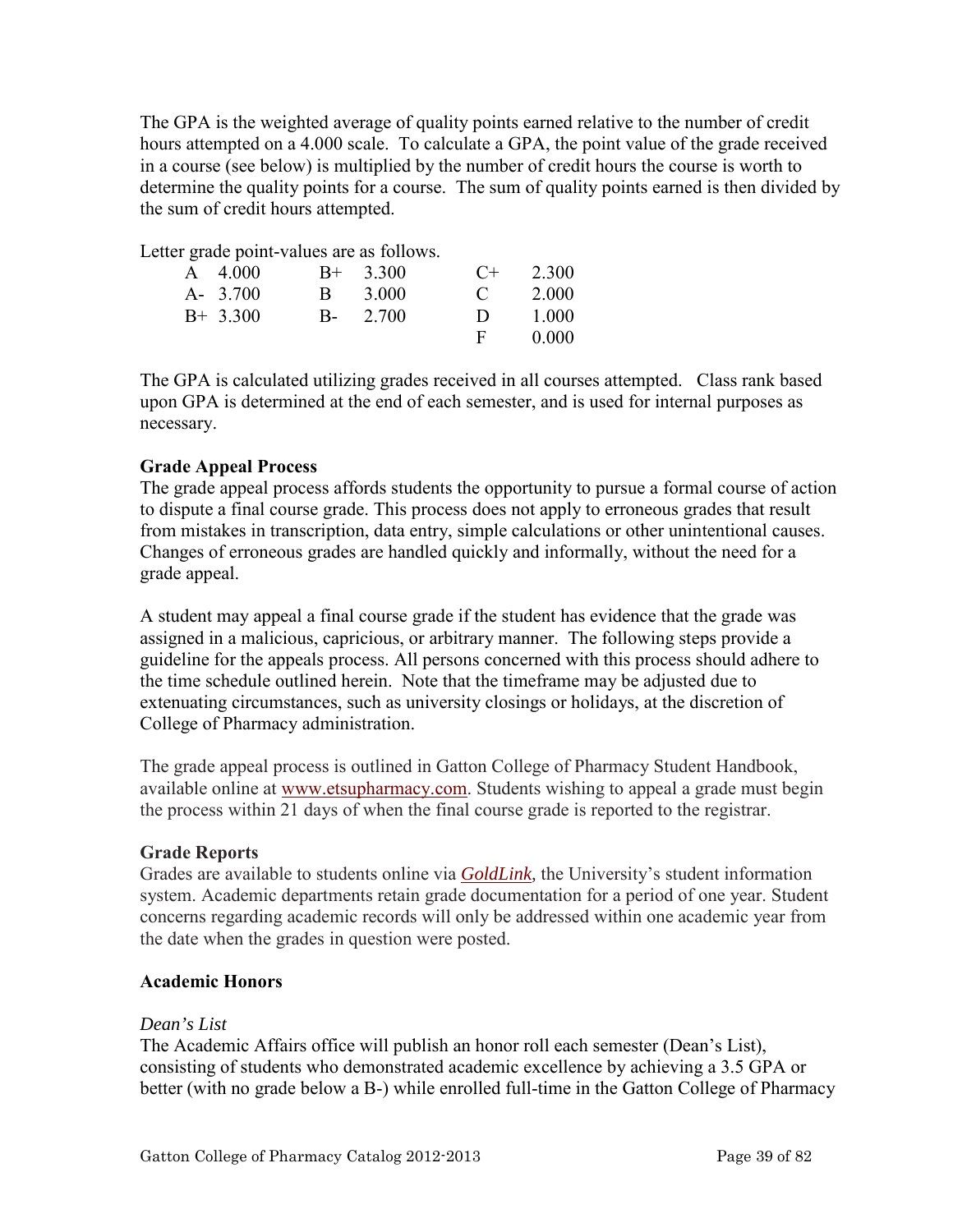with at least twelve hours taken for a letter grade. For each semester in which this is accomplished, the student will receive a letter of recognition signed by the Dean. The student's name may also be published in the College newsletter or other publications.

## *Graduation Honors*

The Gatton College of Pharmacy confers three academic distinctions at graduation which will appear on student diplomas:

*Summa Cum Laude* - students graduating with a pharmacy GPA of 3.900 to 4.000 *Magna Cum Laude* - students graduating with a pharmacy GPA of 3.750 to 3.899 *Cum Laude* - students graduating with a pharmacy GPA of 3.500 to 3.749

## **Academic Progression Committee**

The Academic Progression Committee (APC), in consultation with the Office of Academic Affairs, is charged with monitoring students' performance during each semester and progress throughout the curriculum. The APC acts on behalf of the faculty as an advocate for student learning, faculty teaching and academic integrity. The committee serves to mediate and facilitate student remediation and retention issues, within the boundaries of academic standards. The emphasis is on learning, understanding and applying the material and skills that are taught throughout the curriculum. The APC becomes involved in academic issues when a student's academic performance falls below the level needed for the successful completion of one or more courses and makes decisions regarding student's retention and progression in the program. The APC Policy, including the composition and function of the APC, is detailed in the Gatton College of Pharmacy Student Handbook found on the web at [www.etsupharmacy.com.](http://www.etsu.edu/pharmacy)

## **Course Credit and Student Compensation Policy**

Students on pharmacy practice experiences may **not** be paid for their activities by the site to which they are assigned. This is an accreditation standard and **cannot** be waived. Students may receive housing, meal and travel allowances from the experiential site for off-campus educational experiences.

Students who work on research projects with faculty or in summer internship experiences with off-campus pharmaceutical companies, regulatory agencies or professional societies/associations, may receive either Independent Study course credit or payment for their work, **but not both**. Further information about the credit and compensation policy can be found in the Gatton College of Pharmacy Student Handbook found at [www.etsupharmacy.com.](http://www.etsu.edu/pharmacy)

## **Required Trainings**

## *Immunization Certification*

Students will be required to complete the American Pharmacists Association (APhA) Immunization Certification training during the first month of the first professional year. Training will be scheduled as part of the Introductory Pharmacy Practice Experience (IPPE). This certification consists of a self-study exam, a didactic lecture, a final exam and a practicum. This certification will be at the expense of the individual student. The certification will be active as long as the individual maintains active BLS certification.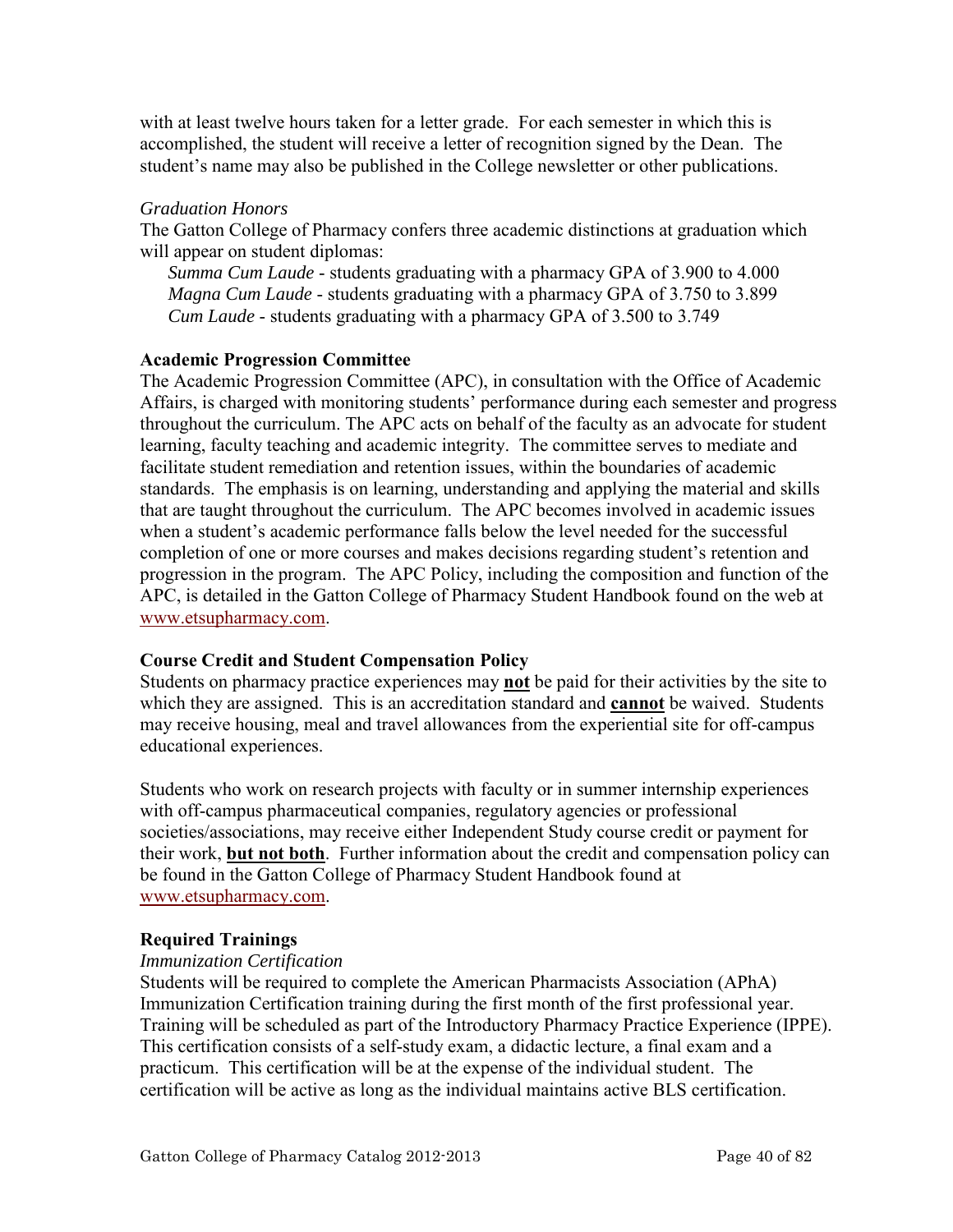## *Occupational Safety and Hazard Administration Certification*

Students will be required to complete an online occupational safety and health (OSHA) training to prepare them for participation in PPEs. The training is completed via an independent study program and must be completed before a student will be allowed to begin his/her introductory PPE. Annual training is required.

#### *Sexual Harassment Training*

Consistent with the university's mission and vision, the Gatton College of Pharmacy is committed to treating people with dignity and respect. This ideal involves all employees and students as we strive to work together in an atmosphere conducive to building relationships on honesty, integrity, and trust. Towards this end, student pharmacists will be required to complete training in Preventing Sexual Harassment upon initial enrollment in the College. The training is complete online as a self-study program. Students are required to submit a copy of the certificate of completion to the Office of Student Affairs.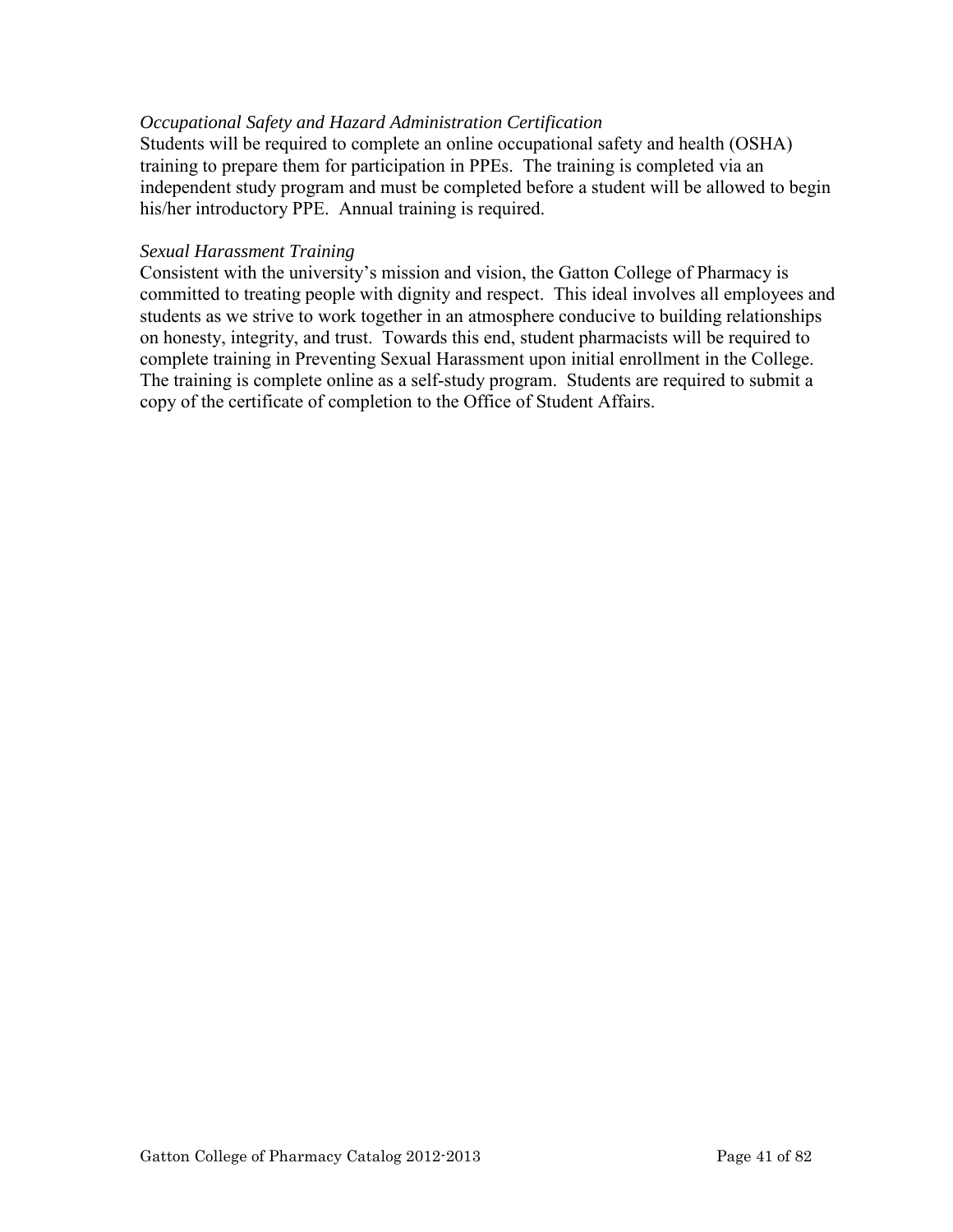# **STUDENT SERVICES AND RESOURCES**

## **Office of Student Affairs**

The Office of Student Affairs coordinates a number of services for students, including academic advising, tutorial assistance, financial aid, and assistance with personal issues. The office also provides support for the College's student organizations and coordinates special events and programming for students. Information about pertinent services and programs is detailed below. Student Affairs is located in Room 212 of VA Building 7 (Pharmacy Building) and may be reached at 423-439-6338.

## **Faculty Advisors**

Pharmacy students are assigned a faculty advisor upon matriculation. This individual serves as a student's primary academic advisor for the full four years unless a student requests a change in advisor. The role of the advisor is to serve as a resource. Advisors maintain an open door policy and exist to offer guidance in such matters as surviving in pharmacy school, geographic orientation, accessing resources to address personal issues and other issues as necessary. Ideally, the relationship will develop into one in which the student will seek out the advisor for advice and counsel. Students are encouraged to have regular contact with their advisor by e-mail, phone or in person.

## **Tutors**

Students experiencing academic difficulty should first seek assistance from faculty; however, peer tutoring can be arranged to provide students with an additional source of assistance to facilitate learning and mastery of the academic material. Students who have excelled academically and who are identified by the course coordinators are encouraged to serve as peer tutors. These peer tutors work with their peers and underclassmen individually or in groups (when appropriate) on content and test preparation for a specified amount of time as agreed upon by the tutor and the student. Students seeking a tutor or students interested in becoming peer tutors should contact the Office of Student Affairs. If intensive help is required, students should contact the Office of Student Affairs which will assist in developing a support plan utilizing available university services.

# **Library Resources**

The Charles C. Sherrod Library is the central university library in the heart of the main campus. This state-of-the-art facility is a great place to study and do research. Filled with natural light, it has comfortable seating, a 24-hour study room, lots of network connections, laptop computers for checkout to students, used paperbacks for leisure reading, and a friendly and helpful library staff to assist you. A medical library which serves the Division of Health Sciences is located in Building 4 on the VA campus. Students and faculty have full electronic access to journals and texts regardless of whether they are on-campus or off-site. The two libraries currently have over 10,800 full-text electronic titles of which nearly 4,000 are health-related. All electronic texts and journals are available from remote as well as oncampus sites.

The libraries share a single Online Public Access Catalog (OPAC) of library materials and databases. Holdings of the Johnson City Medical Center are included in the OPAC. There is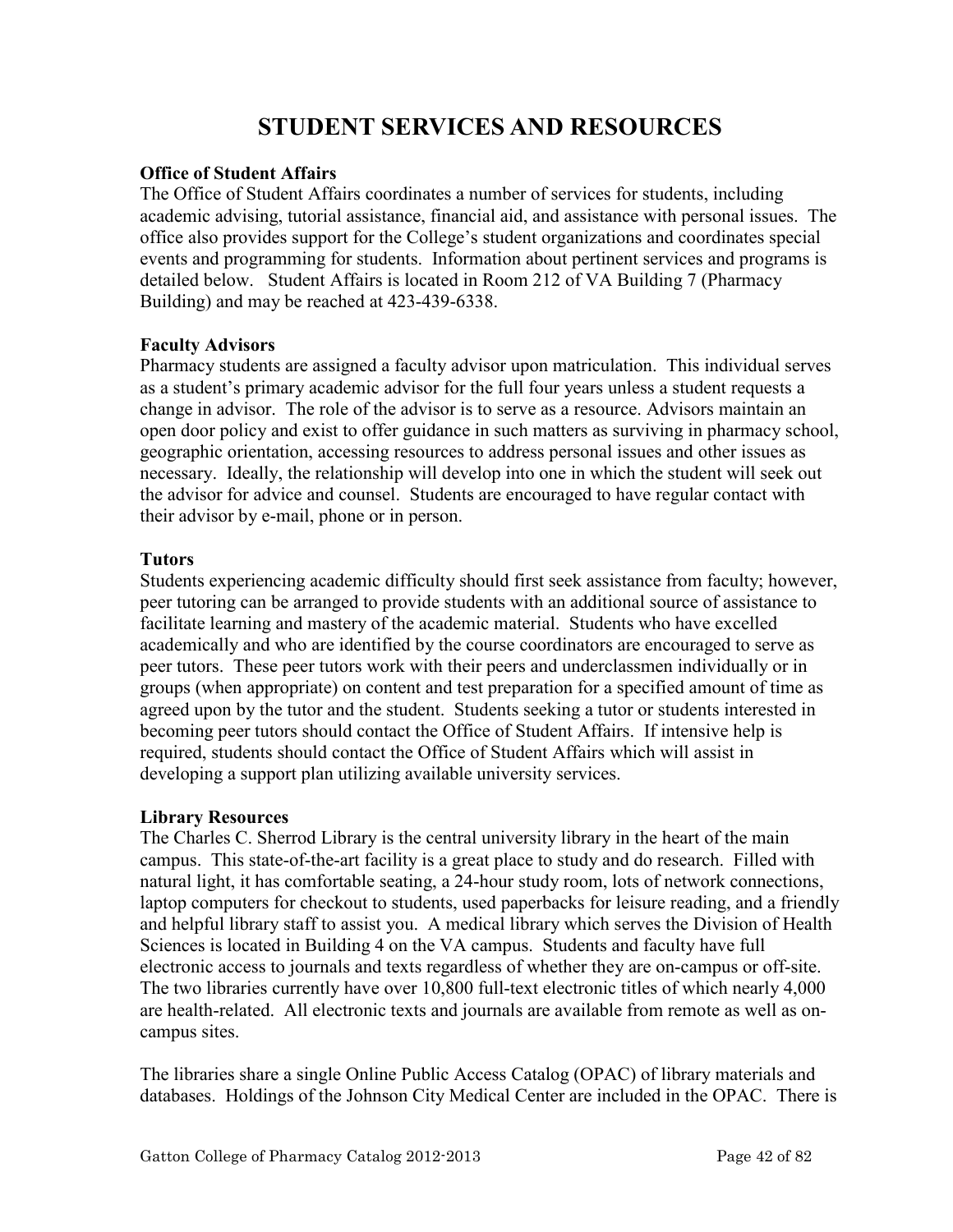an agreement through the Sherrod Library to share all library holdings and database subscriptions with all university-affiliated personnel. Anyone with an ETSU e-mail address may access this information through the Medical Library World Wide Web portal. The portal offers faculty, staff, and students the opportunity to personalize the Library web page for their own most efficient use. Users may contribute to the content of the page, which enable them to share useful web sites and other resources with their colleagues.

A consortium, which includes the Medical Library, Mountain States Health Alliance in Johnson City and the Wellmont Health Systems in Bristol/Kingsport, enables faculty, staff, and students of all three institutions to share MD Consult, a full-text peer-reviewed online database of textbooks and journals. The Medical Library is also a member of a state-wide resource-sharing group called TennShare. Members of the TennShare may access the following publications

- Science Direct, one of the world's largest providers of scientific, technical, and medical literature;
- Interscience, the John Wiley  $\&$  Sons electronic database access to full-text journals;
- StatRefl, full-text medical and drug information for healthcare professionals available online, on CD-ROM and PDA; and
- Tennessee Electronic Library (TEL) that gives member libraries access to 16 electronic databases.

As a member of the Consortium of Southern Biomedical Libraries (CONBLS) the Medical Library provides and receives interlibrary loan services from member institutions at no charge. The Medical Library is a member of the National Library of Medicine's Regional Library System. This affiliation gives the users (both on campus and in remote locations) access to the Loansome Doc system to enable them to order articles from MEDLINE. ETSU is also a member of the OCLC Online Computer Library Center, Inc., through which the university has access to more than 49 million cataloging records created by libraries around the world.

Study rooms in the Medical Library are available for use during regular library hours.

# **ID Card and College of Pharmacy Name Badge**

All students admitted to the Gatton College of Pharmacy are expected to obtain an ETSU Student ID card and a Gatton College of Pharmacy ID name badge. Cards and badges are available during Orientation or any time after registering for classes. Lost, stolen, misplaced or abused cards may be replaced at the ID Services Office at a cost to the student of \$10. The ID Services Office is located on the 2nd level of the D.P. Culp Center (423-439-8316; office hours M-TH 8 a.m. - 7 p.m. and Friday 8 a.m. - 4:30 p.m.).

The ID card provides students with access to university facilities and services, and can be used to create a debit account called ID BUC\$ which may be used to pay for a variety of university services including many vending machines. The ID card is also used to access the College of Pharmacy building outside normal business hours. Students are expected to wear their College name badge at all times and are required to do so while at experiential education sites.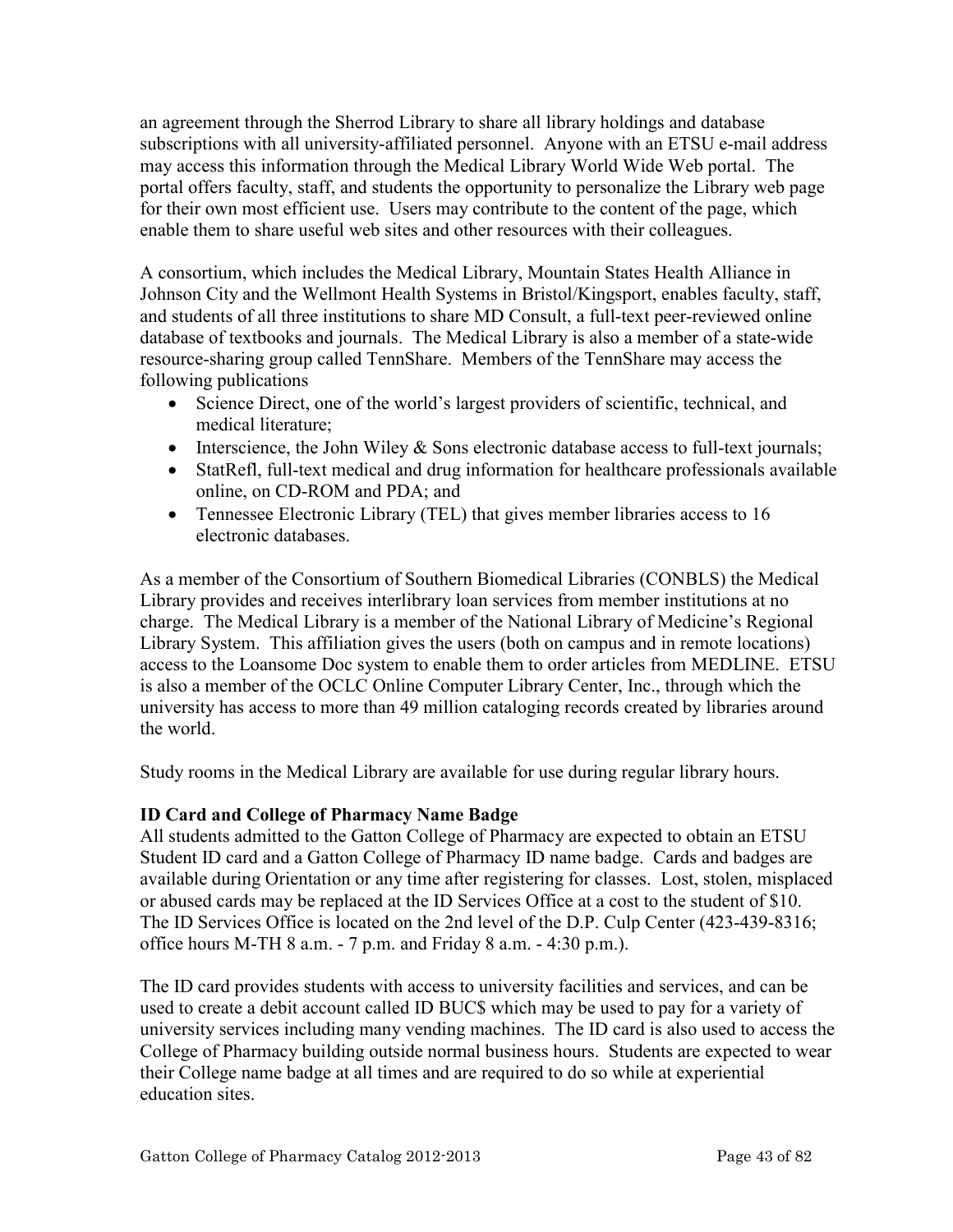## **Student Engagement and Leadership**

## *Class Officers*

Each class of students elects officers on an annual basis. In addition to providing general leadership for the class, the officers serve as the official representatives of the class to the administration of the College. Elections are conducted under the general guidance of the Office of Student Affairs.

## *College Committees*

Student pharmacists are provided numerous opportunities to participate in the operation and leadership of the College through inclusion in the College's committee structure. Standing committees that include student membership are: the Admissions Committee, Assessment Committee, Curriculum Committee, Dean's Student Advisory Committee, Honor Code Committee, Library Committee, Student-Faculty Relations Committee, Student Organization Coordinating Committee and the Technology Committee. Complete descriptions of the above committees are found in the Gatton College of Pharmacy Student Handbook found on the web at [www.etsupharmacy.com.](http://www.etsu.edu/pharmacy)

## *Student Organizations*

The Gatton College of Pharmacy encourages students to become involved in professional organizations and fraternities. The following represents the organizations and fraternities that exist within the College.

- American Pharmacists Association-Academy of Student Pharmacists (APhA-ASP) <http://www.aphanet.org/students>
- Student Society of Health-System Pharmacists (SSHP) [http://www.ashp.org](http://www.ashp.org/)
- Christian Pharmacists Fellowship International (CPFI) [http://www.cpfi.org](http://www.cpfi.org/)
- International Society for Pharmaceutical Engineering (ISPE) [http://www.ispe.org](http://www.ispe.org/)
- National Community Pharmacists Association (NCPA) [http://www.ncpanet.org](http://www.ncpanet.org/)
- Kappa Epsilon [\(www.kappaepsilon.org\)](http://www.kappaepsilon.org/),
- Kappa Psi Pharmaceutical Fraternity [\(www.kappapsi.org\)](http://www.kappapsi.org/)
- Phi Delta Chi [\(www.phideltachi.org\)](http://www.phideltachi.org/)
- The Rho Chi Society (honor society) [www.rhochi.org/](http://www.rhochi.org/)

Descriptions of these organizations as well as information about establishing additional student organizations can be found in the Gatton College of Pharmacy Student Handbook found on the web at [www.etsupharmacy.com.](http://www.etsu.edu/pharmacy)

# **Alumni Association**

The ETSU Office of University Alumni is the campus contact for University graduates and former students, who upon graduation become members of the ETSU Alumni Association. Alumni may participate in a variety of activities, such as regional chapter activities, constituent societies, special alumni programs, alumni student recruitment, reunions, Homecoming and various events that support ETSU. Many alumni are chosen to participate in the popular "Alumni Return to the Classroom" program, which features alumni as "Professors for a Day" sharing their professional experiences with students during Homecoming week. Alumni also participate in the "Buc Connection" career development network or support student recruitment through the Alumni Admissions Council.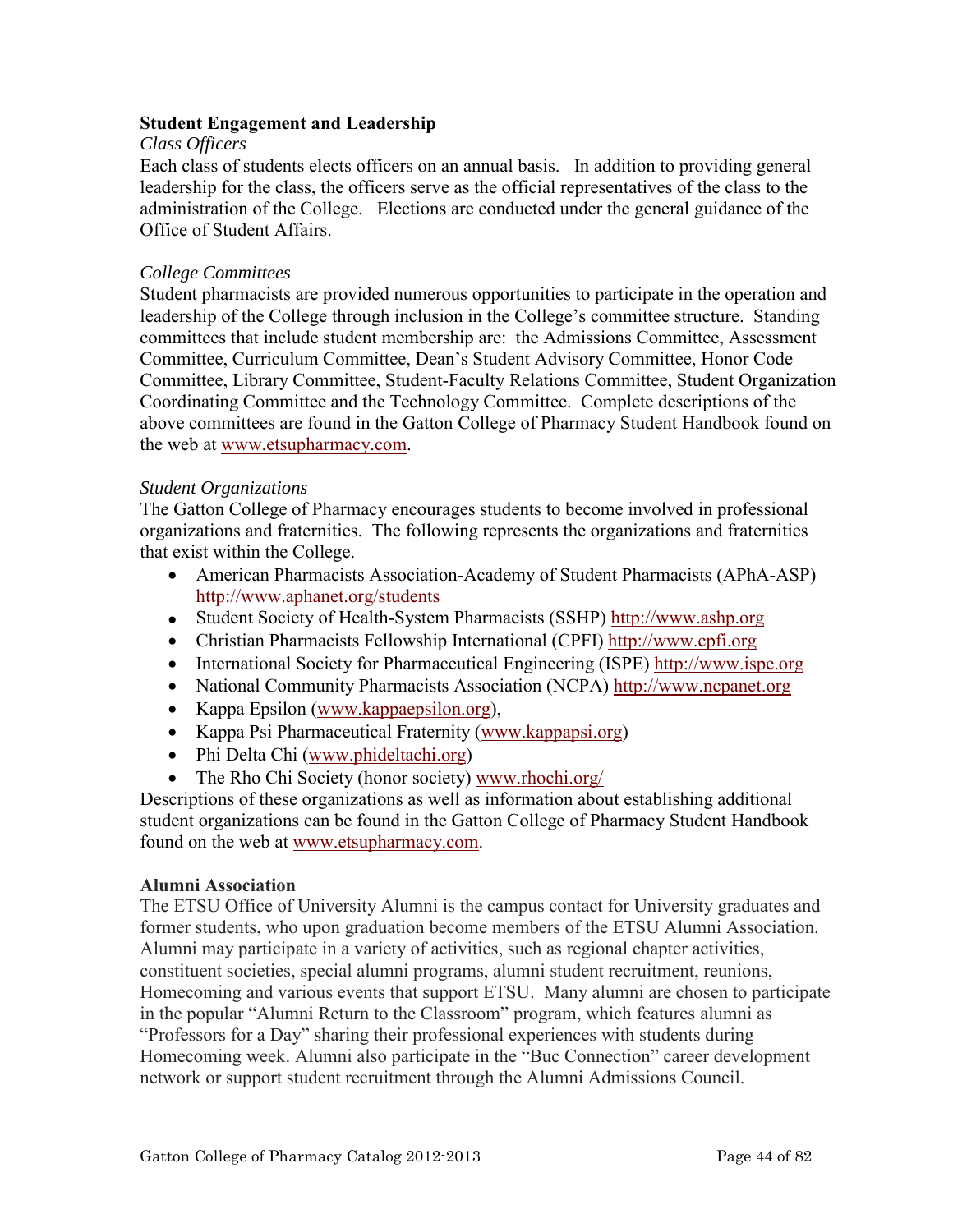ETSU's Alumni Association, in cooperation with the ETSU Foundation, also supports scholarships for academically outstanding students. The Alumni Association Office is located on campus in room 303 of Burgin E. Dossett Hall, phone (423) 439-4218 [www.etsu.edu/alumni/index.asp.](http://www.etsu.edu/alumni/index.asp)

## **Athletic Events**

East Tennessee State University is a member of the NCAA Division I Atlantic Sun Conference and fields teams in men's baseball, basketball, cross country, golf, tennis, soccer, and track and field. The women participate in basketball, cross country, golf, soccer, softball, tennis, track and field and volleyball. Full-time students are admitted free with a valid student ID to all university sponsored athletic events. One additional companion ticket may be purchased at a discounted rate for all men's basketball games. For information on ticket prices for non-students, please contact the Athletic Ticket Office located on the west side of the Mini-Dome. Office hours are 8:30 a.m. to 4:30 p.m. Monday through Friday. The phone number is 439-5371. Complete information and schedules for the ETSU teams are available on the ETSU athletics web site at [http://www.etsubucs.com/.](http://www.etsubucs.com/)

## **Banking**

The Tennessee Teachers Credit Union, located in the University Bookstore, provides fullservice banking for students. There is also an ATM machine in the Culp University Center.

## **Bookstore**

The University Bookstore is located in the middle of the D.P. Culp Center. It is open fall and spring semester Monday – Thursday 7:45 a.m. to 6 p.m. and Friday 7:45 a.m. to 5 p.m. You may reach the store by phone at (423) 439-4436. A medical bookstore dedicated to the needs of health science students (i.e., medical, pharmacy and physical therapy) is located on the VA campus. Hours for the medical bookstore are 8:00 a.m. to 4:30 p.m. The phone for the medical bookstore is (423) 439-8016.

## **Buctainment**

Comprised of students, Buctainment plans major campus events such as concerts, movies, lectures, comedy shows, and Homecoming. Students can be involved with Buctainment as a member or programmer, or by attending a show as an audience member. It is a great opportunity to learn the technical, business, and marketing side of the entertainment industry. Buctainment is located in the Center for Community Engagement, Learning, and Leadership, D.P. Culp University Center, lower level, phone (423) 439-6828 or e-mail [etsufun@etsu.edu.](mailto:etsufun@etsu.edu)

## **Campus Recreation**

Campus Recreation offers a wide variety of physical activities and recreational sports for the entire ETSU community - students, faculty, and staff. Programs are offered in five areas: fitness, intramurals, non-credit instruction, outdoor adventure, and sports clubs. The Center for Physical Activity (CPA) and Basler Challenge Course serve as the foundation for these programs.

The CPA contains an indoor climbing wall, weight room, aerobic/martial arts studio, indoor swimming pool, three basketball courts, two racquetball courts, 1/8th mile track, locker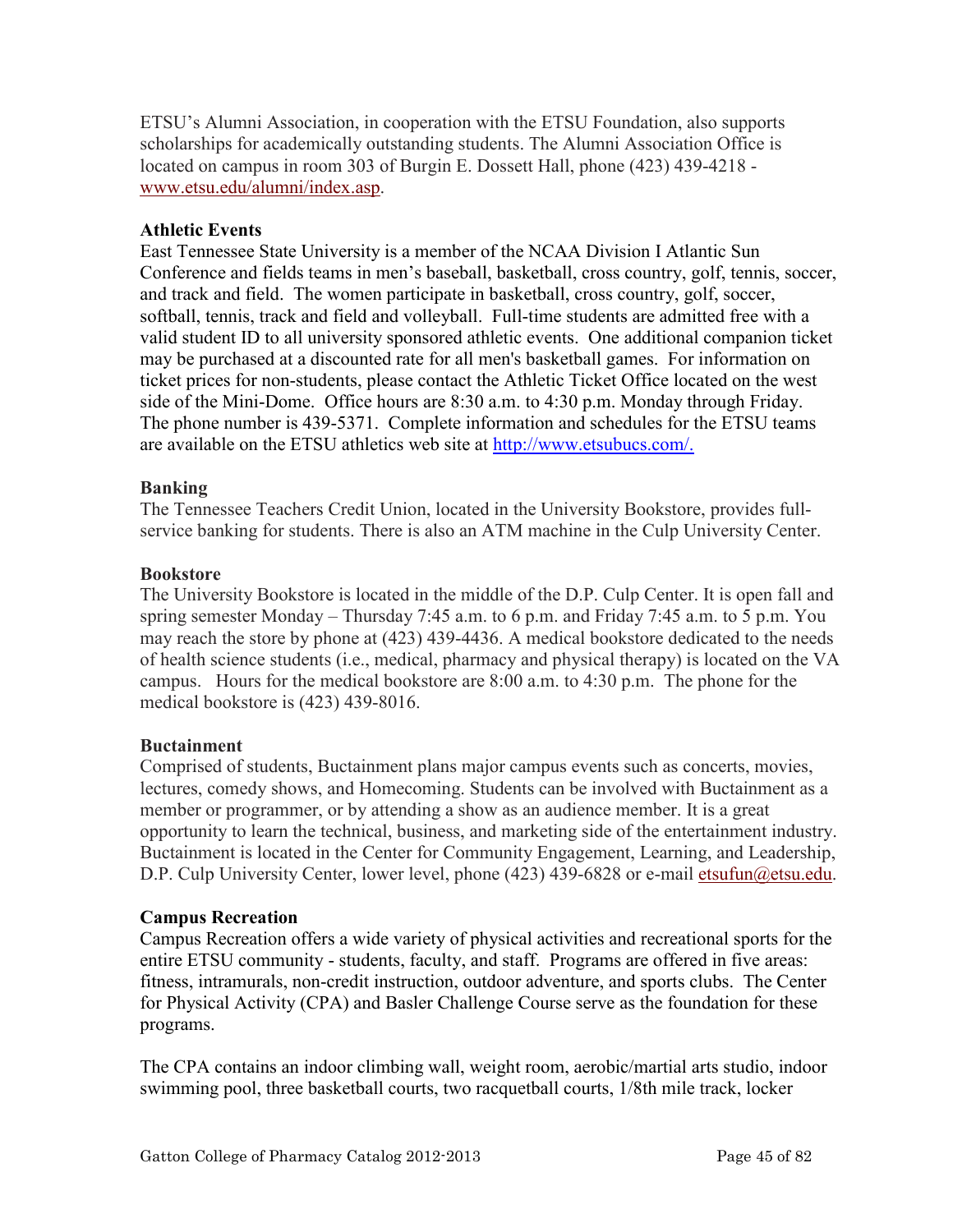rooms, and equipment rental center. Campus Recreation also offers a personal training service that includes a weight room orientation, fitness testing, exercise prescription, and supervised workouts. Hours of operation for basic building services during the fall and spring semesters are 7 a.m.-10 p.m., Monday-Friday, Saturday 10 a.m. - 4 p.m., and Sunday 4 p.m.- 6 p.m. Pool hours are 7 a.m. - 9 a.m., 11 a.m. - 1 p.m., 4 p.m. - 7 p.m. Mondays through Fridays; Saturday 10 a.m. - 4 p.m.; Sunday 4 p.m. - 6 p.m. Hours are subject to change during breaks and holidays.

To obtain more information on Campus Recreation's program and services call 439-7980, or visit [http://etsu.edu/students/intramur.](http://etsu.edu/students/intramur) Other campus opportunities can be explored on the campus web site at [http://www.etsu.edu/etsu/campuslife.asp.](http://www.etsu.edu/etsu/campuslife.asp)

# **Center for Community Engagement, Learning and Leadership**

The Center for Community Engagement, Learning and Leadership serves as the resource center for all registered student organizations. It provides services and information, such as registration of organizations, assistance with event planning, maintenance of student activity calendar of events, and leadership training for student organizations. There are approximately 150 registered student organizations on the campus of ETSU, representing the diverse interests of our student population. Student organizations at ETSU are categorized into one of the following areas which best describes their general purpose: Academic, Community Service, Governance, Greek, Honors, Religious, Residence Life, University Programs, and Special Interest. Contact the Student Organization Resource Center at (423) 439-6633 or visit the web at [www.etsu.edu/sorc](http://www.etsu.edu/sorc) for more information.

# **Counseling Center**

The University Counseling Center provides an array of counseling and mental health services to ETSU students, including personal counseling, career counseling and assessment, educational programming, psychiatric services, and consultative services. The staff is comprised of psychologists, an outreach coordinator, psychiatric residents, graduate assistants, and support staff. The Center is also responsible for the Campus Alcohol and Other Drug Program and the Campus Advocates Against Sexual Violence Program. We provide our career services through the Peer Career Center, located in the Advisement, Resources, and Career (ARC) Center. Counseling services are confidential and free to all ETSU students. For more information about our services, contact our main number (423) 439-4841 or contact the Peer Career Center (423) 439-8651 [www.etsu.edu/students/counsel/counsel.htm.](http://www.etsu.edu/students/counsel/counsel.htm)

# **Computing Resources**

ETSU provides a wide range of computer resources in support of instruction, research, and public service. The Office of Information Technology maintains four computer labs on the main campus that contain Dell PCs and Macintosh computers. The labs are located in the D.P. Culp Center, Sherrod Library, Sam Wilson Hall and Rogers-Stout Hall. A number of additional labs that are maintained by specific departments, including the Medical Library on the VA campus, are located throughout the campus. A listing of computer labs can be found at [www.etsu.edu/oit.](http://www.etsu.edu/oit) The labs provide students with access to a variety of popular and software including Microsoft Office, Microsoft Visual Studio.net, SAS, SPSS, and Minitab,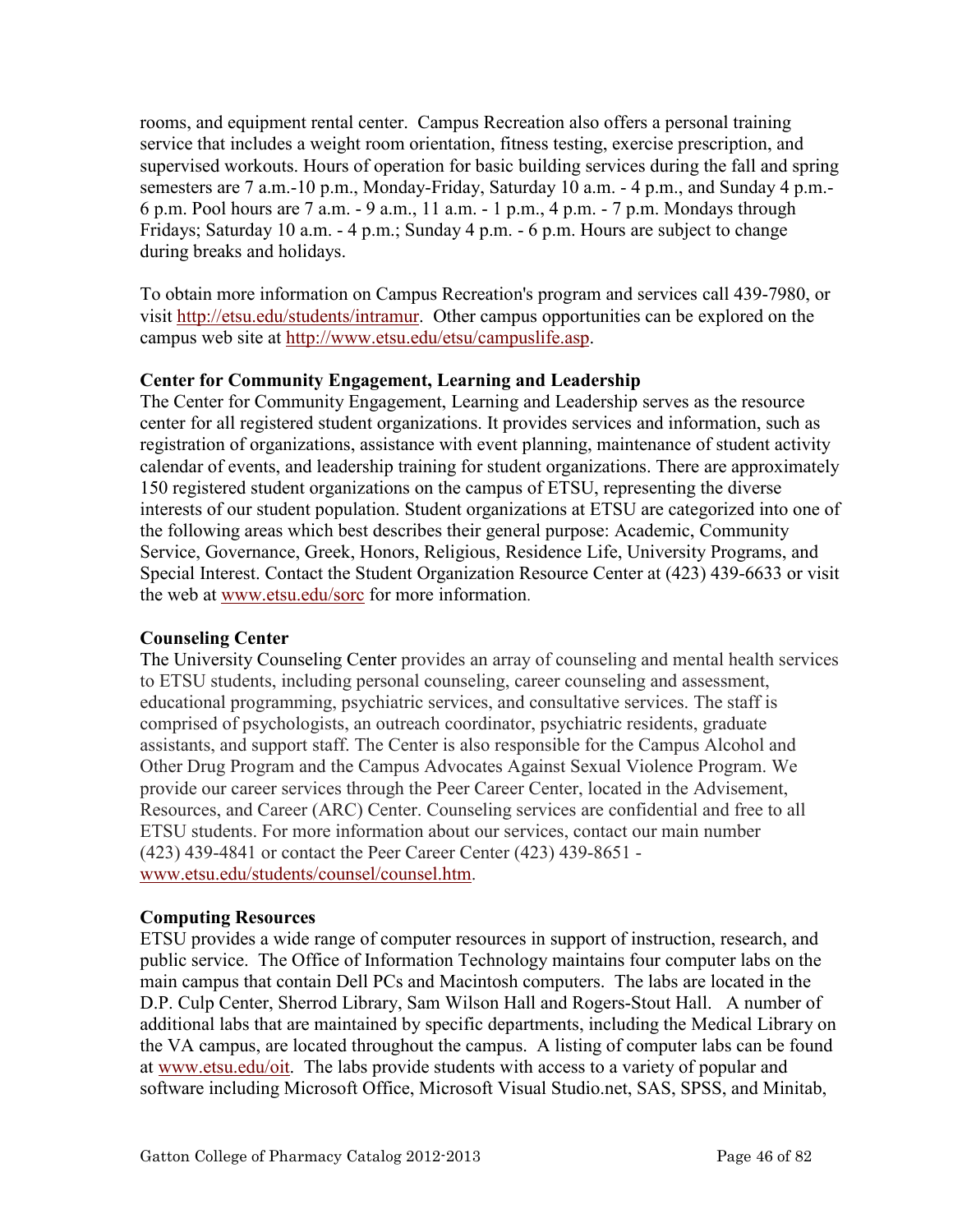Photoshop, PageMaker, QuarkXpress, and Macromedia Freehand. When not in use as classrooms, computer labs are available for walk-in use by any registered student. The OIT computer labs are staffed by Lab Monitors (student workers) at all times. While the lab monitors can provide assistance, they are not tutors in the use of the computers and software.

All students are provided with Internet access and an e-mail address that will be active for the duration of their stay at ETSU. Students are able to register for classes and even pay fees online via *Goldlink* on ETSU's web page.

# **Computer Resources Code of Ethics**

All users of any institutionally maintained electronic data, data files, software, and networks are expected to handle the resource in a responsible and ethical manner. A user's interest ceases when it invades the right of personal and/or institutional privacy; results in the destruction of personal and/or institutional property; demonstrates a potential for loss, embarrassment, litigation to the individual and/or institution; or causes a limited resource to be used in a wasteful or careless manner.

All information processed through Computer Services is considered sensitive and/or confidential. The responsibility for the release or discussion of data is assigned to the official custodian of the data file(s). Access to information is based on a legitimate "need to know" and directly related to assigned duties.

University electronically maintained data, data files, software, and networks will be used for authorized purposes only. Users are responsible for the security of the resources.

Any use of the resource deemed irresponsible or unethical (as defined in the Faculty Handbook section 1.10.1) will result in the immediate denial of use of the resource. The violation will be referred to the proper authorities for disciplinary and/or legal action including, but not limited to, restitution, restriction, reprimand, suspension, probation, expulsion, termination, and, if necessary, legal action. Appeals will be handled through due process channels (APA) already established for students and/or staff. Student violations will be referred to the Vice President for Student Affairs and/or Vice President for Health Affairs; faculty violations will be referred to the Vice President for Academic Affairs and/or the Vice President for Health Affairs; and staff violations will be referred to the Vice President for Administration and Development. The following examples attempt to convey the intent of irresponsible and/or unethical use: violation of Federal/State copyright laws; violation of the Family Educational Rights and Privacy Act of 1974; use of the resource for obscene material; deliberate wasteful use of the resource, unauthorized altering of hardware, software, or data; piracy of data or software belonging to another person; or careless use of the resource which may result in the release of restricted information.

# **Computer Network and Internet Access: Privileges & Responsibilities**

East Tennessee State University (ETSU) operates a wide-area network that interconnects local area networks in academic and administrative offices, student computer labs, and in the future dormitory rooms. The university maintains connections into the Tennessee Education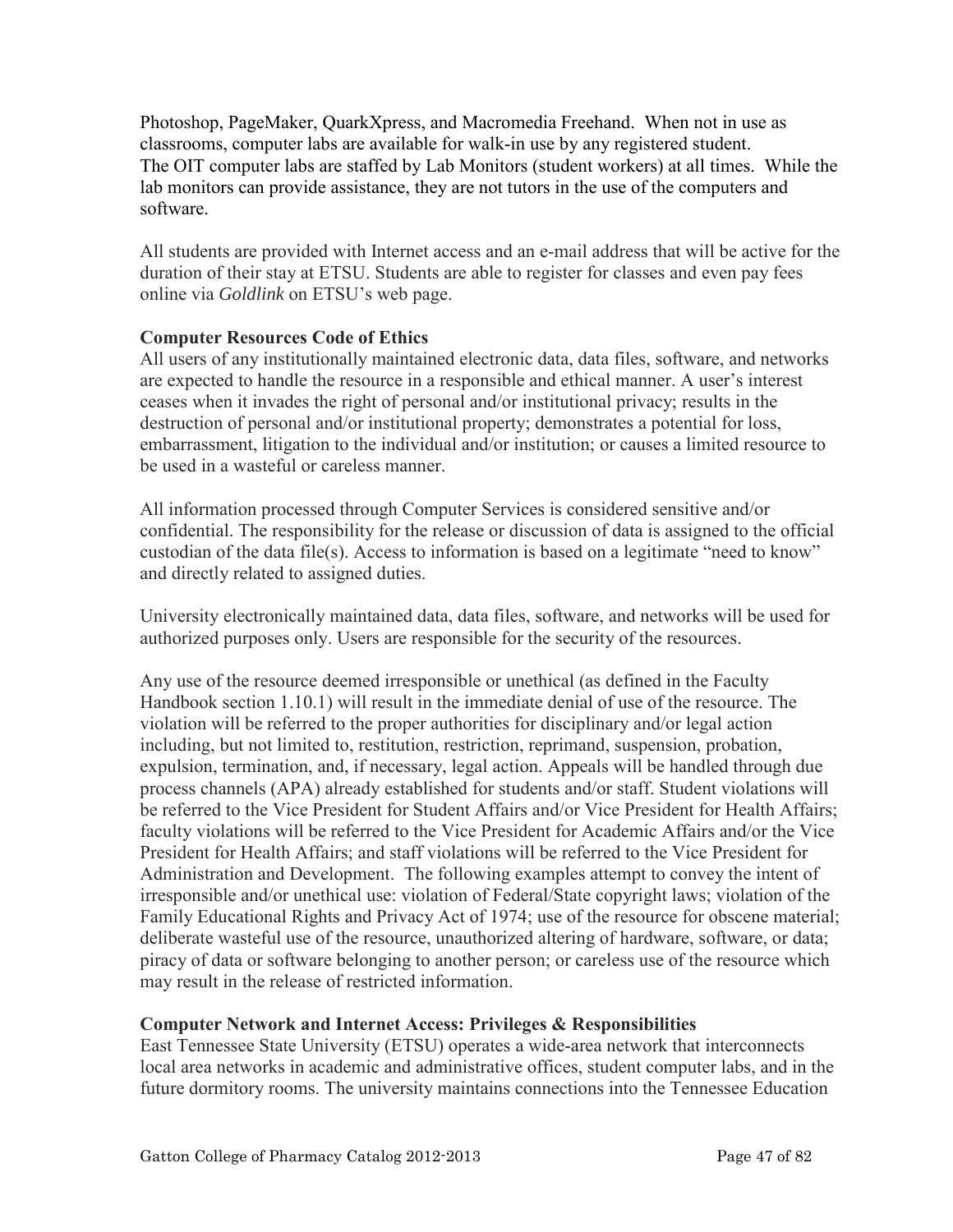Cooperative Network (TECnet), the Internet and the World Wide Web. Thus, the university's network is a part of the global network that provides access to information and information processing technologies. By having access to the university's network and its resources, students, faculty, and staff can communicate and collaborate among themselves and their counterparts throughout the world. This privilege carries with it responsibilities with which all users must comply.

Everyone within the ETSU community who uses networked computing and communications facilities has the responsibility to use them in an ethical, professional and legal manner, and to abide by TECnet policies. Users should respect the privacy rights of others. ETSU's facilities and network access capabilities should never be used for purposes intended to incite crime. Communications which violate Tennessee, federal, or international law are not acceptable. For example, the use of ETSU's computer and network resources to threaten or harass others or the misrepresentation of one's identity in electronic communications for the purpose of illegal or unauthorized actions or activities will not be tolerated.

These statements concerning responsibility are not meant to be exhaustive. Any questionable use should be considered "not acceptable." Serious or repeated instances of abuse will be referred to the proper authority for disciplinary or legal action.

\*\*WARNING\*\* Any person who knowingly brings on campus, has in their possession or distributes any virus without the authorization and written permission of the Division of Information Resources, will be considered to be in violation of the above and will be vigorously prosecuted. \*\*Campus\*\* is defined to include any property owned, leased, maintained or controlled by ETSU and includes any site or area where any system owned, leased, operated and/or maintained by ETSU is housed.

NOTICE TO USERS: It is the policy of East Tennessee State University to protect all institutional computing resources including, but not limited to, hardware and software, consisting of the actual equipment being supplied by the university as well as the programs and related materials used in conjunction therewith. In accordance with local, state, and federal law, indiscriminate examination of individual user's files is not permitted, nonetheless as a means of maintaining the integrity and security of those aforementioned resources.

East Tennessee State University retains the right to inspect individual accounts and files stored on any system owned, maintained and/or leased by said university. While no prior authorization by individual users is required to inspect those files and accounts, the user is, by virtue of accepting the account offered by ETSU and "logging" on to its computing equipment, granting to the university prior unrestricted permission, subject to university policy, to review, examine and/or otherwise view, by any method at the sole discretion of the university and without any additional advance notice to said user, any account and/or file stored on university computer resources.

Should such a review take place, the user will be given notice, as a courtesy only, of the results of said review within a reasonable time after the review is completed. While use of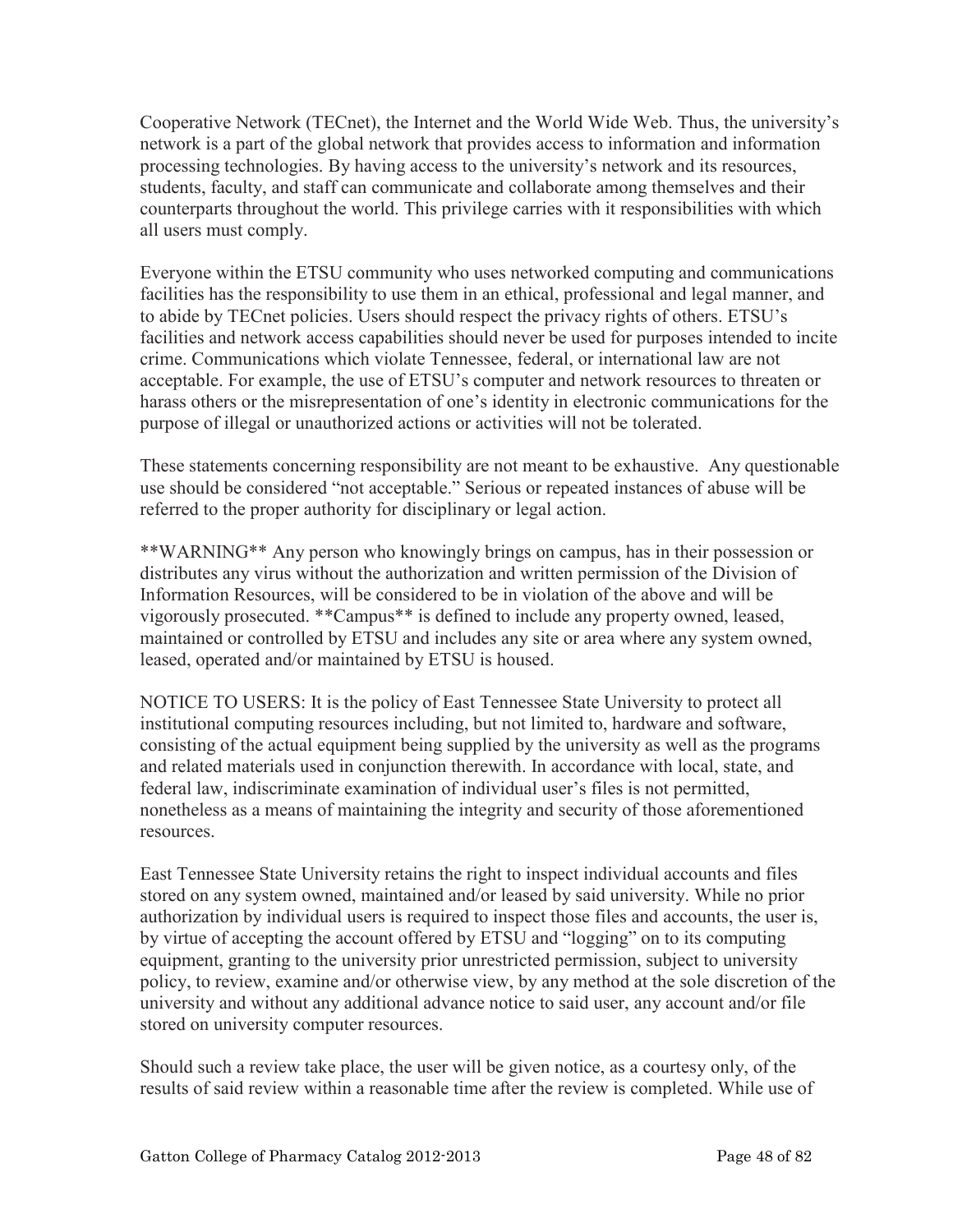university computing resources for personal use is strictly forbidden, should the user have materials for which he/she has any reasonable expectation of privacy or which the user considers to be confidential for any reason, the user should retain those materials on a disk which can be secured as would any other personal items or materials which one consider private in nature.

For such a policy to work, it is essential that users observe responsible and ethical behavior in the use of the resources. In an effort to assist the user community in effective use of the limited computer resources, it seems reasonable to highlight some specific responsibilities and types of behavior that represent abuse of a user's privilege. The examples do not constitute a complete list but are intended to convey the intent of the code.

Users should not damage or attempt to damage computer equipment or to modify or attempt to modify equipment so that it does not function as originally intended. It is equally wrong to damage or modify or attempt to damage or modify the software components: operating systems, compilers, utility routines, etc.

Users should not use or attempt to use an account without authorization from the owner of that account. Users have the responsibility of protecting their accounts through the proper use of passwords, but the fact that an account is unprotected does not imply permission for an unauthorized person to use it. Further, accounts are to be used only for the purposes for which they have been established. [Only the individual owner of an account is authorized to use that account. Providing passwords or in any way permitting or making it possible for anyone other than the authorized owner of the account to use computer resources is not authorized and may be a violation of Tennessee Law. Under this condition both the owner and the unauthorized user may be subject to legal action if determined to be appropriate by ETSU legal counsel.] Additionally, it is wrong to use a university-sponsored account for funded research, personal business, or consulting activities. There are special accounts for such purposes.

Users should not use private files without authorization. Owners of such files should take precautions and use the security mechanisms available. However, the fact that a file is not protected does not make it right for anyone to access it, unless it is specifically designed as a public access file. It is equally wrong for anyone to change or delete a file that belongs to anyone else without authorization. Violation of property rights and copyrights covering data, computer programs, and documentation is also wrong. In the event of accidental access of private files, confidentiality of those files must be maintained.

Any deliberate wasteful use of resources is irresponsible; it encroaches on others' use of facilities and deprives them of resources. Printing of large unnecessary listings and the playing of games solely for entertainment are examples of such abuse. Users are expected to be aware of the resources they are using and to make reasonable efforts to use these resources efficiently.

All state and federal copyright laws will be abided by at all times. Users must not copy any part of a copyrighted program or its documentation which would be in violation of the law or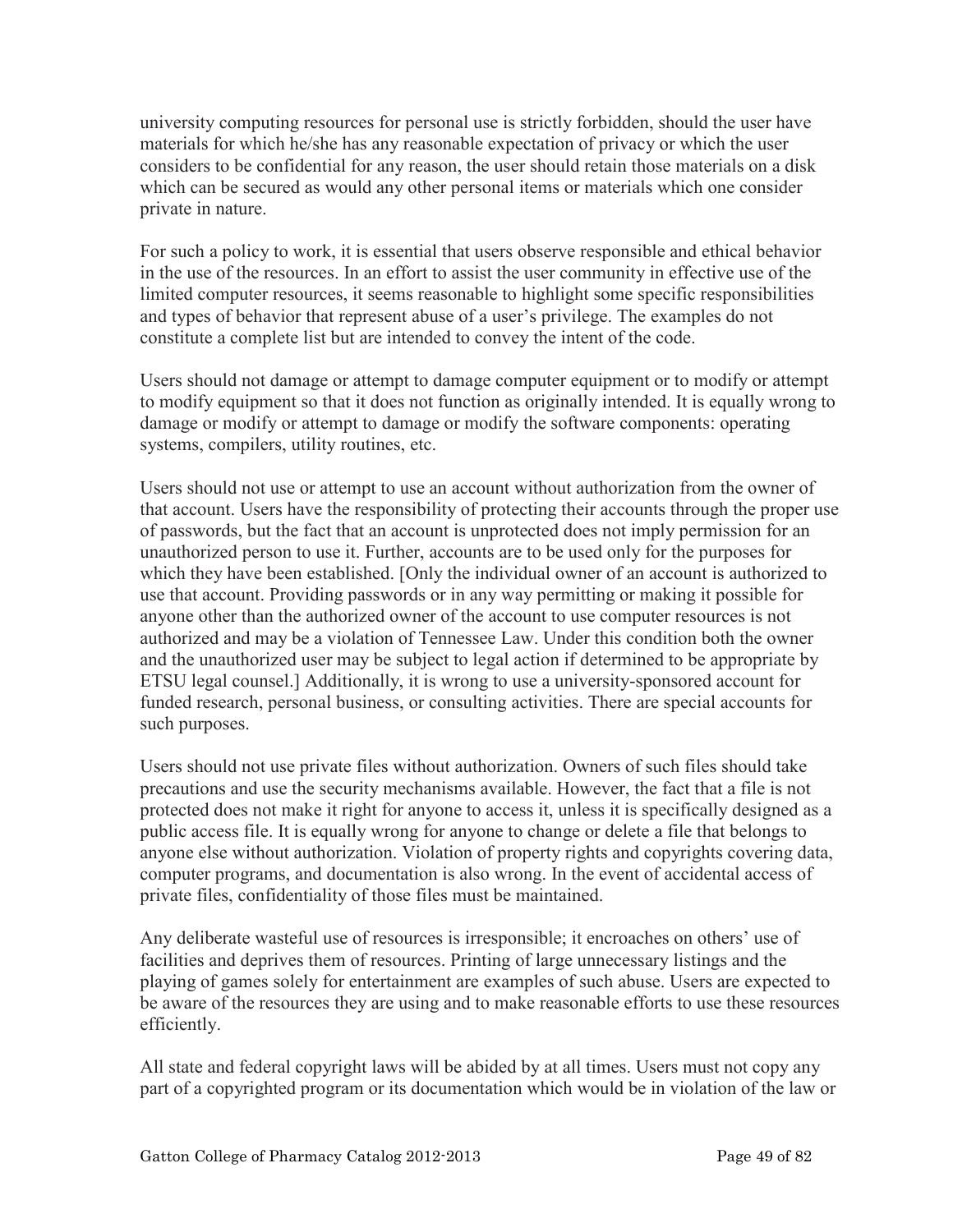the licensing agreement without written and specific permissions of the copyright holder. Serious or repeated instances of abuse of computer facilities and resources will be referred to the proper authorities for disciplinary or legal action including, but not limited to, restitution, restrictions, reprimand, suspension, probation, expulsion, or termination.

## **Disability Services**

In compliance with federal regulations outlined in Section 504 of the Rehabilitation Act of 1973 and the Americans with Disabilities Act of 1990, East Tennessee State University makes accommodations, course substitutions, and other academic adjustments when necessary to ensure equal access for students with disabilities. While all students with disabilities are protected from discrimination, some students may not be eligible for all of the services coordinated by Disability Services. Classroom and testing accommodations are made on an individual case-by-case basis. Students who wish may request an accommodation or academic adjustment because of a disability by completing the intake process with Disability Services self-identity.

During the intake process, Disability Services informs students of procedures surrounding the accommodation process, student responsibilities, as well as ETSU responsibilities. Eligibility for classroom and testing accommodations and other support services coordinated by Disability Services is based on the review of student's documentation of disability. Intake applications are not complete until Disability Services has received and reviewed current documentation of disability. Individualized education plans (IEP) cannot be used as documentation; however, information included in an IEP may be helpful when identifying the services a student may utilize while at ETSU.

In order to establish eligibility, the documentation provided should follow the established guidelines and include:

- Statement of diagnosis, date of most recent evaluation, and when available, date of original diagnosis by an impartial professional,
- Description of diagnostic criteria and/or diagnostic tests used,
- Description of the current impact of the disability in an academic environment,
- Credentials of the diagnosing professional,
- Documentation of attention deficit disorders should be no more than three years old, and
- Documentation of learning disabilities should be no more than five years old with results based on an adult measurement scale.

The diagnosing professional must have specific training and expertise in a field related to the type of disability being diagnosed. For example, a psychologist, psychiatrist, or educational examiner must make a learning disability diagnosis. Documentation not including the information outlined above or from a professional whose credentials are not generally indicative of expertise in the specific disability being diagnosed can not be used to establish eligibility for services. ETSU does not provide any type of learning disabilities evaluations; however, Disability Services maintains a list of professionals in private practice that can evaluate learning disabilities.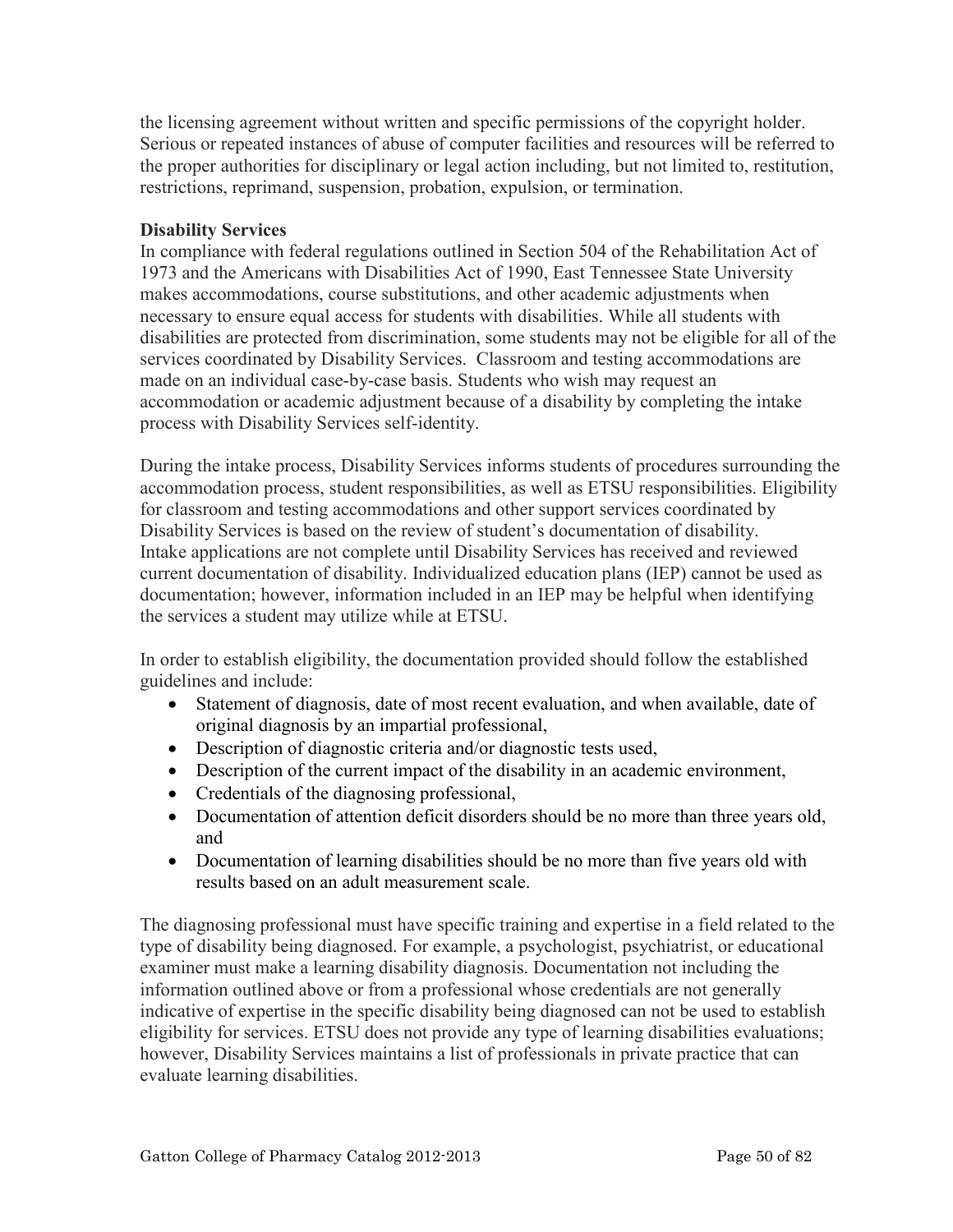Disability Services is located in the D.P. Culp Center, on J. L. Seehorn, Jr. Road (v/tdd) (423) 439-8346, (tdd) (423) 439-8370 - [www.etsu.edu/students/disable/disable.htm.](http://www.etsu.edu/students/disable/disable.htm)

## **Early Childhood Learning and Development**

The Center for Early Childhood Learning and Development operates programs to serve the needs of young children and their families. Some of these programs offer child care services for families. The Infant-Toddler programs serve children ages three months to three years in a full-year, full-day program. The Early Learning Program, Child Study Center, serves children ages three through five years of age in a full-year, full-day program. Students who are interested in enrolling their children in either of the programs can obtain more information by calling (423) 439-7555. Enrollment is on a limited basis. [http://child.etsu.edu.](http://child.etsu.edu/)

A child care program, Little Buccaneers Student Child Care Center, specifically designed to meet the needs of ETSU students, opened in June 1997. ETSU students can enroll their children for blocks of time each semester that would accommodate their child care needs while attending classes and during study times. This program is supported by the Student Activities Allocation Committee and ETSU. Information for this program can be obtained by calling 439-7549.

## **Housing and Residence Life**

Student pharmacists who want to live on campus will probably find the following residences more conducive for professional studies. Buccaneer Ridge has fully furnished 2 and 4 bedroom units. Buccaneer Village has efficiencies, one bedroom, and two bedroom units for families. Detailed information on university housing, including costs, is available at [http://www.etsu.edu/students/housing/housing.htm.](http://www.etsu.edu/students/housing/housing.htm)

## *Buccaneer Village*

Apartments are available for married or single parents or single graduate and professional students. These include one and two bedroom apartments for married or single parents and a limited number of private efficiency apartments for graduate students. Rent, which includes water, telephone (except for long-distance calls), data access, and cable TV hookup, is payable on a per semester basis. Electric bills are payable by the month.

# *Buccaneer Ridge Apartments*

Two and four single occupancy bedroom apartment units are available. Each apartment contains a furnished living area, single bedrooms with double bed, closet, desk, and chest of drawers; kitchen facilities, including full-sized refrigerator, stove, microwave, and garbage disposal; washer and dryer; patio or balcony; and two bathrooms. Each bedroom is provided with an alarm system; telephone, cable TV and data jack; and individual locks. Residents enjoy a clubhouse with copier and fax availability; lounging pool; volleyball and basketball courts; exercise room; access gate; and individual leases with no connection fees.

## *Application Procedure*

An application for housing may be obtained by contacting the Department of Housing and Residence Life. Early application, preferably before April 1, for fall semester and October 1 for spring semester is encouraged. Assignments for fall semester begin in April and mid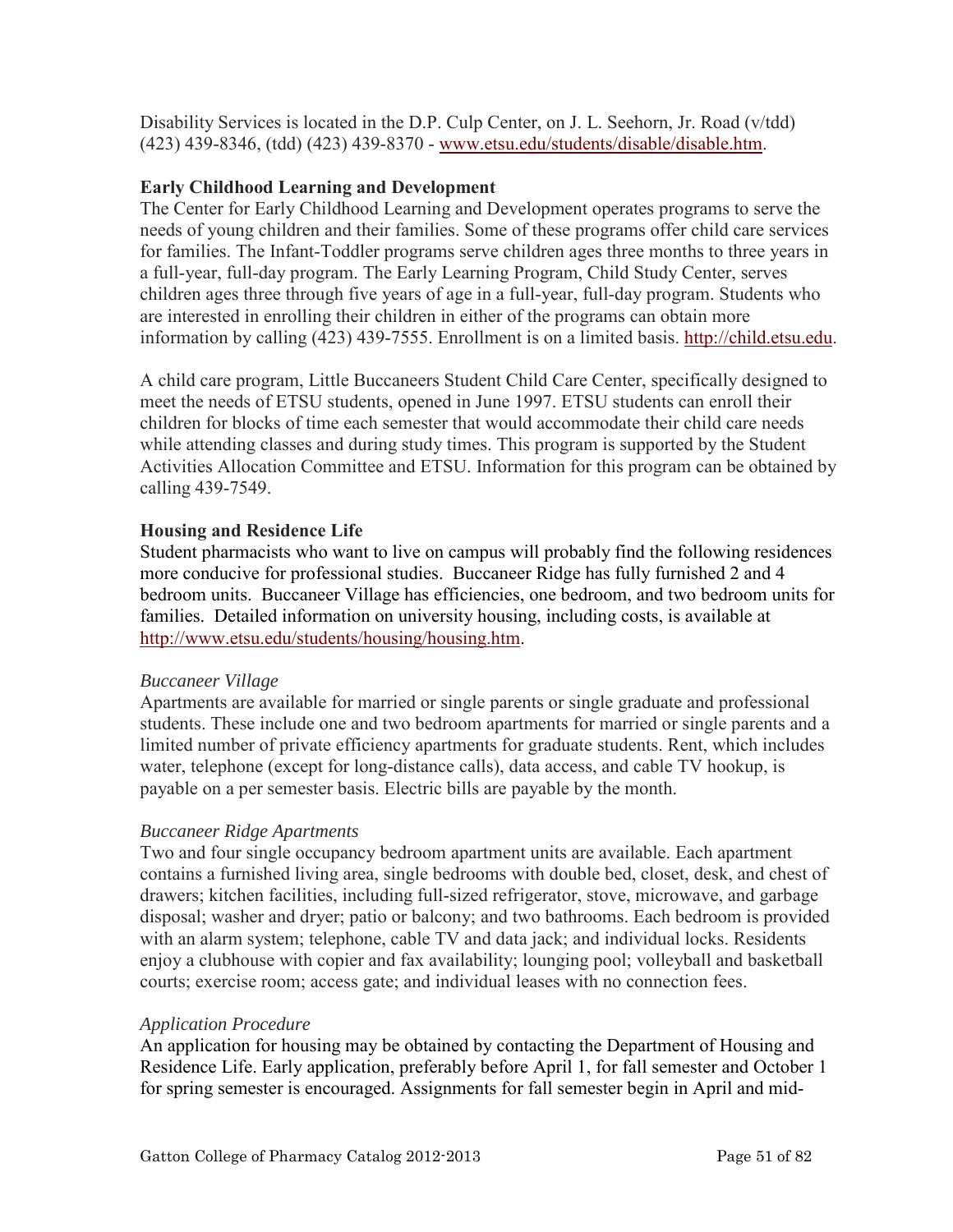December for spring. A completed application and a \$100/\$150 reservation/damage deposit is required and accepted at any time. Detailed information about on-campus housing may be obtained by contacting the Department of Housing and Residence Life at (423) 439-4446 or on the web at [www.etsu.edu/housing/housing.htm.](http://www.etsu.edu/housing/housing.htm) Off-campus housing in the Johnson City area is plentiful. Information is available at the [Adult, Commuter, and Transfer Services web](http://www.etsu.edu/students/acts/off_campus_housing.asp)  [site.](http://www.etsu.edu/students/acts/off_campus_housing.asp) [\(http://www.etsu.edu/students/acts/off\\_campus\\_housing.asp\)](http://www.etsu.edu/students/acts/off_campus_housing.asp)

## **International Programs and Services**

The International Programs and Services Office, located on the first floor of Yoakley Hall, serves the international community of visiting international students and scholars from more than 60 countries who attend or visit ETSU. Programming, advising, immigration paperwork, community outreach and the Friendship Family Program are among the many services offered by the office. [\(www.etsu.edu/honors/international\)](http://www.etsu.edu/honors/international)

## **Public Safety**

The Public Safety Building is located at the entrance of the university on University Parkway and has personnel on duty 24 hours a day for assistance. The emergency telephone number is 911. The public safety staff is composed of 21 state-certified sworn police officers who are also trained firefighters. Public safety is a full-service police department encompassing traffic and parking enforcement, uniformed patrol, criminal investigations, and crime prevention education. Public Safety also provides these services: an escort service, engravers, booster cables, and battery booster packs. The non-emergency telephone number is (423) 439-4480. The number for the administrative offices is (423) 439-6900.

# **Student Government Association**

The Student Government Association (SGA) strives to represent the opinions of the students on every aspect of campus academic and extracurricular life. Its members work closely with students, faculty, and administration to provide advice and information and a strong voice in the governance of the university. The SGA office is located near the Center for Community Engagement, Learning, and Leadership on the lower level of the D.P. Culp University Center, phone (423) 439-4253.

## **Student Health Services**

The Student Health Clinic is part of the College of Nursing Faculty Practice Network. Clinic services are available to all enrolled students. The professional staff includes nurse practitioners, physicians, registered nurses, and a health educator. Services include: Management of acute, episodic illnesses and injuries, Referrals for assistance in managing chronic disorders, Immunizations, Women's health program and assistance with family planning, Men's health program, Allergy clinic for those receiving allergy injections, Patient education programs on a variety of topics. The Student Health Clinic is located in room 160 Nicks Hall. Please call (423) 439-4225 for further information.

The Dental Hygiene Clinic offers comprehensive preventive therapeutic procedures such as scaling and polishing teeth, pit and fissure sealants, nutritional counseling, periodontal therapy, patient education and exposing and developing radiographs. All treatment is performed, for a modest fee, by dental hygiene students under the supervision of the licensed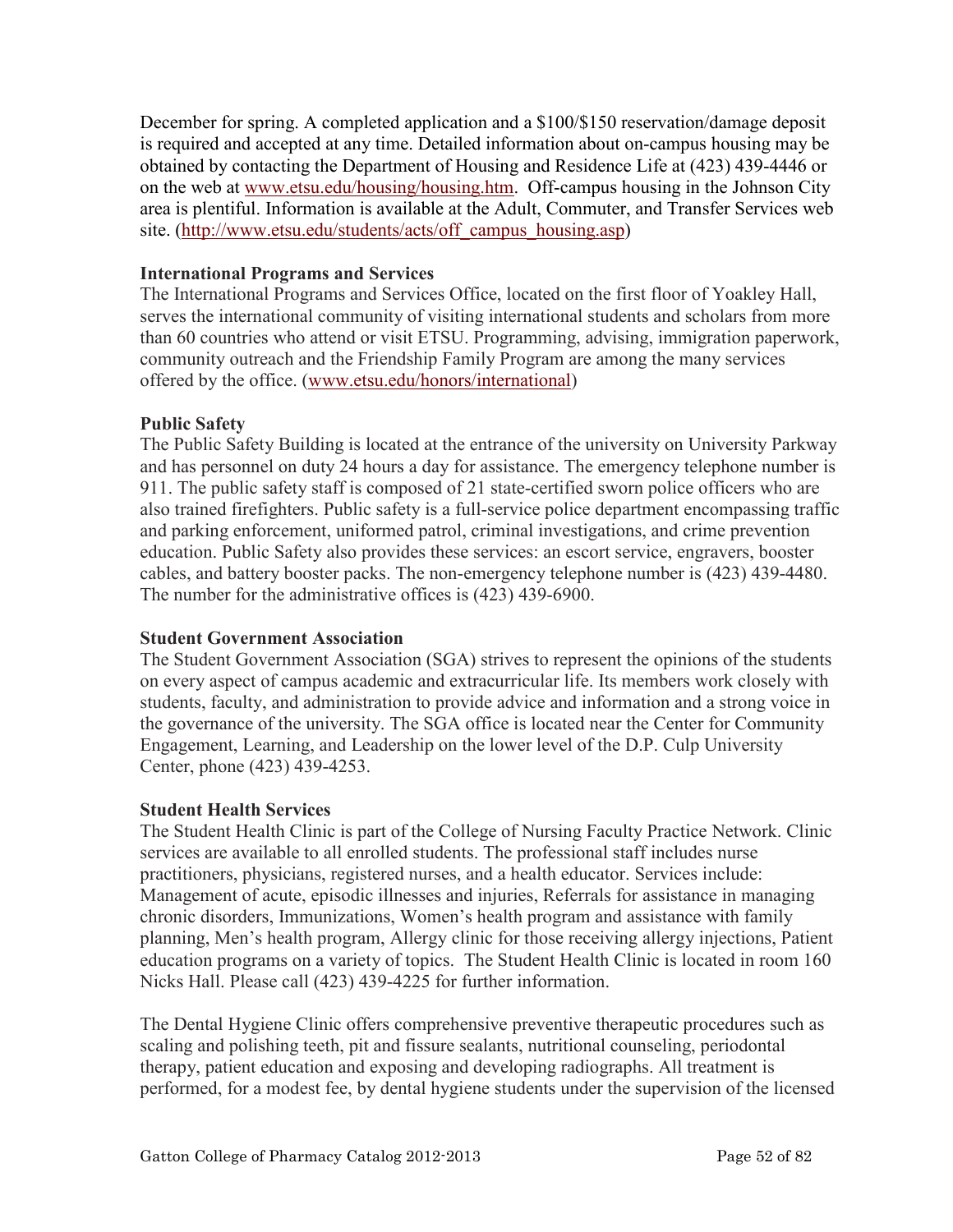dentist and dental hygiene faculty. Services are open to all students, university employees, and the general public. Appointments may be obtained by contacting the Dental Hygiene Clinic at 439-4514 in Lamb Hall, room 71.

The Speech-Language-Hearing Clinic, a component of the Department of Communicative Disorders, provides professional speech-language pathology and audiology services to students, faculty, and the general public. The service is provided by speech-language pathology and audiology graduate students under the direct supervision of licensed Speech-Language Pathologists and Audiologists. The areas of service include speech and hearing evaluation, hearing aid evaluation, and treatment of speech and hearing disorders through therapy. Intervention may be available for deficits in articulation, phonology, language, voice, and fluency. The clinic is located in Room 204 of Lamb Hall. Please call (423) 439- 4355 for appointments or information.

# **University Center, D.P. Culp**

The D.P. Culp University Center is a modern architecturally designed student center conveniently located in the heart of campus. The specific purpose of the Culp Center is to serve students as an integral part of their educational life. The Culp University Center provides a wide variety of services, entertainment, and social activities for the campus community. The Culp Center houses five separate food service areas, the bookstore, the post office, a mini-market, a computer lab, a variety of administrative offices, meeting rooms and conference facilities, a ballroom, and an auditorium/theater. For information regarding the use and reservation of these facilities, contact the Culp Center office at (423) 439-4286.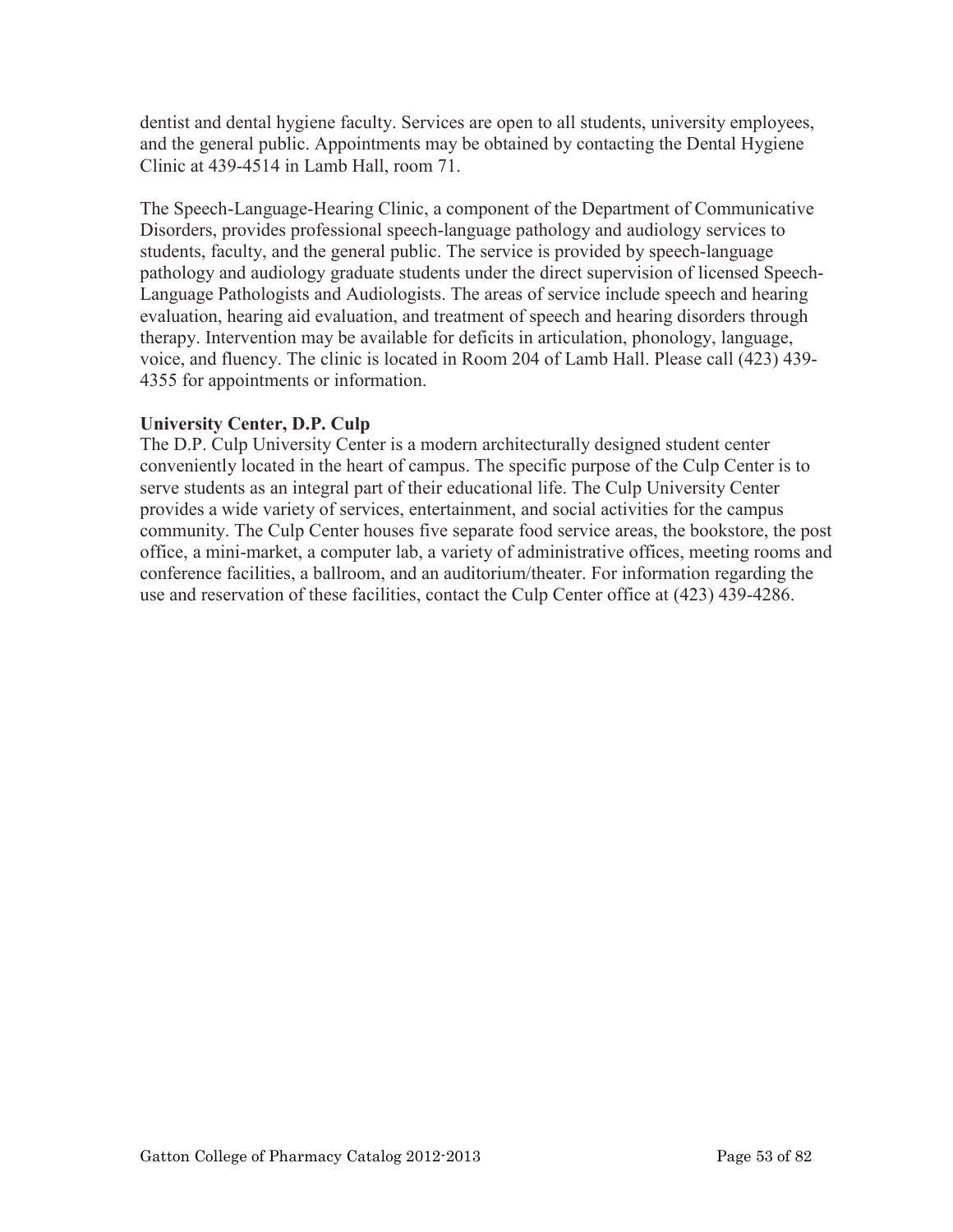# **COURSE DESCRIPTIONS**

NOTE: Course descriptions and prerequisite/co-requisite information provided is subject to change. Additionally, the frequency, number and type of elective course offerings are dynamic in nature.

## **Department of Pharmaceutical Sciences (David S. Roane, Ph.D., Professor and Chair)**

#### PMSC 3102 Immunology

A basic immunology course designed to introduce pharmacy students to major concepts in the innate and the acquired immune system.

## PMSC 3111 Medical Terminology

Medical terminology is the basis of written and verbal communication between all healthcare professionals. The course will examine the root, prefixes, and suffixes of medical terms, and present the language basis of the major medical terms for the organ systems of the body. This course will provide a foundation for subsequent vocabulary building throughout the educational and post-educational career in the health professions.

## PMSC 3114 Biochemistry, Molecular Biology and Genetics

Biochemical understanding of proteins, sugars, lipids, vitamins and nucleic acids is fueling the explosion of knowledge in physiology and medicine. This course will demonstrate how basic principles of biochemical structure govern metabolic pathways in normal human health, malfunction of these pathways in disease, and the chemical basis for drugs that are prescribed to correct these malfunctions.

## PMSC 3116/3110 Anatomy and Physiology with Lab

This course should provide students with an understanding of the basic principles and concepts of anatomy and cellular and organ system physiology, leading to an appreciation of the sites and mechanisms of action of drugs in producing both therapeutic and adverse effects. This course should also provide an excellent foundation for understanding of the physiological basis of pharmaceutical and patient-centered care. Laboratory activities will include the use of microscopes with prepared slides, physiology demonstration/exploratory labs, physiology tutorials, anatomical models, and a few dissections.

## PMSC 3122 Pharmacy Calculations

Course content includes an introduction to the history of pharmacy, prescription terminology, systems of measurement and pharmacy calculations. Students will apply appropriate mathematical concepts found within the practice of pharmacy, including prescription compounding and patient specific determinations. Emphasis will be placed on improving and applying problem-solving skills for the needs of an individual patient within the practice of pharmacy.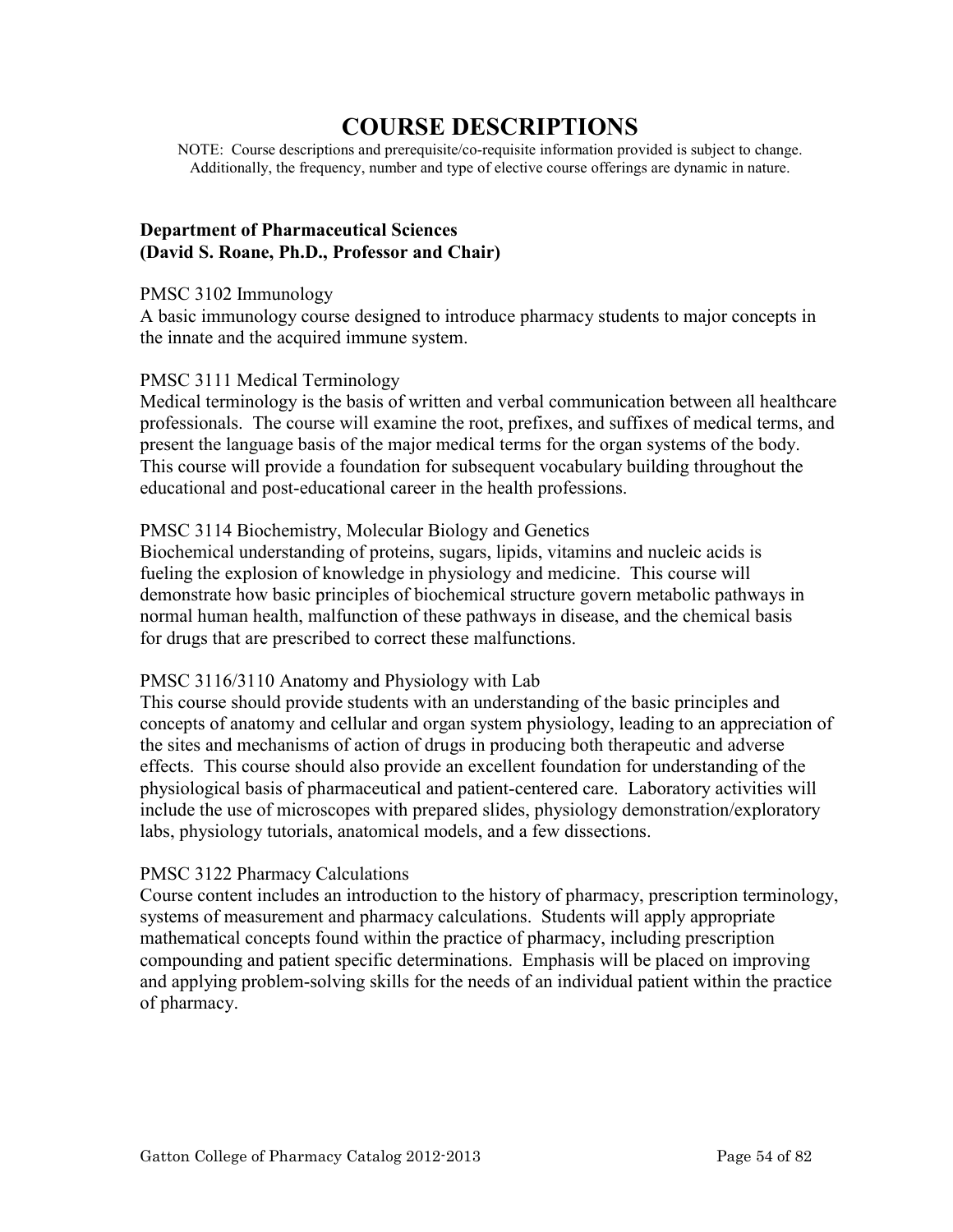## PMSC 3204 Pathophysiology

Provides students with an understanding of the basic principles and concepts of cellular, organ system, and generalized pathophysiology, leading to an appreciation of disease and pharmacotherapy, and the course should provide an excellent foundation for understanding of the basis of patient-centered care. *Prerequisite: PMSC 3116 and 3110* 

## PMSC 3223 Pharmacology I

Pharmacology I is the first of a three part lecture series designed to provide an understanding of how drugs exert their effects on living systems. Drug mechanisms of action, metabolic fates, indications and adverse effects will be presented, with an emphasis upon the pharmacology of autacoids, antimicrobial, anti-inflammatory and antineoplastic agents. *Prerequisites*: *PMSC 3116 and 3110, PMSC 3114, and PMSC 3102* 

## PMSC 3231 Compounding and Dispensing Lab

This course involves processing a prescription or medication order, the preparation and dispensing of pharmaceutical solution, emulsion, suspension, semi-solid and solid dosage forms and development and practice of the patient counseling skills necessary for proper use of the compounded product. During the laboratory session, emphasis will be placed on the selection of proper excipients, based on physico-chemical principles, for use in the extemporaneous compounding preparation*. Co-requisite: PMSC 3235; Prerequisite: PMSC 3122* 

## PMSC 3235 Pharmaceutics and Biopharmaceutics

The principles of this course include the preparation, physicochemical evaluation, stability, liberation, absorption, distribution and action of drugs from pharmaceutical drug delivery systems. The course includes the study of the pharmaceutical principles for solid, liquid and disperse systems and the mechanisms of drug release with emphasis on solid and semi-solid systems, the formulation and development of a variety of immediate release, modified release and novel drug delivery systems, the study of physiochemical principles and pharmaceutical drug delivery systems and their composition both outside and inside a living organism, principally humans, and the implications and relationship with patient-centered care. In addition, this course will provide an in-depth knowledge of the preparation, drug liberation and absorption of drugs from various drug delivery systems. Students also learn about the design and evaluation of dosing regimens and drug delivery systems that overcome barriers and optimize drug action, and minimize adverse effects. Drug absorption processes, bioavailability and bioequivalence determination and interpretation will be included as an introduction to pharmacokinetic principles. *Prerequisite: PMSC 3122; Corequisite: PMSC 3231* 

# PMSC 4123 Pharmacology II

Pharmacology II is the second of a three-course lecture series designed to provide an understanding of how drugs exert their effects on living systems. Drug mechanisms of action, metabolic fates, clinical use(s) and adverse effect(s) will be presented. The emphasis of this course will be on the pharmacology of the following systems: autonomic nervous, the cardiovascular, renal, pulmonary, gastrointestinal, and drugs affecting the vascular compartment. *Prerequisites: Successful completion of all PMSC courses during P1 year*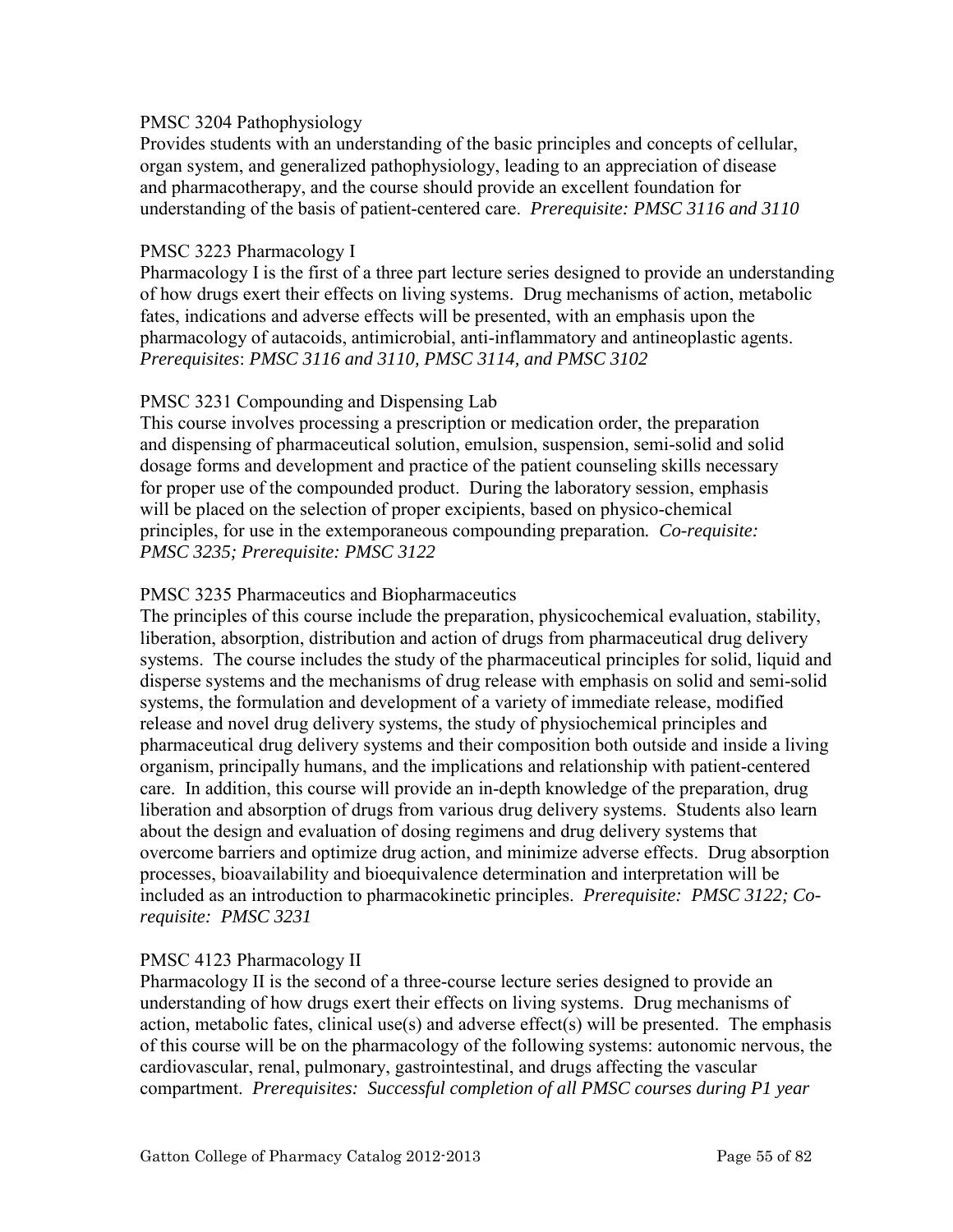## PMSC 4124 Principles of Medicinal Chemistry

This course will provide students with an understanding of the basic principles and concepts of medicinal chemistry, including an overview of the relationship of drug structure to pharmacological activity and an understanding of the processes involved in the design and development of modern pharmaceuticals.

PMSC 4134 Pharmacokinetics and Pharmacogenomics

This course provides students with an understanding of the concepts of absorption, distribution, metabolism, and elimination of drugs. Students learn how to apply mathematical principles to the study of pharmacokinetics. Also, students understand the physiological factors may change pharmacokinetic parameter. In addition, the pharmacokinetic and pharmacodynamic factors involved in drug response variability are discussed. *Prerequisites*: *PMSC 3235 and PMSC 3231* 

## PMSC 4223 Pharmacology III

The final course of the three-part series, this course is designed to provide an understanding of the biological basis of drug actions. Topics include drug mechanisms of action, metabolic fates, indications, and adverse effects, with a focus on the pharmacology of drugs that act on the central nervous system and endocrine system. *Prerequisite: PMSC 4123* 

## **Department of Pharmacy Practice (Ralph A. Lugo, PharmD, Professor and Chair)**

## PMPR 3142 Pharmacy Practice I – Introduction to Patient Care I

The first of a two-course sequence, this course is designed to introduce the first-professional year pharmacy student to the role of the pharmacist in the community pharmacy and healthcare system. Students will survey the history of the profession, be introduced to the laws and regulations that govern the practice of pharmacy, and will receive an introduction to community practice, issues of professionalism and ethics, interpersonal communication and patient counseling, and the top 200 drugs in community practice.

#### . PMPR 3242 Pharmacy Practice II – Introduction to Patient Care II

The second of a two-course sequence, this course is designed to introduce the firstprofessional year pharmacy student to the evolving practice of pharmacy. An introduction to institutional practice will be presented, including order processing, medication administration records, sterile product preparation, and the salient elements of the medical record. Students will learn general elements of patient assessment, including taking medication histories and vital signs. The social aspects of health and illness in the rural Appalachian region will be explored. Students will begin learning medical terminology using an organ system approach.

## PMPR 3243 Nonprescription Pharmacotherapy and Self-Care

This course will serve as an introduction to nonprescription medications and remedies in the treatment of common community illnesses for which pharmacists are consulted. Students will be given an introduction to the pathophysiology of the illness; the pharmacology of the nonprescription agents used to treat the illness, and will be expected to counsel patients on nonprescription drug use in the community pharmacy setting.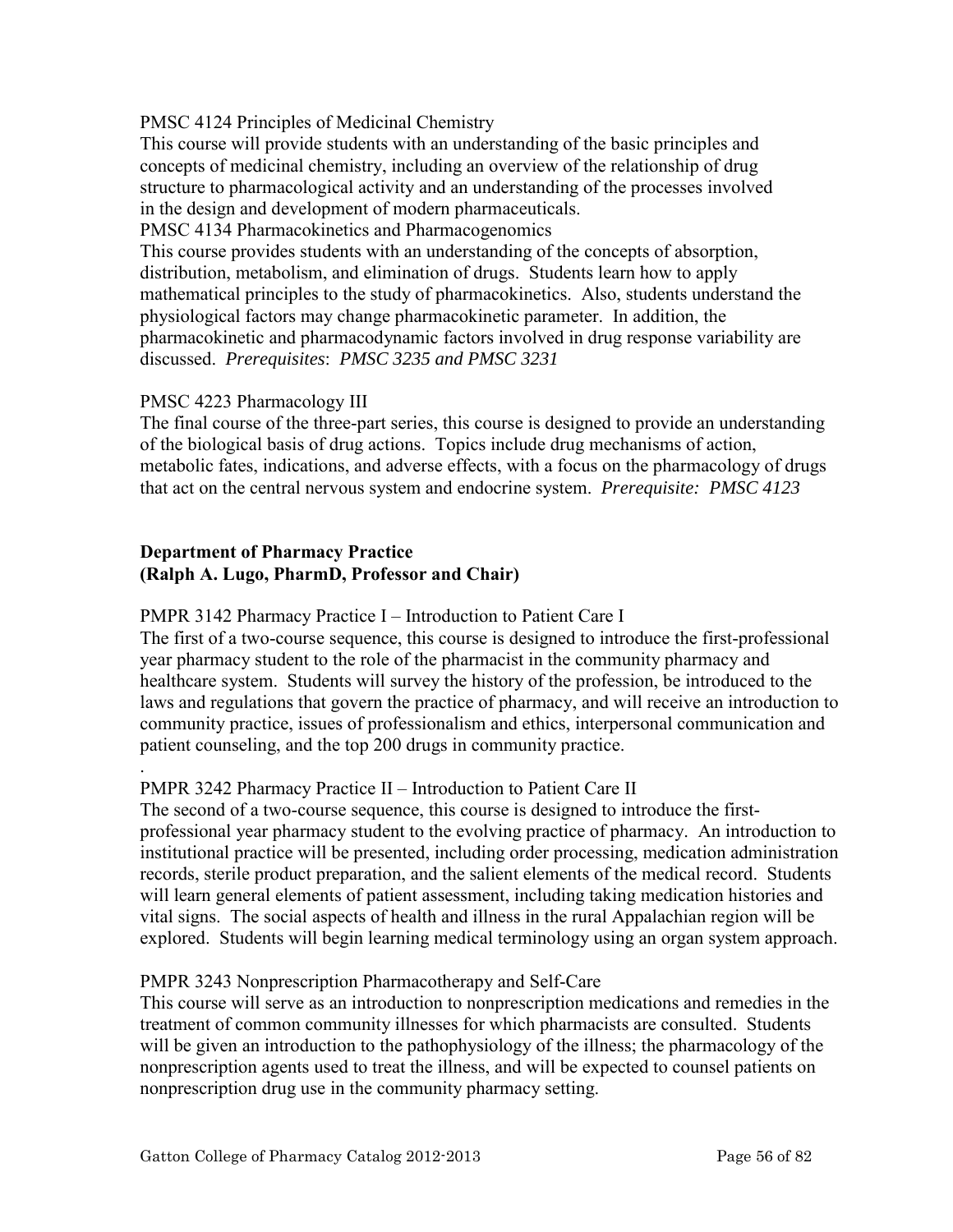## PMPR 4143 Pharmacy Practice III – Evidence-Based Practice I

The course introduces students to the evidence base for pharmacy practice including research design, data analysis, and biostatistics in the interpretation and critical analysis of biomedical literature with the purpose of developing evidence-based care recommendations for patients or patient populations.

## PMPR 4163 Principles of Pharmacotherapy

This course series will teach students to identify and assess medical and drug-related problems in patients and to recommend appropriate pharmacotherapy to achieve positive patient outcomes. Active learning techniques such as role playing, reviewing prescriptions and medications profiles, and counseling patients will be emphasized. The course consists of one hour of lecture and discussion each week. *Prerequisite: Must have progressed to P2 year.*

# PMPR 4164 Principles of Pharmacotherapy Lab

This course series will teach students to identify and assess medical and drug-related problems in patients and to recommend appropriate pharmacotherapy to achieve positive patient outcomes. Active learning techniques such as role playing, reviewing prescriptions and medications profiles, and counseling patients will be emphasized. The course consists of one laboratory session each week. *Prerequisite: Must have progressed to P2 year.*

## PMPR 4182 Communication Skills for Health Professionals

All health professionals, regardless of discipline, are called on to be outstanding communicators with individual clients/patients, as well as with groups and communities. The faculty of all of the ETSU Health Sciences Divisions schools believes that communication is the foundation upon which professionalism develops. The skills that are necessary are well defined and are not the same as social communication skills. These skills can be learned, and if learned, will lead to satisfaction and positive outcomes. When not learned, the opposite frequently occurs. The course is oriented to the development of competencies, and this is how you will be evaluated. This course is a beginning. You will receive continuous follow up, reinforcement, and expansion of these skills throughout your training. The participating faculty are dedicated to helping you to become the best health care communicator that you can possible be. *Prerequisite: Must have progressed to P2 year* 

## PMPR 4200 Pharmacotherapy I

This course series will teach students to identify and assess medical and drug-related problems in patients and to recommend the appropriate pharmacotherapy to achieve positive patient outcomes. The course consists of 5 hours of lecture each week. *Prerequisite: Must have progressed to the P2 year* 

## PMPR 4201 Pharmacotherapy I Lab

This course series will teach students to identify and assess medical and drug-related problems in patients and to recommend the appropriate pharmacotherapy to achieve positive patient outcomes. The course consists of one laboratory session each week. *Prerequisite: Must have progress to the P2 year*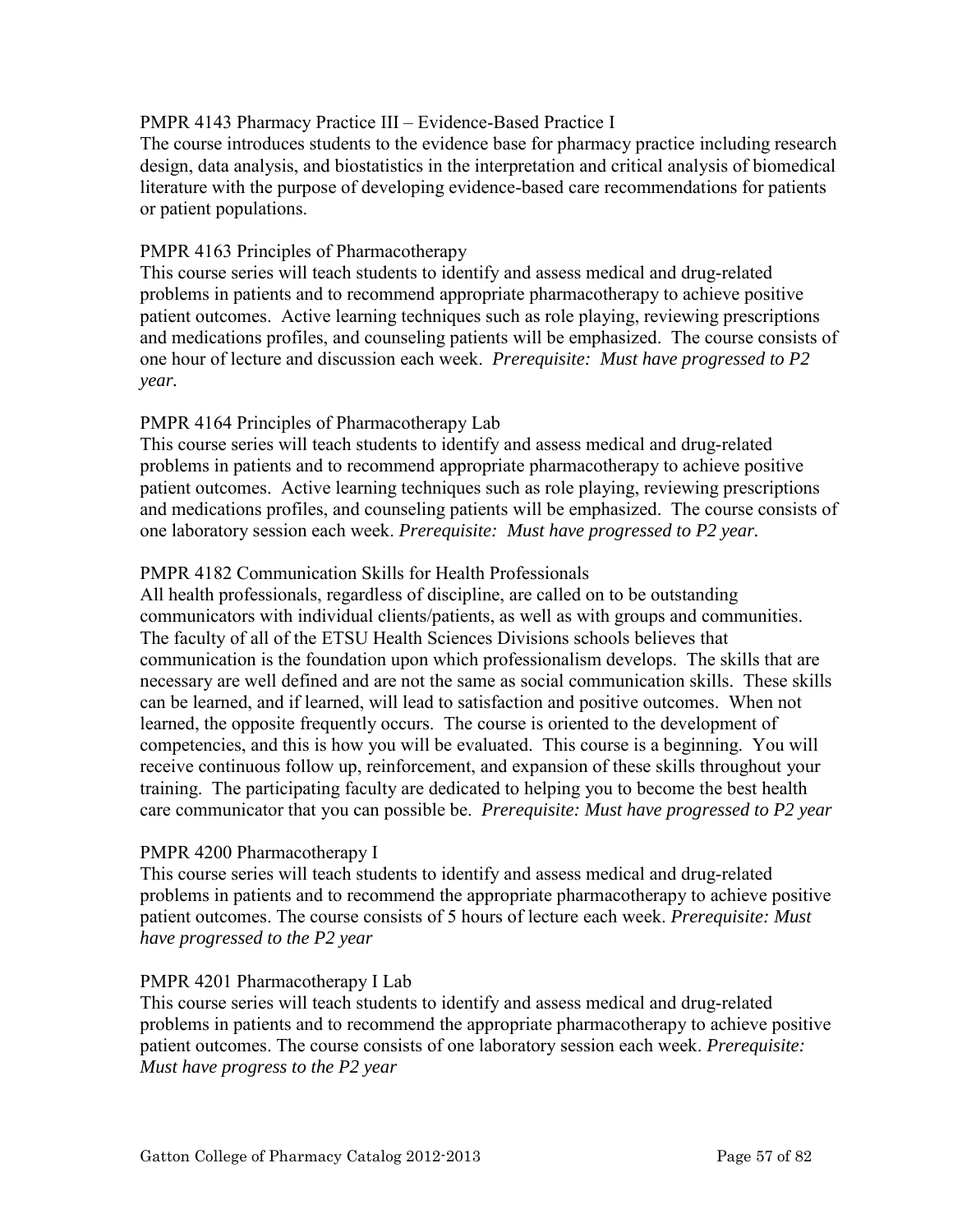## PMPR 4243 Pharmacy Practice IV – Evidence-Based Practice II

This course expands on the literature evaluation and evidence-based medicine concepts presented in the Evidence-Based Practice I course and serves as an introduction to the principles of drug information. Students will learn: processes for answering drug information questions; how to differentiate between and within the different types of literature; how to search for information using a variety of resources; how to develop evidence-based care recommendations; how to communicate responses to drug information questions; and how to effectively provide written drug information. The course series will provide students with the skills to effectively analyze and interpret medical literature and will introduce students to the basic concepts of evidence-based medicine. *Prerequisites: Successful completion of PMPR 4143 and must have progressed to P2 year* 

# PMPR 4283 Pharmacy Law and Ethics

This course consists of a study of federal and state pharmacy, drug, and related laws. Through self-study, lecture, and case studies, students learn the substance of these laws and their application to pharmacy practice. Discussion of societal and healthcare system issues, such as abortion and the right to die, demonstrates the broader societal role of the pharmacist. In light of continuing expansion of the pharmacist's role in the delivery of healthcare services, attention is given to ethical and legal issues surrounding direct patient care services, including an examination of professional liability (civil, criminal, and disciplinary). While the importance of the above issues has grown significantly in very recent year, these issues have not displaced the need to study the expansive body of traditional pharmacy and drug law.

## PMPR 5100 Pharmacotherapy II

This course series will teach students to identify and assess medical and drug-related problems in patients and to recommend the appropriate pharmacotherapy to achieve positive patient outcomes. The course consists of 5 hours of lecture each week. *Prerequisite: Must have progressed to P3 year* 

## PMPR 5101 Pharmacotherapy II Lab

This course series will teach students to identify and assess medical and drug-related problems in patients and to recommend the appropriate pharmacotherapy to achieve positive patient outcomes. The course consists of one laboratory session each week. *Prerequisite: Must have progressed to P3 year*

## PMPR 5142 Natural Medicines

This course is designed to give the student an overall perspective of Natural Medicine with respect to the history, philosophy, and methodology of this science. The body of literature regarding the safety and efficacy of complementary and alternative medicine is growing, although research for many of these therapies does not exist or is in early phases. This class includes a comprehensive review of selected herbs and supplements, designed for use by the clinicians. The topics covered are selected based on utilization data, sales trends, frequency of information requests, and safety concerns.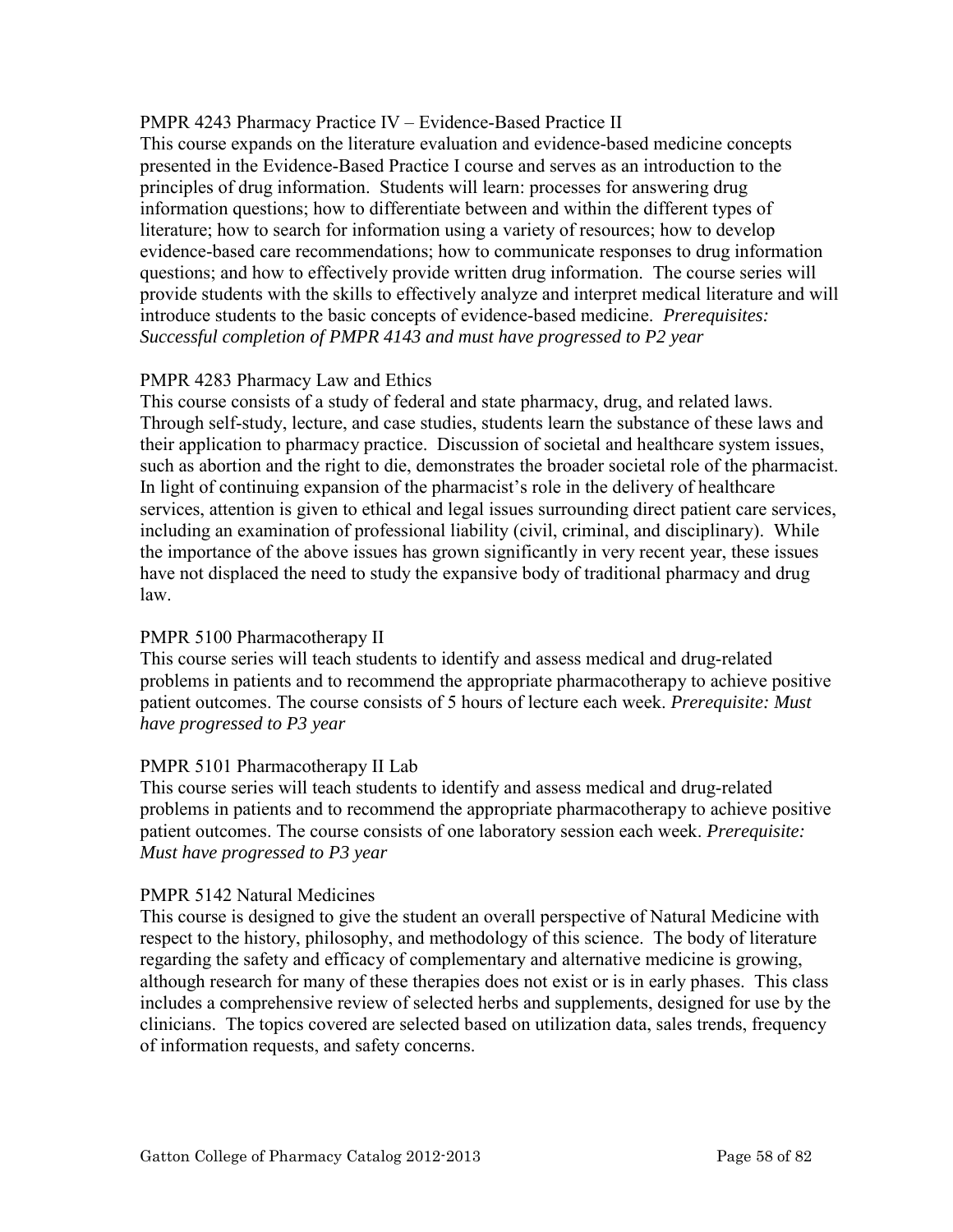## PMPR 5143 Pharmacy Practice V – Institutional

Pharmacy Practice V is intended to expose the student to the complexities of institutional pharmacy in its various forms. The emphasis will be on hospital pharmacy but will also include long-term care, nuclear pharmacy, hospice care, and the pharmaceutical industry.

## PMPR 5152 Patient Assessment with Lab

This course will introduce students to basic physical assessment of patients, including pharmacy-specific aspects (medication histories, drug adverse effects, and point-of-care testing). The student will be trained in the conduct of physical assessment using standardized patients. Elements of the physical exam covered in this class include: vital signs, including measurement of blood pressure, respiratory rate, heart rate, and temperature; inspection, palpation, percussion, and auscultation of the cardiovascular, pulmonary, and gastrointestinal systems; basic eye examinations; neurologic assessment; and inspection and examination of the integument and musculoskeletal systems. The knowledge and skills learned in this course will be utilized heavily on advanced practice experiences and in clinical pharmacy practice. *Prerequisite: Must have progressed to P3 year; Co-requisite: PMPR 5100 and PMPR 5101*

## PMPR 5182 Social and Behavioral Aspects of Pharmacy

This course is designed to both introduce and develop knowledge regarding social and behavioral aspects of medication use, pharmacy practice, and patient care. Topics to be covered include but are not limited to: perceptions of health/illness; health/illness behavior; behavior change; drug misuse; social epidemiology; health disparities; psychosocial aspects of medication misuse; patient decision making; and patient reported outcomes

# PMPR 5200 Pharmacotherapy III

This course series will teach students to identify and assess medical and drug-related problems in patients and to recommend the appropriate pharmacotherapy to achieve positive patient outcomes. The course consists of 5 hours of lecture each week. *Prerequisites: Must have progressed to P3 year* 

# PMPR 5201 Pharmacotherapy III Lab

This course series will teach students to identify and assess medical and drug-related problems in patients and to recommend the appropriate pharmacotherapy to achieve positive patient outcomes. The course consists of one laboratory session each week. *Prerequisite: Must have progressed to P3 year*

## PMPR 5233 Clinical Pharmacokinetics

This is an advanced course on pharmacokinetics and pharmacodynamics of the time course of drugs in the body. Pharmacokinetic aspects include absorption, distribution, metabolism and elimination and they apply to patient dosing, initial and maintenance dosing and dosing adjustments. Pharmacodynamic aspects include quantitative relationships between drug concentrations and wanted or undesired effects and dosing adjustment based upon appropriate monitoring. *Prerequisite: PMSC 4134*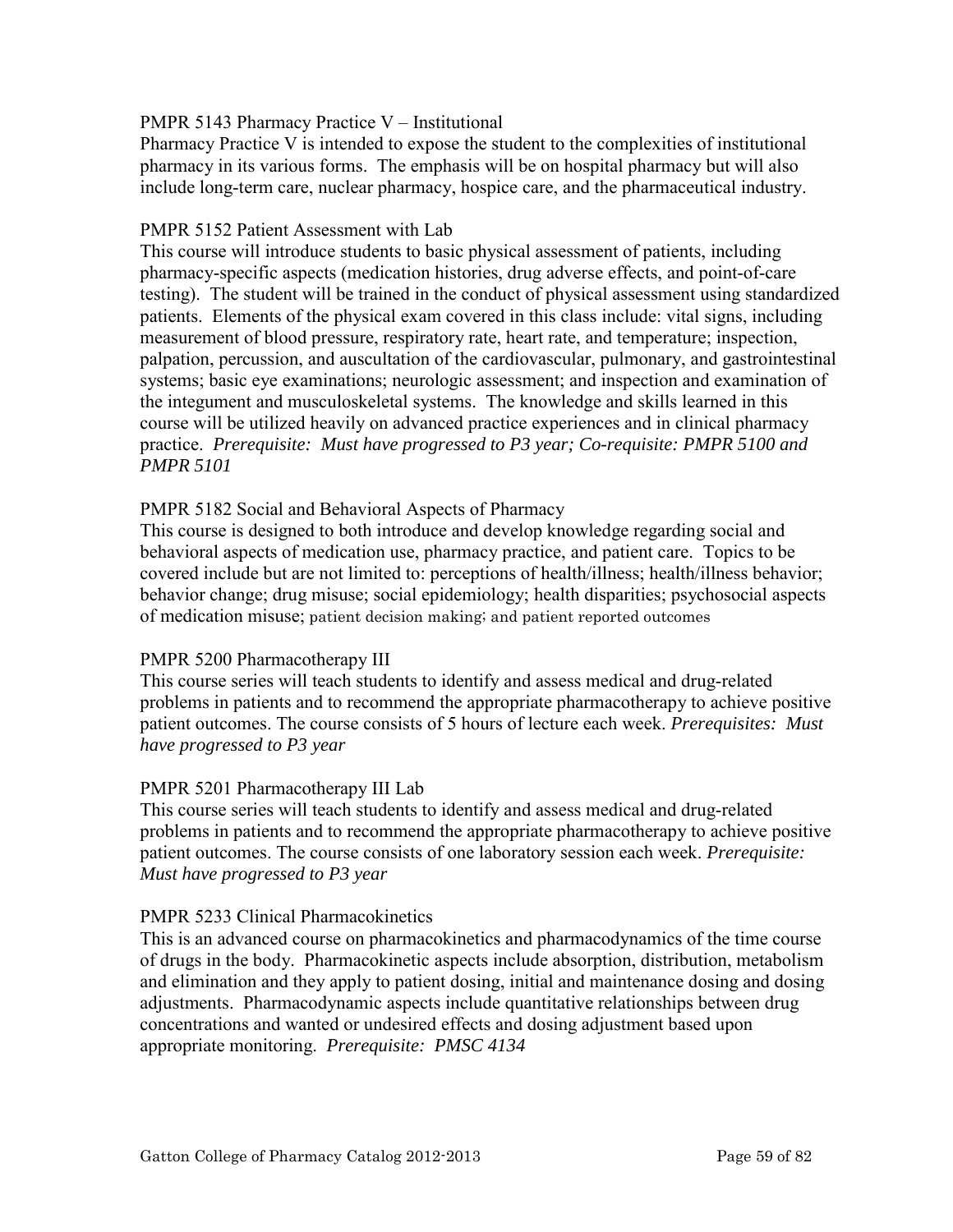## PMPR 5243 Pharmacy Practice VI – Community

This course is designed to provide a broad overview of management skills and marketing considerations to pharmacy students. Basic marketing, management, accounting and personnel issues will be covered. Emphasis will be placed on steps and skills necessary in developing a service from a perceived need to fruition. Consideration of personal finance and self-wealth goals will also be addressed.

## PMPR 5253 Advanced Clinical Practice Skills

This course will have a large emphasis on active learning. Students will be expected to use knowledge from the basic as well as clinical sciences and apply this information to the direct care of patients. Students should heavily rely on basic skills from the Pharmacotherapy series and build upon their current knowledge base using drug information and literature evaluation skills to develop appropriate evidence-based plans for patient cases. Approximate times will be a 2-hour small group session, a 1-hour large group session, and outside of class group time to complete assignments.

## PMPR 5361 Clinical Seminar I

This year-long course is the first in the Clinical Seminar series, and provides the foundation and formal instruction for the series. In this class, students will receive instruction on the preparation of formal clinically oriented seminars, observe and evaluate seminars presented by 4th year pharmacy students during the fall session of the class, and observe and evaluate previously recorded faculty seminars. These activities are designed to prepare students to synthesize and present a 45 minute seminar during the P4 year. *Prerequisites and/or Corequisites: Must have progressed to P3 year.*

## PMPR 5461 Clinical Seminar II

This course is the second in the Clinical Seminar series, and provides the final opportunity for students to construct and present a clinical seminar. In this class, students will be mentored by faculty on the development and presentation of a 35-45 minute seminar on a topic of their choosing (may select from a list provided by faculty, or may suggest another topic for approval by the course coordinators). These activities are designed to allow students to practice their presentation skills in front of their peers, and provide experience and feedback on the preparation of a formal, clinically relevant, evidence-based seminar. *Prerequisite: Successful completion of PMPR 5361; Co-requisite: Must be currently participating in Advanced Pharmacy Practice Experiences (APPEs)*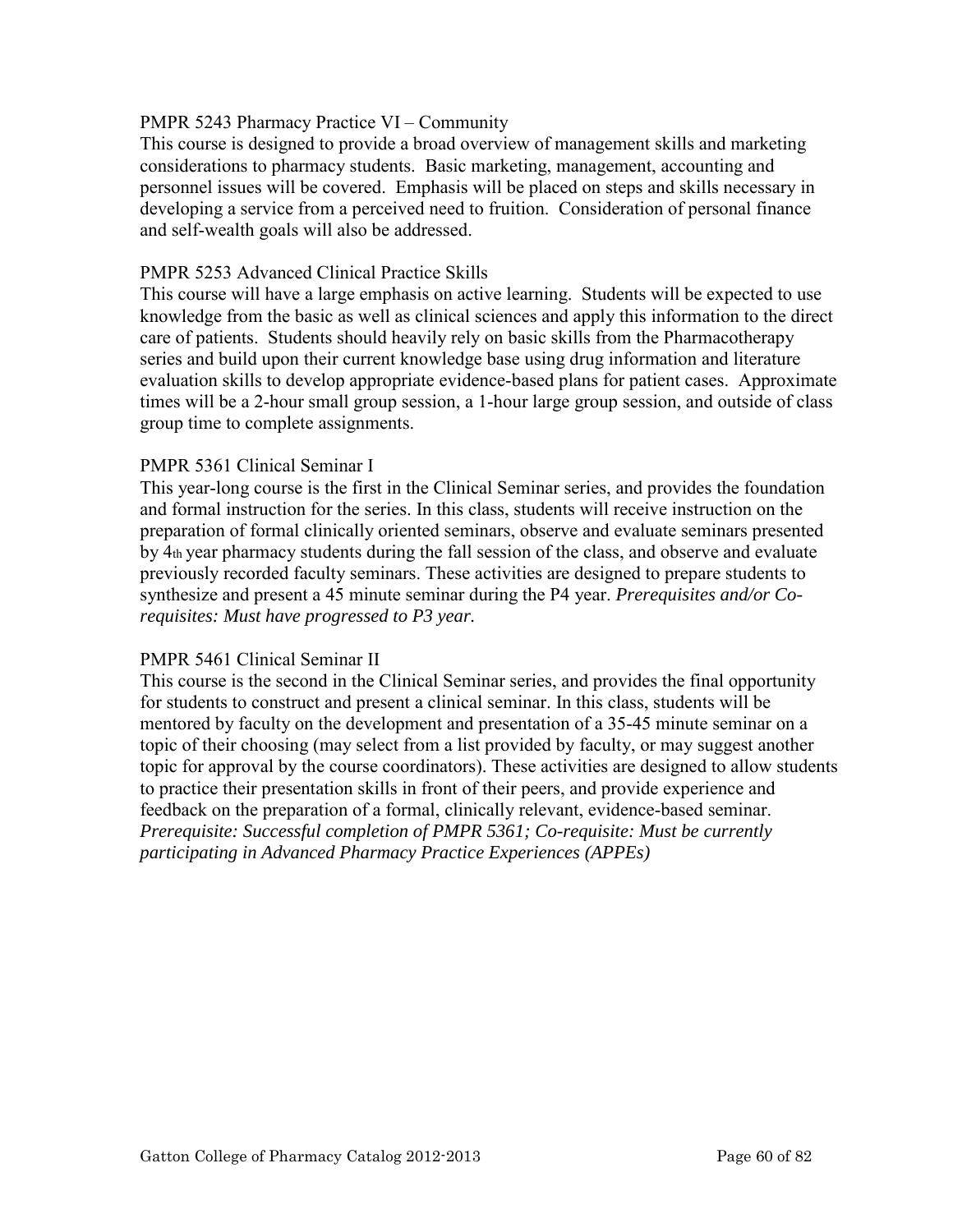# **Professional Experience Program Courses (Robin M. Henry, PharmD, Director of Experiential Education)**

## Introductory Practice Experiences

## PMPR 3141 IPPE-P1 – Community or Institutional Practice

Students will participate in an Introductory Pharmacy Practice Experience (IPPE) by spending 3 hours per week for 13 weeks in a community or institutional pharmacy. The IPPE promotes an introduction to pharmacy practice in a structured and supervised setting and enhances students' awareness of many aspects of the profession. Students are exposed to the role and responsibilities of the community and institutional pharmacist; the importance of effective communication between pharmacists, patients and other healthcare providers; and the application of local, state and federal laws governing pharmacy practice. The students will be trained and certified to provide immunizations and will undergo OSHA training.

## PMPR 3241 IPPE-P1 – Community or Institutional Practice

Students will participate in an Introductory Pharmacy Practice Experience (IPPE) by spending 3 hours per week for 13 weeks in a community or institutional pharmacy. The IPPE promotes an introduction to pharmacy practice in a structured and supervised setting and enhances students' awareness of many aspects of the profession. Students are exposed to the role and responsibilities of the community and institutional pharmacist; the importance of effective communication between pharmacists, patients and other healthcare providers; and the application of local, state and federal laws governing pharmacy practice. At the end of the semester, classroom time will be assigned to provide reflection on experiences.

# PMPR 4322 IPPE-P2 – Community Practice

This is an early pharmacy practice experience in a community pharmacy practice setting involving the application of knowledge and skills acquired by the student during the first two academic years. This will consist of two consecutive weeks at forty hours per week, to be scheduled during the time between semester 4 and semester 5 of the program.

# PMPR 4332 IPPE-P2 – Institutional Practice

This is an early pharmacy practice experience in an institutional pharmacy practice setting involving the application of knowledge and skills acquired by the student during the first two academic years. This will consist of two consecutive weeks at forty hours per week, to be scheduled during the time between semester 4 and semester 5 of the program.

## PMPR 4341 IPPE-P3

Students will complete their required IPPE hours during the year by participating in patientcentered care in various healthcare settings including: inpatient acute care, ambulatory care, long-term care facility, Dispensary of Hope, immunization clinics, and health-related service projects. This is a year-long course.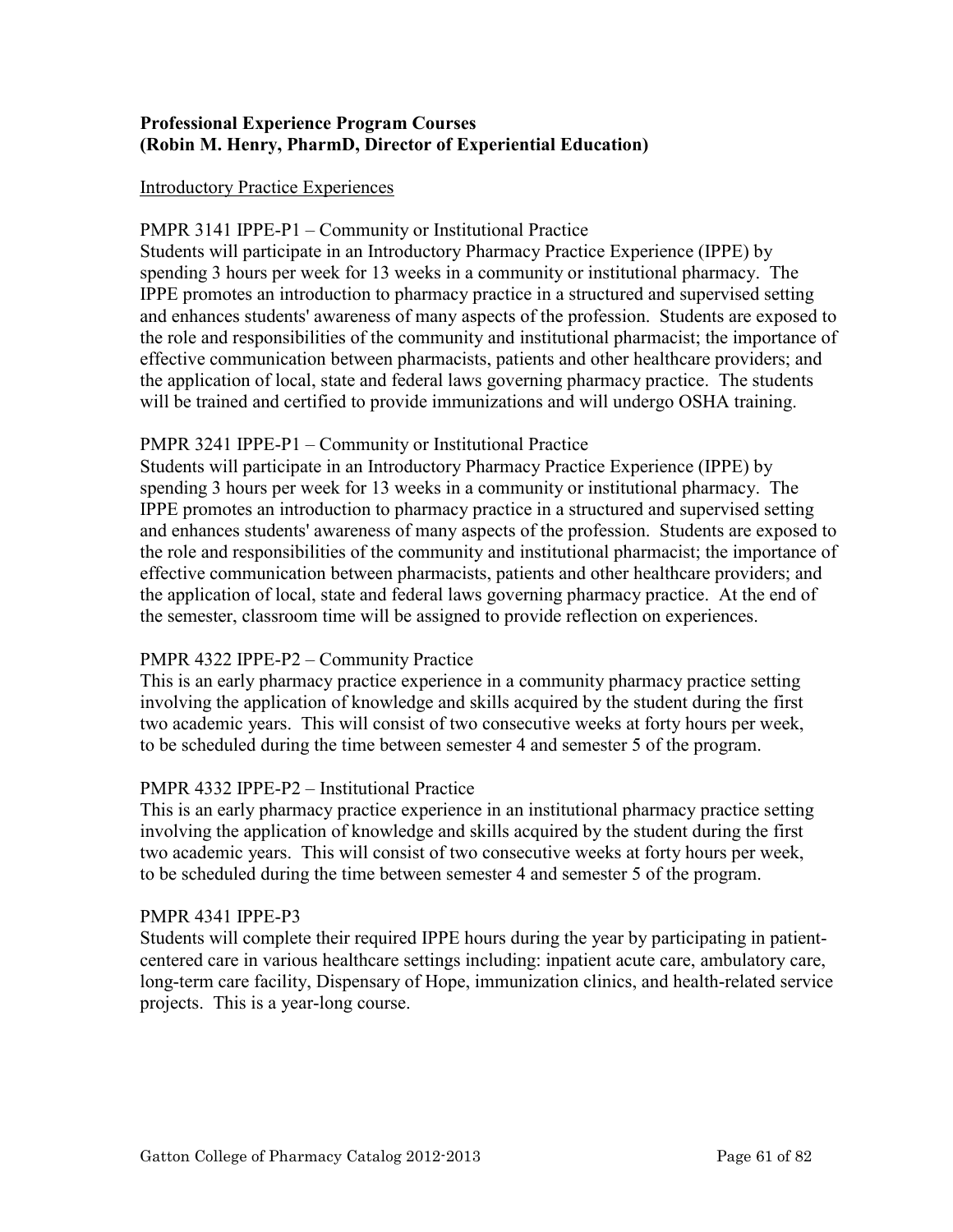## Advanced Practice Experiences - Required

## APPE 6001 Institutional Practice

This pharmacy practice experience in an inpatient hospital setting exposes the student to the wide variety of daily duties often required of the pharmacist while in an institutional pharmacy. Some of the areas that will be explored include the medication use process, drug distribution, sterile products preparation, automation, operations management, resource management and institutional legal and regulatory standards. P*rerequisite: Good standing as a 4th year student in the professional program.* 

## APPE 6002 Community Practice

This pharmacy practice experience in a community pharmacy setting is intended to expose the student to a variety of patient-centered services. These services include but are not limited to medication dispensing, patient counseling, drug therapy monitoring, medication therapy management, and drug information services. Resource management and operations management will also be incorporated into the experience. P*rerequisite: Good standing as a 4th year student in the professional program.* 

## APPE 6003 Acute Care Practice

This pharmacy practice experience focuses on providing patient-centered care to hospitalized patients. The student will apply their therapeutic knowledge to assess and develop therapeutic plans for patients in collaboration with other healthcare professionals, especially physicians. The student will also be involved in taking medication histories, monitoring patient progress and providing drug information to health care professionals and patients. P*rerequisite: Good standing as a 4th year student in the professional program.* 

## APPE 6004 Ambulatory Care/Primary Care Practice

This pharmacy practice experience is focused on providing patient-centered care of patients who are receiving care in a clinic, physician office or other ambulatory setting. Students will gain experience in communication and assessment skills, physical assessment, chronic disease management and preventative care, and therapy modifications for special patient groups. Other skills developed include drug literature analysis, patient education and counseling, interprofessional communication, and designing and implementing safe, efficacious and cost effective drug therapy to the patient. P*rerequisite: Good standing as a 4th year student in the professional program.* 

## Advanced Practice Experiences - Selectives

## APPE 6503 Acute Care Practice II

This pharmacy practice experience focuses on providing patient-centered care to hospitalized patients. The student will apply their therapeutic knowledge to assess and develop therapeutic plans for patients in collaboration with other healthcare professionals, especially physicians. The student will also be involved in taking medication histories, monitoring patient progress and providing drug information to health care professionals and patients. P*rerequisite: Good standing as a 4th year student in the professional program.*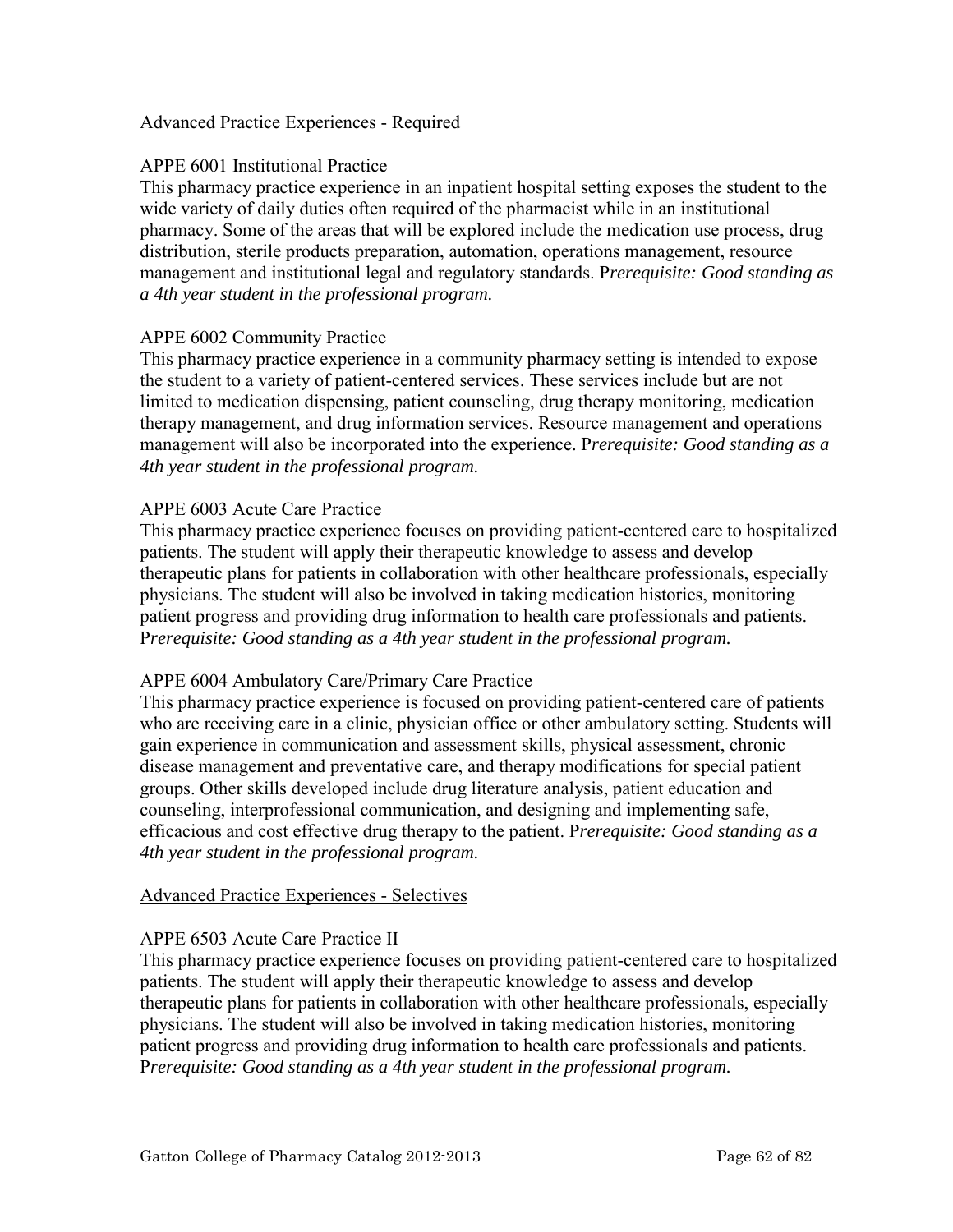## APPE 6504 Ambulatory Care/Primary Care Practice II

This pharmacy practice experience is focused on providing patient-centered care of patients who are receiving care in a clinic, physician office or other ambulatory / primary care setting. Students will gain experience in communication and assessment skills, physical assessment, chronic disease management and preventative care, and therapy modifications for special patient groups. Other skills developed include drug literature analysis, patient education and counseling, interprofessional communication, and designing and implementing safe, efficacious and cost effective drug therapy to the patient. *Prerequisite: Good standing as a 4th year student in the professional program.* 

## Advanced Practice Experiences - Electives

## APPE 7001 Institutional Practice

This pharmacy practice experience in an inpatient hospital setting exposes the student to the wide variety of daily duties often required of the pharmacist while in an institutional pharmacy. Some of the areas that will be explored include the medication use process, drug distribution, sterile products preparation, automation, operations management, resource management and institutional legal and regulatory standards. P*rerequisite: Good standing as a 4th year student in the professional program.*

## APPE 7002 Community Practice

This pharmacy practice experience in a community pharmacy setting is intended to expose the student to a variety of patient-centered services. These services include but are not limited to medication dispensing, patient counseling, drug therapy monitoring, medication therapy management, and drug information services. Resource management and operations management will also be incorporated into the experience. P*rerequisite: Good standing as a 4th year student in the professional program.*

## APPE 7005 Diabetes Patient-Centered Care

The focus of this elective APPE will be comprehensive patient centered care for the ambulatory patient with diabetes. These patients may be seen occasionally in the institutional setting. The student will become well versed in medication counseling and calculations, nutrition counseling, and physical activity counseling. The student will also learn to become a patient advocate for those affected by diabetes. *Prerequisite: Good standing as a 4th year student in the professional program*.

## APPE 7006 Retail Management Administrative

This pharmacy practice experience focuses in a community chain pharmacy administrative setting is intended to expose the student to the role and responsibilities of a pharmacy district supervisor and administrator. The student will be exposed to the business aspects of pharmacy operations. This will include not only the financial resource aspects but also the human resource aspects of pharmacy management within a corporate environment. P*rerequisite: Good standing as a 4th year student in the professional program.*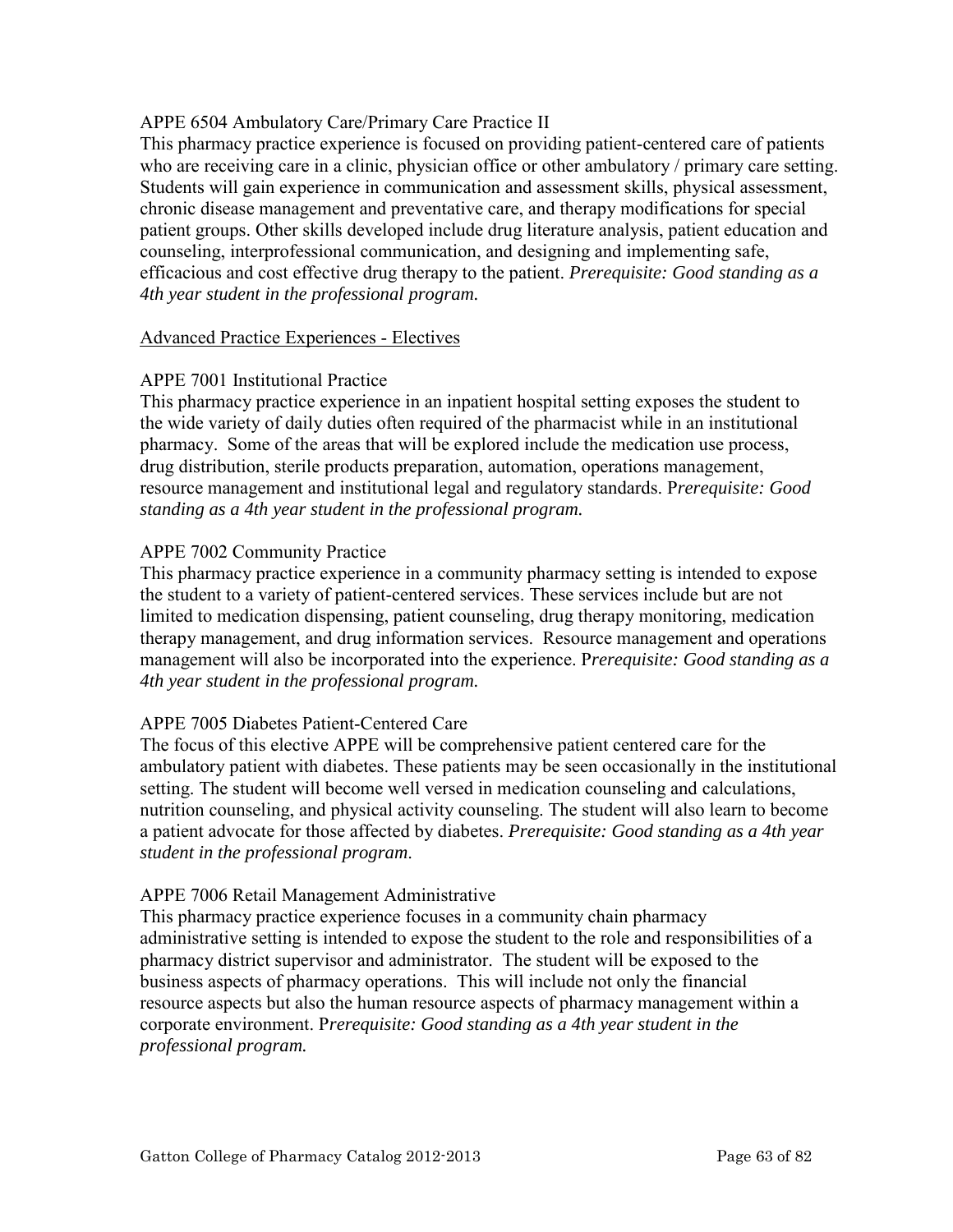## APPE 7007 Institutional Management Administrative

This elective pharmacy practice experience in a hospital pharmacy administrative setting is intended to expose the student to the role and responsibilities of the Director of Pharmacy and administrator. The student will be exposed to the management of pharmacy operations. This will include financial and human resource management within an institutional environment. P*rerequisite: Good standing as a 4th year student in the professional program.*

## APPE 7008 Institutional Formulary Management

This elective pharmacy practice experience will focus on population-based care and the management of drug formularies. Students will be exposed to techniques to address prescribing habits within an institution, pharmacoeconomic analyses in the managed care environment, PBMs, evidence-based medicine, formulary management, and patient outcomes. P*rerequisite: Good standing as a 4th year student in the professional program.*

## APPE 7009 Community Based Infusion Services

This elective pharmacy practice experience will focus on providing infusion services from a community-based pharmacy operation. The student will gain experience in parenteral and enteral nutrition and formulations. Research, preparation and distribution of intravenous products and supplies to home bound or specialty institutionalized patients will be a routine part of the student's experience. P*rerequisite: Good standing as a 4th year student in the professional program.*

## APPE 7011 Nuclear Pharmacy and Pharmaceuticals

This elective pharmacy practice experience introduces the student to the practice of nuclear pharmacy. The nuclear pharmacy experience will concentrate on pharmaceutical care and radiopharmaceutical compounding, quality assurance, health physics and regulatory compliance. The student will have the opportunity to communicate with the nuclear medicine personnel and participate in the clinical use of diagnostic and therapeutic radiopharmaceuticals. P*rerequisite: Good standing as a 4th year student in the professional program.*

## APPE 7012 Pharmacist State Association

This elective pharmacy practice experience is designed to broaden the student's knowledge and understanding of pharmacy association management. It is structured to provide experiences in national and state practice issues, education, member services, student development, policy and advocacy, and public relations. P*rerequisite: Good standing as a 4th year student in the professional program.*

## APPE 7013 Institutional Practice III

This pharmacy practice experience in an inpatient hospital setting exposes the student to the wide variety of daily duties often required of the pharmacist while in an institutional pharmacy. Some of the areas that will be explored include the medication use process, drug distribution, sterile products preparation, automation, operations management, resource management and institutional legal and regulatory standards. *Prerequisite: Good standing as a 4th year student in the professional program.*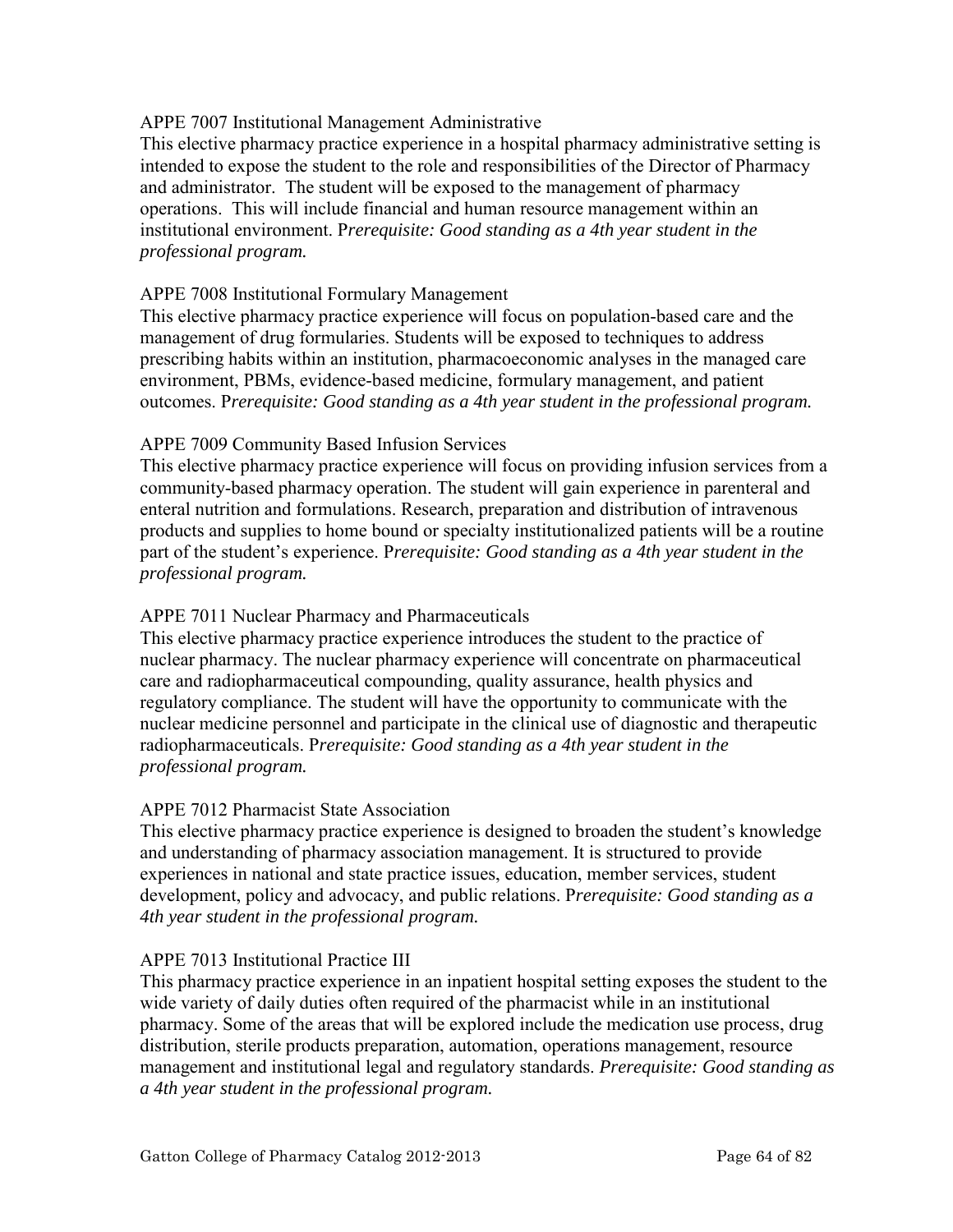## APPE 7014 Community Practice III

This pharmacy practice experience in a community pharmacy setting is intended to expose the student to a variety of patient-centered services. These services include but are not limited to medication dispensing, patient counseling, drug therapy monitoring, medication therapy management, and drug information services. Resource management and operations management will also be incorporated into the experience. *Prerequisite: Good standing as a 4th year student in professional program*

## APPE 7017 Compounding Specialty Pharmacy

This elective pharmacy practice experience in a community pharmacy setting will provide the student with the experience of compounding specialty medications that are not commercially available in necessary dosage forms for unique patient populations. Regulations, special equipment and space considerations will be addressed. Marketing of this specialized service will also be part of the learning experience. P*rerequisite: Good standing as a 4th year student in the professional program.*

## APPE 7018 Geriatric Care

This elective pharmacy practice experience is designed to provide the student with an indepth experience in the provision of pharmaceutical care to older patients and those requiring long term care services. Training involves providing for the special needs of elderly patients through knowledge of geriatric disease states, aging organ function and related drug response alterations, including pharmacokinetic and pharmacodynamic alterations. Other issues such as health maintenance, compliance, patient education, and social issues are also emphasized. P*rerequisite: Good standing as a 4th year student in the professional program.*

## APPE 7019 Critical Care

This elective APPE is an inpatient experience designed to enable the student to acquire skills and knowledge regarding basic principles of specific critical care disease states and their treatment. Students will spend time in the intensive care units gaining experience in areas such as hemodynamic monitoring, shock, burns, infectious disease, analgesia, and drug overdose management. Treatment of critical pathology associated with pulmonary, cardiac, renal, neurological, and hepatic organ systems is stressed. P*rerequisite: Good standing as a 4th year student in the professional program.*

## APPE 7020 Advanced Community Pharmacy Services

This elective pharmacy practice experience in a community pharmacy setting is intended to expose the student to a variety of patient-centered value added services. These practices provide services that are not limited to patient counseling, drug therapy monitoring, and drug information services. Other activities such as Medication Therapy Management consultations, specialty compounding and immunizations are routine value added services for these practices. Resource management and operations management will also be part of the educational endeavors the student will experience. P*rerequisite: Good standing as a 4th year student in the professional program.*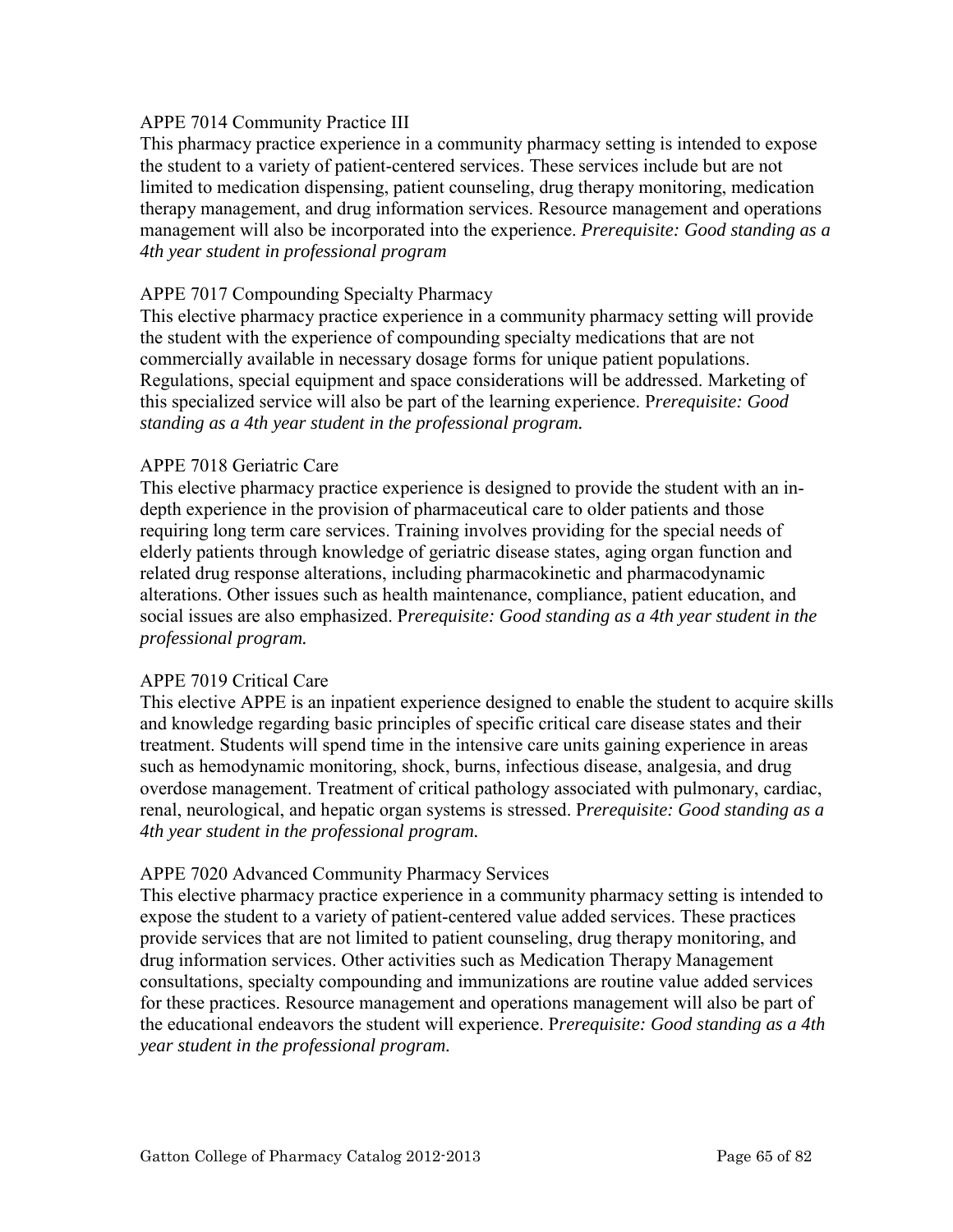APPE 7021 Alternative and Complementary Medication and Therapies Research This elective pharmacy practice experience will provide the student with the opportunity to improve and polish drug information investigative and writing skills. Excellent writing and communication skills are required for this experience. Alternative medications and complementary medications are fully explored. Activities for the student include active participation in such things as yoga and reflexology. P*rerequisite: Good standing as a 4th year student in the professional program.*

## APPE 7022 Psychiatry

This elective pharmacy practice experience will provide in-depth exposure to the pharmacotherapy of mental health. The student will gain experience in applying therapeutic knowledge to develop an assessment and plans for patient care while collaborating with other health care professionals to monitor drug therapy of patients with psychiatric diseases or drug abuse problems. The student will gain experience in treating diverse psychiatric and behavioral problems, including schizophrenia, depression, mania, bipolar disease, phobic states, substance abuse, personality disorders and related behavioral problems. P*rerequisite: Good standing as a 4th year student in the professional program.*

## APPE 7023 Nutritional Support

This experience is designed to provide the student with the opportunity to gain knowledge, skills, and practical experience in basic nutritional principles, nutritional assessment, and management of the patient requiring enteral and/or total parenteral nutrition. Students will participate in managing patients through assessing and diagnosing nutritional status, and designing and monitoring nutritional and electrolyte treatment plans. Experience is gained working with a broad spectrum of patients, including trauma and surgical patients, patients having endocrine abnormalities, and renal- and hepatic-compromised patients. The student will also learn about various infusion techniques and systems for administering nutritional agents. P*rerequisite: Good standing as a 4th year student in the professional program.*

## APPE 7024 Pediatrics

This elective pharmacy practice experience is designed to enable the student to acquire skills and knowledge regarding basic principles of pharmacotherapy for common childhood diseases. The student will gain experience in applying therapeutic knowledge to develop an assessment and plans for patient care while collaborating with other healthcare professionals. Students will gain experience caring for pediatric patients with acute and chronic conditions in such areas as infectious disease, cardiology, pulmonology, oncology, and rheumatology. Training involves knowledge of pediatric conditions, developmental organ function and related dose-response alterations, and pharmacokinetic and pharmacodynamic predictions. P*rerequisite: Good standing as a 4th year student in the professional program.*

## APPE 7025 Pharmacokinetics

This elective pharmacy practice experience is designed to give the student hands-on experience in clinical pharmacokinetics. The student will assess the utility of population averages in prediction drug concentration of dosage as well as learn to base therapeutic recommendation on measured drug concentrations. This experience is directed toward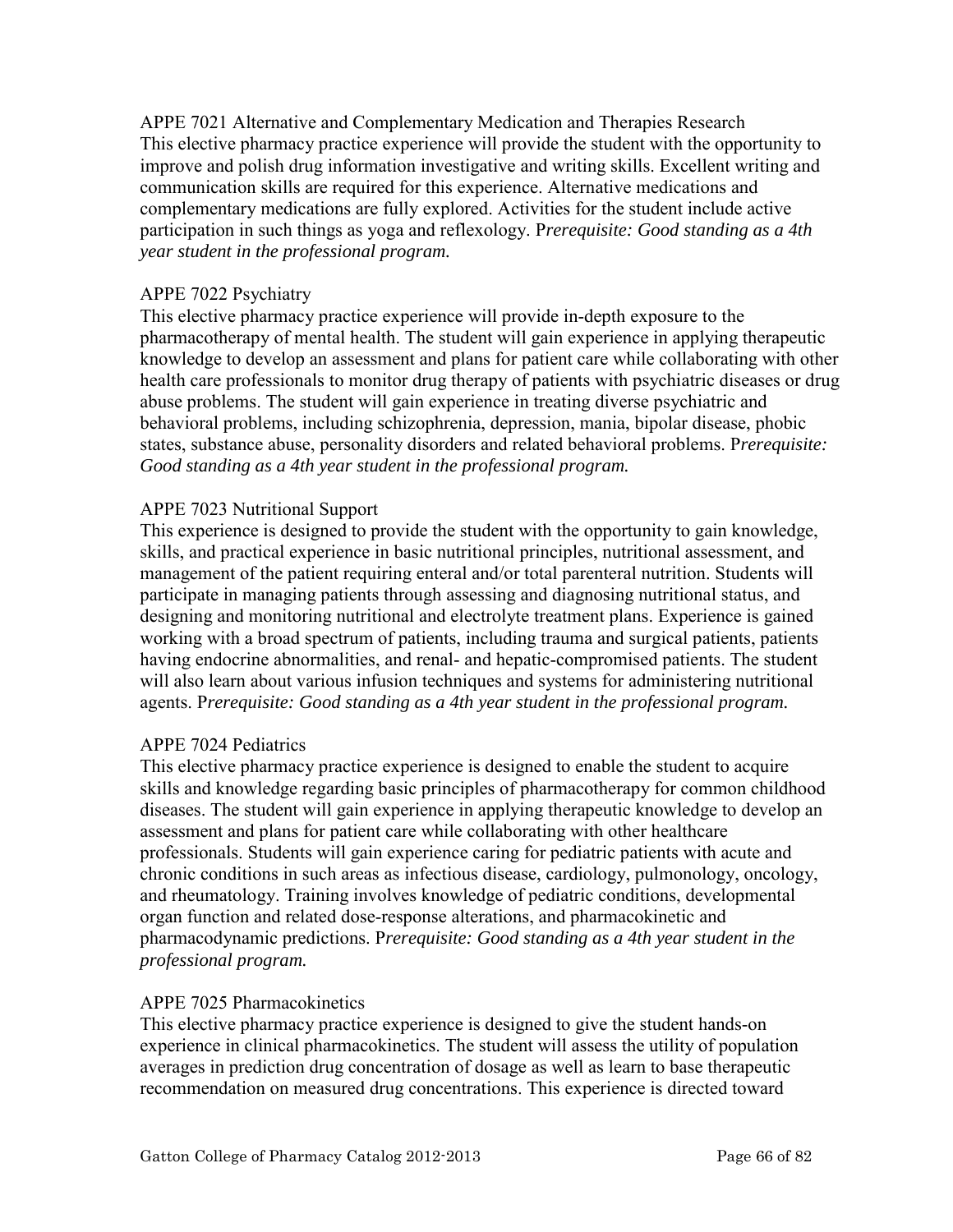monitoring drug therapy based on patient response rather than the sheer manipulation of numbers. Expertise in calculations is expected from didactic course work. P*rerequisite: Good standing as a 4th year student in the professional program.*

## APPE 7026 General Medicine

This elective pharmacy practice experience in an in-patient hospital setting is designed to give the student a basic understanding of disease states encountered in internal medicine. While participating in the team based approach to health care, application of therapeutics in patient care and skill development in taking medication histories, monitoring patients, providing drug information as well as patient information will be emphasized. P*rerequisite: Good standing as a 4th year student in the professional program.*

## APPE 7027 Family Practice

This elective pharmacy practice experience is intended to provide the student with a basic understanding of common disease states encountered in family practice medicine. The student will obtain training and experience in the areas of clinical pharmacokinetics, drug therapy evaluation, interpretation of laboratory results, effective communication with other members of the healthcare team, drug interaction screening, drug literature and new product evaluation, formulary research for the P & T Committee, and patient education. P*rerequisite: Good standing as a 4th year student in the professional program.*

## APPE 7028 Infectious Disease

Pharmacy practice experience in an institutional setting intended to expose the student to appropriate utilization of antimicrobial agents in the hospital setting. Antimicrobial resistance and its effect on antibiotic utilization will be discussed and reviewed. The student will receive training and experience in the areas of clinical pharmacokinetics, drug therapy evaluation, interpretation of laboratory results, effective communication with other members of the healthcare team, drug interaction screening, drug literature and new produce evaluation, formulary research for the P&T Committee, and patient education. P*rerequisite: Good standing as a 4th year student in the professional program.*

# APPE 7029 Internal Medicine

This elective pharmacy practice experience is designed to develop an understanding of pharmacotherapy for the patients followed by the medical team. An ancillary goal is to allow the student to develop the ability to effectively gather and disseminate information, and communicate with patients, nurses, the physician, the pharmacist and other health care practitioners specific information necessary in the care of patients. P*rerequisite: Good standing as a 4th year student in the professional program.*

# APPE 7031 Surgery

This elective pharmacy practice experience is designed to provide students with experience in the fundamentals of surgery pharmacy. After completing this clerkship, the student will have a better understanding of the drugs used in surgery, surgical procedures and general patient care. P*rerequisite: Good standing as a 4th year student in the professional program.*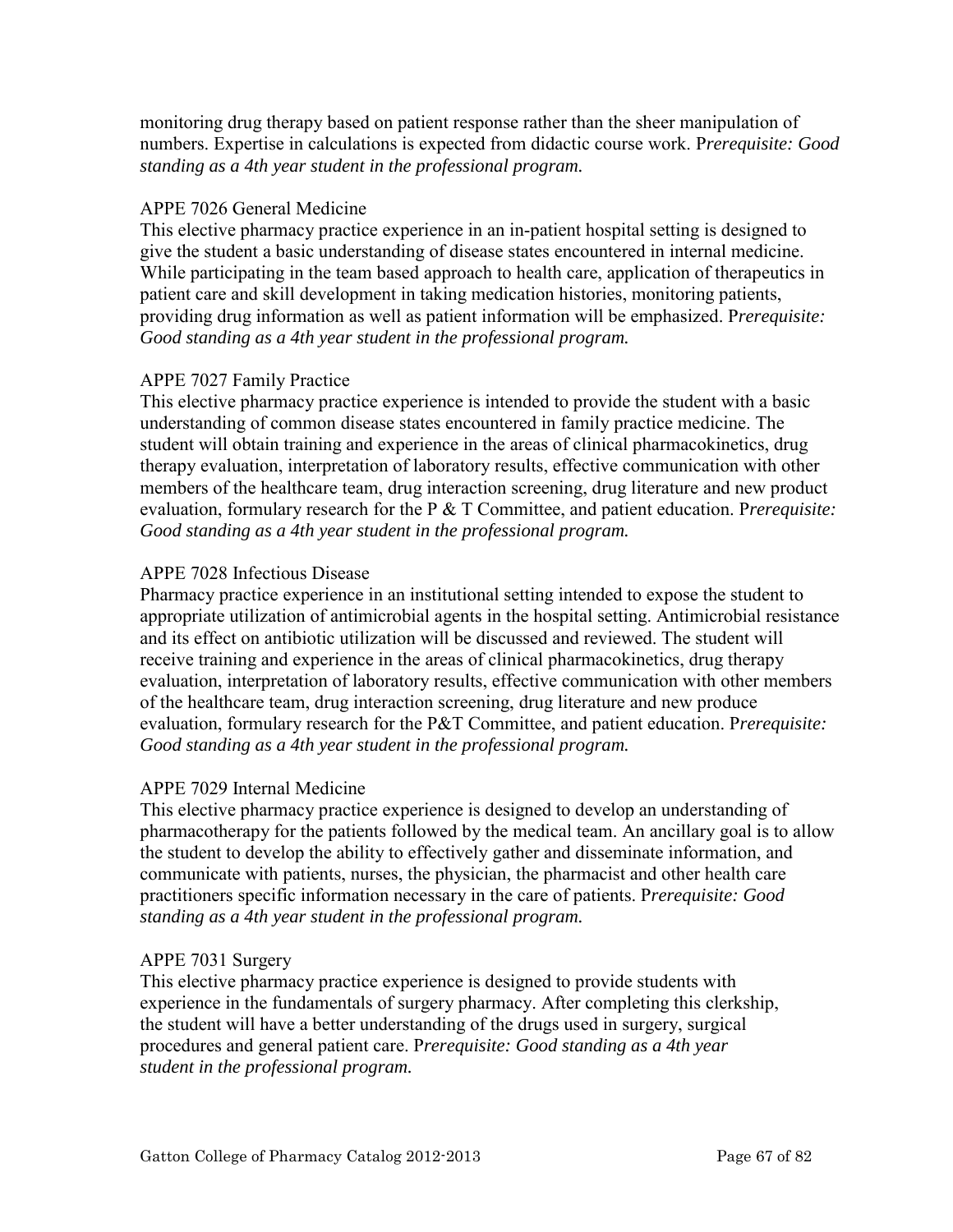## APPE 7032 Academic Pharmacy Practice

Students will participate in all parts of the academic process including literature review of teaching methods, facilitating small groups, preparing lectures, syllabi, and examination questions, preparing equipment for laboratory sessions, grading selected assignments, evaluating the current curriculum, and being an active participant in committee meetings and decision-making at the college level. Students will work with the primary preceptor(s) in discussions, as well as independently to accomplish assigned tasks to expose the student to what it means to be an academician in all three pillars of academia. P*rerequisite: Good standing as a 4th year student in the professional program. NOTE: Cannot be counted towards the required 36 weeks of APPEs; Requires permission of the instructor.* 

# APPE 7034 Outpatient Oncology/Hematology

This experience is designed to provide the student with the opportunity to gain knowledge, skills, and practical experience in working with outpatients and inpatients with neoplastic disease and the rational therapy with oncological agents. The student will work closely with the healthcare team and patients in pain management, nausea/vomiting management, and side effects management. The student will participate in designing customized medication patient regimens and educating the patients regarding their therapy. The student will also be assisting in monitoring patients while they are receiving intravenous chemotherapeutic medications on site. Some compounding of chemotherapeutic agents will be required. P*rerequisite: Good standing as a 4th year student in the professional program.*

## APPE 7036 Indian Health Service

This experience is designed to provide the student with the opportunity to work within the hospitals and clinics provided by the Department of Health and Human Services through the agency, Indian Health Service. This agency is responsible for providing American Indians and Alaska Natives with federal health services. In this course, students will learn how to incorporate modern and currently accepted healthcare practices into the Indian cultures and traditional tribal healing methods. Students will gain valuable knowledge into cultural diversity and the unique needs of these patient populations. Students will be involved in counseling on every new outpatient medication using the I.H.S. format, with the goal of no patient knowledge gaps regarding therapy and medications. Participation in the anticoagulation, lipid, hypertension and dialysis clinics reviewing and monitoring therapy and making therapy adjustment will also be part of the student's experience. Students will have the opportunity to spend time in the inpatient areas as well. Inpatient time will be spent on the floor and at patient bedside performing kinetic calculations and monitoring therapy. Students will have the opportunity to compound necessary IV medications if needed.*.* P*rerequisite: Good standing as a 4th year student in the professional program.*

# APPE 7037 Pharmaceutical Industry-Drug Information

Pharmacy practice rotation will provide the student with insight into the roles responsibilities and daily activities of Pharmacists in drug information within the Pharmaceutical Industry. The student will not only become familiar with the process of obtaining and evaluating information from the medical literature, but will be able to present the information among other professionals. This course will provide the student the ability to learn how to apply information obtained from various sources to answer drug information questions received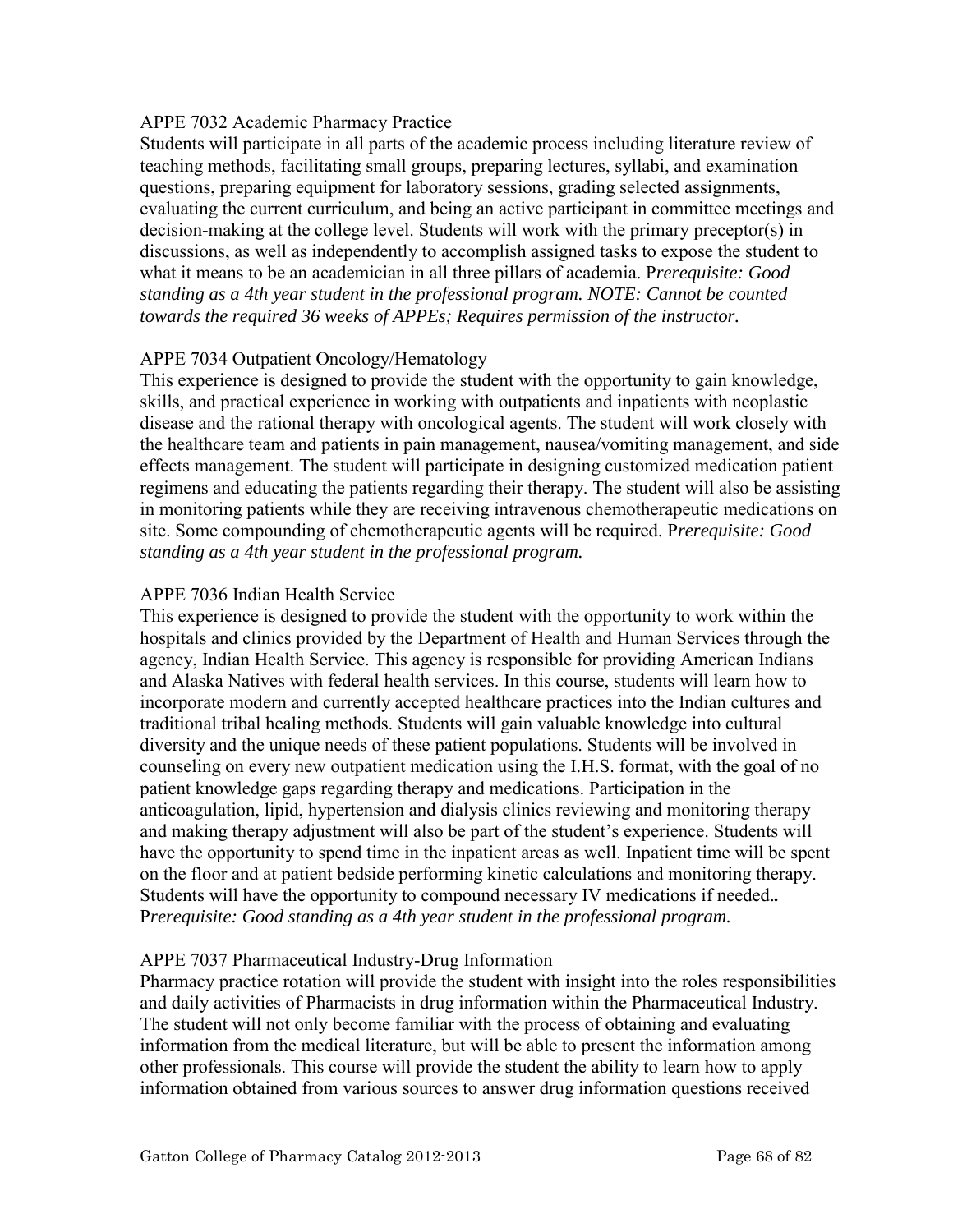from healthcare professionals, patients/caregivers and the general public. The student will also become familiar with the medical and technological resources utilized to provide accurate information as well as the ethical issues pertaining to communicating drug information. P*rerequisite: Good standing as a 4th year student in the professional program.*

# APPE 7038 Global Health Outreach

The Global Health Outreach Elective Rotation is an advanced pharmacy practice elective for P4 students. This elective rotation exposes students to pharmacy-related opportunities in non‐traditional settings focused on an indigent population. The student will provide pharmaceutical care to patients at a multidisciplinary healthcare clinic, as well as, serve as a drug information consultant to other healthcare professionals. P*rerequisite: Good standing as a 4th year student in the professional program.* Note: *Student is required to travel internationally with the partnering organization. Student will pay international travel costs.* 

# APPE 7039 Cardiology

This elective pharmacy practice experience is designed to provide the student with an indepth experience in providing care for patients in the cardiology setting. The rotation will allow students to develop and apply knowledge of cardiology topics. Students will develop individualized pharmaceutical care plans for assigned patients in the cardiovascular units and/or clinics. Students may have the opportunity to counsel patients on anticoagulant or antiarrhythmic medications. *Prerequisite: Good standing as a 4th year student in the professional program.*

# APPE 7040 Anticoagulation

This elective pharmacy practice experience is designed to expose the student to comprehensive anticoagulation management including vitamin K antagonists, direct thrombin inhibitors, and heparins. Students participate in inpatient and outpatient anticoagulation, including patient education, monitoring, and dosing. P*rerequisite: Good standing as a 4th year student in the professional program.*

# APPE 7041 Emergency Medicine

This elective pharmacy practice experience is designed to provide the student with an experience in providing care for patients in an emergency department and /or trauma setting. Students will gain enhanced foundation skills in patient assessment and drug therapy assessment, monitoring, and management. Knowledge in therapeutics and decision making skills will be enriched. Students will have exposure to a variety of disease states which will allow them to gain experience in gathering and evaluating patient data and making therapeutic decisions and monitoring drug data. P*rerequisite: Good standing as a 4th year student in the professional program.*

# APPE 7042 Writing a Pharmaceutical Sciences Research Manuscript

The object of this experience is for the student to author and submit a scientific manuscript based on the student's research experience. This will incorporate student learning of the relevant background material on the subject, refining and assessing their own data for presentation, completing a full manuscript according to the requirements of the journal of interest, presenting the manuscript in a seminar format with faculty comments, and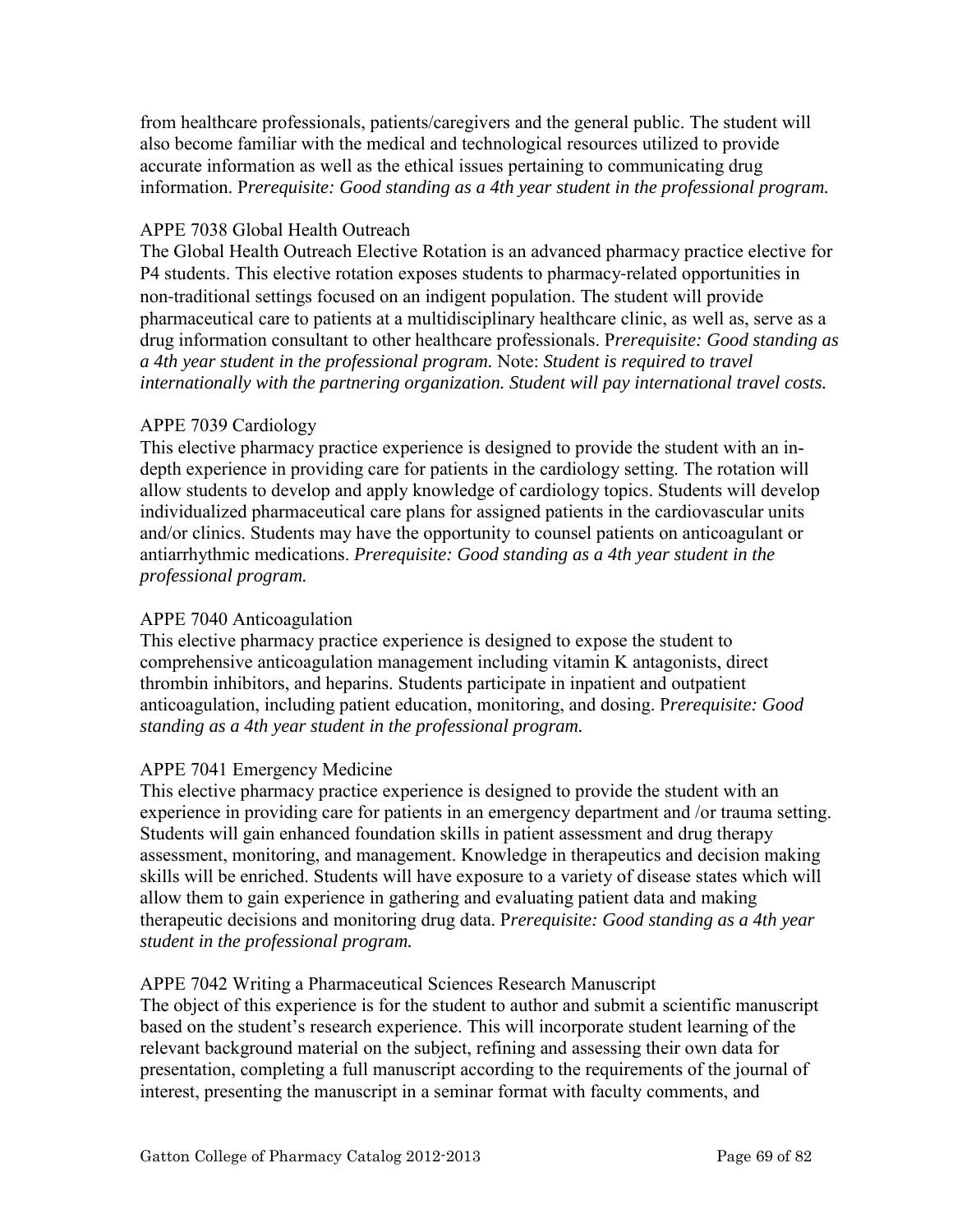overseeing submission to a journal. The goal is to provide the student with the experience needed to initiate and manage independent submission and publication of their own future research results. As publication is the final act in the completion of a research project, this course will prepare the student to be an independent researcher familiar with all phases of the process in their future career. This experience is classified as an "add-on" rotational experience and as such is to be completed in addition to the 5 required core APPE rotations and 4 required elective APPE rotations during the  $4<sup>th</sup>$  professional year of pharmacy school. This elective cannot be used to meet 4<sup>th</sup> clinical elective requirements. *Prerequisites: Good standing as a 4th year student in the professional program; Must have completed research in the advisor's laboratory under the course listings of PMSC 7204, 7205, or 7206.*

# APPE 7043 Writing a Pharmacy Practice Research Manuscript

The objective of this experience is for the student to author and submit a scientific manuscript based on the student's research/project experience in the in the Pharmacy Practice Research/Scholarship I/II/III series This will incorporate student learning of the relevant background material on the subject, refining and assessing their own data for presentation, completing a full manuscript according to the requirements of the journal of interest, presenting the manuscript in a seminar format with faculty comments, and overseeing submission to a journal. The goal is to provide the student with the experience needed to initiate and manage independent submission and publication of their own future research results. This experience is classified as an "add-on" rotational experience and as such is to be completed in addition to the 5 required core APPE rotations and 4 required elective APPE rotations during the 4<sup>th</sup> professional year of pharmacy school. This elective cannot be used to meet 4<sup>th</sup> clinical elective requirements. *Prerequisites : Good standing as a 4<sup>th</sup> year student in the professional program; Must have completed one of the courses in the Pharmacy Practice Research/Scholarship I/II/III series (PMPR 7113-7115).* 

# APPE 7044 Independent Community Pharmacy Ownership

This pharmacy practice experience in a community pharmacy setting is intended to assist in preparing the student for independent community pharmacy ownership. In addition to basic community pharmacy activities such as medication dispensing, patient counseling, drug therapy monitoring, medication therapy management and drug information services, resource management and operations management will also be incorporated into the experience. Financial analysis and human resource issues will be emphasized during the experience. *Prerequisites and/or Co-requisites: Good standing as a 4th year student in professional program.*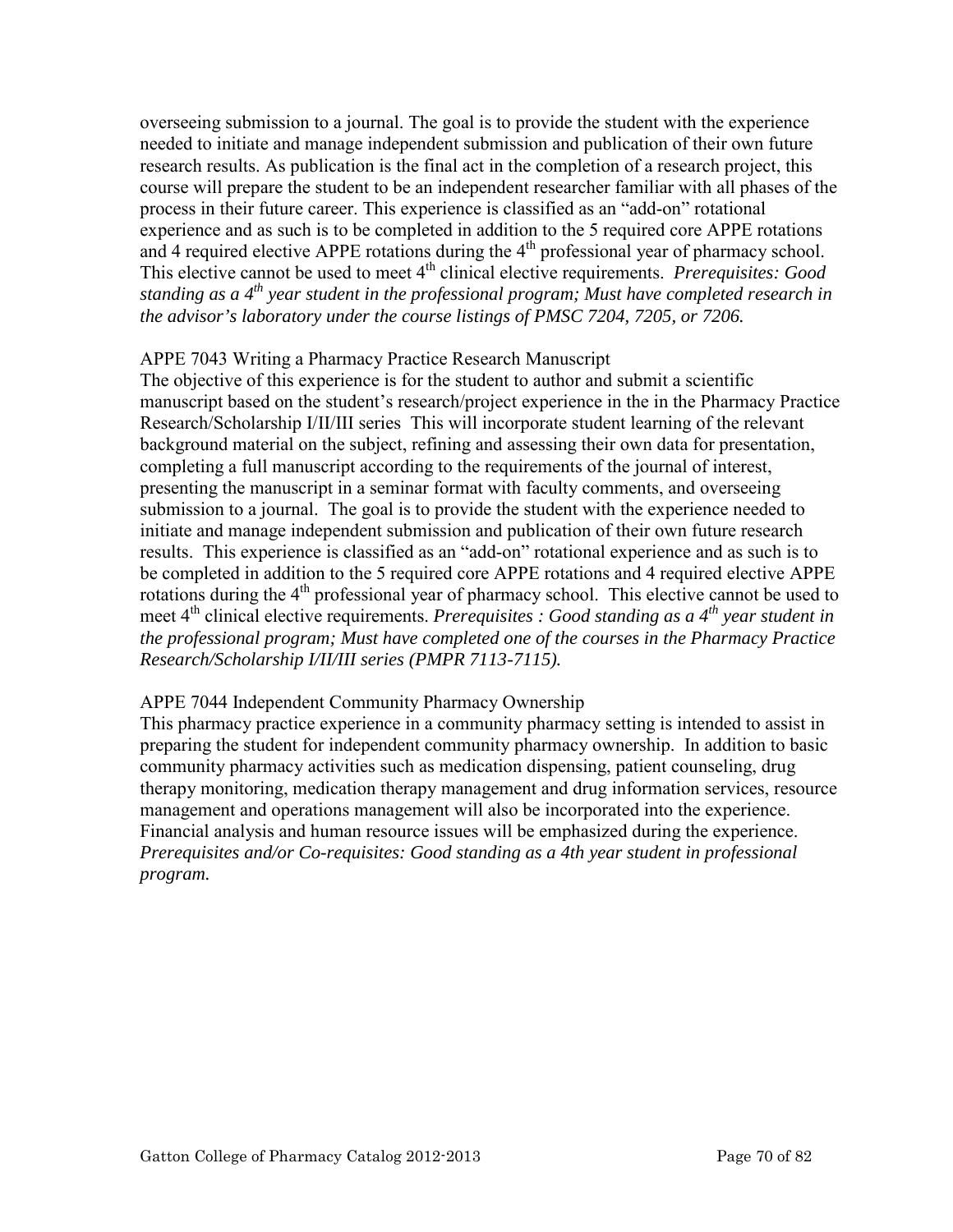## **Didactic Electives**

## College of Pharmacy Offerings

PMPR 7101 Folk Medicine and Remedies of Southern Appalachia (2 credit hours) An introduction to Appalachian folk medicine will be presented, including the examination of health, illness, and the treatment of disease from a pharmacist's perspective. This includes discussion of various theories of illness, types of healers, nostrums, and the empirical basis for the remedies and alternative forms of therapy. Some of the medicinal properties of the treatments prescribed in the rural Appalachian region will be discussed.

PMPR 7102 Professional Development for Healthcare Professionals (2 credit hours) This course will help facilitate successful careers of young healthcare professionals. The course consists primarily of topic discussions covering an array of issues related to professional development but centered on leadership, organizational, and relational skills. This course will be valuable to those interested in administrative or high level clinical positions, as well as students planning to pursue post-graduate residency training. *Note: Cannot receive credit for PMPR 7102 and ELPA 6450.* 

PMPR 7103 Evidenced-Based Diabetes Management (2 credit hours) This web-based, self-directed elective will utilize the DM Educate™ course content (available at [www.dmeducate.org\)](http://www.dmeducate.org/) to provide an effective, efficient, and flexible mechanism to assure that entry level health professionals have a strong foundation in the principles of diabetes therapy and management. The contributing online faculty are outstanding educators and practitioners from the fields of pharmacy, nursing, medicine, behavioral psychology, dietetics, and exercise physiology. The online learning will be enhanced by biweekly group discussions and other active learning activities designed to supplement the learning objectives of the course curriculum. *Prerequisite: Successful completion of the P2 year in the pharmacy curriculum or with permission of the Department of Pharmacy Practice* 

PMPR 7104 Pharmacy and Health Disparities in the Appalachian Region (2 credit hours) The U.S. healthcare system is often criticized for its high national costs and outcomes that are less than favorable when compared to other nations. Many poorer outcomes can be observed in differences of health risk, illness, health services utilization and mortality that vary by gender, race and ethnicity, age, and place of residence. This course will engage students in teams to explore regional health disparities and define the influence of the presence or absence of pharmacy-related services and initiatives on regional health.

PMPR 7105 Interprofessional End-of-Life Clinical Care (3 credit hours) This course is an interprofessional elective course with content related to death/dying and quality end-of-life care for graduate students in Social Work, Public Health, Medicine, Nursing, and Pharmacy. This course is designed to assist students in exploring important elements of palliative and end-of-life care to effectively recognize and address the needs of those nearing the end of their lives. Topics to be addressed include pain and symptom management, palliative care and hospice models, end-of-life conversations, ethical dilemmas, grief and bereavement, spirituality, and social, economic and legal issues at the end of life.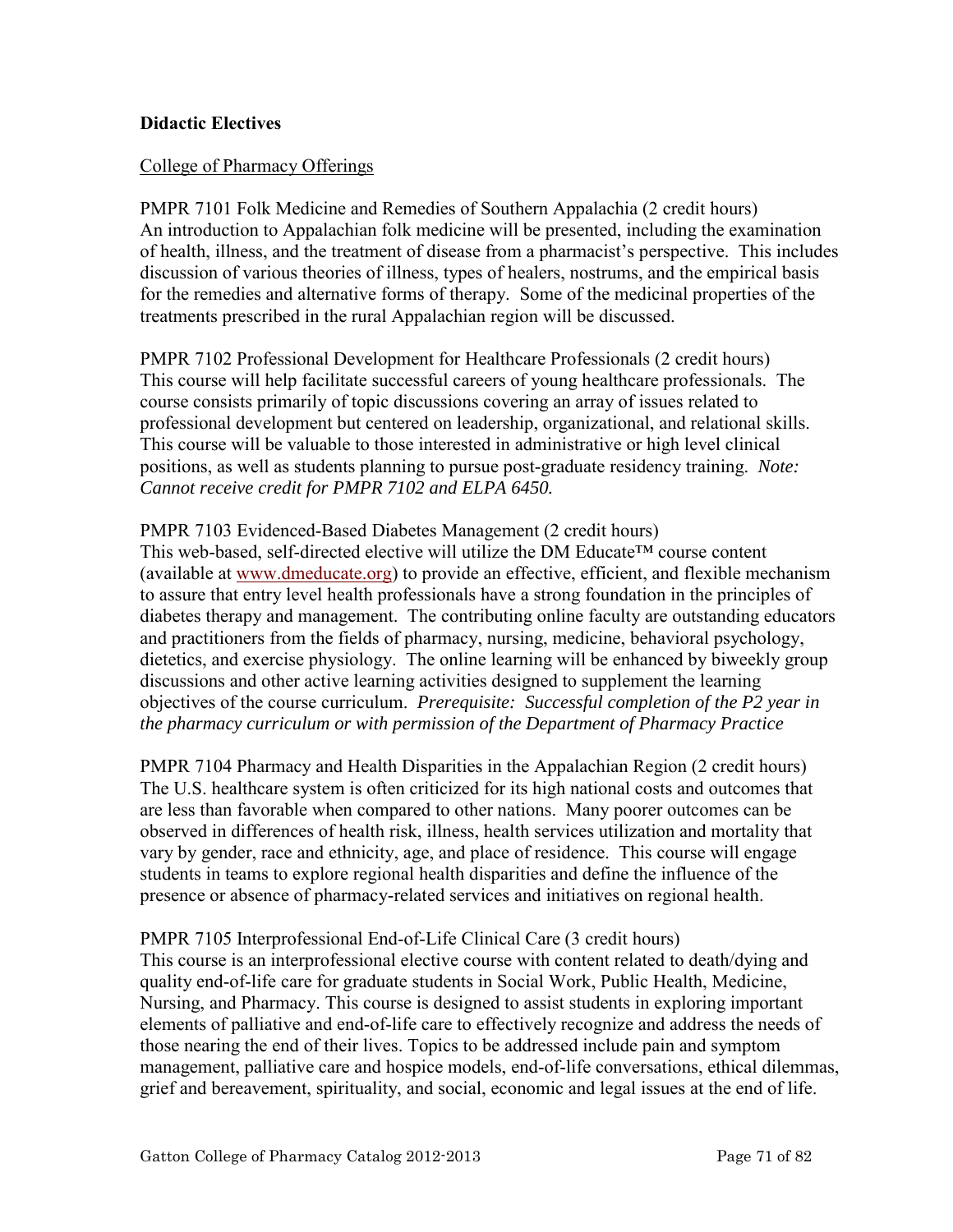## PMPR 7106 History of Pharmacy (2 credit hours)

History of Pharmacy will survey the historical development of Medicine and drugs from Ancient times through the present. The emergence of Pharmacy and Pharmacists as a distinct profession and professionals will be highlighted, along with the development of the educational, legal, and social framework which supported this development. Through coursework, readings, discussion, and projects students will develop an appreciation for the living history of the profession of Pharmacy and their place in it.

## PMPR 7107 Drug-Induced Diseases (2 credit hours)

This course is designed to help the second and third-professional year pharmacy students to develop the knowledge and skills needed to properly address drug induced diseases. Societal expectations regarding medication safety have changed dramatically over the years. Patients expect to be fully informed about the risks of prescribed drugs. Patients expect the pharmaceutical industry, regulatory agencies, and health care providers to protect them from drug-induced diseases. The effects of drugs are not always entirely beneficial. Although they may cure or positively affect a disease, drugs are also capable of causing new diseases or exacerbating those that already exist. The purpose of this class is to provide comprehensive information regarding detection, prevention, and management of drug induced diseases. Every time a patient presents with a new disease or exacerbation of an existing condition, someone needs to ask, "Could this be drug induced?" If the answer is yes, then, "How do we treat it?" Simply knowing that a given drug may cause a particular disease is not enough.

## PMPR 7108 Ambulatory Care Issues in Appalachia (3 credit hours)

Elective intended to increase a student's proficiency in the management of chronic diseases commonly encountered in the adult ambulatory environment. Active learning activities within the course will equip the student pharmacist with the knowledge and skills necessary to interact directly with a patient and the patient's ambulatory care provider team. Pharmacotherapy intervention combined with behavior and lifestyle modification is the most effective management option for most patients. After completion of this course student pharmacists should have the background and practical knowledge for instructing and encouraging patients towards evidence based pharmacotherapy regimens and implementation of lifestyle modifications specific to their disease burden. Additionally, students will develop active learning skills to be used throughout the students' professional career. The student will also have an increased knowledge of evolving opportunities in ambulatory care practice. This course is designed to build upon the foundational knowledge and skills acquired in the pharmacotherapy series. *Prerequisite: Good standing as a 3rd year student in the professional program* 

## PMPR 7109 Women's Health: Controversies and Care (2 credit hours)

Elective intended to broaden the student's knowledge and understanding of women's health issues. This course will have three areas of foci: formal lectures and active learning activities designed to emphasize the pharmacist's role in providing healthcare to women across all the spectrums of life, debates/discussions focused on controversial issues facing women's health, and service learning hours in an area of the student's choosing which evaluates the impact on women in the community in order to better appreciate community needs and issues. *Prerequisite: Good standing as a 3rd year student in the professional program*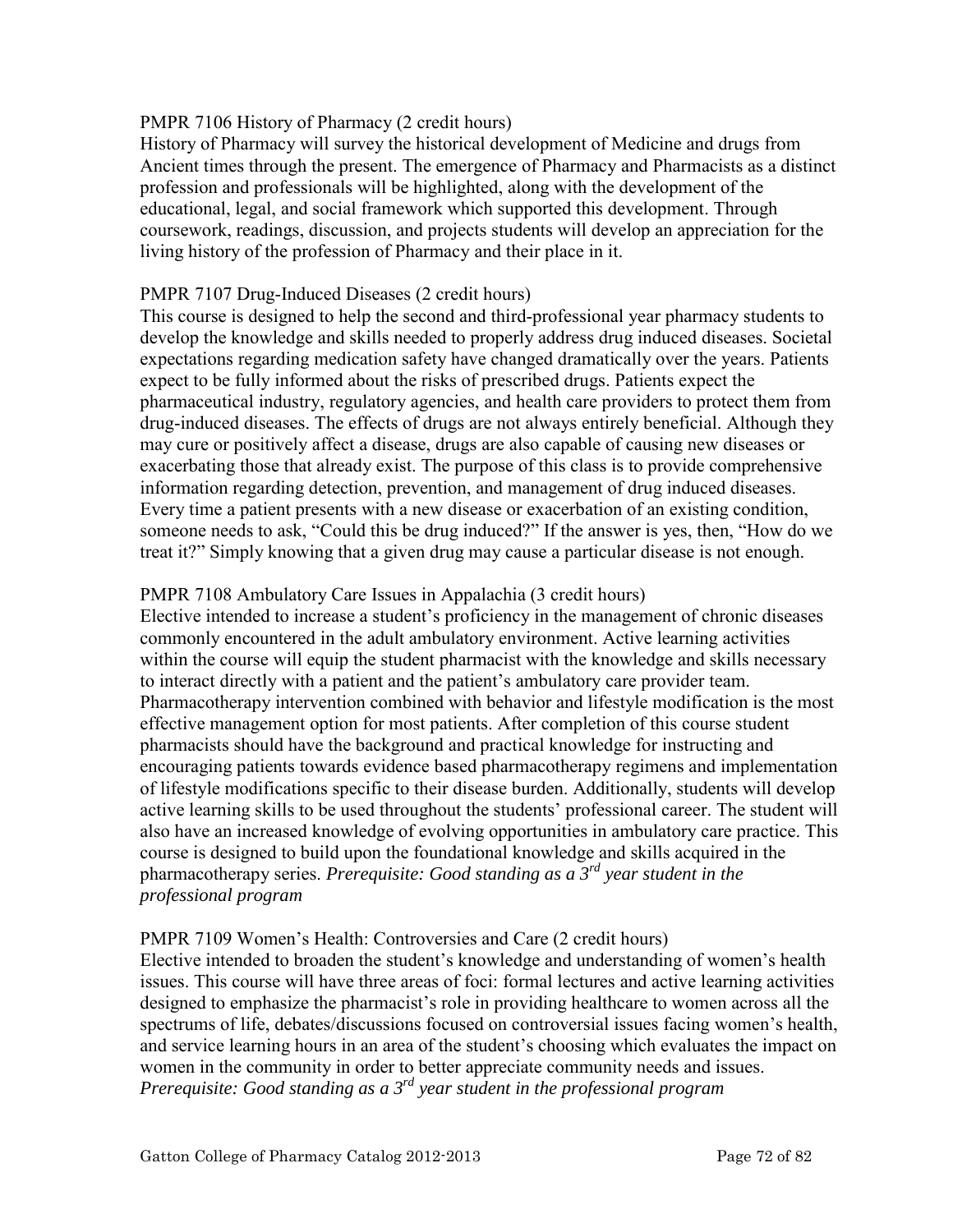## PMPR 7110 Anticoagulation (1 credit hour)

This course will develop the fundamental skills acquired in the Pharmacotherapy course series and provide an in-depth training at managing various anticoagulation treatments and related diseases. The course will offer additional training focused on all areas of practice including both acute and ambulatory care. *Prerequisite: Successful completion of Pharmacotherapy I and II; Good standing as a 3rd year student in the professional program* 

## PMPR 7111 Advanced Oncology Pharmacy (1 credit hour)

This course series will supplement the oncology material covered in the Pharmacotherapy series. Emphasis will be placed on malignancies and high level oncology topics not covered in class. Malignancies not covered in the Pharmacotherapy series will be taught using a traditional lecture format. High level topics will be taught through the use of case studies that will foster/develop self-directed learning. *Prerequisite: Good standing as a 3rd year student in the professional program* 

#### PMPR 7112 Advanced Pediatric Pharmacy (1 credit hour)

This course series will supplement the pediatrics material covered in the Pharmacotherapy series. Emphasis for the course will be placed on practical issues involving infants and children that the pharmacist will encounter. This will be accomplished through a variety of readings, case studies and presentations. *Prerequisite: Good standing as a 3rd year student in the professional program* 

PMPR 7113/7114/7115 Pharmacy Practice Research/Scholarship I/II/III (1-4 credit hours) This course will provide the student the opportunity to learn about a practice-based research project through its conception, design, execution and reporting by working independently with a faculty advisor on a selected project. Each specific agreement will include a description of the objectives intended for this offering in the agreement. *Prerequisite: Signed agreement between the student and a faculty advisor, approved by the department chair*  PMPR 7116 Business Plan Basics for Independent Pharmacy (2 credit hours) The course is designed to prepare students to write and present a business plan for the purchase of an independent community pharmacy. Considerations will be given to the many variables of ownership and management which may impact business success. The course will focus on business development, financial planning, capital generation and marketing of an independent pharmacy. The course is designed to encourage entrepreneur spirit and business planning skills. *Prerequisites: Must be a P2 or P3 student, and be a member of the National Community Pharmacy Association (NCPA)*

# PMSC 7201 Veterinary Pharmacy (2 credit hours)

This class contains an overview of biologicals and pharmaceuticals commonly encountered in the practice of veterinary medicine, concentrating on those drugs and diseases that could be encountered by a pharmacist. The course will include agents that are used solely as veterinary pharmaceuticals as well as drugs used in human medicine that have unique application in veterinary practice. Theoretical and practical aspects of veterinary compounding will be discussed and accomplished. The most common companion animal diseases and pharmacotherapy options will be presented and discussed. Diseases communicable between animals and humans (zoonotic disorders) will also be presented.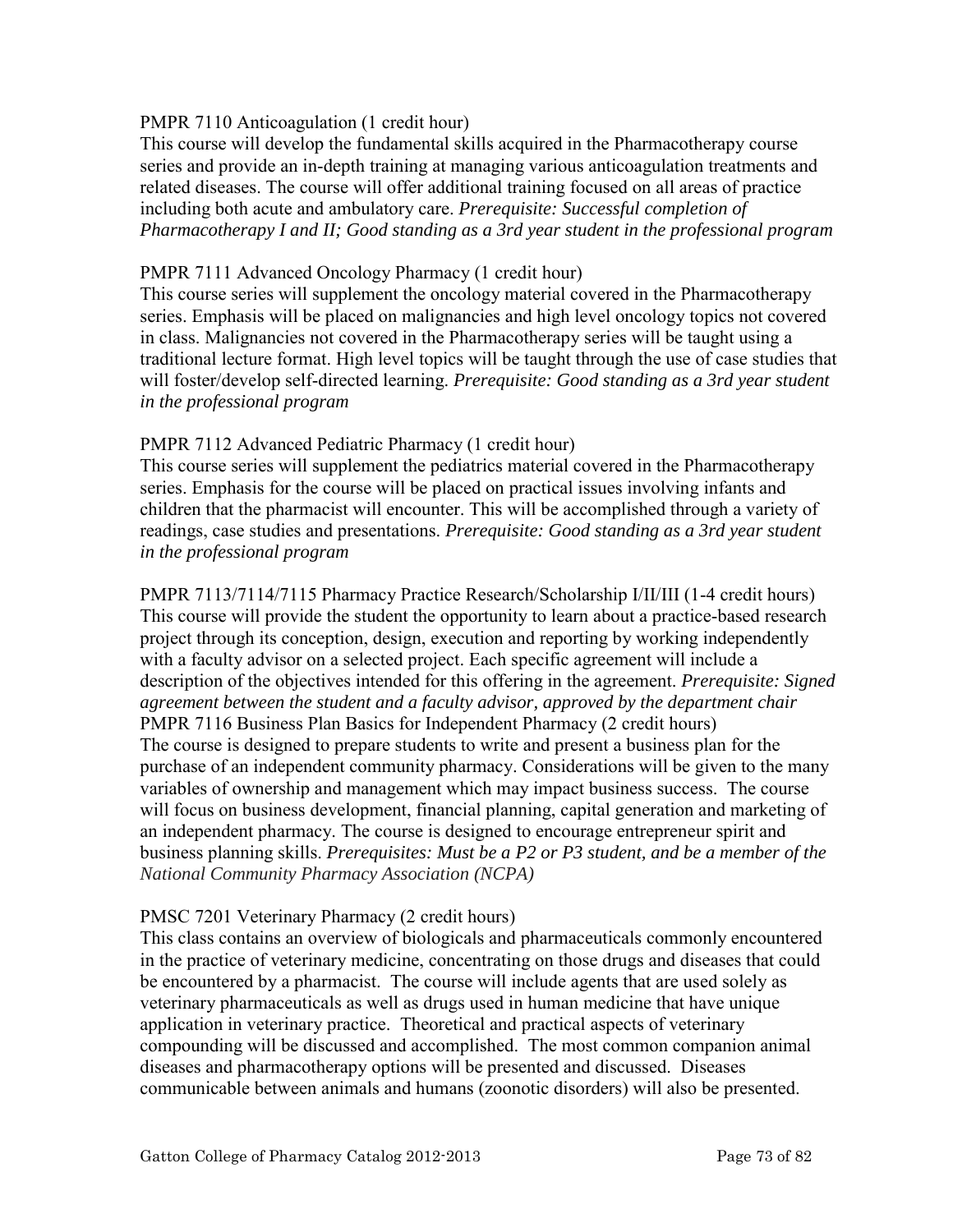## PMSC 7202 Principles of Toxicology (2 credit hours)

This course will provide students with an understanding of the basic principles and concepts of toxicology, including various mechanisms of toxicological response. The course will also present clinical applications, including the toxicology of various drug classes, vitamins, alcohols, metals, environmental chemicals, and agents used for chemical and biological warfare.

## PMSC 7203 Non-Medicinal Drug Use (2 credit hours)

This course covers a wide range of topics centered around the use of drugs for non-medicinal purposes. Inherent in the course is the discussion on the continuum of legitimate versus nonlegitimate drug use, or medical versus non-medical use. The major focus of the subject material pertains to issues of drug abuse, particularly in Appalachia and other rural environments. Other issues such as ergogenic drugs, entheogenics, and cultural drug use, both current and historical, will be considered. Multiple faculty participate in the course.

PMSC 7204/7205/7206 Pharmaceutical Sciences Research I/II/III (1-4 credit hours) This course will provide the student the opportunity to learn about laboratory research through experimental conception, design and execution by working independently with a faculty advisor on a selected research project. Each specific agreement will include a description of the objectives intended for this offering in the agreement. *Prerequisite: Signed agreement between the student and the faculty advisor, approved by the department chair* 

## PMSC 7207 Fundamentals of Clinical Trials (2 credit hours)

This course will familiarize the student with the main aspects of clinical trials in industry, academia and government settings. It will provide the student with an overview of the FDA and regulatory requirements in the drug development process, as well as the responsibilities of a PharmD as the Principal Investigator (P.I.) of a clinical trial.

## Approved Offerings within other ETSU Colleges

Note: Enrollment in courses offered by other colleges may be dependent upon class space, instructor permission, and/or scheduling constraints. Students should consult the Office of Academic Affairs prior to making selections.

#### ACCT 5050 Health Care Accounting and Finance (3 credit hours)

This course applies the concepts of accounting and finance within the context of the health care industry. Course coverage includes basic accounting and finance principles and how these principles are applied in the health care arena. Topical coverage includes financial statement preparation and analysis, cash flow analysis, cost behavior control, capital acquisition, budgeting, reimbursement mechanisms, and managed care. NOTE: A background in basic accounting is strongly recommended.

#### BSTA 5310 Biostatistics I (3 credit hours)

This course introduces the principles of Biostatistics with emphasis on collection, organization, analysis and interpretation of numerical data for populations and individuals. The course presents many statistical methods that have a broad application in health services and biological sciences. Major topics include data presentation, summary measures, probability, confidence interval, hypothesis testing, correlation analysis and simple linear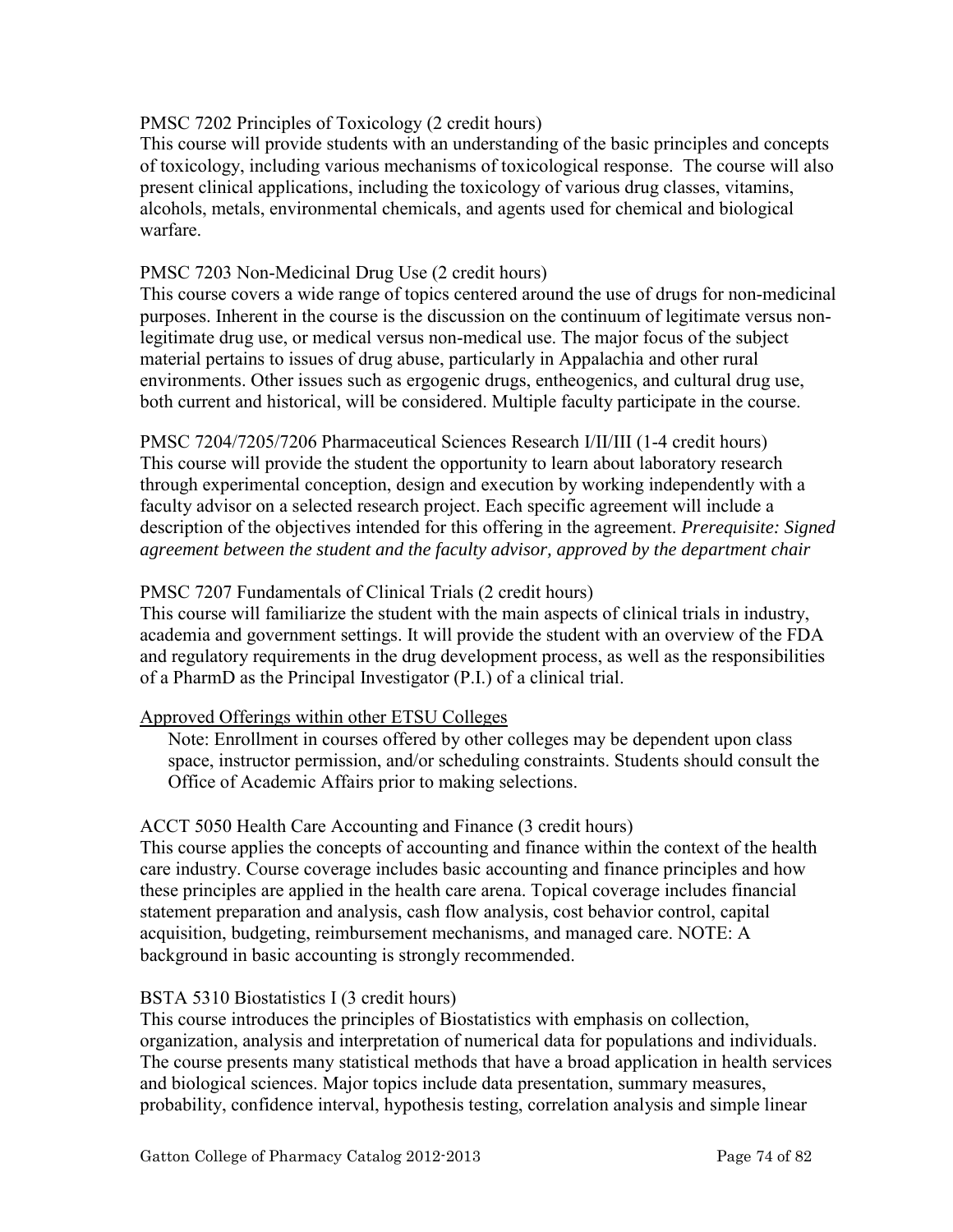regression. The method of instruction emphasizes understanding of key concepts and statistical techniques through readings assignments and exams, as well as application of Biostatistics principles to cases in public health practice. The course has multiple opportunities to assess competence of students, including grasp of key concepts, statistics methods and application skills.

COBH 3330 Cultural Competence and Spirituality in Health Care (3 credit hours) Health care effectiveness increases when the spiritual and cultural traditions of the patient are addressed. In this class, students will receive an orientation to the practices and concerns of diverse cultural and religious groups.

# ELPA 6450 Leadership Studies (3 credit hours)

This seminar develops a more in-depth understanding of theory and research related to the study of leadership. Although there will be a brief review of traditional theories from traditional approaches (trait, behavioral, etc.) through contemporary approaches (situational, transformational, symbolic, etc.), the focus of this class is on "cutting-edge" ideas. Students are strongly encouraged to explore nontraditional approaches to thinking about how leadership can be conceptualized, explored, and understood, as well as how to relate their ideas to current models. Emphasis will be given to student-initiated exploration of themes, which underlie leadership. *NOTE: Cannot receive credit for ELPA 6450 and PMPR 7102.* 

# ENVH 4357/5357 Toxicology (3 credit hours)

A study of the essentials of toxicology, including toxicity determinations and measurements, and biologic factors important in understanding toxicity. A review of toxic substances in air, water, foods, and the workplace with a consideration of exposure limits, their rationale and evaluation methods. *Prerequisite(s): CHEM 2012/ 11 and HSCI 3320, or permission of instructor* 

# ENVH 5100 Environmental Health Practice I (3 credit hours)

The effects of environment and occupations on health are discussed. Consideration is given to such factors as solid waste, water, wastewater, insects, rodents, and noise. The historical background of human ecology, communicable disease control, and special programs and problems in public health are discussed. *Prerequisite: Permission of COP Office of Academic Affairs*

# EPID 5400 Introduction to Epidemiology (3 credit hours)

This course is an introduction to epidemiology and the application of epidemiologic principles to the investigation, control, and prevention of disease. The use and analysis of health statistics are emphasized. Note: Student are strongly encouraged to complete PMPR 4143 or a graduate-level biostatistics course before enrolling in this course.

# IDMD 1940 Rural Health Research and Practice (3 credit hours)

Student and faculty teams in rural communities partner with communities to assess health priorities and develop plans to address identified needs. Students develop an understanding of interdisciplinary working relationships among health professional disciplines. Students will develop an understanding of issues associated with research involving human subjects and receive IRB Training.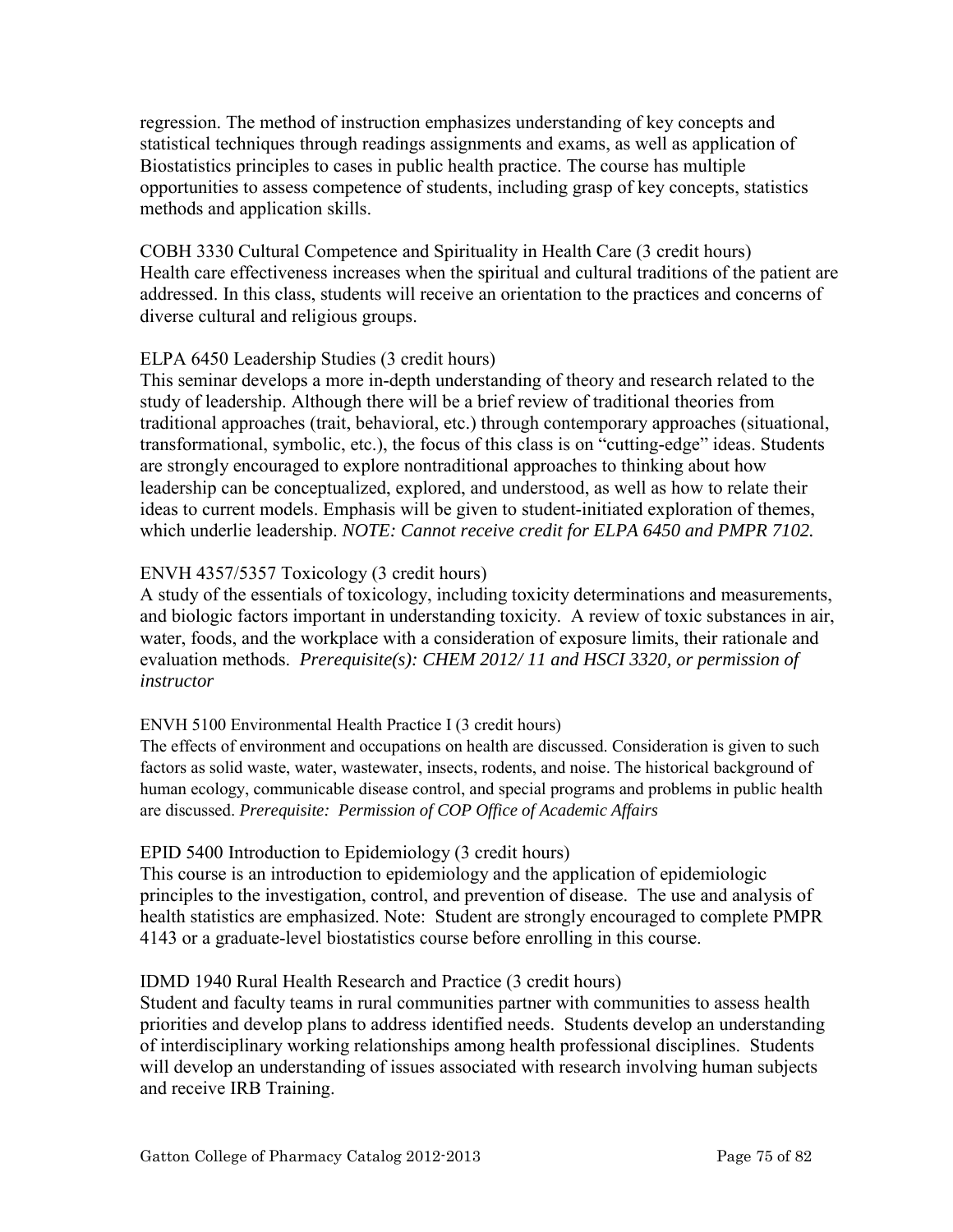IDMD 2950 Rural Community-Based Health Project (3 credit hours) In this course students work in interdisciplinary teams to develop a community-based health proposal in collaboration with their rural community partners. Through implementing and evaluating the proposed community-based project, students gain hands-on experience in using participatory methods to promote the health of a selected rural population. Students enhance their formal presentation skills through presenting the results of their communitybased project.

COBH 4927/5927 Cultural Competence and Spirituality in Health Care (3 credit hours) Health care effectiveness increases when the spiritual and cultural traditions of the patient are addressed. In this class, students will receive an orientation to the practices and concerns of diverse cultural and religious groups.

SPAN 1011 Beginning Spanish for Healthcare I (3 credit hours)A study of the four language skills of speaking, listening, reading and writing, with an emphasis on vocabulary and cultural situations appropriate for healthcare professions.

SPAN 1021 Beginning Spanish for Healthcare II (3 credit hours) Continuation of the study of the four language skills of speaking, listening, reading and writing with an emphasis on vocabulary and cultural situations appropriate for healthcare professions. *Prerequisite: SPAN 1011*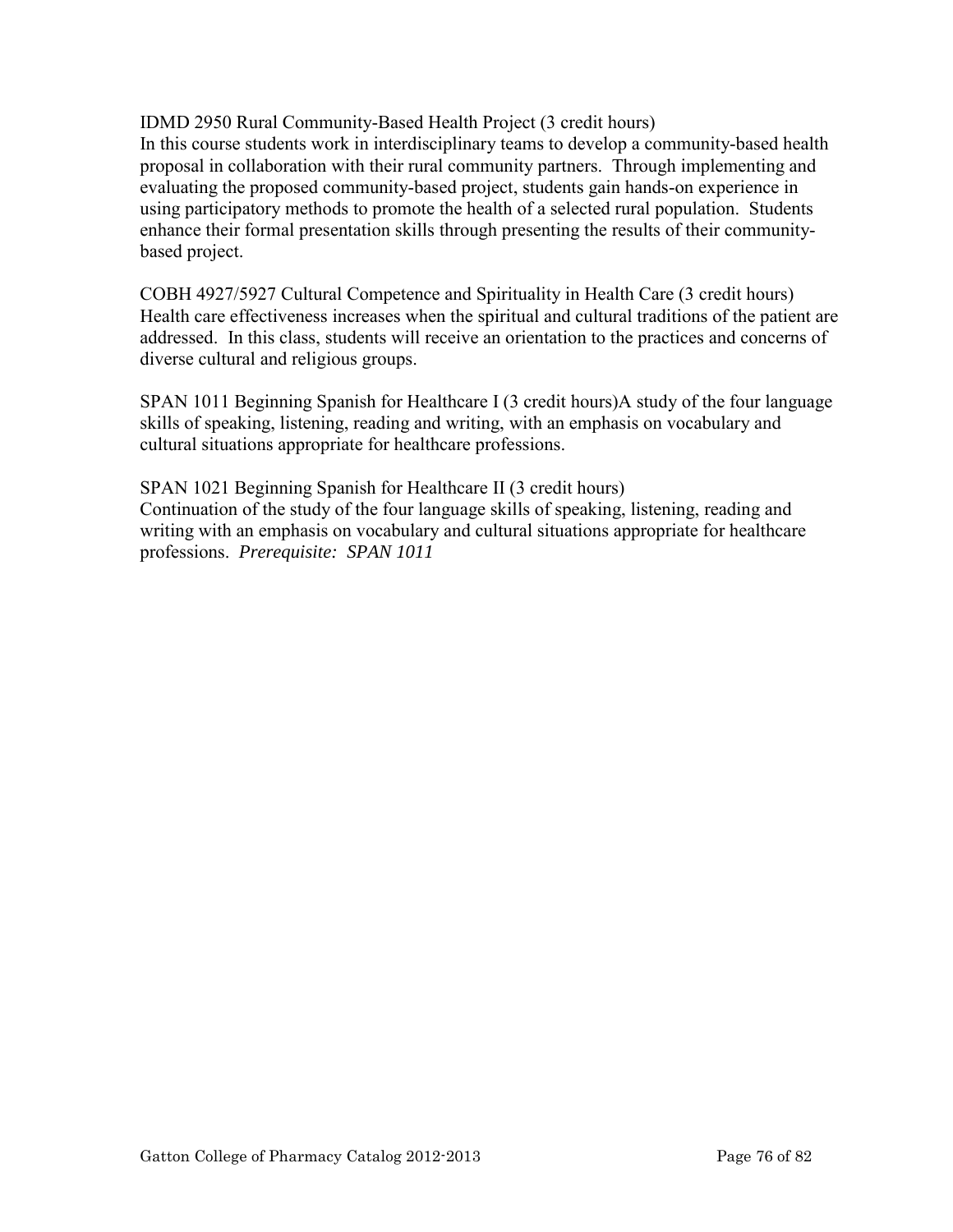#### **ADMINISTRATIVE LISTING** *Tennessee Board of Regents*

**Bill Haslam,** Chair Governor of Tennessee

**John Morgan**  Chancellor

e.

**Richard Rhoda** Tennessee Higher Education Commission

**Julius Johnson** Commissioner of Agriculture

**Kevin S. Huffman**  Commissioner of Education

**John S. Copeland**  Cookeville  $(6<sup>th</sup> District)$ 

**Gregory Duckett,** Vice Chair Memphis  $(9<sup>th</sup> District)$ 

**John Farris**  Memphis (At-large West Tennessee)

**Darrell S. Freeman**  $(7<sup>th</sup> District)$ 

**Tom Griscom** Chattanooga (3rd District) **Ashley Humphrey** Lakesite (Student Regent**)** 

**Jonas Kisber**  Jackson (8<sup>th</sup> District)

**Fran F. Marcum** Tullahoma  $(4<sup>th</sup> District)$ 

**Paul Montgomery** Kingsport  $(I<sup>st</sup> District)$ 

**Bob Raines**  Jackson (Faculty Regent)

**Howard W. Roddy**  Hixson (At-large East Tennessee)

**Emily J. Reynolds**  Nashville (At-large Middle Tennessee)

**Robert P. Thomas** Nashville  $(5^{th}$  District)

**Danni B. Varlan**  Knoxville  $(2<sup>nd</sup> District)$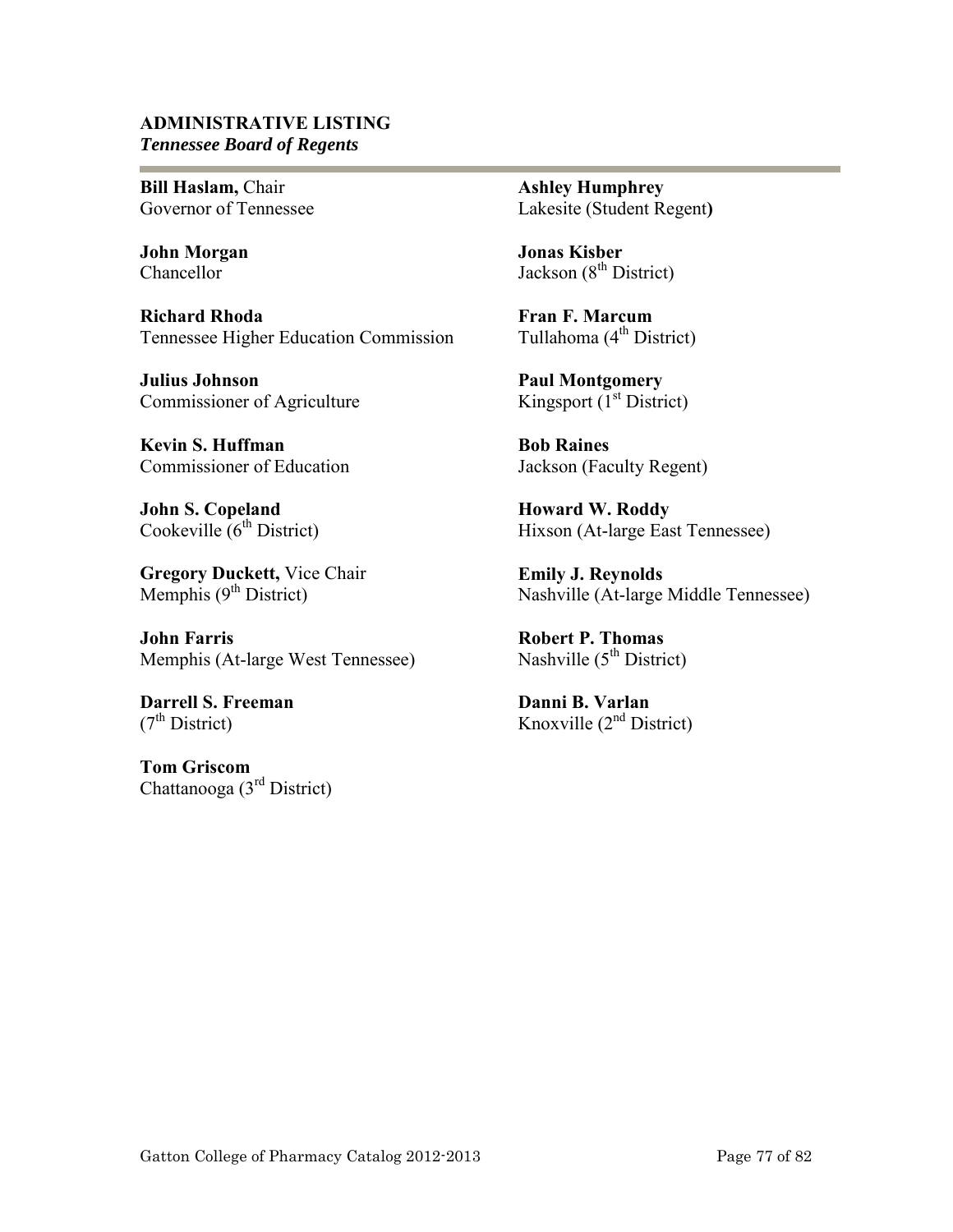#### *ETSU Administration*

**Brian E. Noland**, Ph.D. President

**Bert C. Bach**, Ph.D. Provost and Vice President, Academic Affairs

**Wilsie S. Bishop**, D.P.A. Vice President, Heath Affairs and University Chief Operating Officer **David Collins**, Ed.D, CPA Vice President for Finance and Administration

**Richard A. Manahan**, Ed.D, CPA Vice President for University Advancement and President, ETSU Foundation

#### *Gatton College of Pharmacy Administration*

**Larry D. Calhoun**, PharmD Dean and Professor

**Sherry Armitage**, M.A. Executive Assistant to the Dean

**Michael A. Crouch, PharmD**  Executive Associate Dean for Academic Affairs and Professional Education

**Steve C. Ellis**, M.S. Assistant Dean for Student Affairs and Director of Enrollment and Student **Services** 

**Robin M. Henry**, PharmD Director, Experiential Experience

**Ralph A. Lugo**, PharmD Chair, Pharmacy Practice

**David S. Roane**, Ph.D. Chair, Pharmaceutical Sciences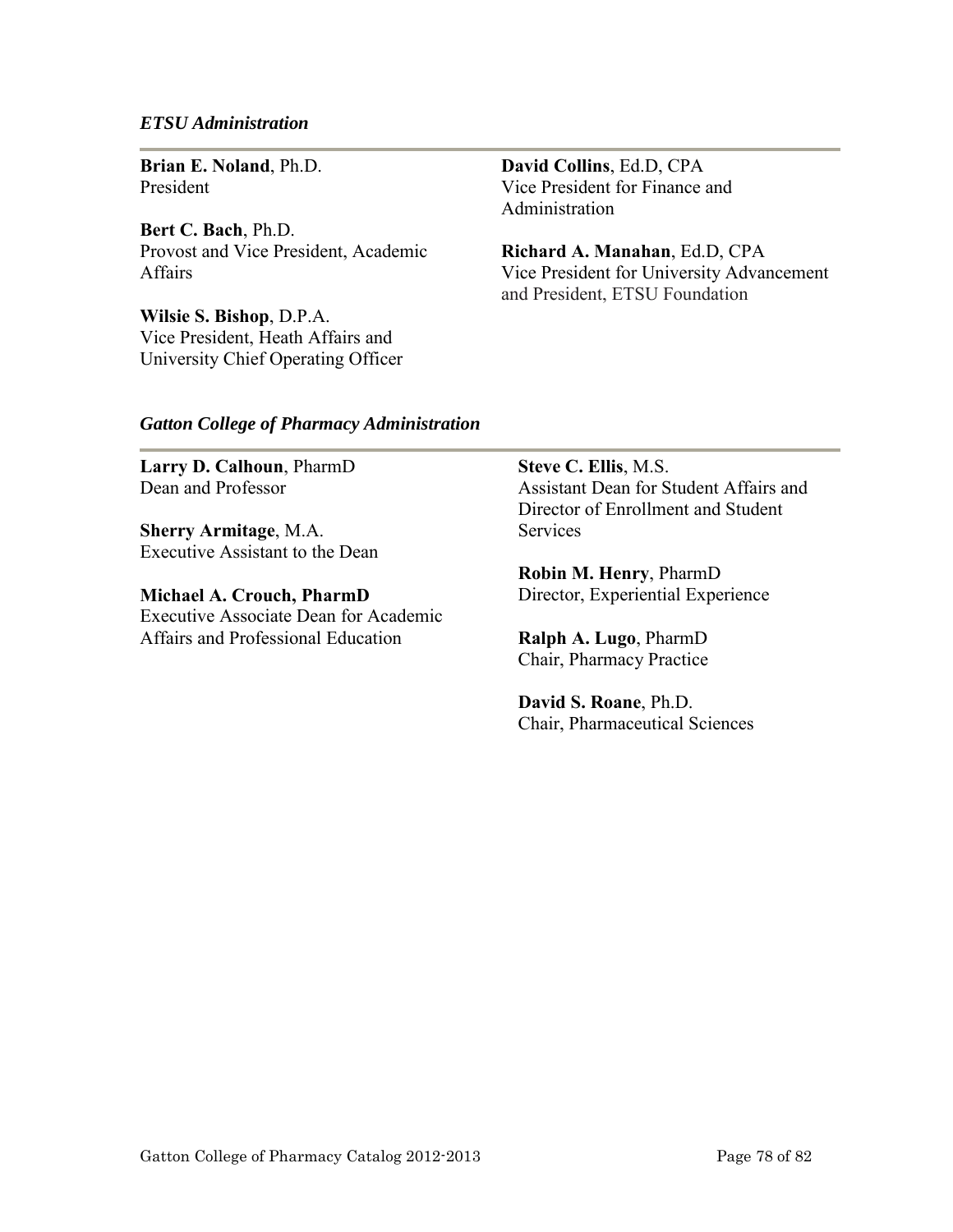# **FACULTY LISTING**

## *Department of Pharmacy Practice*

**Lugo, Ralph A. (2006)** Professor Chair B.S. in Pharmacy (1988) Rutgers University PharmD (1991) University of North Carolina Eshelman School of Pharmacy **Cross, Leonard B. (2010)** Associate Professor Vice-Chair B.S. in Pharmacy (1991) West Virginia University PharmD (2000) University of Tennessee Health Sciences Center College of Pharmacy **Alexander, Katelyn (2012)** Assistant Professor PharmD (2011) The Ohio State University College of Pharmacy **Bossaer, John B. (2009)** Assistant Professor PharmD (2007) Purdue University College of Pharmacy and Pharmaceutical Sciences **Bossaer, Larissa N. (2009)** Assistant Professor PharmD (2007) Virginia Commonwealth University School of Pharmacy **Calhoun, Larry D. (2005)** Professor B.S. in Pharmacy (1972) University of Tennessee Health Sciences Center College of Pharmacy PharmD (1973) University of Tennessee Health Sciences Center College of Pharmacy **Cluck, David (2011)** Assistant Professor PharmD (2009) Auburn University **Creekmore, Jr., Freddy M. (2007)** Associate Professor B.S. in Pharmacy (1989) University of Kentucky College of Pharmacy PharmD (1990) University of Kentucky College of Pharmacy **Creekmore, Kathryn A. (2007)** Assistant Professor B.S. in Pharmacy (1989) University of Minnesota College of Pharmacy PharmD (1990) University of Minnesota College of Pharmacy **Crouch, Michael A. (2010)** Professor B.S. in Pharmacy (1992) University of North Carolina Eshelman School of Pharmacy PharmD (1995) Medical University of South Carolina **Freshour, Jessica (2012)** Assistant Professor PharmD (2010) East Tennessee State University Gatton College of Pharmacy

**Flores, Emily K. (2008)** Assistant Professor PharmD (2006) Medical University of South Carolina

**Gray, Jeffrey A. (2008)** Assistant Professor PharmD (1996) Mercer University Southern School of Pharmacy

Gatton College of Pharmacy Catalog 2012-11 Page 79 of 82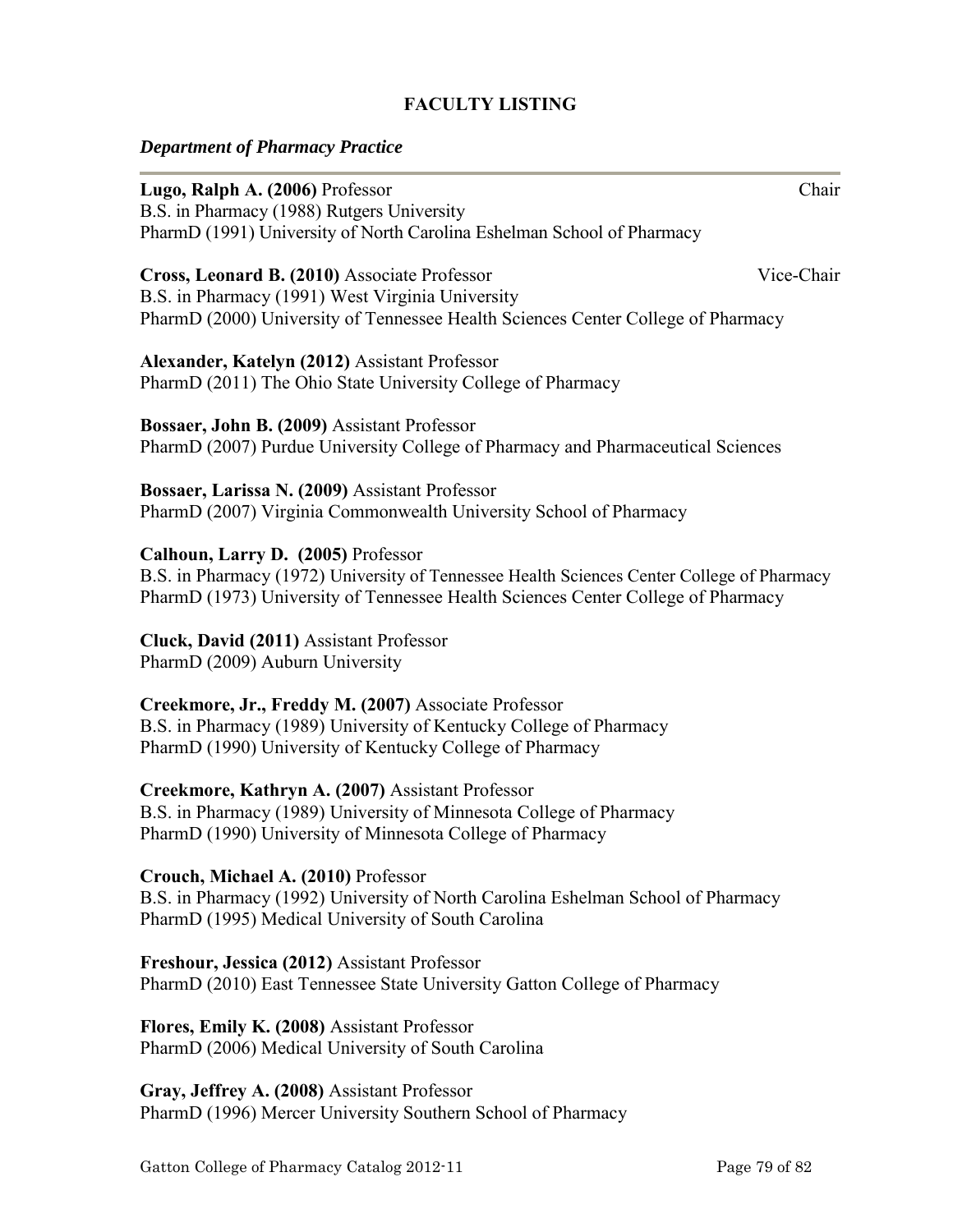## **Hagemeier, Nicholas (2011)** Assistant Professor

PharmD (2003) Purdue University PhD (2012) Purdue University

# **Hess, Jr., Richard A. (2007)** Assistant Professor

B.S. (1992) University of South Florida PharmD (1998) Mercer University Southern School of Pharmacy

## **Melton, Sarah (2012)** Associate Professor

B.S. in Pharmacy (1991), PharmD (1994) Virginia Commonwealth University School of Pharmacy

**Miller, Stacy (2010)** Assistant Professor PharmD (2008) Purdue University College of Pharmacy and Pharmaceutical Sciences

#### **Odle, Brian L. (2007)** Assistant Professor

B.S. (1990) Middle Tennessee State University PharmD (1994) University of Tennessee Health Sciences Center College of Pharmacy

**Stewart, David W. (2007)** Associate Professor PharmD (2003) Campbell University School of Pharmacy

## *Department of Pharmaceutical Sciences*

#### **Roane, David S. (2006)** Professor Chair

B.A. in Journalism (1979) Drake University B.S. in Zoology (1984) Louisiana Tech University Ph.D. (1987) Louisiana State University Medical Center

#### **Hurley, David L. (2007)** Professor **Vice Chair** Vice Chair

B.S. in Biology & Physics (1979) Guilford College M.S. (1982) Pennsylvania State University Ph.D. (1986) Pennsylvania State University

# **Brown, Stacy D. (2007)** Assistant Professor

B.S. (1998) University of Tennessee at Chattanooga Ph.D. (2002) University of Georgia College of Pharmacy

#### **Collins, Charles C. (2006)** Professor B.S. in Pharmacy (1977) West Virginia University

Ph.D. (1984) West Virginia University

# **Harirforoosh, Saeidreza (2007)** Assistant Professor

PharmD (1991) Tehran University Ph.D. in Pharmaceutical Sciences (2005) University of Alberta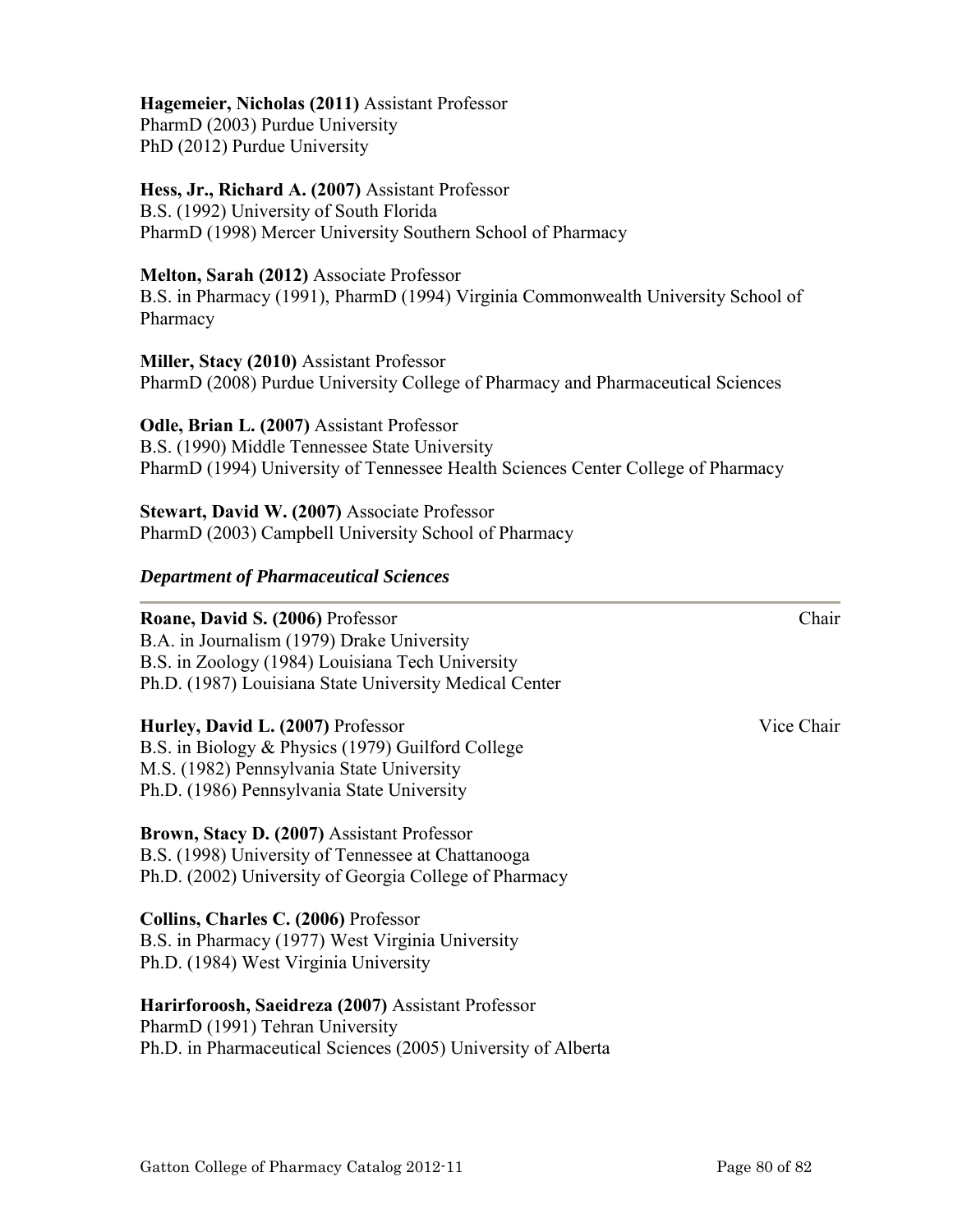## Panus, Peter C. (2007) Professor

B.A. (1979) Huntingdon College B.S. (1981) University of South Alabama B.S. in Physical Therapy (1994) University of South Alabama Ph.D. (1985) University of South Alabama

**Pond, Brooks B. (2007)** Assistant Professor B.S. (2000) Centre College Ph.D. (2004) Duke University Medical Center

**Ramsauer, Victoria Palau (2007)** Assistant Professor B.A. (1979) Pontificia Universidad Javeriana Ph.D. (1999) Florida International University

**Walls, Zachary (2011)** Assistant Professor B.S. (2001) Tulane University Ph.D. (2007) UCLA School of Medicine

# *Faculty Affiliates*

#### *College of Medicine*

**Duffourc, Michelle M. (1998)** Associate Professor, Pharmacology B.S. (1985) University of South Alabama. Ph.D. (1993) University of South Alabama

**Ordway, Greg A. (2005)** Professor and Chair, Pharmacology B.S. (1980) Ohio State University Ph.D. (1985) Ohio State University

**Robinson, Mitchell E. (1985)** Professor, Biochemistry and Molecular Biology and Associate Dean for Graduate Studies; Adjunct Faculty, Biological Sciences B.S. (1976) University of North Carolina, Chapel Hill M.S. (1978) Western Carolina University Ph.D. (1983) Wake Forest University Bowman Gray School of Medicine

**Rusinol, Antonio E. (1996)** Assistant Professor, Biochemistry and Molecular Biology B.Sc. (1983) National University of Tucuman, Tucuman, Argentina Ph.D. (1990) National University of Tucuman, Tucuman, Argentina

**Thewke, Douglas P. (1996)** Associate Professor, Biochemistry and Molecular Biology M.Sc. (1990) Central University of Pondicherry M.Phil. (1992) Central University of Hyderabad Ph.D. (1995) Central University of Hyderabad